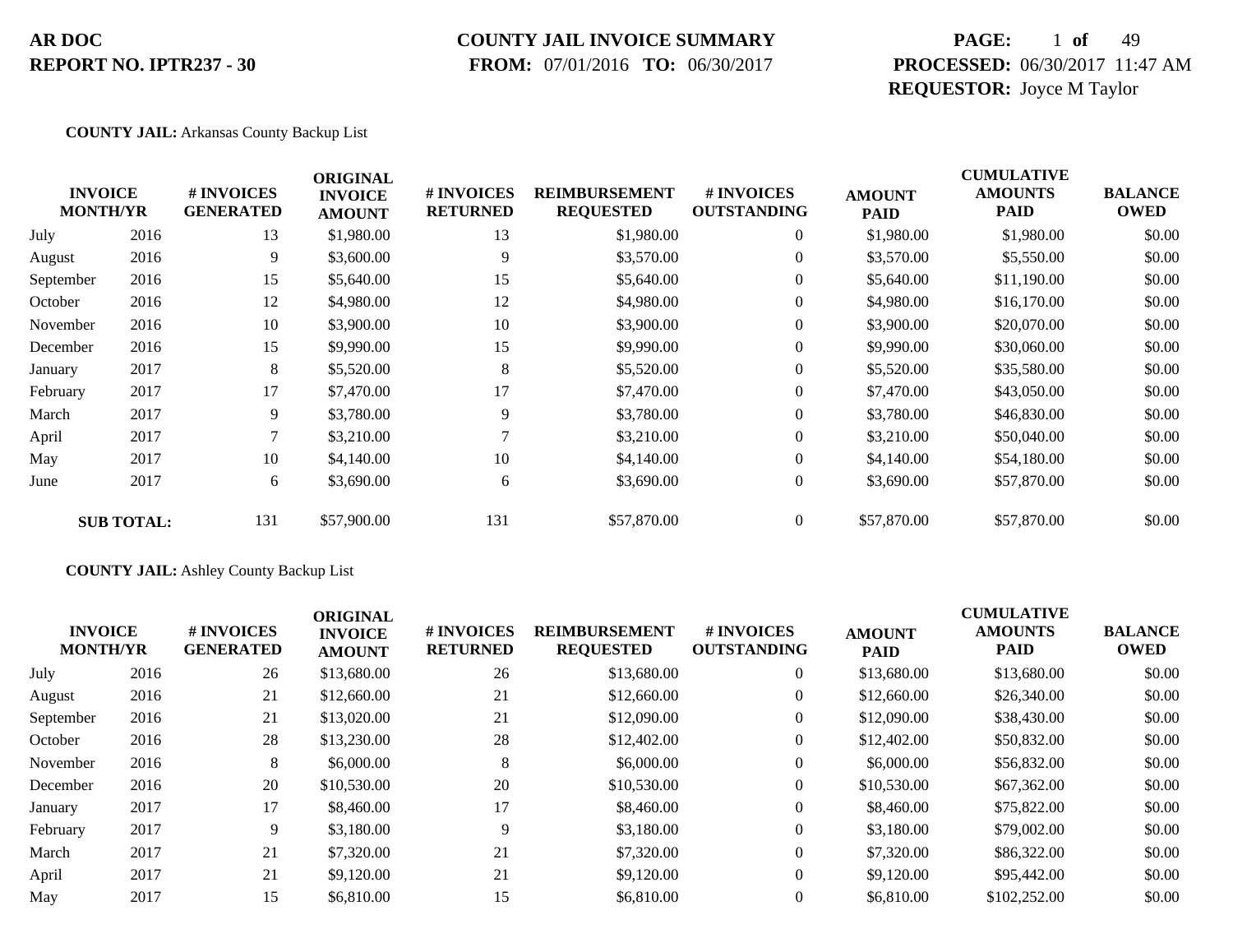# **COUNTY JAIL INVOICE SUMMARY**

 **FROM:** 07/01/2016 **TO:** 06/30/2017

# **PAGE:** 2 **of** 49 **PROCESSED:** 06/30/2017 11:47 AM **REQUESTOR:** Joyce M Taylor

#### **COUNTY JAIL:** Ashley County Backup List

|      | <b>INVOICE</b><br><b>MONTH/YR</b> | # INVOICES<br><b>GENERATED</b> | ORIGINAL<br><b>INVOICE</b><br><b>AMOUNT</b> | <b>#INVOICES</b><br><b>RETURNED</b> | <b>REIMBURSEMENT</b><br><b>REOUESTED</b> | # INVOICES<br><b>OUTSTANDING</b> | <b>AMOUNT</b><br><b>PAID</b> | <b>CUMULATIVE</b><br><b>AMOUNTS</b><br>PAID | <b>BALANCE</b><br><b>OWED</b> |
|------|-----------------------------------|--------------------------------|---------------------------------------------|-------------------------------------|------------------------------------------|----------------------------------|------------------------------|---------------------------------------------|-------------------------------|
| June | 2017                              | 19                             | \$7,920.00                                  | 19                                  | \$7,920.00                               |                                  | \$7,920.00                   | \$110,172.00                                | \$0.00                        |
|      | <b>SUB TOTAL:</b>                 | 226                            | \$111,930.00                                | 226                                 | \$110,172.00                             |                                  | \$110,172.00                 | \$110,172.00                                | \$0.00                        |

**COUNTY JAIL:** Baxter County Backup List

| <b>INVOICE</b><br><b>MONTH/YR</b> |                   | # INVOICES<br><b>GENERATED</b> | <b>ORIGINAL</b><br><b>INVOICE</b><br><b>AMOUNT</b> | # INVOICES<br><b>RETURNED</b> | <b>REIMBURSEMENT</b><br><b>REQUESTED</b> | # INVOICES<br><b>OUTSTANDING</b> | <b>AMOUNT</b><br><b>PAID</b> | <b>CUMULATIVE</b><br><b>AMOUNTS</b><br><b>PAID</b> | <b>BALANCE</b><br><b>OWED</b> |
|-----------------------------------|-------------------|--------------------------------|----------------------------------------------------|-------------------------------|------------------------------------------|----------------------------------|------------------------------|----------------------------------------------------|-------------------------------|
| July                              | 2016              | 21                             | \$13,140.00                                        | 21                            | \$13,140.00                              | $\overline{0}$                   | \$13,140.00                  | \$13,140.00                                        | \$0.00                        |
| August                            | 2016              | 26                             | \$14,760.00                                        | 26                            | \$14,760.00                              | $\boldsymbol{0}$                 | \$14,760.00                  | \$27,900.00                                        | \$0.00                        |
| September                         | 2016              | 18                             | \$9,570.00                                         | 18                            | \$9,480.00                               | $\overline{0}$                   | \$9,480.00                   | \$37,380.00                                        | \$0.00                        |
| October                           | 2016              | 19                             | \$11,730.00                                        | 19                            | \$11,730.00                              | $\boldsymbol{0}$                 | \$11,730.00                  | \$49,110.00                                        | \$0.00                        |
| November                          | 2016              | 27                             | \$14,940.00                                        | 27                            | \$14,940.00                              | $\overline{0}$                   | \$14,940.00                  | \$64,050.00                                        | \$0.00                        |
| December                          | 2016              | 23                             | \$12,780.00                                        | 23                            | \$12,780.00                              | $\overline{0}$                   | \$12,780.00                  | \$76,830.00                                        | \$0.00                        |
| January                           | 2017              | 17                             | \$11,850.00                                        | 17                            | \$11,520.00                              | 0                                | \$11,520.00                  | \$88,350.00                                        | \$0.00                        |
| February                          | 2017              | 13                             | \$6,960.00                                         | 13                            | \$6,960.00                               | $\overline{0}$                   | \$6,960.00                   | \$95,310.00                                        | \$0.00                        |
| March                             | 2017              | 11                             | \$5,070.00                                         | 11                            | \$5,070.00                               | $\boldsymbol{0}$                 | \$5,070.00                   | \$100,380.00                                       | \$0.00                        |
| April                             | 2017              | 24                             | \$10,740.00                                        | 24                            | \$10,740.00                              | 0                                | \$10,740.00                  | \$111,120.00                                       | \$0.00                        |
| May                               | 2017              | 14                             | \$6,930.00                                         | 14                            | \$6,930.00                               | $\overline{0}$                   | \$6,930.00                   | \$118,050.00                                       | \$0.00                        |
| June                              | 2017              | 23                             | \$9,510.00                                         | 23                            | \$9,510.00                               | $\overline{0}$                   | \$9,510.00                   | \$127,560.00                                       | \$0.00                        |
|                                   | <b>SUB TOTAL:</b> | 236                            | \$127,980.00                                       | 236                           | \$127,560.00                             | $\overline{0}$                   | \$127,560.00                 | \$127,560.00                                       | \$0.00                        |

#### **COUNTY JAIL:** Benton County Backup List

|                                   |      |                                       | ORIGINAL                        |                               |                                          |                                  |                              | <b>CUMULATIVE</b>             |                               |
|-----------------------------------|------|---------------------------------------|---------------------------------|-------------------------------|------------------------------------------|----------------------------------|------------------------------|-------------------------------|-------------------------------|
| <b>INVOICE</b><br><b>MONTH/YR</b> |      | <b># INVOICES</b><br><b>GENERATED</b> | <b>INVOICE</b><br><b>AMOUNT</b> | # INVOICES<br><b>RETURNED</b> | <b>REIMBURSEMENT</b><br><b>REOUESTED</b> | # INVOICES<br><b>OUTSTANDING</b> | <b>AMOUNT</b><br><b>PAID</b> | <b>AMOUNTS</b><br><b>PAID</b> | <b>BALANCE</b><br><b>OWED</b> |
| July                              | 2016 | 106                                   | \$68,490.00                     | 106                           | \$68,490.00                              |                                  | \$68,490.00                  | \$68,490.00                   | \$0.00                        |
| August                            | 2016 | 120                                   | \$89,550.00                     | 120                           | \$89,550.00                              |                                  | \$89,550.00                  | \$158,040.00                  | \$0.00                        |
| September                         | 2016 | 143                                   | \$105,330.00                    | 143                           | \$105,330.00                             |                                  | \$105,330.00                 | \$263,370.00                  | \$0.00                        |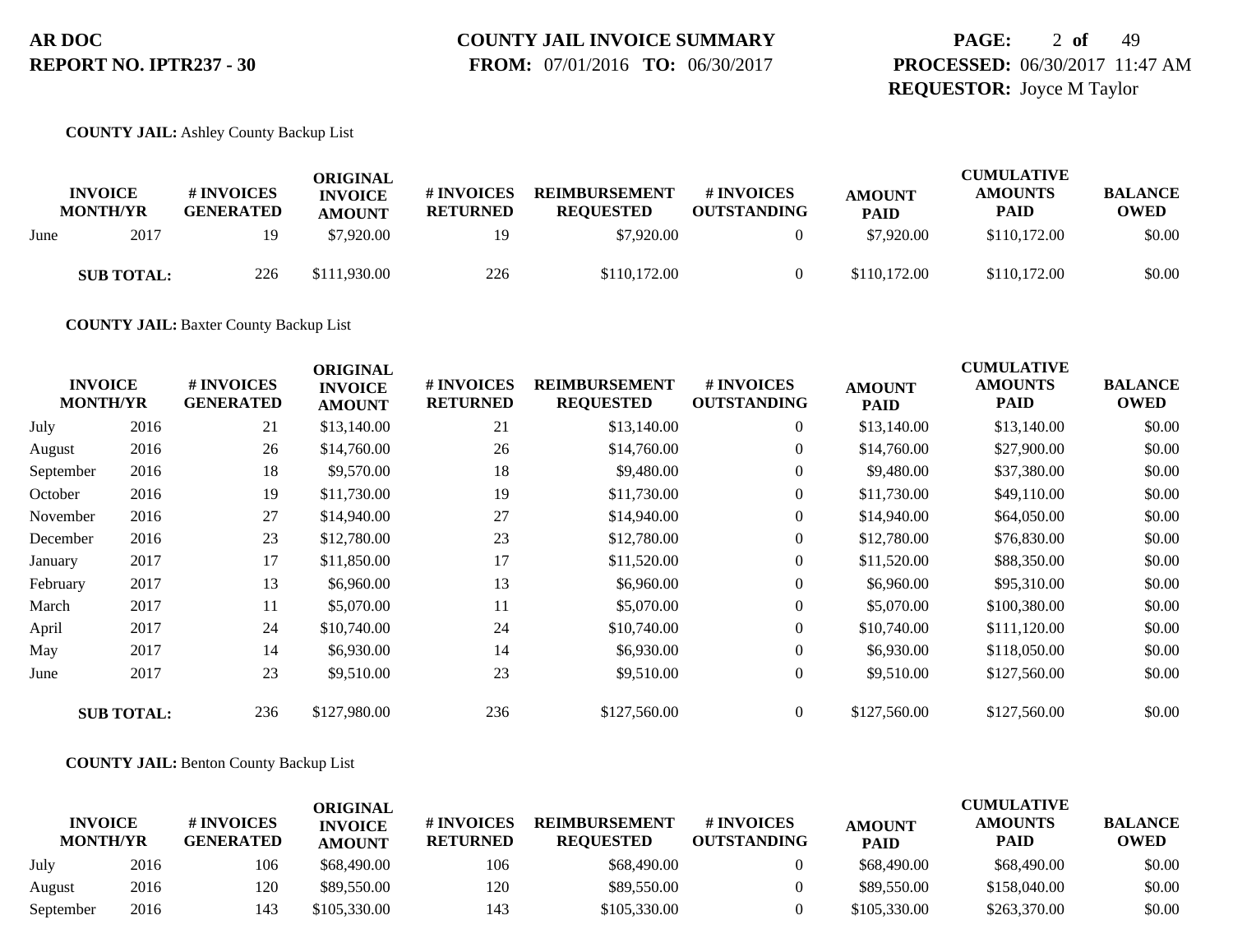### **COUNTY JAIL INVOICE SUMMARY**

 **FROM:** 07/01/2016 **TO:** 06/30/2017

# **PAGE:** 3 **of** 49 **PROCESSED:** 06/30/2017 11:47 AM **REQUESTOR:** Joyce M Taylor

**COUNTY JAIL:** Benton County Backup List

|          | <b>INVOICE</b><br><b>MONTH/YR</b> | # INVOICES<br><b>GENERATED</b> | <b>ORIGINAL</b><br><b>INVOICE</b><br><b>AMOUNT</b> | # INVOICES<br><b>RETURNED</b> | <b>REIMBURSEMENT</b><br><b>REQUESTED</b> | # INVOICES<br><b>OUTSTANDING</b> | <b>AMOUNT</b><br><b>PAID</b> | <b>CUMULATIVE</b><br><b>AMOUNTS</b><br><b>PAID</b> | <b>BALANCE</b><br><b>OWED</b> |
|----------|-----------------------------------|--------------------------------|----------------------------------------------------|-------------------------------|------------------------------------------|----------------------------------|------------------------------|----------------------------------------------------|-------------------------------|
| October  | 2016                              | 110                            | \$77,850.00                                        | 110                           | \$77,850.00                              | $\overline{0}$                   | \$77,850.00                  | \$341,220.00                                       | \$0.00                        |
| November | 2016                              | 126                            | \$95,490.00                                        | 126                           | \$95,490.00                              | 0                                | \$95,490.00                  | \$436,710.00                                       | \$0.00                        |
| December | 2016                              | 143                            | \$95,910.00                                        | 143                           | \$94,830.00                              | $\overline{0}$                   | \$94,830.00                  | \$531,540.00                                       | \$0.00                        |
| January  | 2017                              | 115                            | \$84,390.00                                        | 115                           | \$84,390.00                              | 0                                | \$84,390.00                  | \$615,930.00                                       | \$0.00                        |
| February | 2017                              | 131                            | \$97,890.00                                        | 131                           | \$97,890.00                              | 0                                | \$97,890.00                  | \$713,820.00                                       | \$0.00                        |
| March    | 2017                              | 143                            | \$95,460.00                                        | 143                           | \$95,460.00                              | $\overline{0}$                   | \$95,460.00                  | \$809,280.00                                       | \$0.00                        |
| April    | 2017                              | 140                            | \$85,800.00                                        | 140                           | \$85,800.00                              | 0                                | \$85,800.00                  | \$895,080.00                                       | \$0.00                        |
| May      | 2017                              | 115                            | \$87,990.00                                        | 115                           | \$87,990.00                              | $\Omega$                         | \$87,990.00                  | \$983,070.00                                       | \$0.00                        |
| June     | 2017                              | 131                            | \$103,080.00                                       | 131                           | \$103,080.00                             | $\overline{0}$                   | \$103,080.00                 | \$1,086,150.00                                     | \$0.00                        |
|          | <b>SUB TOTAL:</b>                 | 1523                           | \$1,087,230.00                                     | 1523                          | \$1,086,150,00                           | $\overline{0}$                   | \$1,086,150.00               | \$1,086,150,00                                     | \$0.00                        |

**COUNTY JAIL:** Boone County Backup List

| <b>INVOICE</b><br><b>MONTH/YR</b> |                   | # INVOICES<br><b>GENERATED</b> | <b>ORIGINAL</b><br><b>INVOICE</b><br><b>AMOUNT</b> | # INVOICES<br><b>RETURNED</b> | <b>REIMBURSEMENT</b><br><b>REQUESTED</b> | # INVOICES<br><b>OUTSTANDING</b> | <b>AMOUNT</b><br>PAID | <b>CUMULATIVE</b><br><b>AMOUNTS</b><br><b>PAID</b> | <b>BALANCE</b><br><b>OWED</b> |
|-----------------------------------|-------------------|--------------------------------|----------------------------------------------------|-------------------------------|------------------------------------------|----------------------------------|-----------------------|----------------------------------------------------|-------------------------------|
| July                              | 2016              | 14                             | \$8,610.00                                         | 14                            | \$8,610.00                               | $\boldsymbol{0}$                 | \$8,610.00            | \$8,610.00                                         | \$0.00                        |
| August                            | 2016              | 22                             | \$11,610.00                                        | 22                            | \$11,610.00                              | $\boldsymbol{0}$                 | \$11,610.00           | \$20,220.00                                        | \$0.00                        |
| September                         | 2016              | 8                              | \$5,820.00                                         | 8                             | \$5,820.00                               | $\overline{0}$                   | \$5,820.00            | \$26,040.00                                        | \$0.00                        |
| October                           | 2016              | 16                             | \$7,530.00                                         | 16                            | \$7,530.00                               | 0                                | \$7,530.00            | \$33,570.00                                        | \$0.00                        |
| November                          | 2016              | 15                             | \$8,520.00                                         | 15                            | \$8,520.00                               | $\overline{0}$                   | \$8,520.00            | \$42,090.00                                        | \$0.00                        |
| December                          | 2016              | 15                             | \$11,040.00                                        | 15                            | \$10,830.00                              | $\overline{0}$                   | \$10,830.00           | \$52,920.00                                        | \$0.00                        |
| January                           | 2017              | 13                             | \$7,110.00                                         | 13                            | \$7,110.00                               | $\overline{0}$                   | \$7,110.00            | \$60,030.00                                        | \$0.00                        |
| February                          | 2017              | 19                             | \$8,430.00                                         | 19                            | \$8,430.00                               | $\boldsymbol{0}$                 | \$8,430.00            | \$68,460.00                                        | \$0.00                        |
| March                             | 2017              | 12                             | \$5,430.00                                         | 12                            | \$5,430.00                               | $\overline{0}$                   | \$5,430.00            | \$73,890.00                                        | \$0.00                        |
| April                             | 2017              | 15                             | \$4,170.00                                         | 15                            | \$4,170.00                               | $\overline{0}$                   | \$4,170.00            | \$78,060.00                                        | \$0.00                        |
| May                               | 2017              | 9                              | \$5,070.00                                         | 9                             | \$5,070.00                               | $\overline{0}$                   | \$5,070.00            | \$83,130.00                                        | \$0.00                        |
| June                              | 2017              | 13                             | \$7,590.00                                         | 13                            | \$7,590.00                               | $\boldsymbol{0}$                 | \$7,590.00            | \$90,720.00                                        | \$0.00                        |
|                                   | <b>SUB TOTAL:</b> | 171                            | \$90,930.00                                        | 171                           | \$90,720.00                              | $\overline{0}$                   | \$90,720.00           | \$90,720.00                                        | \$0.00                        |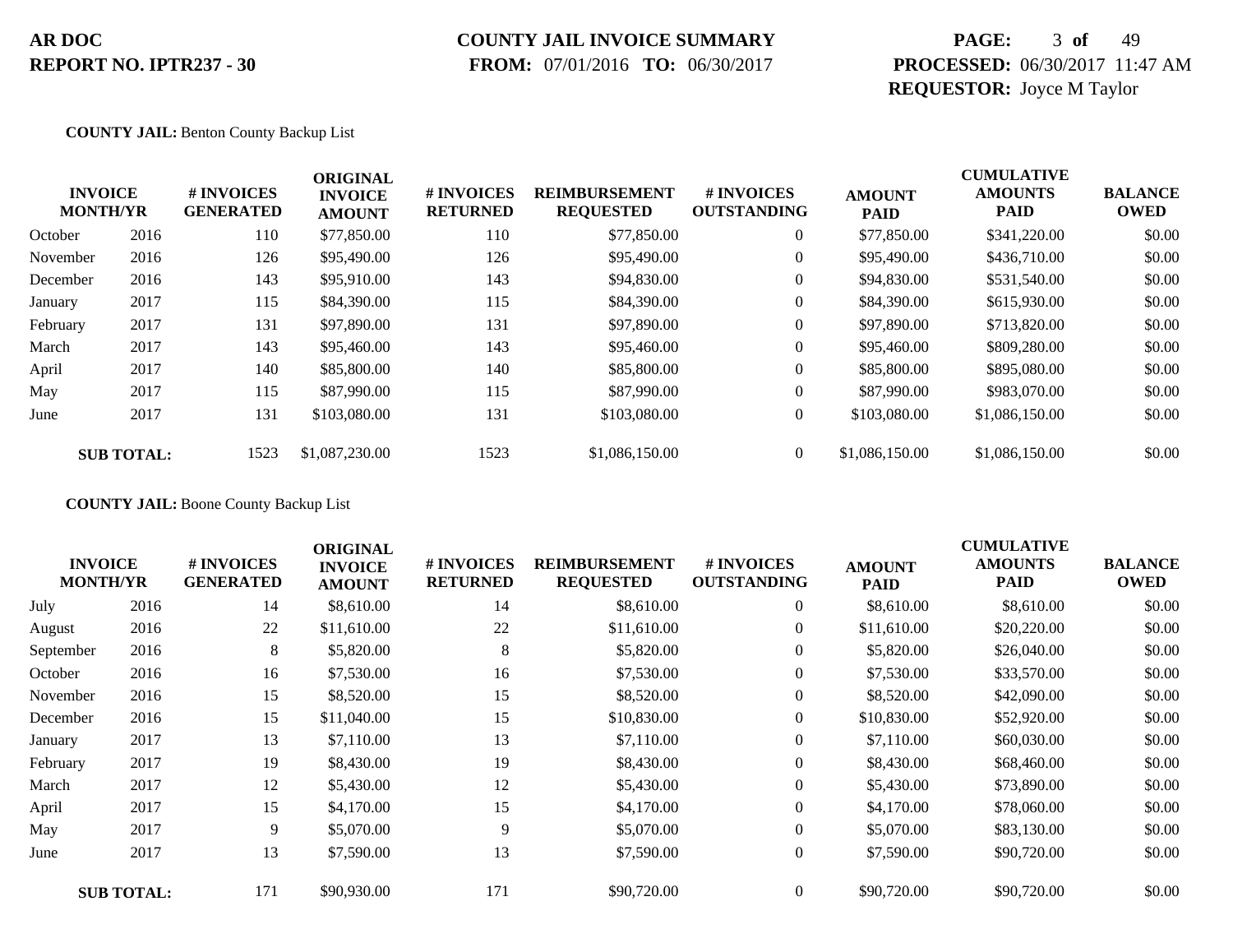### **COUNTY JAIL INVOICE SUMMARY**

 **FROM:** 07/01/2016 **TO:** 06/30/2017

# **PAGE:** 4 **of** 49 **PROCESSED:** 06/30/2017 11:47 AM **REQUESTOR:** Joyce M Taylor

#### **COUNTY JAIL:** Bradley County Backup List

| <b>INVOICE</b><br><b>MONTH/YR</b> |                   | # INVOICES<br><b>GENERATED</b> | <b>ORIGINAL</b><br><b>INVOICE</b><br><b>AMOUNT</b> | # INVOICES<br><b>RETURNED</b> | <b>REIMBURSEMENT</b><br><b>REQUESTED</b> | # INVOICES<br><b>OUTSTANDING</b> | <b>AMOUNT</b><br><b>PAID</b> | <b>CUMULATIVE</b><br><b>AMOUNTS</b><br><b>PAID</b> | <b>BALANCE</b><br><b>OWED</b> |
|-----------------------------------|-------------------|--------------------------------|----------------------------------------------------|-------------------------------|------------------------------------------|----------------------------------|------------------------------|----------------------------------------------------|-------------------------------|
| July                              | 2016              | 4                              | \$600.00                                           | 4                             | \$480.00                                 | $\overline{0}$                   | \$480.00                     | \$480.00                                           | \$0.00                        |
| October                           | 2016              |                                | \$60.00                                            |                               | \$30.00                                  | $\mathbf{0}$                     | \$30.00                      | \$510.00                                           | \$0.00                        |
| November                          | 2016              |                                | \$390.00                                           |                               | \$390.00                                 | $\mathbf{0}$                     | \$390.00                     | \$900.00                                           | \$0.00                        |
| February                          | 2017              | $\gamma$                       | \$120.00                                           |                               | \$120.00                                 | $\mathbf{0}$                     | \$120.00                     | \$1,020.00                                         | \$0.00                        |
| March                             | 2017              | 2                              | \$1,680.00                                         |                               | \$1,680.00                               | $\overline{0}$                   | \$1,680.00                   | \$2,700.00                                         | \$0.00                        |
| April                             | 2017              | 2                              | \$1,740.00                                         | $\sim$                        | \$1,740.00                               | $\overline{0}$                   | \$1,740.00                   | \$4,440.00                                         | \$0.00                        |
| May                               | 2017              |                                | \$210.00                                           |                               | \$210.00                                 | $\overline{0}$                   | \$210.00                     | \$4,650.00                                         | \$0.00                        |
| June                              | 2017              | 2                              | \$1,560.00                                         | $\sim$                        | \$1,560.00                               | $\overline{0}$                   | \$1,560.00                   | \$6,210.00                                         | \$0.00                        |
|                                   | <b>SUB TOTAL:</b> | 15                             | \$6,360.00                                         | 15                            | \$6,210.00                               |                                  | \$6,210.00                   | \$6,210.00                                         | \$0.00                        |

#### **COUNTY JAIL:** Brinkley Police Department Backup

|        | <b>INVOICE</b><br><b>MONTH/YR</b> | # INVOICES<br><b>GENERATED</b> | ORIGINAL<br><b>INVOICE</b><br><b>AMOUNT</b> | # INVOICES<br><b>RETURNED</b> | <b>REIMBURSEMENT</b><br><b>REOUESTED</b> | # INVOICES<br><b>OUTSTANDING</b> | <b>AMOUNT</b><br><b>PAID</b> | CUMULATIVE<br><b>AMOUNTS</b><br><b>PAID</b> | <b>BALANCE</b><br><b>OWED</b> |
|--------|-----------------------------------|--------------------------------|---------------------------------------------|-------------------------------|------------------------------------------|----------------------------------|------------------------------|---------------------------------------------|-------------------------------|
| July   | 2016                              |                                | \$2,280.00                                  |                               | \$1,830.00                               |                                  | \$1,830.00                   | \$1,830.00                                  | \$0.00                        |
| August | 2016                              |                                | \$1,680.00                                  |                               | \$1,170.00                               |                                  | \$1,170.00                   | \$3,000.00                                  | \$0.00                        |
|        | <b>SUB TOTAL:</b>                 |                                | \$3,960.00                                  |                               | \$3,000.00                               |                                  | \$3,000.00                   | \$3,000.00                                  | \$0.00                        |

**COUNTY JAIL:** Calhoun County Backup List

| <b>INVOICE</b><br><b>MONTH/YR</b> |      | # INVOICES<br><b>GENERATED</b> | ORIGINAL<br><b>INVOICE</b><br><b>AMOUNT</b> | <b>#INVOICES</b><br><b>RETURNED</b> | <b>REIMBURSEMENT</b><br><b>REQUESTED</b> | # INVOICES<br><b>OUTSTANDING</b> | <b>AMOUNT</b><br><b>PAID</b> | <b>CUMULATIVE</b><br><b>AMOUNTS</b><br><b>PAID</b> | <b>BALANCE</b><br><b>OWED</b> |
|-----------------------------------|------|--------------------------------|---------------------------------------------|-------------------------------------|------------------------------------------|----------------------------------|------------------------------|----------------------------------------------------|-------------------------------|
| July                              | 2016 |                                | \$60.00                                     |                                     | \$60.00                                  |                                  | \$60.00                      | \$60.00                                            | \$0.00                        |
| August                            | 2016 |                                | \$120.00                                    |                                     | \$120.00                                 |                                  | \$120.00                     | \$180.00                                           | \$0.00                        |
| September                         | 2016 |                                | \$480.00                                    |                                     | \$480.00                                 |                                  | \$480.00                     | \$660.00                                           | \$0.00                        |
| October                           | 2016 |                                | \$900.00                                    |                                     | \$900.00                                 |                                  | \$900.00                     | \$1,560.00                                         | \$0.00                        |
| November                          | 2016 |                                | \$930.00                                    |                                     | \$930.00                                 |                                  | \$930.00                     | \$2,490.00                                         | \$0.00                        |
| December                          | 2016 |                                | \$240.00                                    |                                     | \$240.00                                 |                                  | \$240.00                     | \$2,730.00                                         | \$0.00                        |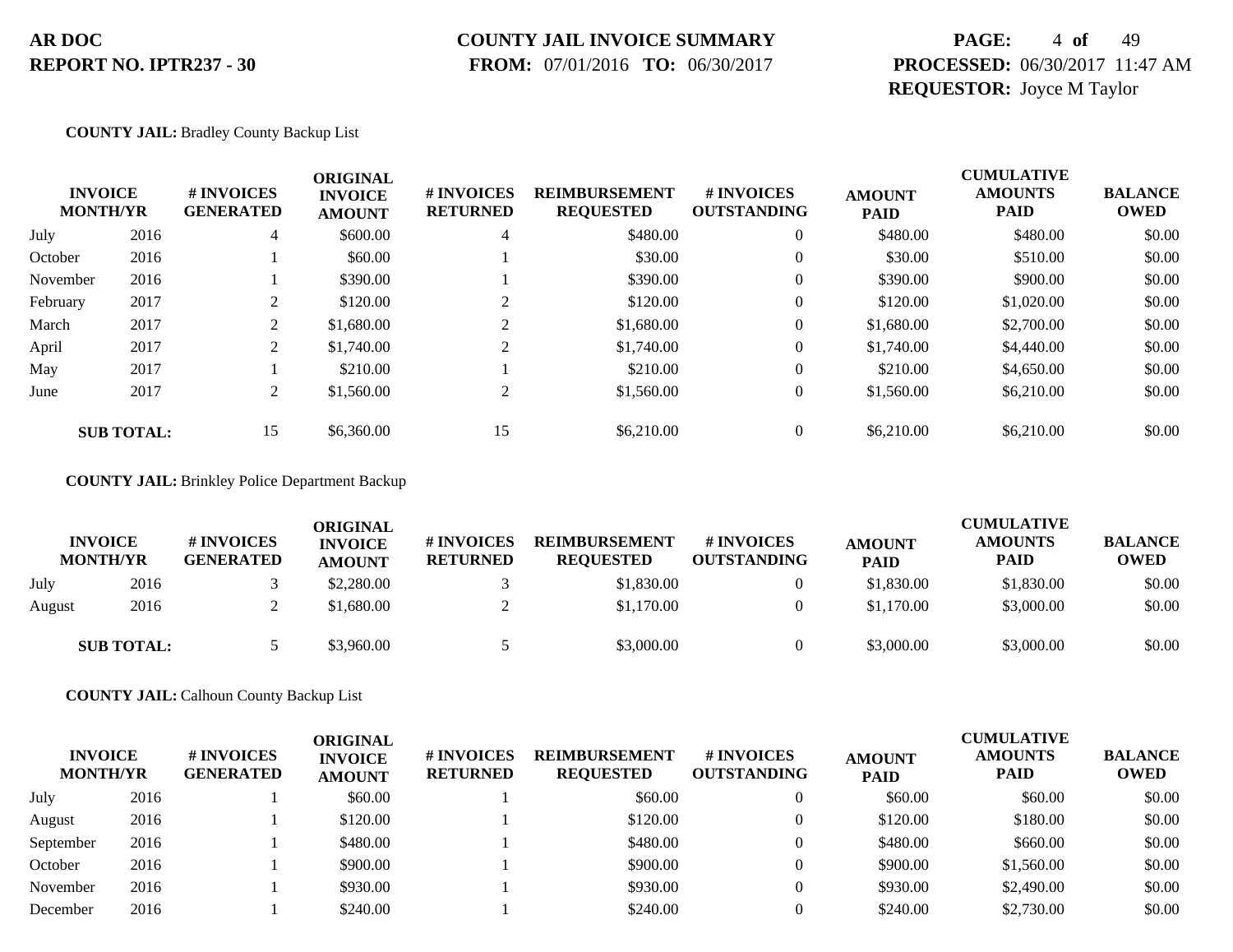### **COUNTY JAIL INVOICE SUMMARY**

 **FROM:** 07/01/2016 **TO:** 06/30/2017

# **PAGE:** 5 **of** 49 **PROCESSED:** 06/30/2017 11:47 AM **REQUESTOR:** Joyce M Taylor

#### **COUNTY JAIL:** Calhoun County Backup List

|          | <b>INVOICE</b><br><b>MONTH/YR</b> | # INVOICES<br><b>GENERATED</b> | ORIGINAL<br><b>INVOICE</b><br><b>AMOUNT</b> | # INVOICES<br><b>RETURNED</b> | <b>REIMBURSEMENT</b><br><b>REQUESTED</b> | # INVOICES<br><b>OUTSTANDING</b> | <b>AMOUNT</b><br><b>PAID</b> | <b>CUMULATIVE</b><br><b>AMOUNTS</b><br><b>PAID</b> | <b>BALANCE</b><br><b>OWED</b> |
|----------|-----------------------------------|--------------------------------|---------------------------------------------|-------------------------------|------------------------------------------|----------------------------------|------------------------------|----------------------------------------------------|-------------------------------|
| February | 2017                              |                                | \$60.00                                     |                               | \$60.00                                  |                                  | \$60.00                      | \$2,790.00                                         | \$0.00                        |
| March    | 2017                              |                                | \$840.00                                    |                               | \$840.00                                 |                                  | \$840.00                     | \$3,630.00                                         | \$0.00                        |
| April    | 2017                              |                                | \$1,380.00                                  |                               | \$1,380.00                               |                                  | \$1,380.00                   | \$5,010.00                                         | \$0.00                        |
| May      | 2017                              |                                | \$900.00                                    |                               | \$900.00                                 |                                  | \$900.00                     | \$5,910.00                                         | \$0.00                        |
| June     | 2017                              |                                | \$960.00                                    |                               | \$960.00                                 |                                  | \$960.00                     | \$6,870.00                                         | \$0.00                        |
|          | <b>SUB TOTAL:</b>                 | 13                             | \$6,870.00                                  | 13                            | \$6,870.00                               |                                  | \$6,870.00                   | \$6,870.00                                         | \$0.00                        |

#### **COUNTY JAIL:** Carlisle City Jail

| <b>INVOICE</b><br><b>MONTH/YR</b> |                   | # INVOICES<br><b>GENERATED</b> | ORIGINAL<br><b>INVOICE</b><br><b>AMOUNT</b> | # INVOICES<br><b>RETURNED</b> | <b>REIMBURSEMENT</b><br><b>REQUESTED</b> | # INVOICES<br><b>OUTSTANDING</b> | <b>AMOUNT</b><br><b>PAID</b> | <b>CUMULATIVE</b><br><b>AMOUNTS</b><br><b>PAID</b> | <b>BALANCE</b><br><b>OWED</b> |
|-----------------------------------|-------------------|--------------------------------|---------------------------------------------|-------------------------------|------------------------------------------|----------------------------------|------------------------------|----------------------------------------------------|-------------------------------|
| July                              | 2016              |                                | \$900.00                                    |                               | \$900.00                                 |                                  | \$900.00                     | \$900.00                                           | \$0.00                        |
| August                            | 2016              |                                | \$930.00                                    |                               | \$930.00                                 |                                  | \$930.00                     | \$1,830.00                                         | \$0.00                        |
| September                         | 2016              |                                | \$60.00                                     |                               | \$60.00                                  |                                  | \$60.00                      | \$1,890.00                                         | \$0.00                        |
| June                              | 2017              |                                | \$60.00                                     |                               | \$150.00                                 |                                  | \$150.00                     | \$2,040.00                                         | \$0.00                        |
|                                   | <b>SUB TOTAL:</b> |                                | \$1,950.00                                  |                               | \$2,040.00                               |                                  | \$2,040.00                   | \$2,040.00                                         | \$0.00                        |

**COUNTY JAIL:** Carroll County Backup List

| <b>INVOICE</b><br><b>MONTH/YR</b> |      | # INVOICES<br><b>GENERATED</b> | <b>ORIGINAL</b><br><b>INVOICE</b><br><b>AMOUNT</b> | <b>#INVOICES</b><br><b>RETURNED</b> | <b>REIMBURSEMENT</b><br><b>REQUESTED</b> | # INVOICES<br><b>OUTSTANDING</b> | <b>AMOUNT</b><br><b>PAID</b> | <b>CUMULATIVE</b><br><b>AMOUNTS</b><br><b>PAID</b> | <b>BALANCE</b><br><b>OWED</b> |
|-----------------------------------|------|--------------------------------|----------------------------------------------------|-------------------------------------|------------------------------------------|----------------------------------|------------------------------|----------------------------------------------------|-------------------------------|
| July                              | 2016 | 16                             | \$6,540.00                                         | 16                                  | \$6,540.00                               |                                  | \$6,540.00                   | \$6,540.00                                         | \$0.00                        |
| August                            | 2016 | 27                             | \$11,700.00                                        | 27                                  | \$11,700.00                              | 0                                | \$11,700.00                  | \$18,240.00                                        | \$0.00                        |
| September                         | 2016 | 24                             | \$14,400.00                                        | 24                                  | \$14,400.00                              | 0                                | \$14,400.00                  | \$32,640.00                                        | \$0.00                        |
| October                           | 2016 | 11                             | \$6,090.00                                         |                                     | \$6,090.00                               |                                  | \$6,090.00                   | \$38,730.00                                        | \$0.00                        |
| November                          | 2016 | 19                             | \$10,050.00                                        | 19                                  | \$10,050.00                              |                                  | \$10,050.00                  | \$48,780.00                                        | \$0.00                        |
| December                          | 2016 | 23                             | \$14,730.00                                        | 23                                  | \$14,730.00                              | 0                                | \$14,730.00                  | \$63,510.00                                        | \$0.00                        |
| January                           | 2017 | 14                             | \$5,190.00                                         | 14                                  | \$5,190.00                               |                                  | \$5,190.00                   | \$68,700.00                                        | \$0.00                        |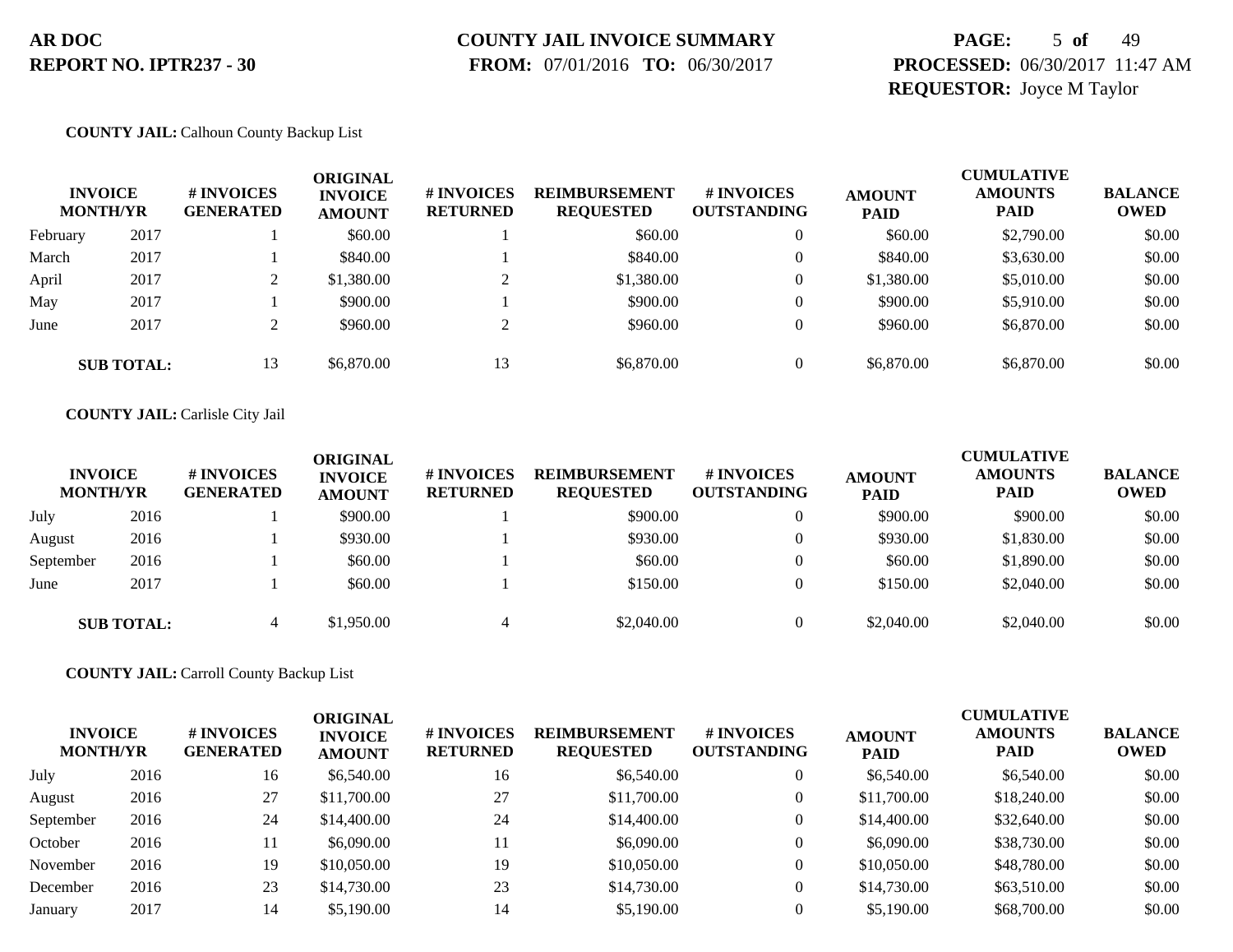### **COUNTY JAIL INVOICE SUMMARY**

 **FROM:** 07/01/2016 **TO:** 06/30/2017

### **PAGE:** 6 **of** 49 **PROCESSED:** 06/30/2017 11:47 AM **REQUESTOR:** Joyce M Taylor

#### **COUNTY JAIL:** Carroll County Backup List

|          | <b>INVOICE</b><br><b>MONTH/YR</b> | # INVOICES<br><b>GENERATED</b> | ORIGINAL<br><b>INVOICE</b><br><b>AMOUNT</b> | # INVOICES<br><b>RETURNED</b> | <b>REIMBURSEMENT</b><br><b>REQUESTED</b> | # INVOICES<br><b>OUTSTANDING</b> | <b>AMOUNT</b><br><b>PAID</b> | <b>CUMULATIVE</b><br><b>AMOUNTS</b><br><b>PAID</b> | <b>BALANCE</b><br><b>OWED</b> |
|----------|-----------------------------------|--------------------------------|---------------------------------------------|-------------------------------|------------------------------------------|----------------------------------|------------------------------|----------------------------------------------------|-------------------------------|
| February | 2017                              | $\circ$                        | \$2,190.00                                  |                               | \$2,190.00                               | 0                                | \$2,190.00                   | \$70,890.00                                        | \$0.00                        |
| April    | 2017                              |                                | \$960.00                                    |                               | \$960.00                                 | $\Omega$                         | \$960.00                     | \$71,850.00                                        | \$0.00                        |
| May      | 2017                              | $\circ$<br>$\circ$             | \$4,830.00                                  |                               | \$4,830.00                               | $\Omega$                         | \$4,830.00                   | \$76,680.00                                        | \$0.00                        |
| June     | 2017                              | 10                             | \$7,350.00                                  | 10                            | \$7,350.00                               | 0                                | \$7,350.00                   | \$84,030.00                                        | \$0.00                        |
|          | <b>SUB TOTAL:</b>                 | 162                            | \$84,030.00                                 | 162                           | \$84,030.00                              | $\Omega$                         | \$84,030.00                  | \$84,030.00                                        | \$0.00                        |

**COUNTY JAIL:** Chicot County Backup List

|           |                                   |                                | <b>ORIGINAL</b>                 |                               |                                          |                                  |                              | <b>CUMULATIVE</b>             |                               |
|-----------|-----------------------------------|--------------------------------|---------------------------------|-------------------------------|------------------------------------------|----------------------------------|------------------------------|-------------------------------|-------------------------------|
|           | <b>INVOICE</b><br><b>MONTH/YR</b> | # INVOICES<br><b>GENERATED</b> | <b>INVOICE</b><br><b>AMOUNT</b> | # INVOICES<br><b>RETURNED</b> | <b>REIMBURSEMENT</b><br><b>REQUESTED</b> | # INVOICES<br><b>OUTSTANDING</b> | <b>AMOUNT</b><br><b>PAID</b> | <b>AMOUNTS</b><br><b>PAID</b> | <b>BALANCE</b><br><b>OWED</b> |
| July      | 2016                              | 6                              | \$1,200.00                      | 6                             | \$1,140.00                               | $\overline{0}$                   | \$1,140.00                   | \$1,140.00                    | \$0.00                        |
| September | 2016                              | 4                              | \$1,500.00                      | $\mathbf{0}$                  | \$0.00                                   | $\overline{0}$                   | \$0.00                       | \$1,140.00                    | \$0.00                        |
| October   | 2016                              |                                | \$240.00                        |                               | \$240.00                                 | $\overline{0}$                   | \$240.00                     | \$1,380.00                    | \$0.00                        |
| November  | 2016                              | 3                              | \$1,740.00                      | 3                             | \$1,740.00                               | $\overline{0}$                   | \$1,740.00                   | \$3,120.00                    | \$0.00                        |
| December  | 2016                              | 5                              | \$3,180.00                      | 5                             | \$3,180.00                               | $\overline{0}$                   | \$3,180.00                   | \$6,300.00                    | \$0.00                        |
| January   | 2017                              |                                | \$3,150.00                      |                               | \$3,150.00                               | $\overline{0}$                   | \$3,150.00                   | \$9,450.00                    | \$0.00                        |
| February  | 2017                              | 6                              | \$1,380.00                      | 6                             | \$1,380.00                               | $\overline{0}$                   | \$1,380.00                   | \$10,830.00                   | \$0.00                        |
| March     | 2017                              | 3                              | \$990.00                        | 3                             | \$990.00                                 | $\overline{0}$                   | \$990.00                     | \$11,820.00                   | \$0.00                        |
| April     | 2017                              | 2                              | \$420.00                        | 2                             | \$420.00                                 | $\overline{0}$                   | \$420.00                     | \$12,240.00                   | \$0.00                        |
| May       | 2017                              |                                | \$1,620.00                      |                               | \$1,620.00                               | $\overline{0}$                   | \$1,620.00                   | \$13,860.00                   | \$0.00                        |
| June      | 2017                              | 6                              | \$2,490.00                      | 6                             | \$2,490.00                               | $\overline{0}$                   | \$2,490.00                   | \$16,350.00                   | \$0.00                        |
|           | <b>SUB TOTAL:</b>                 | 48                             | \$17,910.00                     | 44                            | \$16,350.00                              | $\overline{0}$                   | \$16,350.00                  | \$16,350.00                   | \$0.00                        |

#### **COUNTY JAIL:** Clark County Backup List

|      | <b>INVOICE</b><br><b>MONTH/YR</b> | # INVOICES<br><b>GENERATED</b> | ORIGINAL<br><b>INVOICE</b><br><b>AMOUNT</b> | # INVOICES<br><b>RETURNED</b> | <b>REIMBURSEMENT</b><br><b>REOUESTED</b> | # INVOICES<br><b>OUTSTANDING</b> | <b>AMOUNT</b><br><b>PAID</b> | <b>CUMULATIVE</b><br><b>AMOUNTS</b><br>PAID | <b>BALANCE</b><br>OWED |
|------|-----------------------------------|--------------------------------|---------------------------------------------|-------------------------------|------------------------------------------|----------------------------------|------------------------------|---------------------------------------------|------------------------|
| July | 2016                              |                                | \$3,810.00                                  |                               | \$3,810.00                               |                                  | \$3,810.00                   | \$3,810.00                                  | \$0.00                 |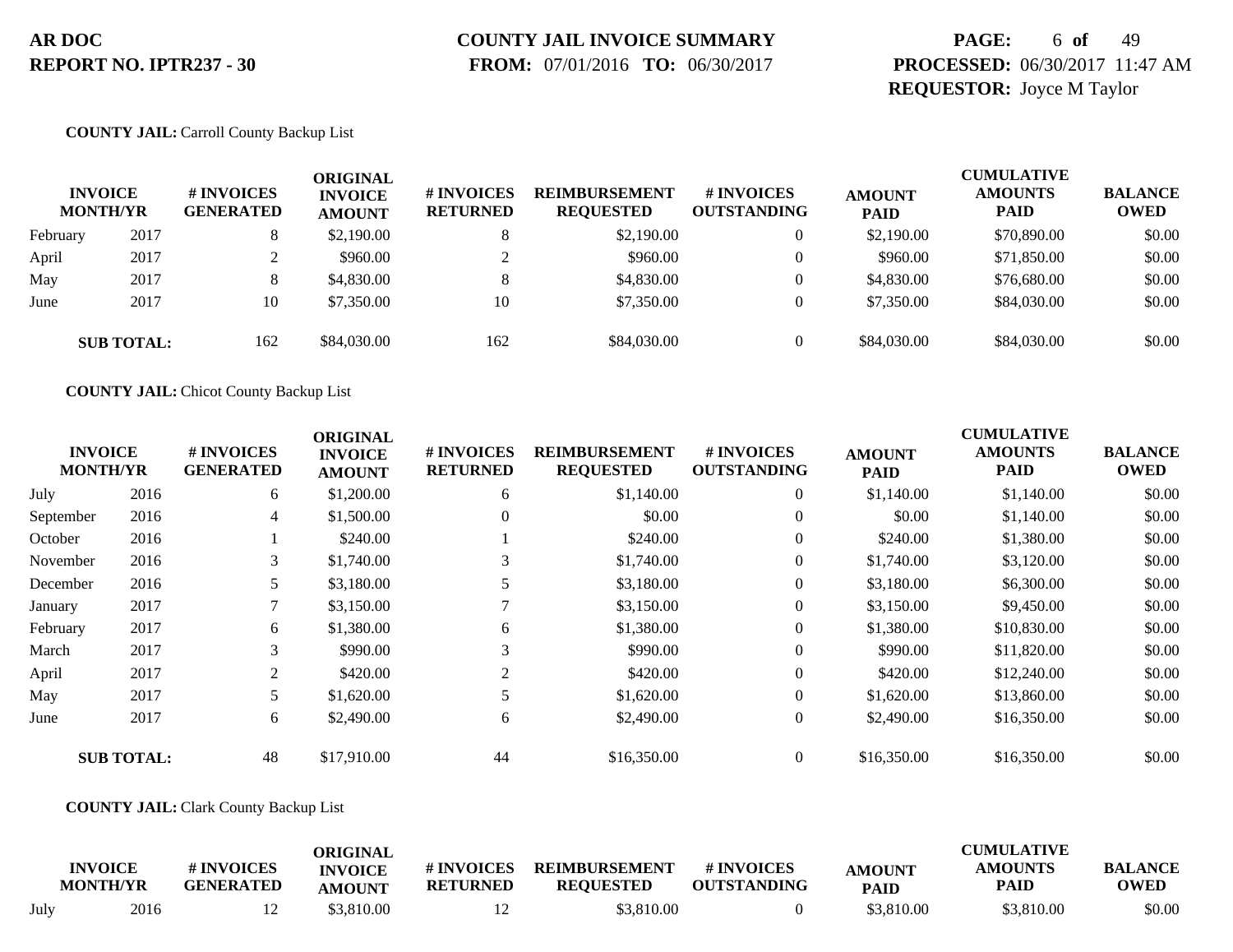### **COUNTY JAIL INVOICE SUMMARY**

 **FROM:** 07/01/2016 **TO:** 06/30/2017

# **PAGE:** 7 **of** 49 **PROCESSED:** 06/30/2017 11:47 AM **REQUESTOR:** Joyce M Taylor

#### **COUNTY JAIL:** Clark County Backup List

|                 |                   |                                | <b>ORIGINAL</b>                 |                               |                                          |                                  |                              | <b>CUMULATIVE</b>             |                               |
|-----------------|-------------------|--------------------------------|---------------------------------|-------------------------------|------------------------------------------|----------------------------------|------------------------------|-------------------------------|-------------------------------|
| <b>MONTH/YR</b> | <b>INVOICE</b>    | # INVOICES<br><b>GENERATED</b> | <b>INVOICE</b><br><b>AMOUNT</b> | # INVOICES<br><b>RETURNED</b> | <b>REIMBURSEMENT</b><br><b>REQUESTED</b> | # INVOICES<br><b>OUTSTANDING</b> | <b>AMOUNT</b><br><b>PAID</b> | <b>AMOUNTS</b><br><b>PAID</b> | <b>BALANCE</b><br><b>OWED</b> |
| August          | 2016              |                                | \$3,450.00                      |                               | \$3,450.00                               | $\mathbf{0}$                     | \$3,450.00                   | \$7,260.00                    | \$0.00                        |
| September       | 2016              | 15                             | \$5,430.00                      | 15                            | \$5,430.00                               | $\overline{0}$                   | \$5,430.00                   | \$12,690.00                   | \$0.00                        |
| October         | 2016              | 6                              | \$2,010.00                      | 6                             | \$2,010.00                               | $\overline{0}$                   | \$2,010.00                   | \$14,700.00                   | \$0.00                        |
| November        | 2016              | 12                             | \$3,750.00                      |                               | \$0.00                                   | $\overline{0}$                   | \$0.00                       | \$14,700.00                   | \$0.00                        |
| December        | 2016              | 5                              | \$2,520.00                      | 0                             | \$0.00                                   | $\mathbf{0}$                     | \$0.00                       | \$14,700.00                   | \$0.00                        |
| January         | 2017              | 9                              | \$3,420.00                      | $\Omega$                      | \$0.00                                   | $\boldsymbol{0}$                 | \$0.00                       | \$14,700.00                   | \$0.00                        |
| February        | 2017              | 11                             | \$5,040.00                      | $\Omega$                      | \$0.00                                   | $\mathbf{0}$                     | \$0.00                       | \$14,700.00                   | \$0.00                        |
| March           | 2017              | 14                             | \$5,280.00                      |                               | \$0.00                                   | $\overline{0}$                   | \$0.00                       | \$14,700.00                   | \$0.00                        |
| April           | 2017              | 15                             | \$8,550.00                      | $\Omega$                      | \$0.00                                   | $\mathbf{0}$                     | \$0.00                       | \$14,700.00                   | \$0.00                        |
| May             | 2017              | 11                             | \$3,150.00                      |                               | \$0.00                                   | $\mathbf{0}$                     | \$0.00                       | \$14,700.00                   | \$0.00                        |
| June            | 2017              | 11                             | \$5,910.00                      | $\Omega$                      | \$0.00                                   | $\boldsymbol{0}$                 | \$0.00                       | \$14,700.00                   | \$0.00                        |
|                 | <b>SUB TOTAL:</b> | 128                            | \$52,320.00                     | 40                            | \$14,700.00                              | $\Omega$                         | \$14,700.00                  | \$14,700.00                   | \$0.00                        |

#### **COUNTY JAIL:** Clay County Backup List

| <b>INVOICE</b><br><b>MONTH/YR</b> |      | # INVOICES<br><b>GENERATED</b> | <b>ORIGINAL</b><br><b>INVOICE</b><br><b>AMOUNT</b> | # INVOICES<br><b>RETURNED</b> | <b>REIMBURSEMENT</b><br><b>REQUESTED</b> | <b>#INVOICES</b><br><b>OUTSTANDING</b> | <b>AMOUNT</b><br><b>PAID</b> | <b>CUMULATIVE</b><br><b>AMOUNTS</b><br><b>PAID</b> | <b>BALANCE</b><br><b>OWED</b> |
|-----------------------------------|------|--------------------------------|----------------------------------------------------|-------------------------------|------------------------------------------|----------------------------------------|------------------------------|----------------------------------------------------|-------------------------------|
| July                              | 2016 | 4                              | \$750.00                                           | 4                             | \$750.00                                 | $\overline{0}$                         | \$750.00                     | \$750.00                                           | \$0.00                        |
| August                            | 2016 | 9                              | \$3,660.00                                         | 9                             | \$3,660.00                               | $\overline{0}$                         | \$3,660.00                   | \$4,410.00                                         | \$0.00                        |
| September                         | 2016 | 13                             | \$3,390.00                                         | 13                            | \$3,390.00                               | $\overline{0}$                         | \$3,390.00                   | \$7,800.00                                         | \$0.00                        |
| October                           | 2016 | 4                              | \$2,190.00                                         | 4                             | \$2,190.00                               | $\overline{0}$                         | \$2,190.00                   | \$9,990.00                                         | \$0.00                        |
| November                          | 2016 |                                | \$3,000.00                                         | 5                             | \$3,000.00                               | $\overline{0}$                         | \$3,000.00                   | \$12,990.00                                        | \$0.00                        |
| December                          | 2016 |                                | \$1,710.00                                         |                               | \$1,710.00                               | $\overline{0}$                         | \$1,710.00                   | \$14,700.00                                        | \$0.00                        |
| January                           | 2017 | $\overline{4}$                 | \$1,620.00                                         | 4                             | \$1,620.00                               | $\overline{0}$                         | \$1,620.00                   | \$16,320.00                                        | \$0.00                        |
| February                          | 2017 | 6                              | \$1,800.00                                         | 6                             | \$1,800.00                               | $\overline{0}$                         | \$1,800.00                   | \$18,120.00                                        | \$0.00                        |
| March                             | 2017 | 3                              | \$1,170.00                                         | 3                             | \$1,170.00                               | $\Omega$                               | \$1,170.00                   | \$19,290.00                                        | \$0.00                        |
| April                             | 2017 | 8                              | \$570.00                                           | 8                             | \$570.00                                 | $\overline{0}$                         | \$570.00                     | \$19,860.00                                        | \$0.00                        |
| May                               | 2017 | 6                              | \$5,100.00                                         | 6                             | \$5,100.00                               | $\overline{0}$                         | \$5,100.00                   | \$24,960.00                                        | \$0.00                        |
| June                              | 2017 | 5                              | \$3,780.00                                         |                               | \$3,780.00                               | $\overline{0}$                         | \$3,780.00                   | \$28,740.00                                        | \$0.00                        |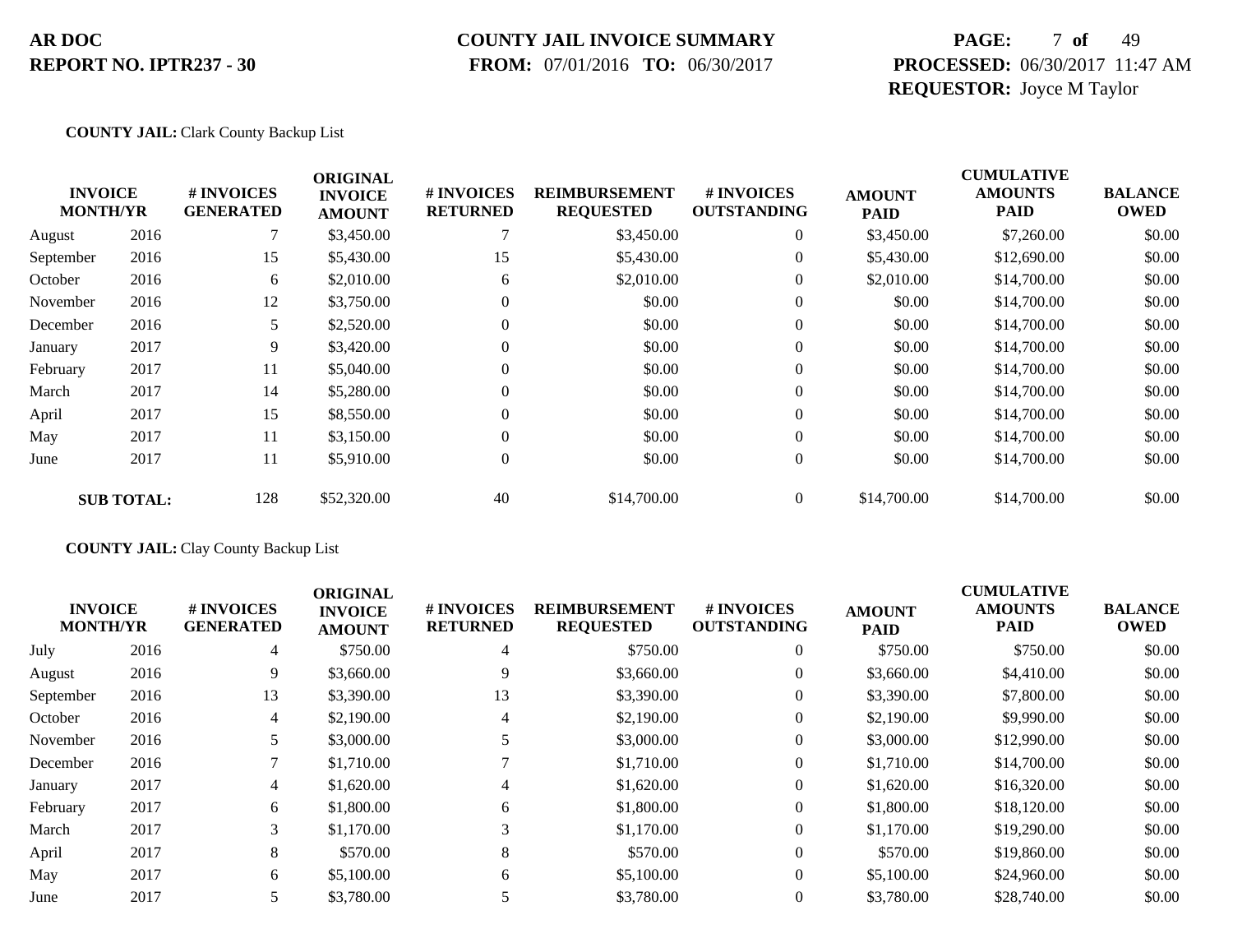**FROM:** 07/01/2016 **TO:** 06/30/2017

# **PAGE:** 8 **of** 49 **PROCESSED:** 06/30/2017 11:47 AM **REQUESTOR:** Joyce M Taylor

**COUNTY JAIL:** Clay County Backup List

| <b>INVOICE</b><br><b>MONTH/YR</b> | # INVOICES<br><b>GENERATED</b> | ORIGINAL<br><b>INVOICE</b><br><b>AMOUNT</b> | # INVOICES<br>RETURNED | <b>REIMBURSEMENT</b><br><b>REQUESTED</b> | # INVOICES<br><b>OUTSTANDING</b> | <b>AMOUNT</b><br><b>PAID</b> | <b>CUMULATIVE</b><br><b>AMOUNTS</b><br><b>PAID</b> | <b>BALANCE</b><br>OWED |
|-----------------------------------|--------------------------------|---------------------------------------------|------------------------|------------------------------------------|----------------------------------|------------------------------|----------------------------------------------------|------------------------|
| <b>SUB TOTAL:</b>                 | 74                             | \$28,740.00                                 | 74                     | \$28,740.00                              |                                  | \$28,740.00                  | \$28,740.00                                        | \$0.00                 |

**COUNTY JAIL:** Cleburne County Backup List

|           | <b>INVOICE</b><br><b>MONTH/YR</b> | # INVOICES<br><b>GENERATED</b> | <b>ORIGINAL</b><br><b>INVOICE</b><br><b>AMOUNT</b> | # INVOICES<br><b>RETURNED</b> | <b>REIMBURSEMENT</b><br><b>REQUESTED</b> | # INVOICES<br><b>OUTSTANDING</b> | <b>AMOUNT</b><br><b>PAID</b> | <b>CUMULATIVE</b><br><b>AMOUNTS</b><br><b>PAID</b> | <b>BALANCE</b><br><b>OWED</b> |
|-----------|-----------------------------------|--------------------------------|----------------------------------------------------|-------------------------------|------------------------------------------|----------------------------------|------------------------------|----------------------------------------------------|-------------------------------|
| July      | 2016                              | 10                             | \$3,060.00                                         | 10                            | \$3,060.00                               | $\boldsymbol{0}$                 | \$3,060.00                   | \$3,060.00                                         | \$0.00                        |
| August    | 2016                              | 3                              | \$930.00                                           | 3                             | \$810.00                                 | $\overline{0}$                   | \$810.00                     | \$3,870.00                                         | \$0.00                        |
| September | 2016                              | 6                              | \$1,770.00                                         | 6                             | \$1,530.00                               | $\overline{0}$                   | \$1,530.00                   | \$5,400.00                                         | \$0.00                        |
| October   | 2016                              | $\overline{4}$                 | \$1,740.00                                         | $\overline{4}$                | \$1,740.00                               | $\overline{0}$                   | \$1,740.00                   | \$7,140.00                                         | \$0.00                        |
| November  | 2016                              | 9                              | \$5,310.00                                         | 9                             | \$5,310.00                               | $\overline{0}$                   | \$5,310.00                   | \$12,450.00                                        | \$0.00                        |
| December  | 2016                              | 11                             | \$6,690.00                                         | 11                            | \$6,690.00                               | $\boldsymbol{0}$                 | \$6,690.00                   | \$19,140.00                                        | \$0.00                        |
| January   | 2017                              | 11                             | \$6,390.00                                         | 11                            | \$6,390.00                               | $\overline{0}$                   | \$6,390.00                   | \$25,530.00                                        | \$0.00                        |
| February  | 2017                              | 15                             | \$7,770.00                                         | 15                            | \$7,770.00                               | $\overline{0}$                   | \$7,770.00                   | \$33,300.00                                        | \$0.00                        |
| March     | 2017                              | 21                             | \$8,700.00                                         | 21                            | \$8,700.00                               | $\overline{0}$                   | \$8,700.00                   | \$42,000.00                                        | \$0.00                        |
| April     | 2017                              | 10                             | \$3,420.00                                         | 10                            | \$3,420.00                               | $\overline{0}$                   | \$3,420.00                   | \$45,420.00                                        | \$0.00                        |
| May       | 2017                              | 11                             | \$4,890.00                                         | 11                            | \$4,890.00                               | $\overline{0}$                   | \$4,890.00                   | \$50,310.00                                        | \$0.00                        |
| June      | 2017                              | $\tau$                         | \$3,930.00                                         |                               | \$3,840.00                               | $\overline{0}$                   | \$3,840.00                   | \$54,150.00                                        | \$0.00                        |
|           | <b>SUB TOTAL:</b>                 | 118                            | \$54,600.00                                        | 118                           | \$54,150.00                              | $\overline{0}$                   | \$54,150.00                  | \$54,150.00                                        | \$0.00                        |

#### **COUNTY JAIL:** Cleveland Cnty Backup List

| <b>INVOICE</b><br><b>MONTH/YR</b> |      | # INVOICES<br><b>GENERATED</b> | ORIGINAL<br><b>INVOICE</b><br><b>AMOUNT</b> | # INVOICES<br><b>RETURNED</b> | <b>REIMBURSEMENT</b><br><b>REQUESTED</b> | # INVOICES<br><b>OUTSTANDING</b> | <b>AMOUNT</b><br><b>PAID</b> | <b>CUMULATIVE</b><br><b>AMOUNTS</b><br><b>PAID</b> | <b>BALANCE</b><br><b>OWED</b> |
|-----------------------------------|------|--------------------------------|---------------------------------------------|-------------------------------|------------------------------------------|----------------------------------|------------------------------|----------------------------------------------------|-------------------------------|
| July                              | 2016 |                                | \$1,290.00                                  |                               | \$1,290.00                               |                                  | \$1,290.00                   | \$1,290.00                                         | \$0.00                        |
| August                            | 2016 |                                | \$1,140.00                                  |                               | \$1,140.00                               |                                  | \$1,140.00                   | \$2,430.00                                         | \$0.00                        |
| September                         | 2016 |                                | \$600.00                                    |                               | \$600.00                                 |                                  | \$600.00                     | \$3,030.00                                         | \$0.00                        |
| October                           | 2016 |                                | \$2,130.00                                  |                               | \$2,130.00                               |                                  | \$2,130.00                   | \$5,160.00                                         | \$0.00                        |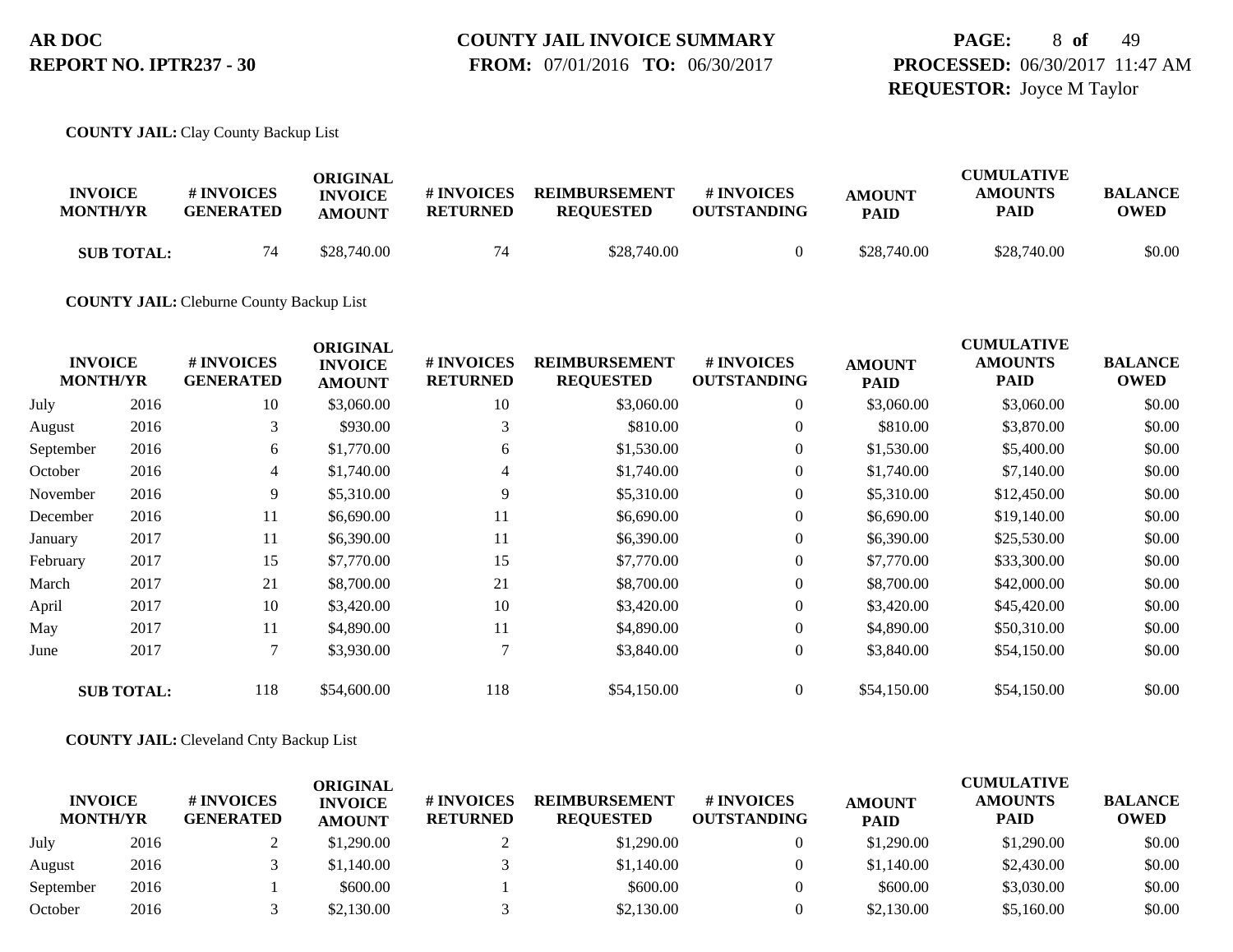### **COUNTY JAIL INVOICE SUMMARY**

 **FROM:** 07/01/2016 **TO:** 06/30/2017

# **PAGE:** 9 **of** 49 **PROCESSED:** 06/30/2017 11:47 AM **REQUESTOR:** Joyce M Taylor

#### **COUNTY JAIL:** Cleveland Cnty Backup List

| <b>INVOICE</b><br><b>MONTH/YR</b> |                   | # INVOICES<br><b>GENERATED</b> | <b>ORIGINAL</b><br><b>INVOICE</b><br><b>AMOUNT</b> | # INVOICES<br><b>RETURNED</b> | <b>REIMBURSEMENT</b><br><b>REQUESTED</b> | # INVOICES<br><b>OUTSTANDING</b> | <b>AMOUNT</b><br><b>PAID</b> | <b>CUMULATIVE</b><br><b>AMOUNTS</b><br><b>PAID</b> | <b>BALANCE</b><br><b>OWED</b> |
|-----------------------------------|-------------------|--------------------------------|----------------------------------------------------|-------------------------------|------------------------------------------|----------------------------------|------------------------------|----------------------------------------------------|-------------------------------|
| November                          | 2016              |                                | \$270.00                                           |                               | \$270.00                                 | $\overline{0}$                   | \$270.00                     | \$5,430.00                                         | \$0.00                        |
| January                           | 2017              |                                | \$150.00                                           |                               | \$150.00                                 |                                  | \$150.00                     | \$5,580.00                                         | \$0.00                        |
| February                          | 2017              |                                | \$930.00                                           |                               | \$930.00                                 | 0                                | \$930.00                     | \$6,510.00                                         | \$0.00                        |
| March                             | 2017              | 3                              | \$840.00                                           |                               | \$840.00                                 |                                  | \$840.00                     | \$7,350.00                                         | \$0.00                        |
| April                             | 2017              |                                | \$870.00                                           |                               | \$870.00                                 |                                  | \$870.00                     | \$8,220.00                                         | \$0.00                        |
| May                               | 2017              |                                | \$2,100.00                                         |                               | \$2,100.00                               |                                  | \$2,100.00                   | \$10,320.00                                        | \$0.00                        |
| June                              | 2017              |                                | \$1,830.00                                         |                               | \$1,830.00                               |                                  | \$1,830.00                   | \$12,150.00                                        | \$0.00                        |
|                                   | <b>SUB TOTAL:</b> | 26                             | \$12,150.00                                        | 26                            | \$12,150.00                              |                                  | \$12,150.00                  | \$12,150.00                                        | \$0.00                        |

#### **COUNTY JAIL:** Columbia County Backup List

| <b>INVOICE</b><br><b>MONTH/YR</b> |                   | # INVOICES<br><b>GENERATED</b> | <b>ORIGINAL</b><br><b>INVOICE</b><br><b>AMOUNT</b> | # INVOICES<br><b>RETURNED</b> | <b>REIMBURSEMENT</b><br><b>REQUESTED</b> | # INVOICES<br><b>OUTSTANDING</b> | <b>AMOUNT</b><br>PAID | <b>CUMULATIVE</b><br><b>AMOUNTS</b><br><b>PAID</b> | <b>BALANCE</b><br><b>OWED</b> |
|-----------------------------------|-------------------|--------------------------------|----------------------------------------------------|-------------------------------|------------------------------------------|----------------------------------|-----------------------|----------------------------------------------------|-------------------------------|
| July                              | 2016              | 8                              | \$3,270.00                                         | 8                             | \$3,270.00                               | $\boldsymbol{0}$                 | \$3,270.00            | \$3,270.00                                         | \$0.00                        |
| August                            | 2016              | 14                             | \$4,350.00                                         | 14                            | \$4,350.00                               | $\overline{0}$                   | \$4,350.00            | \$7,620.00                                         | \$0.00                        |
| September                         | 2016              | 10                             | \$4,290.00                                         | 10                            | \$4,290.00                               | $\overline{0}$                   | \$4,290.00            | \$11,910.00                                        | \$0.00                        |
| October                           | 2016              | 10                             | \$5,700.00                                         | 10                            | \$5,700.00                               | 0                                | \$5,700.00            | \$17,610.00                                        | \$0.00                        |
| November                          | 2016              | 16                             | \$7,740.00                                         | 16                            | \$7,740.00                               | $\overline{0}$                   | \$7,740.00            | \$25,350.00                                        | \$0.00                        |
| December                          | 2016              | 16                             | \$9,840.00                                         | 16                            | \$9,840.00                               | $\overline{0}$                   | \$9,840.00            | \$35,190.00                                        | \$0.00                        |
| January                           | 2017              | 22                             | \$12,420.00                                        | 22                            | \$12,420.00                              | 0                                | \$12,420.00           | \$47,610.00                                        | \$0.00                        |
| February                          | 2017              | 17                             | \$12,540.00                                        | 17                            | \$12,420.00                              | $\boldsymbol{0}$                 | \$12,420.00           | \$60,030.00                                        | \$0.00                        |
| March                             | 2017              | 20                             | \$11,940.00                                        | 20                            | \$11,940.00                              | $\overline{0}$                   | \$11,940.00           | \$71,970.00                                        | \$0.00                        |
| April                             | 2017              | 19                             | \$6,810.00                                         | 19                            | \$6,810.00                               | $\overline{0}$                   | \$6,810.00            | \$78,780.00                                        | \$0.00                        |
| May                               | 2017              | 10                             | \$5,580.00                                         | 10                            | \$5,580.00                               | $\overline{0}$                   | \$5,580.00            | \$84,360.00                                        | \$0.00                        |
| June                              | 2017              | 9                              | \$3,660.00                                         | 9                             | \$3,660.00                               | $\overline{0}$                   | \$3,660.00            | \$88,020.00                                        | \$0.00                        |
|                                   | <b>SUB TOTAL:</b> | 171                            | \$88,140.00                                        | 171                           | \$88,020.00                              | $\overline{0}$                   | \$88,020.00           | \$88,020.00                                        | \$0.00                        |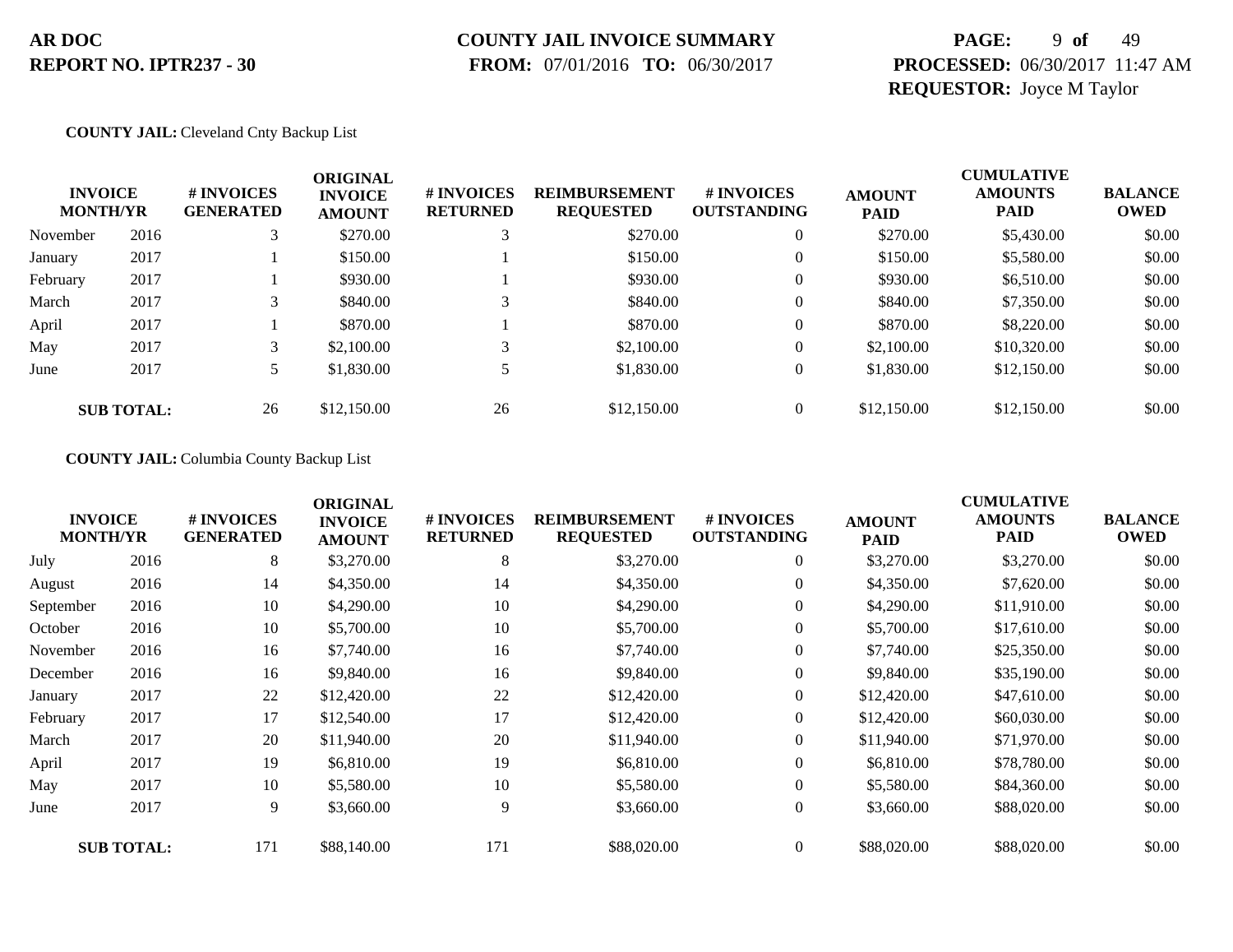### **COUNTY JAIL INVOICE SUMMARY**

 **FROM:** 07/01/2016 **TO:** 06/30/2017

# **PAGE:** 10 **of** 49 **PROCESSED:** 06/30/2017 11:47 AM **REQUESTOR:** Joyce M Taylor

#### **COUNTY JAIL:** Conway County Backup List

| <b>INVOICE</b><br><b>MONTH/YR</b> |                   | # INVOICES<br><b>GENERATED</b> | <b>ORIGINAL</b><br><b>INVOICE</b><br><b>AMOUNT</b> | # INVOICES<br><b>RETURNED</b> | <b>REIMBURSEMENT</b><br><b>REQUESTED</b> | <b>#INVOICES</b><br><b>OUTSTANDING</b> | <b>AMOUNT</b><br><b>PAID</b> | <b>CUMULATIVE</b><br><b>AMOUNTS</b><br><b>PAID</b> | <b>BALANCE</b><br><b>OWED</b> |
|-----------------------------------|-------------------|--------------------------------|----------------------------------------------------|-------------------------------|------------------------------------------|----------------------------------------|------------------------------|----------------------------------------------------|-------------------------------|
| July                              | 2016              | 11                             | \$3,420.00                                         | 11                            | \$3,420.00                               | $\overline{0}$                         | \$3,420.00                   | \$3,420.00                                         | \$0.00                        |
| August                            | 2016              | 2                              | \$1,080.00                                         | $\overline{2}$                | \$990.00                                 | $\overline{0}$                         | \$990.00                     | \$4,410.00                                         | \$0.00                        |
| September                         | 2016              | 5                              | \$2,640.00                                         |                               | \$2,640.00                               | $\overline{0}$                         | \$2,640.00                   | \$7,050.00                                         | \$0.00                        |
| October                           | 2016              | 9                              | \$3,420.00                                         | 9                             | \$3,420.00                               | $\mathbf{0}$                           | \$3,420.00                   | \$10,470.00                                        | \$0.00                        |
| November                          | 2016              | 16                             | \$6,000.00                                         | 16                            | \$6,000.00                               | $\overline{0}$                         | \$6,000.00                   | \$16,470.00                                        | \$0.00                        |
| December                          | 2016              | 9                              | \$4,290.00                                         | 9                             | \$4,140.00                               | $\overline{0}$                         | \$4,140.00                   | \$20,610.00                                        | \$0.00                        |
| January                           | 2017              | 3                              | \$1,080.00                                         | 3                             | \$1,080.00                               | $\overline{0}$                         | \$1,080.00                   | \$21,690.00                                        | \$0.00                        |
| February                          | 2017              | $\tau$                         | \$1,410.00                                         |                               | \$1,410.00                               | $\overline{0}$                         | \$1,410.00                   | \$23,100.00                                        | \$0.00                        |
| March                             | 2017              | 6                              | \$2,430.00                                         | 6                             | \$2,430.00                               | $\overline{0}$                         | \$2,430.00                   | \$25,530.00                                        | \$0.00                        |
| April                             | 2017              | 8                              | \$2,040.00                                         | 8                             | \$2,040.00                               | $\overline{0}$                         | \$2,040.00                   | \$27,570.00                                        | \$0.00                        |
| May                               | 2017              | 6                              | \$3,180.00                                         | 6                             | \$3,180.00                               | $\overline{0}$                         | \$3,180.00                   | \$30,750.00                                        | \$0.00                        |
| June                              | 2017              | 10                             | \$2,280.00                                         | 10                            | \$1,110.00                               | $\boldsymbol{0}$                       | \$1,110.00                   | \$31,860.00                                        | \$0.00                        |
|                                   | <b>SUB TOTAL:</b> | 92                             | \$33,270.00                                        | 92                            | \$31,860.00                              | $\overline{0}$                         | \$31,860.00                  | \$31,860.00                                        | \$0.00                        |

#### **COUNTY JAIL:** Craighead Cnty Backup List

|           | <b>INVOICE</b><br><b>MONTH/YR</b> | # INVOICES<br><b>GENERATED</b> | <b>ORIGINAL</b><br><b>INVOICE</b><br><b>AMOUNT</b> | # INVOICES<br><b>RETURNED</b> | <b>REIMBURSEMENT</b><br><b>REQUESTED</b> | # INVOICES<br><b>OUTSTANDING</b> | <b>AMOUNT</b><br><b>PAID</b> | <b>CUMULATIVE</b><br><b>AMOUNTS</b><br><b>PAID</b> | <b>BALANCE</b><br><b>OWED</b> |
|-----------|-----------------------------------|--------------------------------|----------------------------------------------------|-------------------------------|------------------------------------------|----------------------------------|------------------------------|----------------------------------------------------|-------------------------------|
| July      | 2016                              | 26                             | \$15,030.00                                        | 26                            | \$15,030.00                              | $\overline{0}$                   | \$15,030.00                  | \$15,030.00                                        | \$0.00                        |
| August    | 2016                              | 50                             | \$31,260.00                                        | 50                            | \$31,260.00                              | $\overline{0}$                   | \$31,260.00                  | \$46,290.00                                        | \$0.00                        |
| September | 2016                              | 60                             | \$38,910.00                                        | 60                            | \$38,910.00                              | $\overline{0}$                   | \$38,910.00                  | \$85,200.00                                        | \$0.00                        |
| October   | 2016                              | 47                             | \$20,430.00                                        | 47                            | \$20,430.00                              | $\overline{0}$                   | \$20,430.00                  | \$105,630.00                                       | \$0.00                        |
| November  | 2016                              | 67                             | \$36,810.00                                        | 67                            | \$36,720.00                              | $\overline{0}$                   | \$36,720.00                  | \$142,350.00                                       | \$0.00                        |
| December  | 2016                              | 70                             | \$34,320.00                                        | 70                            | \$33,060.00                              | $\overline{0}$                   | \$33,060.00                  | \$175,410.00                                       | \$0.00                        |
| January   | 2017                              | 39                             | \$30,630.00                                        | $\Omega$                      | \$0.00                                   | $\overline{0}$                   | \$0.00                       | \$175,410.00                                       | \$0.00                        |
| February  | 2017                              | 45                             | \$17,460.00                                        | 45                            | \$17,460.00                              | $\overline{0}$                   | \$17,460.00                  | \$192,870.00                                       | \$0.00                        |
| March     | 2017                              | 33                             | \$20,340.00                                        | 32                            | \$20,100.00                              | $\overline{0}$                   | \$20,100.00                  | \$212,970.00                                       | \$0.00                        |
| April     | 2017                              | 54                             | \$19,440.00                                        | 54                            | \$19,440.00                              | $\overline{0}$                   | \$19,440.00                  | \$232,410.00                                       | \$0.00                        |
| May       | 2017                              | 32                             | \$22,140.00                                        | 32                            | \$22,140.00                              | $\overline{0}$                   | \$22,140.00                  | \$254,550.00                                       | \$0.00                        |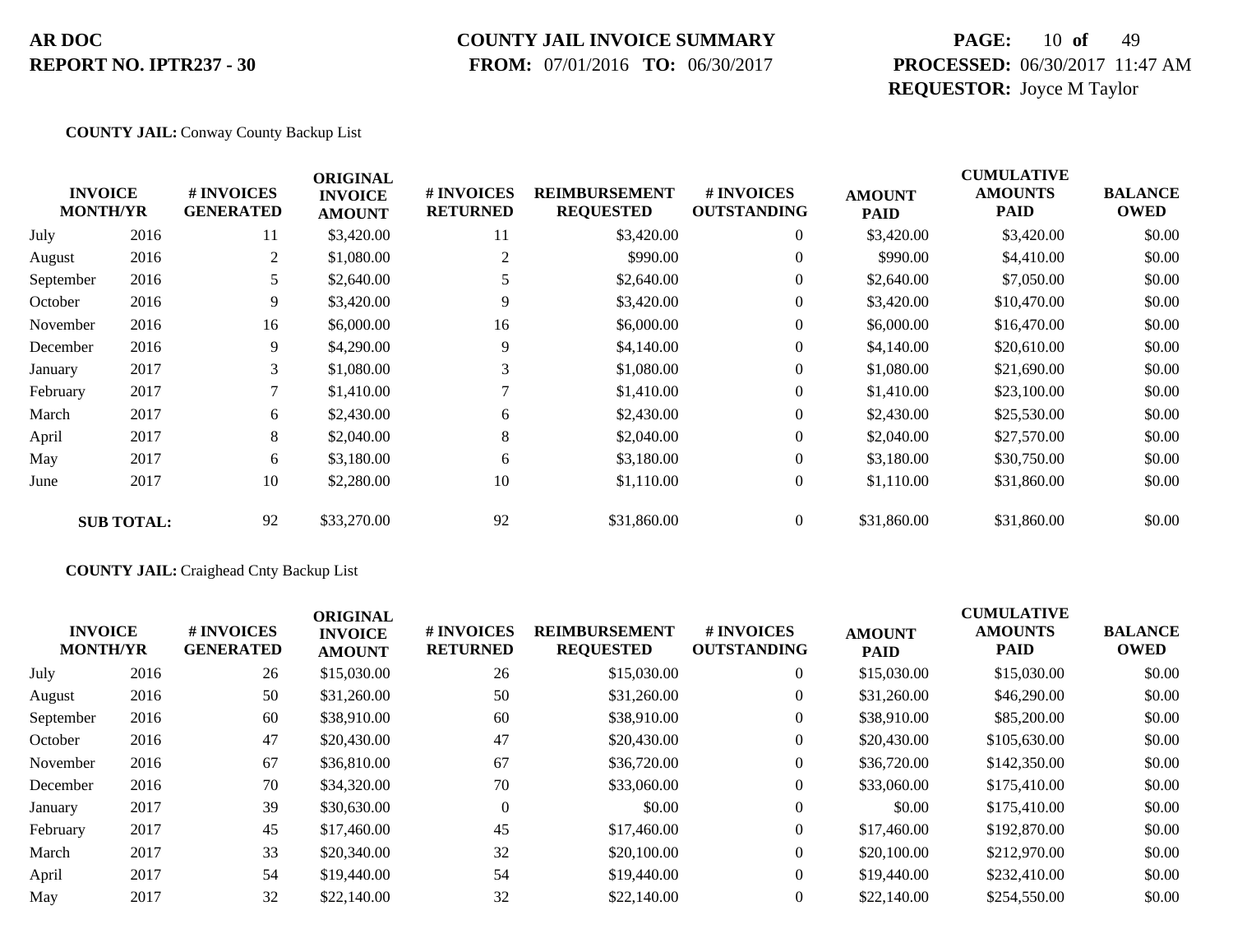# **COUNTY JAIL INVOICE SUMMARY**

 **FROM:** 07/01/2016 **TO:** 06/30/2017

# **PAGE:** 11 **of** 49 **PROCESSED:** 06/30/2017 11:47 AM **REQUESTOR:** Joyce M Taylor

#### **COUNTY JAIL:** Craighead Cnty Backup List

|      | <b>INVOICE</b>          | # INVOICES             | ORIGINAL<br><b>INVOICE</b>   | # INVOICES            | <b>REIMBURSEMENT</b>            | # INVOICES               | <b>AMOUNT</b>         | <b>CUMULATIVE</b><br><b>AMOUNTS</b> | <b>BALANCE</b>             |
|------|-------------------------|------------------------|------------------------------|-----------------------|---------------------------------|--------------------------|-----------------------|-------------------------------------|----------------------------|
| June | <b>MONTH/YR</b><br>2017 | <b>GENERATED</b><br>45 | <b>AMOUNT</b><br>\$28,680.00 | <b>RETURNED</b><br>45 | <b>REQUESTED</b><br>\$28,680.00 | <b>OUTSTANDING</b><br>45 | <b>PAID</b><br>\$0.00 | <b>PAID</b><br>\$254,550.00         | <b>OWED</b><br>\$28,680.00 |
|      |                         |                        |                              |                       |                                 |                          |                       |                                     |                            |
|      | <b>SUB TOTAL:</b>       | 568                    | \$315,450.00                 | 528                   | \$283,230.00                    | 45                       | \$254,550.00          | \$254,550.00                        | \$28,680.00                |

**COUNTY JAIL:** Crawford County Backup List

| <b>INVOICE</b><br><b>MONTH/YR</b> |                   | # INVOICES<br><b>GENERATED</b> | <b>ORIGINAL</b><br><b>INVOICE</b><br><b>AMOUNT</b> | # INVOICES<br><b>RETURNED</b> | <b>REIMBURSEMENT</b><br><b>REQUESTED</b> | # INVOICES<br><b>OUTSTANDING</b> | <b>AMOUNT</b><br><b>PAID</b> | <b>CUMULATIVE</b><br><b>AMOUNTS</b><br><b>PAID</b> | <b>BALANCE</b><br><b>OWED</b> |
|-----------------------------------|-------------------|--------------------------------|----------------------------------------------------|-------------------------------|------------------------------------------|----------------------------------|------------------------------|----------------------------------------------------|-------------------------------|
| July                              | 2016              | 25                             | \$8,670.00                                         | 25                            | \$7,590.00                               | $\overline{0}$                   | \$7,590.00                   | \$7,590.00                                         | \$0.00                        |
| August                            | 2016              | 23                             | \$6,870.00                                         | 23                            | \$6,870.00                               | $\overline{0}$                   | \$6,870.00                   | \$14,460.00                                        | \$0.00                        |
| September                         | 2016              | 20                             | \$9,450.00                                         | 20                            | \$9,450.00                               | $\overline{0}$                   | \$9,450.00                   | \$23,910.00                                        | \$0.00                        |
| October                           | 2016              | 20                             | \$8,040.00                                         | 20                            | \$8,040.00                               | $\overline{0}$                   | \$8,040.00                   | \$31,950.00                                        | \$0.00                        |
| November                          | 2016              | 23                             | \$9,720.00                                         | 23                            | \$9,720.00                               | $\overline{0}$                   | \$9,720.00                   | \$41,670.00                                        | \$0.00                        |
| December                          | 2016              | 2                              | \$1,290.00                                         | 2                             | \$1,290.00                               | $\boldsymbol{0}$                 | \$1,290.00                   | \$42,960.00                                        | \$0.00                        |
| January                           | 2017              | 16                             | \$7,080.00                                         | 16                            | \$7,080.00                               | $\overline{0}$                   | \$7,080.00                   | \$50,040.00                                        | \$0.00                        |
| February                          | 2017              | 39                             | \$10,410.00                                        | 39                            | \$9,810.00                               | $\overline{0}$                   | \$9,810.00                   | \$59,850.00                                        | \$0.00                        |
| March                             | 2017              | 26                             | \$17,220.00                                        | 26                            | \$16,200.00                              | $\overline{0}$                   | \$16,200.00                  | \$76,050.00                                        | \$0.00                        |
| April                             | 2017              | 36                             | \$16,200.00                                        | 36                            | \$16,200.00                              | $\overline{0}$                   | \$16,200.00                  | \$92,250.00                                        | \$0.00                        |
| May                               | 2017              | 29                             | \$21,120.00                                        | 29                            | \$21,120.00                              | $\overline{0}$                   | \$21,120.00                  | \$113,370.00                                       | \$0.00                        |
| June                              | 2017              | 45                             | \$27,510.00                                        | 45                            | \$27,510.00                              | $\overline{0}$                   | \$27,510.00                  | \$140,880.00                                       | \$0.00                        |
|                                   | <b>SUB TOTAL:</b> | 304                            | \$143,580.00                                       | 304                           | \$140,880.00                             | $\overline{0}$                   | \$140,880.00                 | \$140,880.00                                       | \$0.00                        |

#### **COUNTY JAIL:** Crittenden Cnty Backup List

|                                   |      |                                | ORIGINAL                        |                               |                                          |                                  |                              | <b>CUMULATIVE</b>             |                               |
|-----------------------------------|------|--------------------------------|---------------------------------|-------------------------------|------------------------------------------|----------------------------------|------------------------------|-------------------------------|-------------------------------|
| <b>INVOICE</b><br><b>MONTH/YR</b> |      | # INVOICES<br><b>GENERATED</b> | <b>INVOICE</b><br><b>AMOUNT</b> | # INVOICES<br><b>RETURNED</b> | <b>REIMBURSEMENT</b><br><b>REOUESTED</b> | # INVOICES<br><b>OUTSTANDING</b> | <b>AMOUNT</b><br><b>PAID</b> | <b>AMOUNTS</b><br><b>PAID</b> | <b>BALANCE</b><br><b>OWED</b> |
| July                              | 2016 | 32                             | \$13,740.00                     | 32                            | \$13,740.00                              |                                  | \$13,740.00                  | \$13,740.00                   | \$0.00                        |
| August                            | 2016 | 29                             | \$19,650.00                     | 29                            | \$19,650.00                              |                                  | \$19,650.00                  | \$33,390.00                   | \$0.00                        |
| September                         | 2016 | 30                             | \$16,740.00                     | 30                            | \$16,920.00                              |                                  | \$16,920.00                  | \$50,310.00                   | \$0.00                        |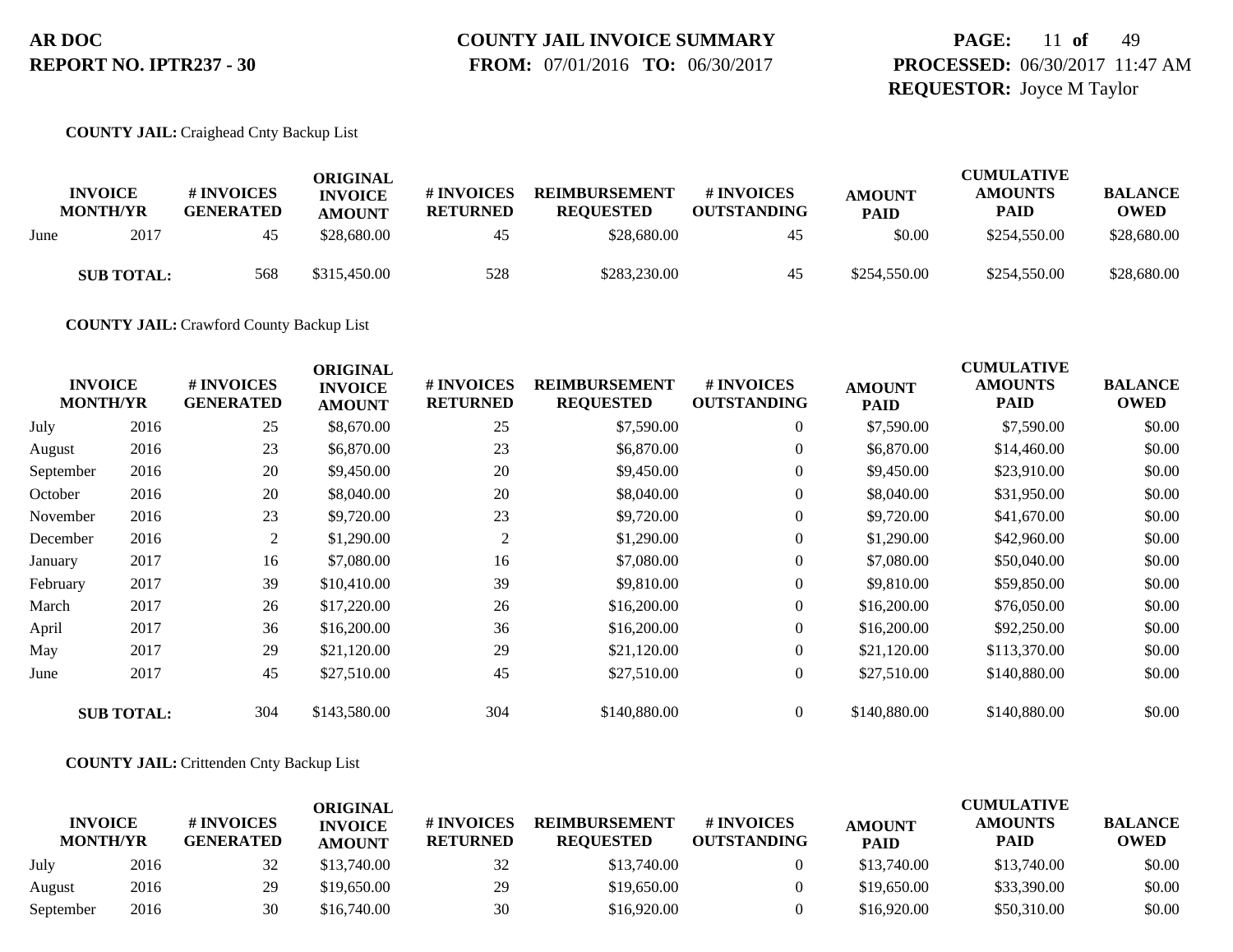### **COUNTY JAIL INVOICE SUMMARY**

 **FROM:** 07/01/2016 **TO:** 06/30/2017

# **PAGE:** 12 **of** 49 **PROCESSED:** 06/30/2017 11:47 AM **REQUESTOR:** Joyce M Taylor

#### **COUNTY JAIL:** Crittenden Cnty Backup List

| <b>INVOICE</b><br><b>MONTH/YR</b> |                   | # INVOICES<br><b>GENERATED</b> | <b>ORIGINAL</b><br><b>INVOICE</b><br><b>AMOUNT</b> | # INVOICES<br><b>RETURNED</b> | <b>REIMBURSEMENT</b><br><b>REQUESTED</b> | <b>#INVOICES</b><br><b>OUTSTANDING</b> | <b>AMOUNT</b><br><b>PAID</b> | <b>CUMULATIVE</b><br><b>AMOUNTS</b><br><b>PAID</b> | <b>BALANCE</b><br><b>OWED</b> |
|-----------------------------------|-------------------|--------------------------------|----------------------------------------------------|-------------------------------|------------------------------------------|----------------------------------------|------------------------------|----------------------------------------------------|-------------------------------|
| October                           | 2016              | 30                             | \$13,350.00                                        | 30                            | \$14,070.00                              | $\overline{0}$                         | \$14,070.00                  | \$64,380.00                                        | \$0.00                        |
| November                          | 2016              | 29                             | \$20,700.00                                        | 29                            | \$21,060.00                              | $\overline{0}$                         | \$21,060.00                  | \$85,440.00                                        | \$0.00                        |
| December                          | 2016              | 36                             | \$21,330.00                                        | 36                            | \$21,330.00                              | $\overline{0}$                         | \$21,330.00                  | \$106,770.00                                       | \$0.00                        |
| January                           | 2017              | 40                             | \$16,080.00                                        | 40                            | \$16,500.00                              | $\overline{0}$                         | \$16,500.00                  | \$123,270.00                                       | \$0.00                        |
| February                          | 2017              | 30                             | \$18,840.00                                        | 30                            | \$19,950.00                              | $\boldsymbol{0}$                       | \$19,950.00                  | \$143,220.00                                       | \$0.00                        |
| March                             | 2017              | 48                             | \$29,160.00                                        | 48                            | \$29,130.00                              | $\overline{0}$                         | \$29,130.00                  | \$172,350.00                                       | \$0.00                        |
| April                             | 2017              | 39                             | \$22,800.00                                        | 39                            | \$22,800.00                              | $\overline{0}$                         | \$22,800.00                  | \$195,150.00                                       | \$0.00                        |
| May                               | 2017              | 33                             | \$22,380.00                                        | 33                            | \$22,380.00                              | $\overline{0}$                         | \$22,380.00                  | \$217,530.00                                       | \$0.00                        |
| June                              | 2017              | 36                             | \$19,740.00                                        | 36                            | \$19,770.00                              | $\boldsymbol{0}$                       | \$19,770.00                  | \$237,300.00                                       | \$0.00                        |
|                                   | <b>SUB TOTAL:</b> | 412                            | \$234,510.00                                       | 412                           | \$237,300.00                             | $\overline{0}$                         | \$237,300.00                 | \$237,300.00                                       | \$0.00                        |

**COUNTY JAIL:** Cross County Backup List

|                                   |                   |                                | <b>ORIGINAL</b>                 |                               |                                          |                                        |                              | <b>CUMULATIVE</b>             |                               |
|-----------------------------------|-------------------|--------------------------------|---------------------------------|-------------------------------|------------------------------------------|----------------------------------------|------------------------------|-------------------------------|-------------------------------|
| <b>INVOICE</b><br><b>MONTH/YR</b> |                   | # INVOICES<br><b>GENERATED</b> | <b>INVOICE</b><br><b>AMOUNT</b> | # INVOICES<br><b>RETURNED</b> | <b>REIMBURSEMENT</b><br><b>REQUESTED</b> | <b>#INVOICES</b><br><b>OUTSTANDING</b> | <b>AMOUNT</b><br><b>PAID</b> | <b>AMOUNTS</b><br><b>PAID</b> | <b>BALANCE</b><br><b>OWED</b> |
| July                              | 2016              | 11                             | \$7,170.00                      | 11                            | \$7,170.00                               | $\boldsymbol{0}$                       | \$7,170.00                   | \$7,170.00                    | \$0.00                        |
| August                            | 2016              | 15                             | \$9,840.00                      | 15                            | \$9,840.00                               | $\overline{0}$                         | \$9,840.00                   | \$17,010.00                   | \$0.00                        |
| September                         | 2016              | 16                             | \$10,710.00                     | 16                            | \$10,710.00                              | $\overline{0}$                         | \$10,710.00                  | \$27,720.00                   | \$0.00                        |
| October                           | 2016              | 8                              | \$2,790.00                      | 8                             | \$2,790.00                               | 0                                      | \$2,790.00                   | \$30,510.00                   | \$0.00                        |
| November                          | 2016              | 7                              | \$5,010.00                      |                               | \$5,010.00                               | $\boldsymbol{0}$                       | \$5,010.00                   | \$35,520.00                   | \$0.00                        |
| December                          | 2016              | 12                             | \$7,710.00                      | 12                            | \$7,710.00                               | $\overline{0}$                         | \$7,710.00                   | \$43,230.00                   | \$0.00                        |
| January                           | 2017              | 6                              | \$3,600.00                      | 6                             | \$3,600.00                               | 0                                      | \$3,600.00                   | \$46,830.00                   | \$0.00                        |
| February                          | 2017              | 2                              | \$1,500.00                      | 2                             | \$1,500.00                               | $\overline{0}$                         | \$1,500.00                   | \$48,330.00                   | \$0.00                        |
| March                             | 2017              | 10                             | \$3,840.00                      | 10                            | \$3,840.00                               | $\overline{0}$                         | \$3,840.00                   | \$52,170.00                   | \$0.00                        |
| April                             | 2017              | $\mathcal{I}$                  | \$2,700.00                      |                               | \$2,700.00                               | $\overline{0}$                         | \$2,700.00                   | \$54,870.00                   | \$0.00                        |
| May                               | 2017              | 2                              | \$960.00                        | 2                             | \$960.00                                 | 0                                      | \$960.00                     | \$55,830.00                   | \$0.00                        |
| June                              | 2017              | 9                              | \$3,900.00                      | 9                             | \$3,900.00                               | $\overline{0}$                         | \$3,900.00                   | \$59,730.00                   | \$0.00                        |
|                                   | <b>SUB TOTAL:</b> | 105                            | \$59,730.00                     | 105                           | \$59,730.00                              | $\overline{0}$                         | \$59,730.00                  | \$59,730.00                   | \$0.00                        |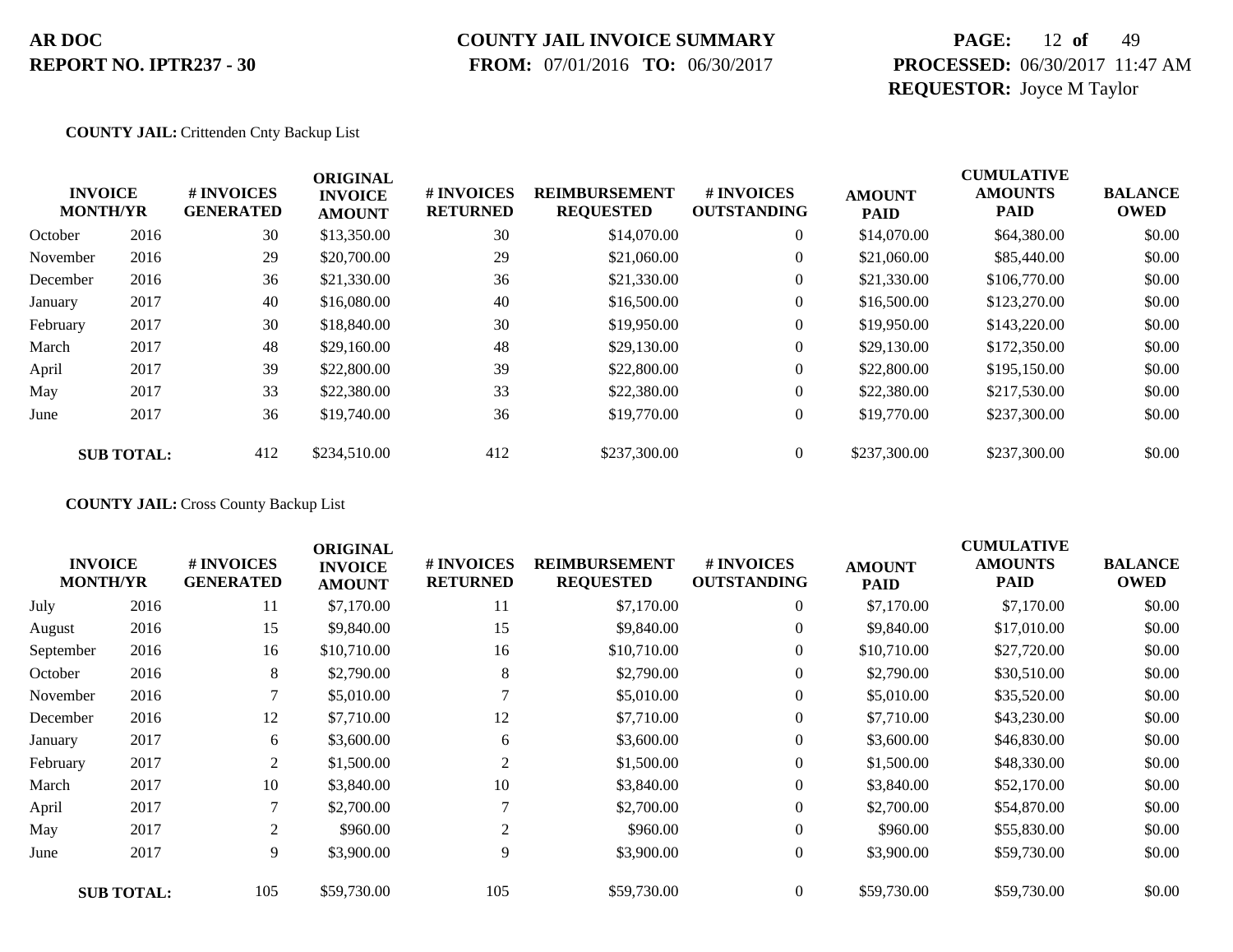# **COUNTY JAIL INVOICE SUMMARY**

 **FROM:** 07/01/2016 **TO:** 06/30/2017

# **PAGE:** 13 **of** 49 **PROCESSED:** 06/30/2017 11:47 AM **REQUESTOR:** Joyce M Taylor

**COUNTY JAIL:** Crossett City Jail

|      | <b>INVOICE</b><br><b>MONTH/YR</b> | # INVOICES<br><b>GENERATED</b> | ORIGINAL<br><b>INVOICE</b><br><b>AMOUNT</b> | # INVOICES<br><b>RETURNED</b> | <b>REIMBURSEMENT</b><br><b>REQUESTED</b> | # INVOICES<br><b>OUTSTANDING</b> | <b>AMOUNT</b><br><b>PAID</b> | <b>CUMULATIVE</b><br><b>AMOUNTS</b><br><b>PAID</b> | <b>BALANCE</b><br><b>OWED</b> |
|------|-----------------------------------|--------------------------------|---------------------------------------------|-------------------------------|------------------------------------------|----------------------------------|------------------------------|----------------------------------------------------|-------------------------------|
| July | 2016                              |                                | \$240.00                                    |                               | \$240.00                                 |                                  | \$240.00                     | \$240.00                                           | \$0.00                        |
|      | <b>SUB TOTAL:</b>                 |                                | \$240.00                                    |                               | \$240.00                                 |                                  | \$240.00                     | \$240.00                                           | \$0.00                        |

**COUNTY JAIL:** Dallas County Backup List

| <b>INVOICE</b><br><b>MONTH/YR</b> |                   | # INVOICES<br><b>GENERATED</b> | <b>ORIGINAL</b><br><b>INVOICE</b><br><b>AMOUNT</b> | # INVOICES<br><b>RETURNED</b> | <b>REIMBURSEMENT</b><br><b>REQUESTED</b> | # INVOICES<br><b>OUTSTANDING</b> | <b>AMOUNT</b><br><b>PAID</b> | <b>CUMULATIVE</b><br><b>AMOUNTS</b><br><b>PAID</b> | <b>BALANCE</b><br><b>OWED</b> |
|-----------------------------------|-------------------|--------------------------------|----------------------------------------------------|-------------------------------|------------------------------------------|----------------------------------|------------------------------|----------------------------------------------------|-------------------------------|
| July                              | 2016              | 5                              | \$1,710.00                                         | 5                             | \$1,710.00                               | $\boldsymbol{0}$                 | \$1,710.00                   | \$1,710.00                                         | \$0.00                        |
| August                            | 2016              | 10                             | \$6,030.00                                         | 10                            | \$6,030.00                               | $\boldsymbol{0}$                 | \$6,030.00                   | \$7,740.00                                         | \$0.00                        |
| September                         | 2016              | 14                             | \$4,620.00                                         | 14                            | \$4,620.00                               | $\overline{0}$                   | \$4,620.00                   | \$12,360.00                                        | \$0.00                        |
| October                           | 2016              | 8                              | \$4,470.00                                         | 8                             | \$4,470.00                               | $\boldsymbol{0}$                 | \$4,470.00                   | \$16,830.00                                        | \$0.00                        |
| November                          | 2016              | 12                             | \$4,200.00                                         | 12                            | \$4,200.00                               | $\theta$                         | \$4,200.00                   | \$21,030.00                                        | \$0.00                        |
| December                          | 2016              | 8                              | \$1,890.00                                         | 8                             | \$1,890.00                               | $\overline{0}$                   | \$1,890.00                   | \$22,920.00                                        | \$0.00                        |
| January                           | 2017              | 7                              | \$2,370.00                                         |                               | \$2,370.00                               | $\boldsymbol{0}$                 | \$2,370.00                   | \$25,290.00                                        | \$0.00                        |
| February                          | 2017              | 2                              | \$390.00                                           | 2                             | \$390.00                                 | $\mathbf{0}$                     | \$390.00                     | \$25,680.00                                        | \$0.00                        |
| March                             | 2017              | 3                              | \$720.00                                           | 3                             | \$720.00                                 | $\mathbf{0}$                     | \$720.00                     | \$26,400.00                                        | \$0.00                        |
| April                             | 2017              | 5                              | \$1,890.00                                         |                               | \$1,890.00                               | $\mathbf{0}$                     | \$1,890.00                   | \$28,290.00                                        | \$0.00                        |
| May                               | 2017              | 2                              | \$1,020.00                                         | 2                             | \$1,020.00                               | $\overline{0}$                   | \$1,020.00                   | \$29,310.00                                        | \$0.00                        |
| June                              | 2017              | 5                              | \$2,250.00                                         | 5                             | \$2,250.00                               | $\boldsymbol{0}$                 | \$2,250.00                   | \$31,560.00                                        | \$0.00                        |
|                                   | <b>SUB TOTAL:</b> | 81                             | \$31,560.00                                        | 81                            | \$31,560.00                              | $\overline{0}$                   | \$31,560.00                  | \$31,560.00                                        | \$0.00                        |

#### **COUNTY JAIL:** Desha County Backup List

|                                   |      |                                | ORIGINAL                        |                               |                                          |                                  |                              | <b>CUMULATIVE</b>             |                               |
|-----------------------------------|------|--------------------------------|---------------------------------|-------------------------------|------------------------------------------|----------------------------------|------------------------------|-------------------------------|-------------------------------|
| <b>INVOICE</b><br><b>MONTH/YR</b> |      | # INVOICES<br><b>GENERATED</b> | <b>INVOICE</b><br><b>AMOUNT</b> | # INVOICES<br><b>RETURNED</b> | <b>REIMBURSEMENT</b><br><b>REOUESTED</b> | # INVOICES<br><b>OUTSTANDING</b> | <b>AMOUNT</b><br><b>PAID</b> | <b>AMOUNTS</b><br><b>PAID</b> | <b>BALANCE</b><br><b>OWED</b> |
| July                              | 2016 |                                | \$1,920.00                      |                               | \$1,950.00                               |                                  | \$1,950.00                   | \$1,950.00                    | \$0.00                        |
| August                            | 2016 |                                | \$1,020.00                      |                               | \$1,020.00                               |                                  | \$1,020.00                   | \$2,970.00                    | \$0.00                        |
| September                         | 2016 |                                | \$420.00                        |                               | \$420.00                                 |                                  | \$420.00                     | \$3,390.00                    | \$0.00                        |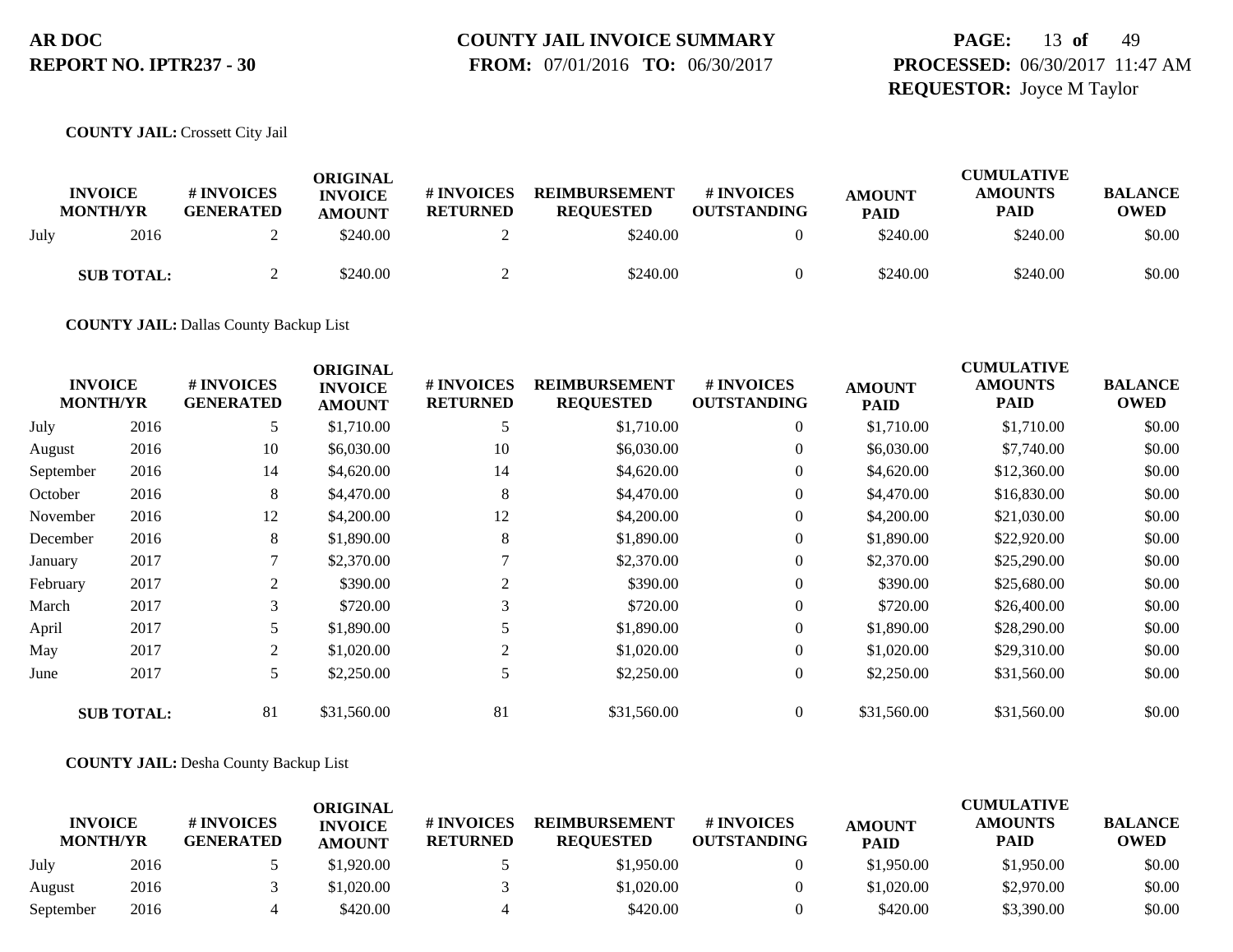### **COUNTY JAIL INVOICE SUMMARY**

 **FROM:** 07/01/2016 **TO:** 06/30/2017

# **PAGE:** 14 **of** 49 **PROCESSED:** 06/30/2017 11:47 AM **REQUESTOR:** Joyce M Taylor

#### **COUNTY JAIL:** Desha County Backup List

|          | <b>INVOICE</b><br><b>MONTH/YR</b> | # INVOICES<br><b>GENERATED</b> | <b>ORIGINAL</b><br><b>INVOICE</b><br><b>AMOUNT</b> | # INVOICES<br><b>RETURNED</b> | <b>REIMBURSEMENT</b><br><b>REQUESTED</b> | # INVOICES<br><b>OUTSTANDING</b> | <b>AMOUNT</b><br><b>PAID</b> | <b>CUMULATIVE</b><br><b>AMOUNTS</b><br><b>PAID</b> | <b>BALANCE</b><br><b>OWED</b> |
|----------|-----------------------------------|--------------------------------|----------------------------------------------------|-------------------------------|------------------------------------------|----------------------------------|------------------------------|----------------------------------------------------|-------------------------------|
| October  | 2016                              |                                | \$270.00                                           |                               | \$270.00                                 | $\theta$                         | \$270.00                     | \$3,660.00                                         | \$0.00                        |
| November | 2016                              |                                | \$3,420.00                                         |                               | \$1,440.00                               | $\theta$                         | \$1,440.00                   | \$5,100.00                                         | \$0.00                        |
| December | 2016                              | 3                              | \$2,130.00                                         |                               | \$2,130.00                               | $\theta$                         | \$2,130.00                   | \$7,230.00                                         | \$0.00                        |
| January  | 2017                              |                                | \$1,440.00                                         |                               | \$1,440.00                               | $\theta$                         | \$1,440.00                   | \$8,670.00                                         | \$0.00                        |
| February | 2017                              | 4                              | \$1,680.00                                         | 4                             | \$1,680.00                               | $\overline{0}$                   | \$1,680.00                   | \$10,350.00                                        | \$0.00                        |
| March    | 2017                              | 8                              | \$2,190.00                                         | 8                             | \$2,190.00                               | $\overline{0}$                   | \$2,190.00                   | \$12,540.00                                        | \$0.00                        |
| April    | 2017                              |                                | \$1,560.00                                         |                               | \$1,560.00                               | $\theta$                         | \$1,560.00                   | \$14,100.00                                        | \$0.00                        |
| May      | 2017                              | 2                              | \$720.00                                           | $\Omega$                      | \$0.00                                   | $\theta$                         | \$0.00                       | \$14,100.00                                        | \$0.00                        |
| June     | 2017                              | 4                              | \$2,460.00                                         | 4                             | \$2,460.00                               | $\overline{0}$                   | \$2,460.00                   | \$16,560.00                                        | \$0.00                        |
|          | <b>SUB TOTAL:</b>                 | 51                             | \$19,230.00                                        | 49                            | \$16,560.00                              | $\theta$                         | \$16,560.00                  | \$16,560.00                                        | \$0.00                        |

#### **COUNTY JAIL:** Drew County Backup List

|                                   |                   |                                | <b>ORIGINAL</b>                 |                               |                                          |                                  |                              | <b>CUMULATIVE</b>             |                               |
|-----------------------------------|-------------------|--------------------------------|---------------------------------|-------------------------------|------------------------------------------|----------------------------------|------------------------------|-------------------------------|-------------------------------|
| <b>INVOICE</b><br><b>MONTH/YR</b> |                   | # INVOICES<br><b>GENERATED</b> | <b>INVOICE</b><br><b>AMOUNT</b> | # INVOICES<br><b>RETURNED</b> | <b>REIMBURSEMENT</b><br><b>REQUESTED</b> | # INVOICES<br><b>OUTSTANDING</b> | <b>AMOUNT</b><br><b>PAID</b> | <b>AMOUNTS</b><br><b>PAID</b> | <b>BALANCE</b><br><b>OWED</b> |
| July                              | 2016              | 14                             | \$2,700.00                      | 14                            | \$2,700.00                               | $\boldsymbol{0}$                 | \$2,700.00                   | \$2,700.00                    | \$0.00                        |
| August                            | 2016              | 6                              | \$1,290.00                      | 6                             | \$1,290.00                               | 0                                | \$1,290.00                   | \$3,990.00                    | \$0.00                        |
| September                         | 2016              | 11                             | \$4,830.00                      | 11                            | \$4,830.00                               | $\overline{0}$                   | \$4,830.00                   | \$8,820.00                    | \$0.00                        |
| October                           | 2016              | 17                             | \$3,270.00                      | 17                            | \$3,270.00                               | $\mathbf{0}$                     | \$3,270.00                   | \$12,090.00                   | \$0.00                        |
| November                          | 2016              | 12                             | \$5,700.00                      | 12                            | \$5,700.00                               | $\overline{0}$                   | \$5,700.00                   | \$17,790.00                   | \$0.00                        |
| December                          | 2016              | 11                             | \$2,790.00                      | 11                            | \$2,790.00                               | $\overline{0}$                   | \$2,790.00                   | \$20,580.00                   | \$0.00                        |
| January                           | 2017              | 4                              | \$540.00                        | 4                             | \$540.00                                 | 0                                | \$540.00                     | \$21,120.00                   | \$0.00                        |
| February                          | 2017              | 8                              | \$2,430.00                      | 8                             | \$2,430.00                               | $\boldsymbol{0}$                 | \$2,430.00                   | \$23,550.00                   | \$0.00                        |
| March                             | 2017              | 8                              | \$2,130.00                      | 8                             | \$2,130.00                               | 0                                | \$2,130.00                   | \$25,680.00                   | \$0.00                        |
| April                             | 2017              | 12                             | \$4,800.00                      | 12                            | \$4,800.00                               | $\overline{0}$                   | \$4,800.00                   | \$30,480.00                   | \$0.00                        |
| May                               | 2017              | 12                             | \$2,850.00                      | 12                            | \$2,850.00                               | $\overline{0}$                   | \$2,850.00                   | \$33,330.00                   | \$0.00                        |
| June                              | 2017              | 14                             | \$5,640.00                      | 14                            | \$5,640.00                               | $\overline{0}$                   | \$5,640.00                   | \$38,970.00                   | \$0.00                        |
|                                   | <b>SUB TOTAL:</b> | 129                            | \$38,970.00                     | 129                           | \$38,970.00                              | $\overline{0}$                   | \$38,970.00                  | \$38,970.00                   | \$0.00                        |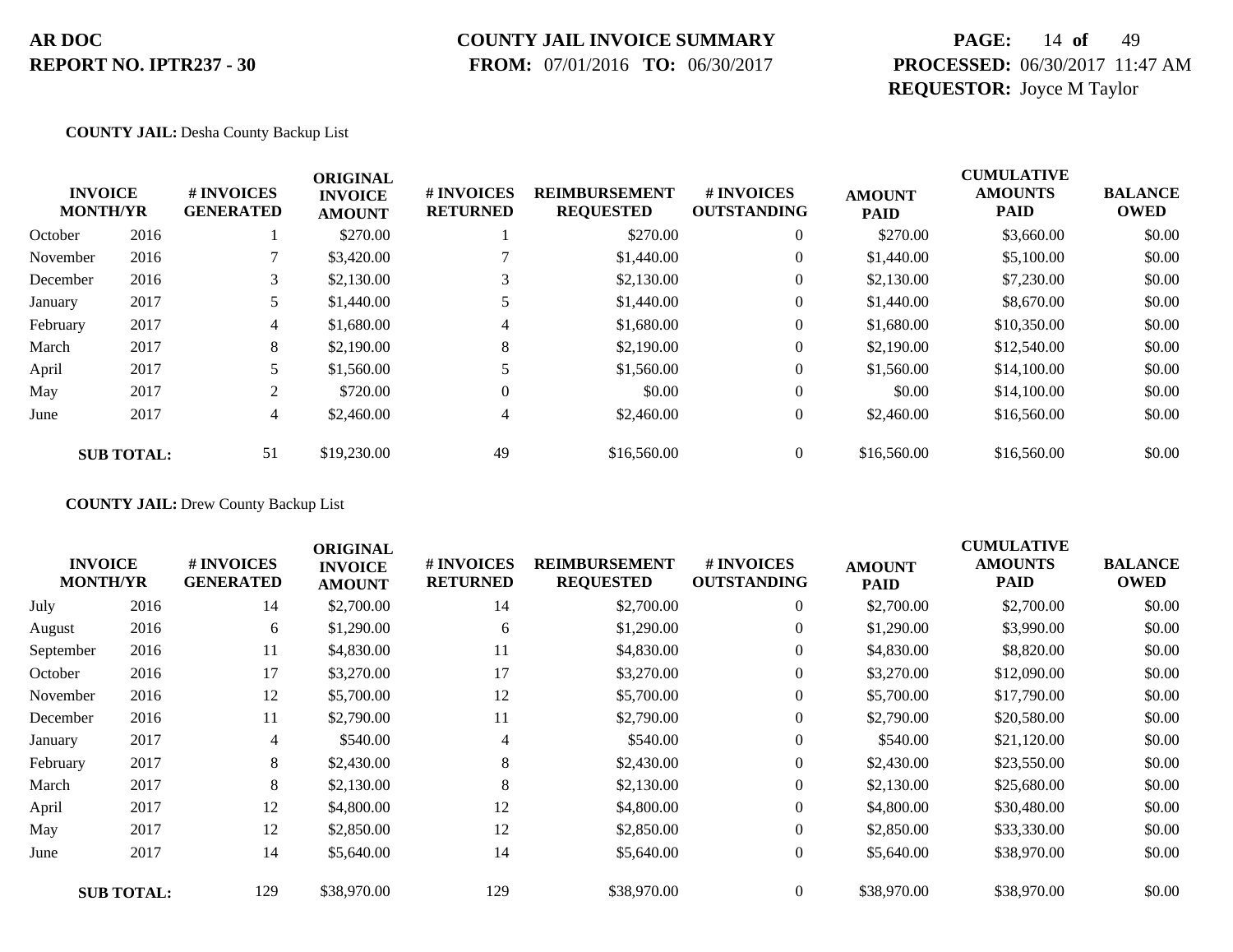### **COUNTY JAIL INVOICE SUMMARY**

 **FROM:** 07/01/2016 **TO:** 06/30/2017

# **PAGE:** 15 **of** 49 **PROCESSED:** 06/30/2017 11:47 AM **REQUESTOR:** Joyce M Taylor

#### **COUNTY JAIL:** Dumas City Jail

|           |                                   |                                | <b>ORIGINAL</b>                 |                               |                                          |                                  |                              | <b>CUMULATIVE</b>             |                               |
|-----------|-----------------------------------|--------------------------------|---------------------------------|-------------------------------|------------------------------------------|----------------------------------|------------------------------|-------------------------------|-------------------------------|
|           | <b>INVOICE</b><br><b>MONTH/YR</b> | # INVOICES<br><b>GENERATED</b> | <b>INVOICE</b><br><b>AMOUNT</b> | # INVOICES<br><b>RETURNED</b> | <b>REIMBURSEMENT</b><br><b>REQUESTED</b> | # INVOICES<br><b>OUTSTANDING</b> | <b>AMOUNT</b><br><b>PAID</b> | <b>AMOUNTS</b><br><b>PAID</b> | <b>BALANCE</b><br><b>OWED</b> |
| August    | 2016                              |                                | \$120.00                        |                               | \$120.00                                 | $\theta$                         | \$120.00                     | \$120.00                      | \$0.00                        |
| September | 2016                              |                                | \$930.00                        |                               | \$930.00                                 | $\overline{0}$                   | \$930.00                     | \$1,050.00                    | \$0.00                        |
| October   | 2016                              | 2                              | \$1,260.00                      | 2                             | \$1,260.00                               | $\overline{0}$                   | \$1,260.00                   | \$2,310.00                    | \$0.00                        |
| November  | 2016                              | 4                              | \$2,130.00                      | 4                             | \$2,130.00                               | $\overline{0}$                   | \$2,130.00                   | \$4,440.00                    | \$0.00                        |
| December  | 2016                              | 3                              | \$1,800.00                      | 3                             | \$1,800.00                               | $\overline{0}$                   | \$1,800.00                   | \$6,240.00                    | \$0.00                        |
| January   | 2017                              |                                | \$540.00                        |                               | \$540.00                                 | $\boldsymbol{0}$                 | \$540.00                     | \$6,780.00                    | \$0.00                        |
| February  | 2017                              | 4                              | \$630.00                        | 4                             | \$630.00                                 | $\theta$                         | \$630.00                     | \$7,410.00                    | \$0.00                        |
| March     | 2017                              | 2                              | \$780.00                        | 2                             | \$780.00                                 | $\overline{0}$                   | \$780.00                     | \$8,190.00                    | \$0.00                        |
| April     | 2017                              | 4                              | \$2,640.00                      | 4                             | \$2,640.00                               | $\overline{0}$                   | \$2,640.00                   | \$10,830.00                   | \$0.00                        |
| May       | 2017                              | 6                              | \$3,450.00                      | 6                             | \$3,450.00                               | $\overline{0}$                   | \$3,450.00                   | \$14,280.00                   | \$0.00                        |
| June      | 2017                              | 7                              | \$2,310.00                      |                               | \$2,310.00                               | $\overline{0}$                   | \$2,310.00                   | \$16,590.00                   | \$0.00                        |
|           | <b>SUB TOTAL:</b>                 | 35                             | \$16,590.00                     | 35                            | \$16,590.00                              | $\overline{0}$                   | \$16,590.00                  | \$16,590.00                   | \$0.00                        |

#### **COUNTY JAIL:** England City Jail Backup

|           | <b>INVOICE</b><br><b>MONTH/YR</b> | # INVOICES<br><b>GENERATED</b> | <b>ORIGINAL</b><br><b>INVOICE</b><br><b>AMOUNT</b> | # INVOICES<br><b>RETURNED</b> | <b>REIMBURSEMENT</b><br><b>REQUESTED</b> | <b>#INVOICES</b><br><b>OUTSTANDING</b> | <b>AMOUNT</b><br><b>PAID</b> | <b>CUMULATIVE</b><br><b>AMOUNTS</b><br><b>PAID</b> | <b>BALANCE</b><br><b>OWED</b> |
|-----------|-----------------------------------|--------------------------------|----------------------------------------------------|-------------------------------|------------------------------------------|----------------------------------------|------------------------------|----------------------------------------------------|-------------------------------|
| July      | 2016                              | 3                              | \$900.00                                           | 3                             | \$900.00                                 | $\overline{0}$                         | \$900.00                     | \$900.00                                           | \$0.00                        |
| August    | 2016                              |                                | \$180.00                                           |                               | \$180.00                                 | $\overline{0}$                         | \$180.00                     | \$1,080.00                                         | \$0.00                        |
| September | 2016                              | 2                              | \$1,740.00                                         |                               | \$1,740.00                               | $\overline{0}$                         | \$1,740.00                   | \$2,820.00                                         | \$0.00                        |
| October   | 2016                              | 2                              | \$1,470.00                                         | 2                             | \$1,470.00                               | $\overline{0}$                         | \$1,470.00                   | \$4,290.00                                         | \$0.00                        |
| November  | 2016                              | 2                              | \$810.00                                           | $\overline{c}$                | \$810.00                                 | $\overline{0}$                         | \$810.00                     | \$5,100.00                                         | \$0.00                        |
| December  | 2016                              |                                | \$450.00                                           |                               | \$450.00                                 | $\overline{0}$                         | \$450.00                     | \$5,550.00                                         | \$0.00                        |
| March     | 2017                              |                                | \$30.00                                            | $\Omega$                      | \$0.00                                   | $\overline{0}$                         | \$0.00                       | \$5,550.00                                         | \$0.00                        |
| April     | 2017                              |                                | \$780.00                                           | $\Omega$                      | \$0.00                                   | $\overline{0}$                         | \$0.00                       | \$5,550.00                                         | \$0.00                        |
| May       | 2017                              | 3                              | \$1,530.00                                         | $\Omega$                      | \$0.00                                   | $\overline{0}$                         | \$0.00                       | \$5,550.00                                         | \$0.00                        |
| June      | 2017                              | $\overline{4}$                 | \$3,240.00                                         | $\theta$                      | \$0.00                                   | $\overline{0}$                         | \$0.00                       | \$5,550.00                                         | \$0.00                        |
|           | <b>SUB TOTAL:</b>                 | 20                             | \$11,130.00                                        | 11                            | \$5,550.00                               | $\Omega$                               | \$5,550.00                   | \$5,550.00                                         | \$0.00                        |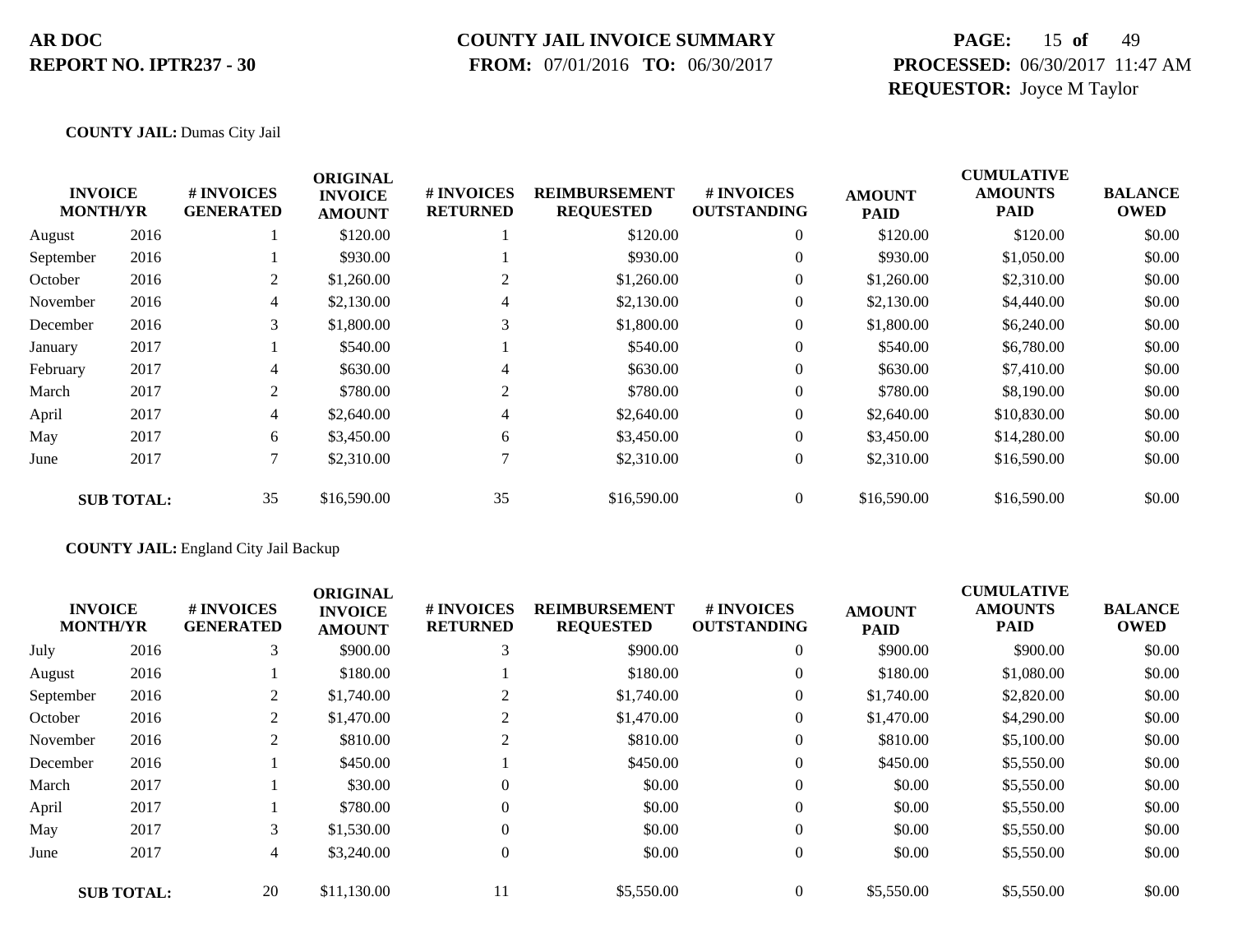### **COUNTY JAIL INVOICE SUMMARY**

 **FROM:** 07/01/2016 **TO:** 06/30/2017

# **PAGE:** 16 **of** 49 **PROCESSED:** 06/30/2017 11:47 AM **REQUESTOR:** Joyce M Taylor

#### **COUNTY JAIL:** Faulkner County Backup List

|           | <b>INVOICE</b><br><b>MONTH/YR</b> | # INVOICES<br><b>GENERATED</b> | <b>ORIGINAL</b><br><b>INVOICE</b><br><b>AMOUNT</b> | # INVOICES<br><b>RETURNED</b> | <b>REIMBURSEMENT</b><br><b>REQUESTED</b> | # INVOICES<br><b>OUTSTANDING</b> | <b>AMOUNT</b><br><b>PAID</b> | <b>CUMULATIVE</b><br><b>AMOUNTS</b><br><b>PAID</b> | <b>BALANCE</b><br><b>OWED</b> |
|-----------|-----------------------------------|--------------------------------|----------------------------------------------------|-------------------------------|------------------------------------------|----------------------------------|------------------------------|----------------------------------------------------|-------------------------------|
| July      | 2016                              | 75                             | \$40,770.00                                        | 75                            | \$40,770.00                              | $\overline{0}$                   | \$40,770.00                  | \$40,770.00                                        | \$0.00                        |
| August    | 2016                              | 87                             | \$54,060.00                                        | 87                            | \$53,820.00                              | $\overline{0}$                   | \$53,820.00                  | \$94,590.00                                        | \$0.00                        |
| September | 2016                              | 91                             | \$65,730.00                                        | 91                            | \$65,730.00                              | $\overline{0}$                   | \$65,730.00                  | \$160,320.00                                       | \$0.00                        |
| October   | 2016                              | 86                             | \$52,230.00                                        | 86                            | \$52,110.00                              | $\overline{0}$                   | \$52,110.00                  | \$212,430.00                                       | \$0.00                        |
| November  | 2016                              | 89                             | \$51,840.00                                        | 89                            | \$51,840.00                              | $\overline{0}$                   | \$51,840.00                  | \$264,270.00                                       | \$0.00                        |
| December  | 2016                              | 91                             | \$52,770.00                                        | 91                            | \$52,680.00                              | $\overline{0}$                   | \$52,680.00                  | \$316,950.00                                       | \$0.00                        |
| January   | 2017                              | 90                             | \$58,500.00                                        | 90                            | \$58,260.00                              | $\overline{0}$                   | \$58,260.00                  | \$375,210.00                                       | \$0.00                        |
| February  | 2017                              | 86                             | \$58,950.00                                        | 86                            | \$58,950.00                              | $\overline{0}$                   | \$58,950.00                  | \$434,160.00                                       | \$0.00                        |
| March     | 2017                              | 93                             | \$62,760.00                                        | 93                            | \$61,860.00                              | $\overline{0}$                   | \$61,860.00                  | \$496,020.00                                       | \$0.00                        |
| April     | 2017                              | 104                            | \$57,540.00                                        | 104                           | \$57,150.00                              | $\overline{0}$                   | \$57,150.00                  | \$553,170.00                                       | \$0.00                        |
| May       | 2017                              | 79                             | \$61,590.00                                        | 79                            | \$61,050.00                              | $\overline{0}$                   | \$61,050.00                  | \$614,220.00                                       | \$0.00                        |
| June      | 2017                              | 91                             | \$59,880.00                                        | 91                            | \$59,880.00                              | $\overline{0}$                   | \$59,880.00                  | \$674,100.00                                       | \$0.00                        |
|           | <b>SUB TOTAL:</b>                 | 1062                           | \$676,620.00                                       | 1062                          | \$674,100.00                             | $\overline{0}$                   | \$674,100.00                 | \$674,100.00                                       | \$0.00                        |

#### **COUNTY JAIL:** Franklin County Backup List

|           | <b>INVOICE</b><br><b>MONTH/YR</b> | # INVOICES<br><b>GENERATED</b> | <b>ORIGINAL</b><br><b>INVOICE</b><br><b>AMOUNT</b> | # INVOICES<br><b>RETURNED</b> | <b>REIMBURSEMENT</b><br><b>REQUESTED</b> | # INVOICES<br><b>OUTSTANDING</b> | <b>AMOUNT</b><br><b>PAID</b> | <b>CUMULATIVE</b><br><b>AMOUNTS</b><br><b>PAID</b> | <b>BALANCE</b><br><b>OWED</b> |
|-----------|-----------------------------------|--------------------------------|----------------------------------------------------|-------------------------------|------------------------------------------|----------------------------------|------------------------------|----------------------------------------------------|-------------------------------|
| July      | 2016                              | 10                             | \$3,000.00                                         | 10                            | \$3,000.00                               | $\theta$                         | \$3,000.00                   | \$3,000.00                                         | \$0.00                        |
| August    | 2016                              | 12                             | \$6,390.00                                         | 12                            | \$6,390.00                               |                                  | \$6,390.00                   | \$9,390.00                                         | \$0.00                        |
| September | 2016                              | 10                             | \$4,050.00                                         | 10                            | \$4,050.00                               |                                  | \$4,050.00                   | \$13,440.00                                        | \$0.00                        |
| October   | 2016                              | 10                             | \$2,970.00                                         | 10                            | \$2,970.00                               |                                  | \$2,970.00                   | \$16,410.00                                        | \$0.00                        |
| November  | 2016                              |                                | \$4,080.00                                         | $\Omega$                      | \$0.00                                   |                                  | \$0.00                       | \$16,410.00                                        | \$0.00                        |
| December  | 2016                              | 8                              | \$5,040.00                                         | 8                             | \$5,040.00                               |                                  | \$5,040.00                   | \$21,450.00                                        | \$0.00                        |
| January   | 2017                              | 12                             | \$5,100.00                                         | 12                            | \$5,100.00                               |                                  | \$5,100.00                   | \$26,550.00                                        | \$0.00                        |
| February  | 2017                              | 13                             | \$3,480.00                                         | 13                            | \$3,480.00                               |                                  | \$3,480.00                   | \$30,030.00                                        | \$0.00                        |
| March     | 2017                              | 10                             | \$3,810.00                                         | 10                            | \$3,810.00                               |                                  | \$3,810.00                   | \$33,840.00                                        | \$0.00                        |
| April     | 2017                              | 10                             | \$4,530.00                                         | 10                            | \$3,690.00                               |                                  | \$3,690.00                   | \$37,530.00                                        | \$0.00                        |
| May       | 2017                              | 3                              | \$2,610.00                                         | $\sim$                        | \$2,610.00                               |                                  | \$2,610.00                   | \$40,140.00                                        | \$0.00                        |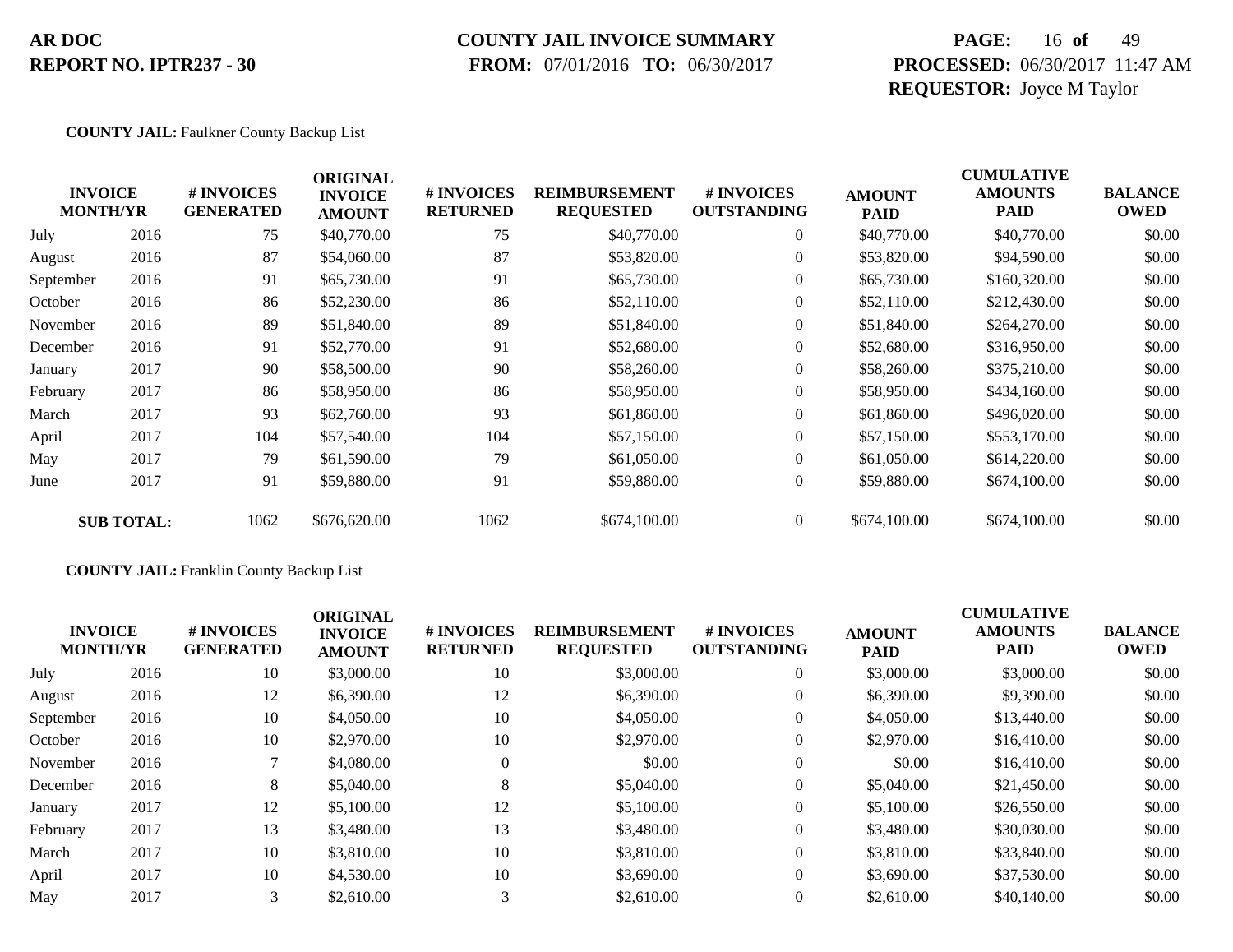# **COUNTY JAIL INVOICE SUMMARY**

 **FROM:** 07/01/2016 **TO:** 06/30/2017

### **PAGE:** 17 **of** 49 **PROCESSED:** 06/30/2017 11:47 AM **REQUESTOR:** Joyce M Taylor

#### **COUNTY JAIL:** Franklin County Backup List

|      | <b>INVOICE</b><br><b>MONTH/YR</b> | # INVOICES<br><b>GENERATED</b> | ORIGINAL<br><b>INVOICE</b><br><b>AMOUNT</b> | # INVOICES<br><b>RETURNED</b> | <b>REIMBURSEMENT</b><br><b>REQUESTED</b> | # INVOICES<br><b>OUTSTANDING</b> | <b>AMOUNT</b><br><b>PAID</b> | <b>CUMULATIVE</b><br><b>AMOUNTS</b><br><b>PAID</b> | <b>BALANCE</b><br><b>OWED</b> |
|------|-----------------------------------|--------------------------------|---------------------------------------------|-------------------------------|------------------------------------------|----------------------------------|------------------------------|----------------------------------------------------|-------------------------------|
| June | 2017                              |                                | \$3.630.00                                  |                               | \$3,630.00                               |                                  | \$3,630.00                   | \$43,770.00                                        | \$0.00                        |
|      | <b>SUB TOTAL:</b>                 | 110                            | \$48,690.00                                 | 103                           | \$43,770.00                              |                                  | \$43,770.00                  | \$43,770.00                                        | \$0.00                        |

**COUNTY JAIL:** Fulton County Backup List

| <b>INVOICE</b><br><b>MONTH/YR</b> |                   | # INVOICES<br><b>GENERATED</b> | <b>ORIGINAL</b><br><b>INVOICE</b><br><b>AMOUNT</b> | <b>#INVOICES</b><br><b>RETURNED</b> | <b>REIMBURSEMENT</b><br><b>REQUESTED</b> | # INVOICES<br><b>OUTSTANDING</b> | <b>AMOUNT</b><br><b>PAID</b> | <b>CUMULATIVE</b><br><b>AMOUNTS</b><br><b>PAID</b> | <b>BALANCE</b><br><b>OWED</b> |
|-----------------------------------|-------------------|--------------------------------|----------------------------------------------------|-------------------------------------|------------------------------------------|----------------------------------|------------------------------|----------------------------------------------------|-------------------------------|
| July                              | 2016              |                                | \$330.00                                           |                                     | \$330.00                                 | $\overline{0}$                   | \$330.00                     | \$330.00                                           | \$0.00                        |
| August                            | 2016              |                                | \$780.00                                           |                                     | \$780.00                                 | $\boldsymbol{0}$                 | \$780.00                     | \$1,110.00                                         | \$0.00                        |
| September                         | 2016              | 2                              | \$1,620.00                                         | $\overline{2}$                      | \$1,620.00                               | $\overline{0}$                   | \$1,620.00                   | \$2,730.00                                         | \$0.00                        |
| October                           | 2016              | 3                              | \$810.00                                           | 3                                   | \$810.00                                 | $\theta$                         | \$810.00                     | \$3,540.00                                         | \$0.00                        |
| November                          | 2016              |                                | \$930.00                                           |                                     | \$930.00                                 | $\overline{0}$                   | \$930.00                     | \$4,470.00                                         | \$0.00                        |
| December                          | 2016              | 3                              | \$900.00                                           | 3                                   | \$900.00                                 | $\overline{0}$                   | \$900.00                     | \$5,370.00                                         | \$0.00                        |
| January                           | 2017              | 3                              | \$900.00                                           | 3                                   | \$900.00                                 | $\boldsymbol{0}$                 | \$900.00                     | \$6,270.00                                         | \$0.00                        |
| February                          | 2017              | 5                              | \$930.00                                           | 5                                   | \$930.00                                 | $\overline{0}$                   | \$930.00                     | \$7,200.00                                         | \$0.00                        |
| March                             | 2017              | 4                              | \$2,370.00                                         | 4                                   | \$2,370.00                               | $\theta$                         | \$2,370.00                   | \$9,570.00                                         | \$0.00                        |
| April                             | 2017              | 8                              | \$4,380.00                                         | 8                                   | \$4,380.00                               | $\boldsymbol{0}$                 | \$4,380.00                   | \$13,950.00                                        | \$0.00                        |
| May                               | 2017              | 10                             | \$4,710.00                                         | 10                                  | \$4,710.00                               | $\boldsymbol{0}$                 | \$4,710.00                   | \$18,660.00                                        | \$0.00                        |
| June                              | 2017              | 9                              | \$2,130.00                                         | 9                                   | \$2,130.00                               | $\boldsymbol{0}$                 | \$2,130.00                   | \$20,790.00                                        | \$0.00                        |
|                                   | <b>SUB TOTAL:</b> | 50                             | \$20,790.00                                        | 50                                  | \$20,790.00                              | $\overline{0}$                   | \$20,790.00                  | \$20,790.00                                        | \$0.00                        |

#### **COUNTY JAIL:** Garland County Backup List

|                                   |      |                                       | ORIGINAL                        |                               |                                          |                                  |                              | <b>CUMULATIVE</b>             |                               |
|-----------------------------------|------|---------------------------------------|---------------------------------|-------------------------------|------------------------------------------|----------------------------------|------------------------------|-------------------------------|-------------------------------|
| <b>INVOICE</b><br><b>MONTH/YR</b> |      | <b># INVOICES</b><br><b>GENERATED</b> | <b>INVOICE</b><br><b>AMOUNT</b> | # INVOICES<br><b>RETURNED</b> | <b>REIMBURSEMENT</b><br><b>REOUESTED</b> | # INVOICES<br><b>OUTSTANDING</b> | <b>AMOUNT</b><br><b>PAID</b> | <b>AMOUNTS</b><br><b>PAID</b> | <b>BALANCE</b><br><b>OWED</b> |
| July                              | 2016 |                                       | \$25,680.00                     | 51                            | \$25,680.00                              |                                  | \$25,680.00                  | \$25,680.00                   | \$0.00                        |
| August                            | 2016 | 55                                    | \$32,310.00                     | 55                            | \$32,910.00                              |                                  | \$32,910.00                  | \$58,590.00                   | \$0.00                        |
| September                         | 2016 | 53                                    | \$32,670.00                     | 53                            | \$32,100.00                              |                                  | \$32,100.00                  | \$90,690.00                   | \$0.00                        |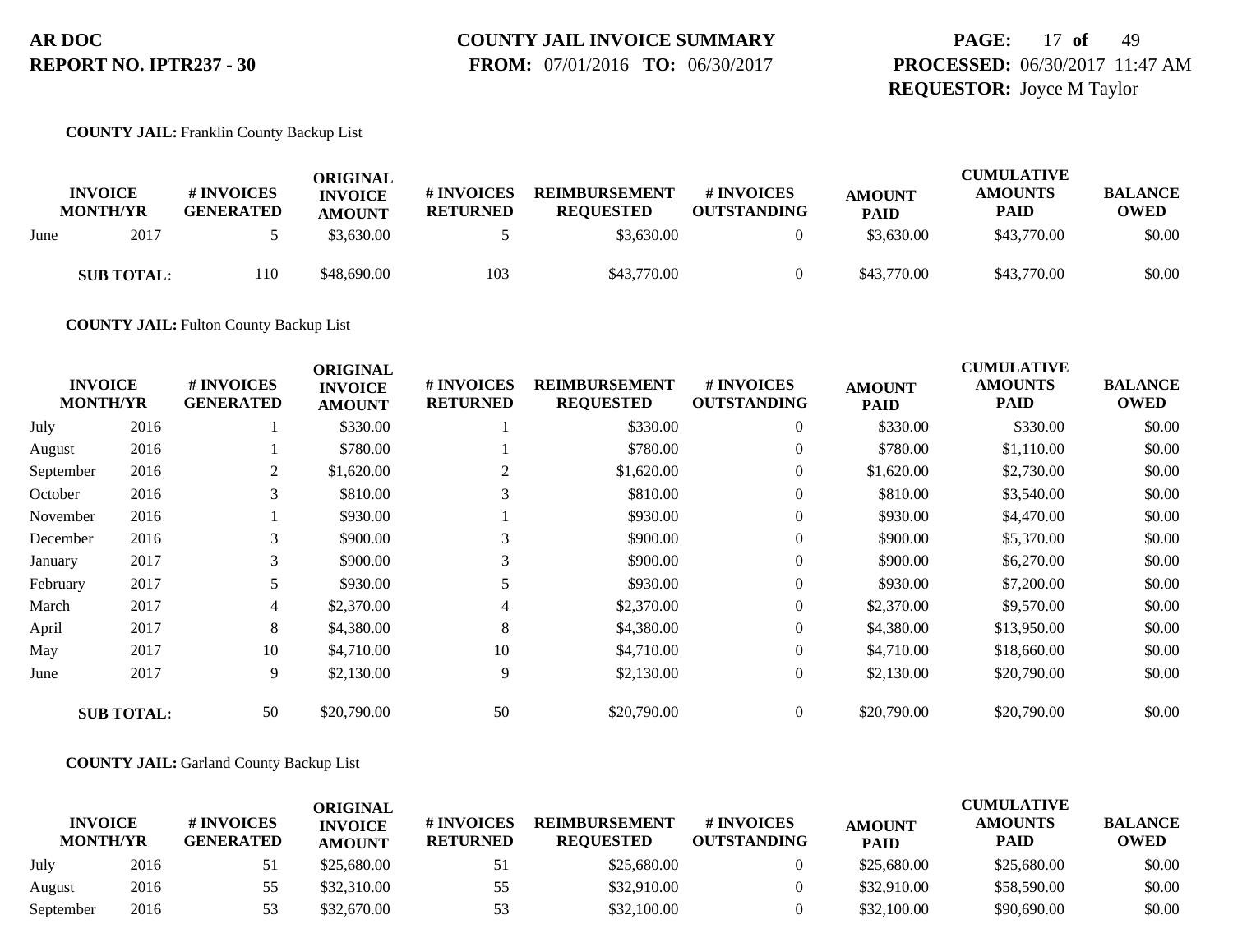### **COUNTY JAIL INVOICE SUMMARY**

 **FROM:** 07/01/2016 **TO:** 06/30/2017

# **PAGE:** 18 **of** 49 **PROCESSED:** 06/30/2017 11:47 AM **REQUESTOR:** Joyce M Taylor

#### **COUNTY JAIL:** Garland County Backup List

|          | <b>INVOICE</b><br><b>MONTH/YR</b> | # INVOICES<br><b>GENERATED</b> | <b>ORIGINAL</b><br><b>INVOICE</b><br><b>AMOUNT</b> | # INVOICES<br><b>RETURNED</b> | <b>REIMBURSEMENT</b><br><b>REQUESTED</b> | <b>#INVOICES</b><br><b>OUTSTANDING</b> | <b>AMOUNT</b><br><b>PAID</b> | <b>CUMULATIVE</b><br><b>AMOUNTS</b><br><b>PAID</b> | <b>BALANCE</b><br><b>OWED</b> |
|----------|-----------------------------------|--------------------------------|----------------------------------------------------|-------------------------------|------------------------------------------|----------------------------------------|------------------------------|----------------------------------------------------|-------------------------------|
| October  | 2016                              | 50                             | \$23,550.00                                        | 50                            | \$23,550.00                              | $\overline{0}$                         | \$23,550.00                  | \$114,240.00                                       | \$0.00                        |
| November | 2016                              | 50                             | \$27,780.00                                        | 50                            | \$27,240.00                              | $\overline{0}$                         | \$27,240.00                  | \$141,480.00                                       | \$0.00                        |
| December | 2016                              | 57                             | \$28,740.00                                        | 57                            | \$30,090.00                              | 0                                      | \$30,090.00                  | \$171,570.00                                       | \$0.00                        |
| January  | 2017                              | 51                             | \$33,930.00                                        | 51                            | \$32,340.00                              | 0                                      | \$32,340.00                  | \$203,910.00                                       | \$0.00                        |
| February | 2017                              | 53                             | \$28,560.00                                        | 53                            | \$28,500.00                              | $\boldsymbol{0}$                       | \$28,500.00                  | \$232,410.00                                       | \$0.00                        |
| March    | 2017                              | 63                             | \$25,650.00                                        | 63                            | \$25,650.00                              | $\overline{0}$                         | \$25,650.00                  | \$258,060.00                                       | \$0.00                        |
| April    | 2017                              | 58                             | \$27,840.00                                        | 58                            | \$27,840.00                              | $\overline{0}$                         | \$27,840.00                  | \$285,900.00                                       | \$0.00                        |
| May      | 2017                              | 55                             | \$28,170.00                                        | 55                            | \$28,110.00                              | $\overline{0}$                         | \$28,110.00                  | \$314,010.00                                       | \$0.00                        |
| June     | 2017                              | 59                             | \$38,850.00                                        | 59                            | \$38,850.00                              | $\boldsymbol{0}$                       | \$38,850.00                  | \$352,860.00                                       | \$0.00                        |
|          | <b>SUB TOTAL:</b>                 | 655                            | \$353,730.00                                       | 655                           | \$352,860.00                             | $\overline{0}$                         | \$352,860.00                 | \$352,860.00                                       | \$0.00                        |

#### **COUNTY JAIL:** Grant County Backup List

|                                   |                   |                                | <b>ORIGINAL</b>                 |                               |                                          |                                  |                              | <b>CUMULATIVE</b>             |                               |
|-----------------------------------|-------------------|--------------------------------|---------------------------------|-------------------------------|------------------------------------------|----------------------------------|------------------------------|-------------------------------|-------------------------------|
| <b>INVOICE</b><br><b>MONTH/YR</b> |                   | # INVOICES<br><b>GENERATED</b> | <b>INVOICE</b><br><b>AMOUNT</b> | # INVOICES<br><b>RETURNED</b> | <b>REIMBURSEMENT</b><br><b>REQUESTED</b> | # INVOICES<br><b>OUTSTANDING</b> | <b>AMOUNT</b><br><b>PAID</b> | <b>AMOUNTS</b><br><b>PAID</b> | <b>BALANCE</b><br><b>OWED</b> |
| July                              | 2016              | 8                              | \$3,750.00                      | 8                             | \$1,650.00                               | $\overline{0}$                   | \$1,650.00                   | \$1,650.00                    | \$0.00                        |
| August                            | 2016              | 6                              | \$2,730.00                      | 6                             | \$2,370.00                               | $\overline{0}$                   | \$2,370.00                   | \$4,020.00                    | \$0.00                        |
| September                         | 2016              | 7                              | \$4,860.00                      |                               | \$4,590.00                               | $\overline{0}$                   | \$4,590.00                   | \$8,610.00                    | \$0.00                        |
| October                           | 2016              | 9                              | \$4,800.00                      | 9                             | \$4,350.00                               | $\boldsymbol{0}$                 | \$4,350.00                   | \$12,960.00                   | \$0.00                        |
| November                          | 2016              | 6                              | \$3,240.00                      | 6                             | \$2,910.00                               | $\overline{0}$                   | \$2,910.00                   | \$15,870.00                   | \$0.00                        |
| December                          | 2016              | 7                              | \$4,020.00                      |                               | \$3,240.00                               | $\overline{0}$                   | \$3,240.00                   | \$19,110.00                   | \$0.00                        |
| January                           | 2017              | 5.                             | \$1,260.00                      |                               | \$1,110.00                               | $\theta$                         | \$1,110.00                   | \$20,220.00                   | \$0.00                        |
| February                          | 2017              | 3                              | \$1,470.00                      | 3                             | \$1,470.00                               | $\overline{0}$                   | \$1,470.00                   | \$21,690.00                   | \$0.00                        |
| March                             | 2017              | 5                              | \$1,980.00                      |                               | \$360.00                                 | $\overline{0}$                   | \$360.00                     | \$22,050.00                   | \$0.00                        |
| April                             | 2017              | 2                              | \$300.00                        | $\overline{2}$                | \$120.00                                 | $\theta$                         | \$120.00                     | \$22,170.00                   | \$0.00                        |
| May                               | 2017              | 2                              | \$180.00                        | $\overline{2}$                | \$150.00                                 | $\overline{0}$                   | \$150.00                     | \$22,320.00                   | \$0.00                        |
| June                              | 2017              | 3                              | \$600.00                        | 3                             | \$600.00                                 | $\theta$                         | \$600.00                     | \$22,920.00                   | \$0.00                        |
|                                   | <b>SUB TOTAL:</b> | 63                             | \$29,190.00                     | 63                            | \$22,920.00                              | $\theta$                         | \$22,920.00                  | \$22,920.00                   | \$0.00                        |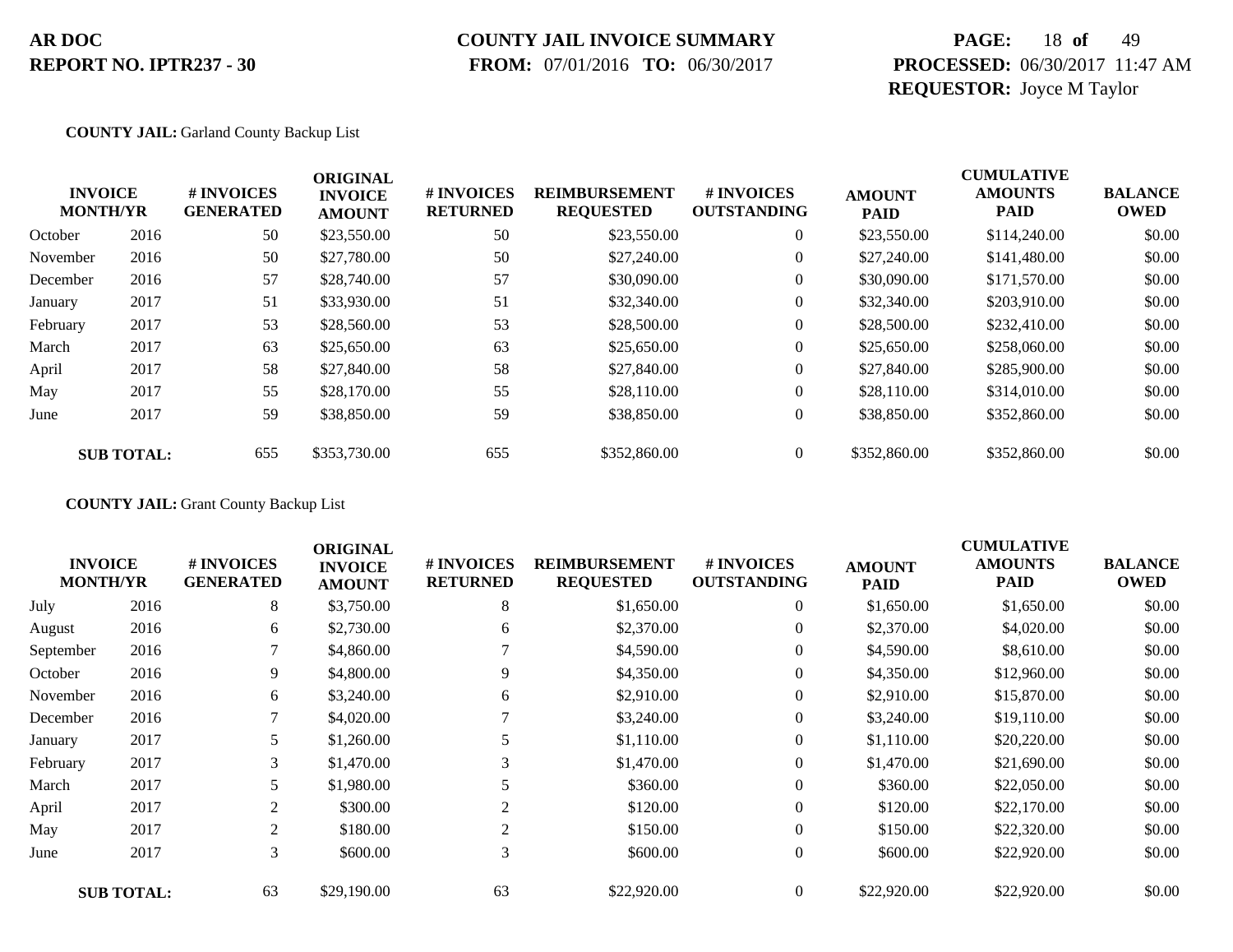### **COUNTY JAIL INVOICE SUMMARY**

 **FROM:** 07/01/2016 **TO:** 06/30/2017

# **PAGE:** 19 **of** 49 **PROCESSED:** 06/30/2017 11:47 AM **REQUESTOR:** Joyce M Taylor

**COUNTY JAIL:** Greene County Backup List

|           | <b>INVOICE</b><br><b>MONTH/YR</b> | # INVOICES<br><b>GENERATED</b> | <b>ORIGINAL</b><br><b>INVOICE</b><br><b>AMOUNT</b> | # INVOICES<br><b>RETURNED</b> | <b>REIMBURSEMENT</b><br><b>REQUESTED</b> | # INVOICES<br><b>OUTSTANDING</b> | <b>AMOUNT</b><br><b>PAID</b> | <b>CUMULATIVE</b><br><b>AMOUNTS</b><br><b>PAID</b> | <b>BALANCE</b><br><b>OWED</b> |
|-----------|-----------------------------------|--------------------------------|----------------------------------------------------|-------------------------------|------------------------------------------|----------------------------------|------------------------------|----------------------------------------------------|-------------------------------|
| July      | 2016                              | 61                             | \$34,500.00                                        | 61                            | \$34,500.00                              | $\overline{0}$                   | \$34,500.00                  | \$34,500.00                                        | \$0.00                        |
| August    | 2016                              | 73                             | \$45,840.00                                        | 73                            | \$45,840.00                              | $\overline{0}$                   | \$45,840.00                  | \$80,340.00                                        | \$0.00                        |
| September | 2016                              | 69                             | \$50,280.00                                        | 69                            | \$50,280.00                              | $\overline{0}$                   | \$50,280.00                  | \$130,620.00                                       | \$0.00                        |
| October   | 2016                              | 66                             | \$34,140.00                                        | 66                            | \$34,140.00                              | $\overline{0}$                   | \$34,140.00                  | \$164,760.00                                       | \$0.00                        |
| November  | 2016                              | 77                             | \$48,570.00                                        | 77                            | \$48,570.00                              | $\overline{0}$                   | \$48,570.00                  | \$213,330.00                                       | \$0.00                        |
| December  | 2016                              | 74                             | \$39,390.00                                        | 74                            | \$39,390.00                              | $\overline{0}$                   | \$39,390.00                  | \$252,720.00                                       | \$0.00                        |
| January   | 2017                              | 55                             | \$26,130.00                                        | 55                            | \$26,130.00                              | $\overline{0}$                   | \$26,130.00                  | \$278,850.00                                       | \$0.00                        |
| February  | 2017                              | 36                             | \$12,240.00                                        | 36                            | \$11,910.00                              | $\overline{0}$                   | \$11,910.00                  | \$290,760.00                                       | \$0.00                        |
| March     | 2017                              | 33                             | \$20,430.00                                        | 33                            | \$20,430.00                              | $\overline{0}$                   | \$20,430.00                  | \$311,190.00                                       | \$0.00                        |
| April     | 2017                              | 36                             | \$19,590.00                                        | 36                            | \$19,590.00                              | $\overline{0}$                   | \$19,590.00                  | \$330,780.00                                       | \$0.00                        |
| May       | 2017                              | 45                             | \$12,720.00                                        | 45                            | \$12,720.00                              | $\overline{0}$                   | \$12,720.00                  | \$343,500.00                                       | \$0.00                        |
| June      | 2017                              | 25                             | \$14,820.00                                        | 25                            | \$14,820.00                              | $\boldsymbol{0}$                 | \$14,820.00                  | \$358,320.00                                       | \$0.00                        |
|           | <b>SUB TOTAL:</b>                 | 650                            | \$358,650.00                                       | 650                           | \$358,320.00                             | $\overline{0}$                   | \$358,320.00                 | \$358,320.00                                       | \$0.00                        |

**COUNTY JAIL:** Hempstead County Backup List

| <b>INVOICE</b><br><b>MONTH/YR</b> |      | # INVOICES<br><b>GENERATED</b> | <b>ORIGINAL</b><br><b>INVOICE</b><br><b>AMOUNT</b> | <b>#INVOICES</b><br><b>RETURNED</b> | <b>REIMBURSEMENT</b><br><b>REQUESTED</b> | # INVOICES<br><b>OUTSTANDING</b> | <b>AMOUNT</b><br><b>PAID</b> | <b>CUMULATIVE</b><br><b>AMOUNTS</b><br><b>PAID</b> | <b>BALANCE</b><br><b>OWED</b> |
|-----------------------------------|------|--------------------------------|----------------------------------------------------|-------------------------------------|------------------------------------------|----------------------------------|------------------------------|----------------------------------------------------|-------------------------------|
| July                              | 2016 | 11                             | \$2,430.00                                         | 11                                  | \$2,430.00                               | $\theta$                         | \$2,430.00                   | \$2,430.00                                         | \$0.00                        |
| August                            | 2016 | 12                             | \$8,820.00                                         | 12                                  | \$8,820.00                               | $\theta$                         | \$8,820.00                   | \$11,250.00                                        | \$0.00                        |
| September                         | 2016 | 17                             | \$4,350.00                                         | 17                                  | \$4,350.00                               | $\boldsymbol{0}$                 | \$4,350.00                   | \$15,600.00                                        | \$0.00                        |
| October                           | 2016 | 6                              | \$3,120.00                                         | 6                                   | \$3,120.00                               | $\theta$                         | \$3,120.00                   | \$18,720.00                                        | \$0.00                        |
| November                          | 2016 | 13                             | \$6,480.00                                         | 13                                  | \$6,480.00                               | $\theta$                         | \$6,480.00                   | \$25,200.00                                        | \$0.00                        |
| December                          | 2016 | 14                             | \$5,430.00                                         | 14                                  | \$5,430.00                               | $\theta$                         | \$5,430.00                   | \$30,630.00                                        | \$0.00                        |
| January                           | 2017 | 15                             | \$5,220.00                                         | 15                                  | \$5,220.00                               | $\theta$                         | \$5,220.00                   | \$35,850.00                                        | \$0.00                        |
| February                          | 2017 | 12                             | \$4,800.00                                         | 12                                  | \$4,800.00                               | $\theta$                         | \$4,800.00                   | \$40,650.00                                        | \$0.00                        |
| March                             | 2017 | 17                             | \$6,930.00                                         | 17                                  | \$6,930.00                               | $\Omega$                         | \$6,930.00                   | \$47,580.00                                        | \$0.00                        |
| April                             | 2017 | 22                             | \$11,250.00                                        | 22                                  | \$11,250.00                              | $\theta$                         | \$11,250.00                  | \$58,830.00                                        | \$0.00                        |
| May                               | 2017 | 27                             | \$11,550.00                                        | 27                                  | \$11,550.00                              | $\theta$                         | \$11,550.00                  | \$70,380.00                                        | \$0.00                        |
|                                   |      |                                |                                                    |                                     |                                          |                                  |                              |                                                    |                               |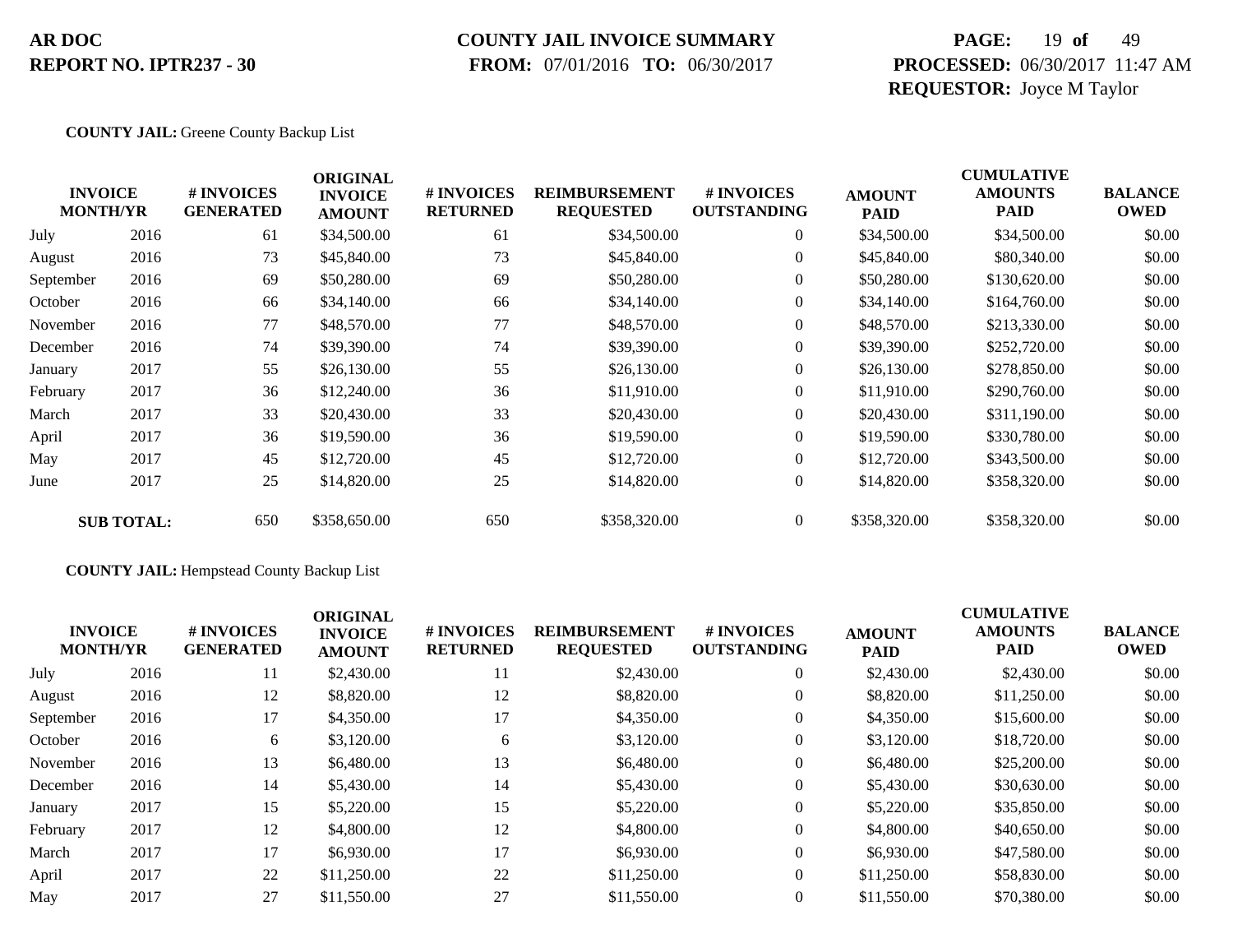# **COUNTY JAIL INVOICE SUMMARY**

 **FROM:** 07/01/2016 **TO:** 06/30/2017

# **PAGE:** 20 **of** 49 **PROCESSED:** 06/30/2017 11:47 AM **REQUESTOR:** Joyce M Taylor

#### **COUNTY JAIL:** Hempstead County Backup List

|      | <b>INVOICE</b><br><b>MONTH/YR</b> | # INVOICES<br><b>GENERATED</b> | ORIGINAL<br><b>INVOICE</b><br><b>AMOUNT</b> | # INVOICES<br><b>RETURNED</b> | <b>REIMBURSEMENT</b><br><b>REOUESTED</b> | # INVOICES<br><b>OUTSTANDING</b> | <b>AMOUNT</b><br><b>PAID</b> | <b>CUMULATIVE</b><br><b>AMOUNTS</b><br><b>PAID</b> | <b>BALANCE</b><br><b>OWED</b> |
|------|-----------------------------------|--------------------------------|---------------------------------------------|-------------------------------|------------------------------------------|----------------------------------|------------------------------|----------------------------------------------------|-------------------------------|
| June | 2017                              | 25                             | \$11,940.00                                 | 25                            | \$11,940.00                              |                                  | \$11,940.00                  | \$82,320.00                                        | \$0.00                        |
|      | <b>SUB TOTAL:</b>                 | 191                            | \$82,320.00                                 | 191                           | \$82,320.00                              |                                  | \$82,320.00                  | \$82,320.00                                        | \$0.00                        |

**COUNTY JAIL:** Hot Spring County Backup List

| <b>INVOICE</b><br><b>MONTH/YR</b> |                   | # INVOICES<br><b>GENERATED</b> | <b>ORIGINAL</b><br><b>INVOICE</b><br><b>AMOUNT</b> | <b>#INVOICES</b><br><b>RETURNED</b> | <b>REIMBURSEMENT</b><br><b>REQUESTED</b> | # INVOICES<br><b>OUTSTANDING</b> | <b>AMOUNT</b><br><b>PAID</b> | <b>CUMULATIVE</b><br><b>AMOUNTS</b><br><b>PAID</b> | <b>BALANCE</b><br><b>OWED</b> |
|-----------------------------------|-------------------|--------------------------------|----------------------------------------------------|-------------------------------------|------------------------------------------|----------------------------------|------------------------------|----------------------------------------------------|-------------------------------|
| July                              | 2016              | 6                              | \$4,800.00                                         | 6                                   | \$4,800.00                               | $\boldsymbol{0}$                 | \$4,800.00                   | \$4,800.00                                         | \$0.00                        |
| August                            | 2016              | 13                             | \$7,980.00                                         | 0                                   | \$0.00                                   | $\boldsymbol{0}$                 | \$0.00                       | \$4,800.00                                         | \$0.00                        |
| September                         | 2016              | 30                             | \$13,050.00                                        | 30                                  | \$12,990.00                              | $\overline{0}$                   | \$12,990.00                  | \$17,790.00                                        | \$0.00                        |
| October                           | 2016              | 25                             | \$9,210.00                                         | 25                                  | \$9,210.00                               | $\boldsymbol{0}$                 | \$9,210.00                   | \$27,000.00                                        | \$0.00                        |
| November                          | 2016              | 15                             | \$6,000.00                                         | 15                                  | \$6,000.00                               | $\overline{0}$                   | \$6,000.00                   | \$33,000.00                                        | \$0.00                        |
| December                          | 2016              | 18                             | \$3,060.00                                         | 18                                  | \$3,060.00                               | $\boldsymbol{0}$                 | \$3,060.00                   | \$36,060.00                                        | \$0.00                        |
| January                           | 2017              |                                | \$3,150.00                                         |                                     | \$3,150.00                               | $\boldsymbol{0}$                 | \$3,150.00                   | \$39,210.00                                        | \$0.00                        |
| February                          | 2017              | 11                             | \$8,700.00                                         | $\Omega$                            | \$0.00                                   | $\overline{0}$                   | \$0.00                       | \$39,210.00                                        | \$0.00                        |
| March                             | 2017              | 16                             | \$6,060.00                                         | $\theta$                            | \$0.00                                   | $\boldsymbol{0}$                 | \$0.00                       | \$39,210.00                                        | \$0.00                        |
| April                             | 2017              | 17                             | \$8,430.00                                         | 17                                  | \$8,430.00                               | $\boldsymbol{0}$                 | \$8,430.00                   | \$47,640.00                                        | \$0.00                        |
| May                               | 2017              | 15                             | \$6,450.00                                         | 15                                  | \$6,240.00                               | $\overline{0}$                   | \$6,240.00                   | \$53,880.00                                        | \$0.00                        |
| June                              | 2017              | 9                              | \$4,740.00                                         | 9                                   | \$3,840.00                               | $\overline{0}$                   | \$3,840.00                   | \$57,720.00                                        | \$0.00                        |
|                                   | <b>SUB TOTAL:</b> | 180                            | \$81,630.00                                        | 140                                 | \$57,720.00                              | $\overline{0}$                   | \$57,720.00                  | \$57,720.00                                        | \$0.00                        |

### **COUNTY JAIL:** Howard County Backup List

| <b>INVOICE</b><br><b>MONTH/YR</b> | # INVOICES<br><b>GENERATED</b> | ORIGINAL<br><b>INVOICE</b><br><b>AMOUNT</b> | # INVOICES<br><b>RETURNED</b> | <b>REIMBURSEMENT</b><br><b>REOUESTED</b> | # INVOICES<br><b>OUTSTANDING</b> | <b>AMOUNT</b> | <b>CUMULATIVE</b><br><b>AMOUNTS</b><br><b>PAID</b> | <b>BALANCE</b><br><b>OWED</b> |        |
|-----------------------------------|--------------------------------|---------------------------------------------|-------------------------------|------------------------------------------|----------------------------------|---------------|----------------------------------------------------|-------------------------------|--------|
|                                   |                                |                                             |                               |                                          |                                  |               | <b>PAID</b>                                        |                               |        |
| July                              | 2016                           |                                             | \$5,250.00                    |                                          | \$0.00                           |               | \$0.00                                             | \$0.00                        | \$0.00 |
| August                            | 2016                           | 12                                          | \$6,120.00                    |                                          | \$0.00                           |               | \$0.00                                             | \$0.00                        | \$0.00 |
| September                         | 2016                           | Iб                                          | \$7.710.00                    |                                          | \$0.00                           |               | \$0.00                                             | \$0.00                        | \$0.00 |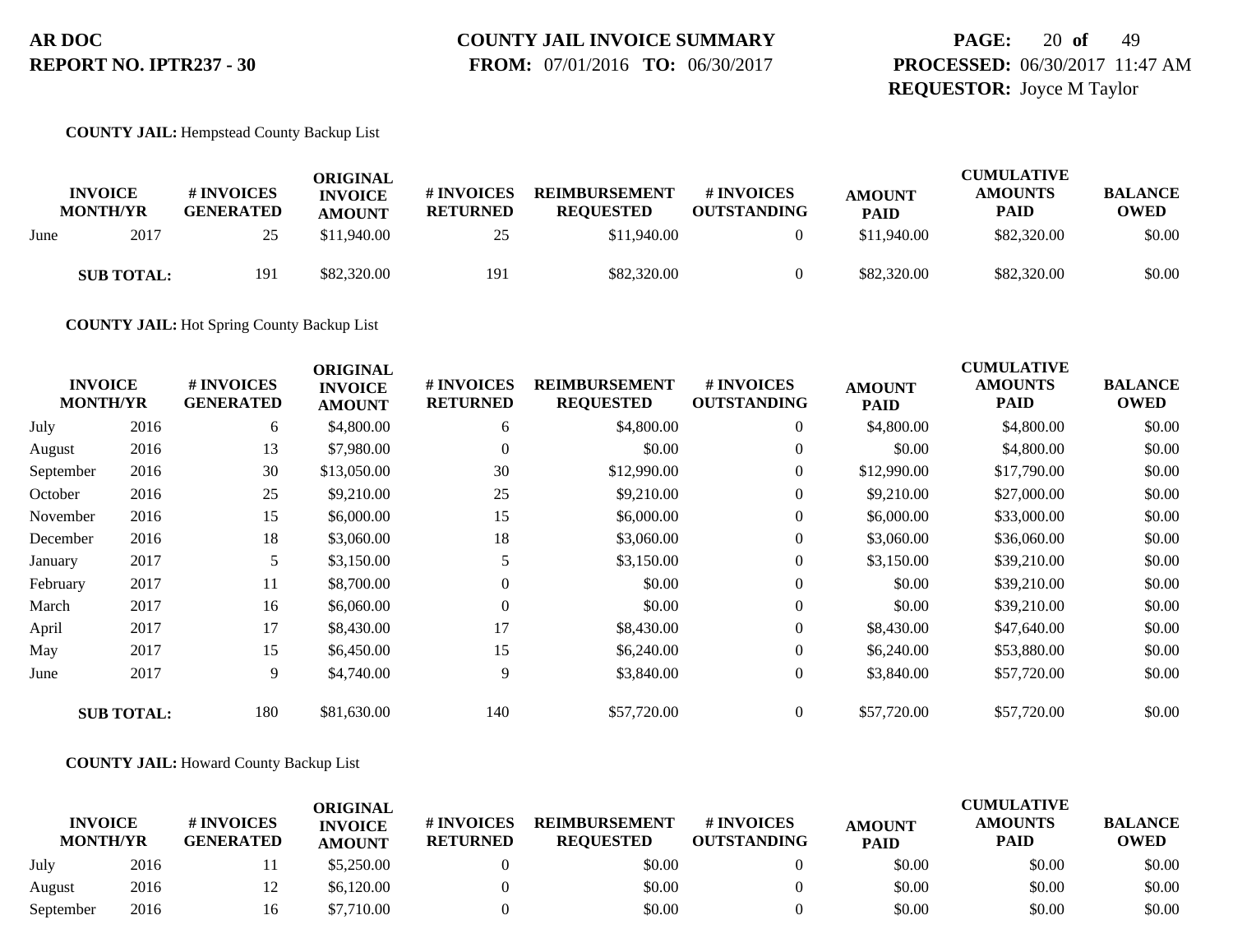### **COUNTY JAIL INVOICE SUMMARY**

 **FROM:** 07/01/2016 **TO:** 06/30/2017

# **PAGE:** 21 **of** 49 **PROCESSED:** 06/30/2017 11:47 AM **REQUESTOR:** Joyce M Taylor

#### **COUNTY JAIL:** Howard County Backup List

| <b>INVOICE</b><br><b>MONTH/YR</b> |                   | # INVOICES<br><b>GENERATED</b> | <b>ORIGINAL</b><br><b>INVOICE</b><br><b>AMOUNT</b> | # INVOICES<br><b>RETURNED</b> | <b>REIMBURSEMENT</b><br><b>REQUESTED</b> | # INVOICES<br><b>OUTSTANDING</b> | <b>AMOUNT</b><br><b>PAID</b> | <b>CUMULATIVE</b><br><b>AMOUNTS</b><br><b>PAID</b> | <b>BALANCE</b><br><b>OWED</b> |
|-----------------------------------|-------------------|--------------------------------|----------------------------------------------------|-------------------------------|------------------------------------------|----------------------------------|------------------------------|----------------------------------------------------|-------------------------------|
| October                           | 2016              | 20                             | \$8,940.00                                         | $\theta$                      | \$0.00                                   | $\theta$                         | \$0.00                       | \$0.00                                             | \$0.00                        |
| November                          | 2016              | 13                             | \$8,040.00                                         | $\theta$                      | \$0.00                                   | $\theta$                         | \$0.00                       | \$0.00                                             | \$0.00                        |
| December                          | 2016              | 16                             | \$10,320.00                                        | $\Omega$                      | \$0.00                                   | $\theta$                         | \$0.00                       | \$0.00                                             | \$0.00                        |
| January                           | 2017              | 12                             | \$6,330.00                                         | $\theta$                      | \$0.00                                   | $\theta$                         | \$0.00                       | \$0.00                                             | \$0.00                        |
| February                          | 2017              | 11                             | \$6,840.00                                         | $\Omega$                      | \$0.00                                   | $\theta$                         | \$0.00                       | \$0.00                                             | \$0.00                        |
| March                             | 2017              | 19                             | \$10,920.00                                        | $\Omega$                      | \$0.00                                   | $\theta$                         | \$0.00                       | \$0.00                                             | \$0.00                        |
| April                             | 2017              | 18                             | \$7,410.00                                         | $\Omega$                      | \$0.00                                   | $\mathbf{0}$                     | \$0.00                       | \$0.00                                             | \$0.00                        |
| May                               | 2017              | 12                             | \$6,120.00                                         | $\Omega$                      | \$0.00                                   | $\boldsymbol{0}$                 | \$0.00                       | \$0.00                                             | \$0.00                        |
| June                              | 2017              | 17                             | \$7,710.00                                         | $\mathbf{0}$                  | \$0.00                                   | $\boldsymbol{0}$                 | \$0.00                       | \$0.00                                             | \$0.00                        |
|                                   | <b>SUB TOTAL:</b> | 177                            | \$91,710.00                                        | $\mathbf{0}$                  | \$0.00                                   | 0                                | \$0.00                       | \$0.00                                             | \$0.00                        |

#### **COUNTY JAIL:** Independence County Backup List

| <b>INVOICE</b><br><b>MONTH/YR</b> |                   | # INVOICES<br><b>GENERATED</b> | <b>ORIGINAL</b><br><b>INVOICE</b><br><b>AMOUNT</b> | # INVOICES<br><b>RETURNED</b> | <b>REIMBURSEMENT</b><br><b>REQUESTED</b> | # INVOICES<br><b>OUTSTANDING</b> | <b>AMOUNT</b><br>PAID | <b>CUMULATIVE</b><br><b>AMOUNTS</b><br><b>PAID</b> | <b>BALANCE</b><br><b>OWED</b> |
|-----------------------------------|-------------------|--------------------------------|----------------------------------------------------|-------------------------------|------------------------------------------|----------------------------------|-----------------------|----------------------------------------------------|-------------------------------|
| July                              | 2016              | 35                             | \$7,980.00                                         | 35                            | \$7,980.00                               | $\boldsymbol{0}$                 | \$7,980.00            | \$7,980.00                                         | \$0.00                        |
| August                            | 2016              | 14                             | \$7,710.00                                         | 14                            | \$7,710.00                               | $\overline{0}$                   | \$7,710.00            | \$15,690.00                                        | \$0.00                        |
| September                         | 2016              | 13                             | \$5,850.00                                         | 13                            | \$5,850.00                               | $\overline{0}$                   | \$5,850.00            | \$21,540.00                                        | \$0.00                        |
| October                           | 2016              | 17                             | \$5,460.00                                         | 17                            | \$5,460.00                               | 0                                | \$5,460.00            | \$27,000.00                                        | \$0.00                        |
| November                          | 2016              | 17                             | \$7,080.00                                         | 17                            | \$7,080.00                               | $\overline{0}$                   | \$7,080.00            | \$34,080.00                                        | \$0.00                        |
| December                          | 2016              | 22                             | \$6,300.00                                         | 22                            | \$6,300.00                               | $\overline{0}$                   | \$6,300.00            | \$40,380.00                                        | \$0.00                        |
| January                           | 2017              | 22                             | \$6,630.00                                         | 22                            | \$6,630.00                               | $\overline{0}$                   | \$6,630.00            | \$47,010.00                                        | \$0.00                        |
| February                          | 2017              | 19                             | \$6,990.00                                         | 19                            | \$6,990.00                               | $\boldsymbol{0}$                 | \$6,990.00            | \$54,000.00                                        | \$0.00                        |
| March                             | 2017              | 23                             | \$8,370.00                                         | 23                            | \$8,370.00                               | $\overline{0}$                   | \$8,370.00            | \$62,370.00                                        | \$0.00                        |
| April                             | 2017              | 17                             | \$4,950.00                                         | 17                            | \$4,950.00                               | $\overline{0}$                   | \$4,950.00            | \$67,320.00                                        | \$0.00                        |
| May                               | 2017              | 21                             | \$10,110.00                                        | 21                            | \$10,110.00                              | $\boldsymbol{0}$                 | \$10,110.00           | \$77,430.00                                        | \$0.00                        |
| June                              | 2017              | 14                             | \$5,070.00                                         | 14                            | \$5,070.00                               | $\overline{0}$                   | \$5,070.00            | \$82,500.00                                        | \$0.00                        |
|                                   | <b>SUB TOTAL:</b> | 234                            | \$82,500.00                                        | 234                           | \$82,500.00                              | $\boldsymbol{0}$                 | \$82,500.00           | \$82,500.00                                        | \$0.00                        |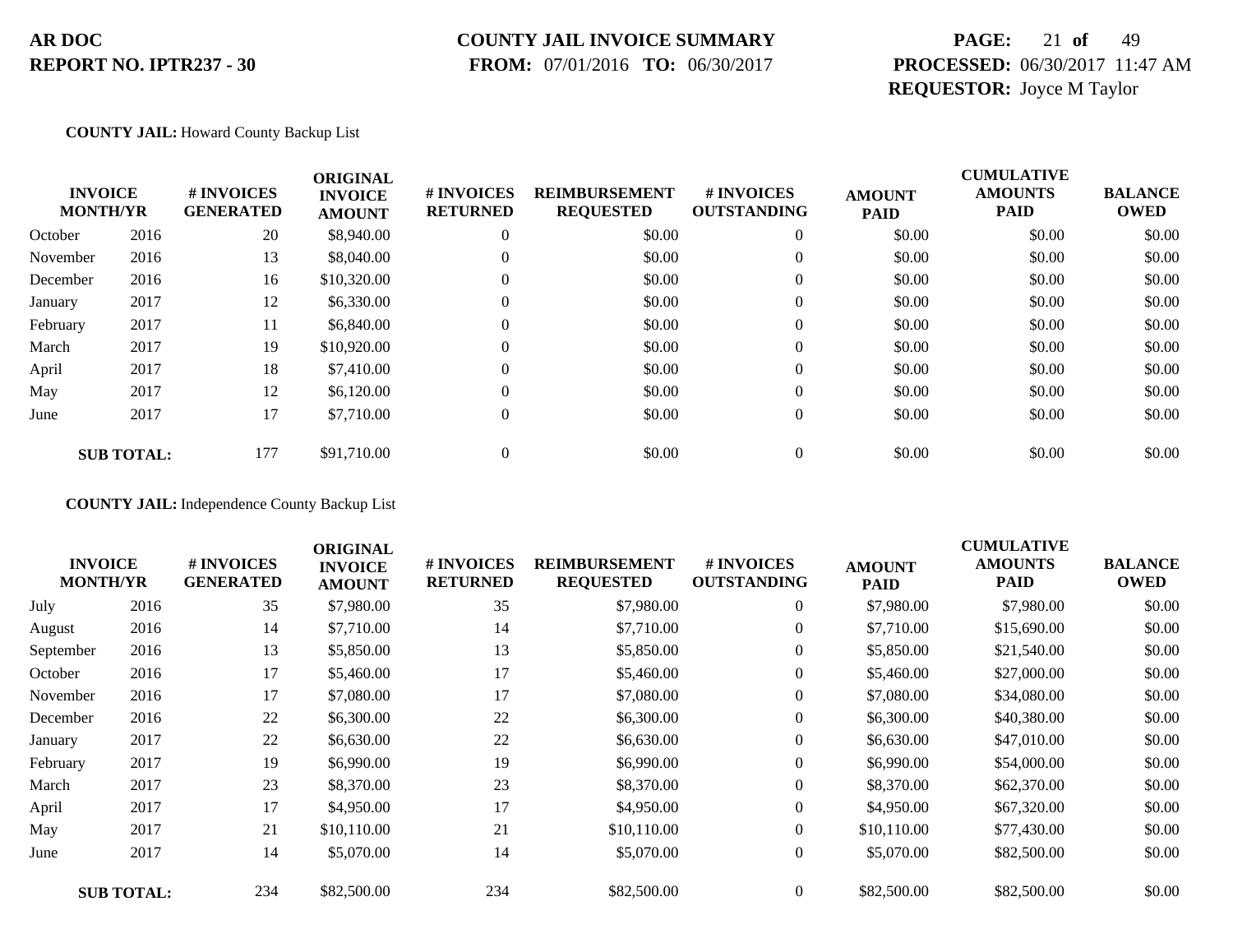### **COUNTY JAIL INVOICE SUMMARY**

 **FROM:** 07/01/2016 **TO:** 06/30/2017

# **PAGE:** 22 **of** 49 **PROCESSED:** 06/30/2017 11:47 AM **REQUESTOR:** Joyce M Taylor

**COUNTY JAIL:** Izard County Backup List

|           | <b>INVOICE</b><br><b>MONTH/YR</b> | # INVOICES<br><b>GENERATED</b> | <b>ORIGINAL</b><br><b>INVOICE</b><br><b>AMOUNT</b> | # INVOICES<br><b>RETURNED</b> | <b>REIMBURSEMENT</b><br><b>REQUESTED</b> | # INVOICES<br><b>OUTSTANDING</b> | <b>AMOUNT</b><br><b>PAID</b> | <b>CUMULATIVE</b><br><b>AMOUNTS</b><br><b>PAID</b> | <b>BALANCE</b><br><b>OWED</b> |
|-----------|-----------------------------------|--------------------------------|----------------------------------------------------|-------------------------------|------------------------------------------|----------------------------------|------------------------------|----------------------------------------------------|-------------------------------|
| July      | 2016                              |                                | \$1,140.00                                         |                               | \$1,140.00                               | $\overline{0}$                   | \$1,140.00                   | \$1,140.00                                         | \$0.00                        |
| August    | 2016                              |                                | \$2,670.00                                         |                               | \$2,670.00                               | $\overline{0}$                   | \$2,670.00                   | \$3,810.00                                         | \$0.00                        |
| September | 2016                              | 2                              | \$1,860.00                                         | 2                             | \$1,860.00                               | $\overline{0}$                   | \$1,860.00                   | \$5,670.00                                         | \$0.00                        |
| October   | 2016                              | 3                              | \$2,100.00                                         |                               | \$2,100.00                               | $\overline{0}$                   | \$2,100.00                   | \$7,770.00                                         | \$0.00                        |
| November  | 2016                              | 4                              | \$3,120.00                                         | 4                             | \$3,120.00                               | $\mathbf{0}$                     | \$3,120.00                   | \$10,890.00                                        | \$0.00                        |
| December  | 2016                              | 6                              | \$1,800.00                                         | 6                             | \$1,800.00                               | $\overline{0}$                   | \$1,800.00                   | \$12,690.00                                        | \$0.00                        |
| February  | 2017                              |                                | \$450.00                                           |                               | \$450.00                                 | $\overline{0}$                   | \$450.00                     | \$13,140.00                                        | \$0.00                        |
| March     | 2017                              | 7                              | \$3,480.00                                         |                               | \$3,480.00                               | $\overline{0}$                   | \$3,480.00                   | \$16,620.00                                        | \$0.00                        |
| April     | 2017                              | 11                             | \$4,950.00                                         | 11                            | \$4,950.00                               | $\overline{0}$                   | \$4,950.00                   | \$21,570.00                                        | \$0.00                        |
| May       | 2017                              | 9                              | \$960.00                                           | 9                             | \$960.00                                 | $\boldsymbol{0}$                 | \$960.00                     | \$22,530.00                                        | \$0.00                        |
| June      | 2017                              | 6                              | \$1,500.00                                         | 6                             | \$1,500.00                               | $\boldsymbol{0}$                 | \$1,500.00                   | \$24,030.00                                        | \$0.00                        |
|           | <b>SUB TOTAL:</b>                 | 63                             | \$24,030.00                                        | 63                            | \$24,030.00                              | $\Omega$                         | \$24,030.00                  | \$24,030.00                                        | \$0.00                        |

**COUNTY JAIL:** Jackson County Backup List

| <b>INVOICE</b><br><b>MONTH/YR</b> |      | # INVOICES<br><b>GENERATED</b> | <b>ORIGINAL</b><br><b>INVOICE</b><br><b>AMOUNT</b> | # INVOICES<br><b>RETURNED</b> | <b>REIMBURSEMENT</b><br><b>REQUESTED</b> | <b>#INVOICES</b><br><b>OUTSTANDING</b> | <b>AMOUNT</b><br><b>PAID</b> | <b>CUMULATIVE</b><br><b>AMOUNTS</b><br>PAID | <b>BALANCE</b><br><b>OWED</b> |
|-----------------------------------|------|--------------------------------|----------------------------------------------------|-------------------------------|------------------------------------------|----------------------------------------|------------------------------|---------------------------------------------|-------------------------------|
| July                              | 2016 | 17                             | \$4,140.00                                         | 17                            | \$4,140.00                               | $\mathbf{0}$                           | \$4,140.00                   | \$4,140.00                                  | \$0.00                        |
| August                            | 2016 | 11                             | \$2,700.00                                         | 11                            | \$2,700.00                               | $\overline{0}$                         | \$2,700.00                   | \$6,840.00                                  | \$0.00                        |
| September                         | 2016 | 15                             | \$2,430.00                                         | 15                            | \$2,370.00                               | $\overline{0}$                         | \$2,370.00                   | \$9,210.00                                  | \$0.00                        |
| October                           | 2016 | 10                             | \$2,970.00                                         | 10                            | \$2,970.00                               | $\overline{0}$                         | \$2,970.00                   | \$12,180.00                                 | \$0.00                        |
| November                          | 2016 | 11                             | \$3,030.00                                         | 11                            | \$3,030.00                               | $\overline{0}$                         | \$3,030.00                   | \$15,210.00                                 | \$0.00                        |
| December                          | 2016 | 12                             | \$1,800.00                                         | 12                            | \$1,800.00                               | $\overline{0}$                         | \$1,800.00                   | \$17,010.00                                 | \$0.00                        |
| January                           | 2017 | 21                             | \$4,800.00                                         | 21                            | \$4,800.00                               | $\overline{0}$                         | \$4,800.00                   | \$21,810.00                                 | \$0.00                        |
| February                          | 2017 | 21                             | \$7,170.00                                         | 21                            | \$7,170.00                               | $\overline{0}$                         | \$7,170.00                   | \$28,980.00                                 | \$0.00                        |
| March                             | 2017 | 14                             | \$3,510.00                                         | 14                            | \$3,510.00                               | $\overline{0}$                         | \$3,510.00                   | \$32,490.00                                 | \$0.00                        |
| April                             | 2017 | 10                             | \$2,820.00                                         | 10                            | \$2,820.00                               | $\overline{0}$                         | \$2,820.00                   | \$35,310.00                                 | \$0.00                        |
| May                               | 2017 | 13                             | \$9,480.00                                         | 13                            | \$9,480.00                               | $\Omega$                               | \$9,480.00                   | \$44,790.00                                 | \$0.00                        |
| June                              | 2017 | 23                             | \$6,000.00                                         | 23                            | \$6,000.00                               | 23                                     | \$0.00                       | \$44,790.00                                 | \$6,000.00                    |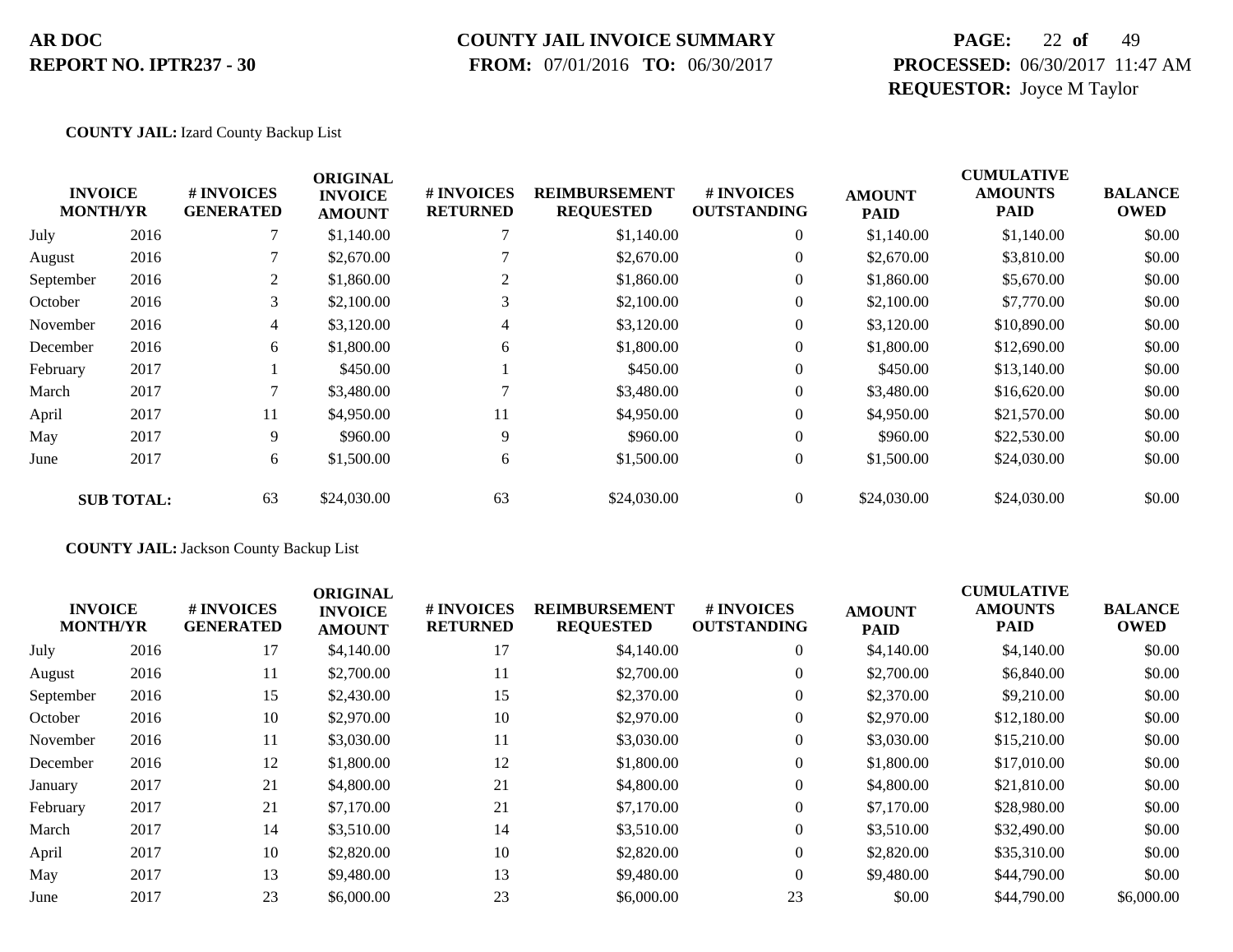# **COUNTY JAIL INVOICE SUMMARY**

 **FROM:** 07/01/2016 **TO:** 06/30/2017

# **PAGE:** 23 **of** 49 **PROCESSED:** 06/30/2017 11:47 AM **REQUESTOR:** Joyce M Taylor

**COUNTY JAIL:** Jackson County Backup List

| <b>INVOICE</b><br><b>MONTH/YR</b> | # INVOICES<br><b>GENERATED</b> | ORIGINAL<br><b>INVOICE</b><br><b>AMOUNT</b> | # INVOICES<br><b>RETURNED</b> | <b>REIMBURSEMENT</b><br><b>REQUESTED</b> | # INVOICES<br><b>OUTSTANDING</b> | <b>AMOUNT</b><br><b>PAID</b> | <b>CUMULATIVE</b><br><b>AMOUNTS</b><br>PAID | BALANCE<br><b>OWED</b> |
|-----------------------------------|--------------------------------|---------------------------------------------|-------------------------------|------------------------------------------|----------------------------------|------------------------------|---------------------------------------------|------------------------|
| <b>SUB TOTAL:</b>                 | 178                            | \$50,850.00                                 | 178.                          | \$50,790.00                              | 23                               | \$44,790.00                  | \$44,790.00                                 | \$6,000.00             |

**COUNTY JAIL:** Jefferson County Backup List

|           | <b>INVOICE</b><br><b>MONTH/YR</b> | # INVOICES<br><b>GENERATED</b> | <b>ORIGINAL</b><br><b>INVOICE</b><br><b>AMOUNT</b> | # INVOICES<br><b>RETURNED</b> | <b>REIMBURSEMENT</b><br><b>REQUESTED</b> | <b>#INVOICES</b><br><b>OUTSTANDING</b> | <b>AMOUNT</b><br><b>PAID</b> | <b>CUMULATIVE</b><br><b>AMOUNTS</b><br><b>PAID</b> | <b>BALANCE</b><br><b>OWED</b> |
|-----------|-----------------------------------|--------------------------------|----------------------------------------------------|-------------------------------|------------------------------------------|----------------------------------------|------------------------------|----------------------------------------------------|-------------------------------|
| July      | 2016                              | 51                             | \$21,240.00                                        | 51                            | \$21,240.00                              | $\overline{0}$                         | \$21,240.00                  | \$21,240.00                                        | \$0.00                        |
| August    | 2016                              | 58                             | \$36,120.00                                        | 58                            | \$36,120.00                              | $\overline{0}$                         | \$36,120.00                  | \$57,360.00                                        | \$0.00                        |
| September | 2016                              | 81                             | \$53,220.00                                        | 81                            | \$53,220.00                              | $\overline{0}$                         | \$53,220.00                  | \$110,580.00                                       | \$0.00                        |
| October   | 2016                              | 62                             | \$36,840.00                                        | 62                            | \$36,840.00                              | $\overline{0}$                         | \$36,840.00                  | \$147,420.00                                       | \$0.00                        |
| November  | 2016                              | 53                             | \$37,470.00                                        | 53                            | \$37,470.00                              | $\overline{0}$                         | \$37,470.00                  | \$184,890.00                                       | \$0.00                        |
| December  | 2016                              | 65                             | \$40,740.00                                        | 65                            | \$40,740.00                              | $\overline{0}$                         | \$40,740.00                  | \$225,630.00                                       | \$0.00                        |
| January   | 2017                              | 32                             | \$8,280.00                                         | 32                            | \$8,280.00                               | $\overline{0}$                         | \$8,280.00                   | \$233,910.00                                       | \$0.00                        |
| February  | 2017                              | 30                             | \$18,240.00                                        | 30                            | \$18,240.00                              | $\boldsymbol{0}$                       | \$18,240.00                  | \$252,150.00                                       | \$0.00                        |
| March     | 2017                              | 44                             | \$30,570.00                                        | 44                            | \$30,180.00                              | $\overline{0}$                         | \$30,180.00                  | \$282,330.00                                       | \$0.00                        |
| April     | 2017                              | 65                             | \$34,230.00                                        | 65                            | \$34,230.00                              | $\overline{0}$                         | \$34,230.00                  | \$316,560.00                                       | \$0.00                        |
| May       | 2017                              | 43                             | \$29,520.00                                        | 43                            | \$29,520.00                              | $\overline{0}$                         | \$29,520.00                  | \$346,080.00                                       | \$0.00                        |
| June      | 2017                              | 62                             | \$31,440.00                                        | $\overline{0}$                | \$0.00                                   | $\overline{0}$                         | \$0.00                       | \$346,080.00                                       | \$0.00                        |
|           | <b>SUB TOTAL:</b>                 | 646                            | \$377,910.00                                       | 584                           | \$346,080.00                             | $\overline{0}$                         | \$346,080.00                 | \$346,080.00                                       | \$0.00                        |

**COUNTY JAIL:** Johnson County Backup List

| <b>INVOICE</b><br><b>MONTH/YR</b> |      | <b># INVOICES</b><br><b>GENERATED</b> | ORIGINAL<br><b>INVOICE</b><br><b>AMOUNT</b> | # INVOICES<br><b>RETURNED</b> | <b>REIMBURSEMENT</b><br><b>REOUESTED</b> | # INVOICES<br><b>OUTSTANDING</b> | <b>AMOUNT</b><br><b>PAID</b> | <b>CUMULATIVE</b><br><b>AMOUNTS</b><br><b>PAID</b> | <b>BALANCE</b><br><b>OWED</b> |
|-----------------------------------|------|---------------------------------------|---------------------------------------------|-------------------------------|------------------------------------------|----------------------------------|------------------------------|----------------------------------------------------|-------------------------------|
| July                              | 2016 | 21                                    | \$4,170.00                                  | 21                            | \$4,170.00                               |                                  | \$4,170.00                   | \$4,170.00                                         | \$0.00                        |
| August                            | 2016 | 15                                    | \$8,910.00                                  | 15                            | \$8,910.00                               |                                  | \$8,910.00                   | \$13,080.00                                        | \$0.00                        |
| September                         | 2016 |                                       | \$4,470.00                                  |                               | \$4,470.00                               |                                  | \$4,470.00                   | \$17,550.00                                        | \$0.00                        |
| October                           | 2016 | 13                                    | \$7,410.00                                  | 13                            | \$7,410.00                               |                                  | \$7,410.00                   | \$24,960.00                                        | \$0.00                        |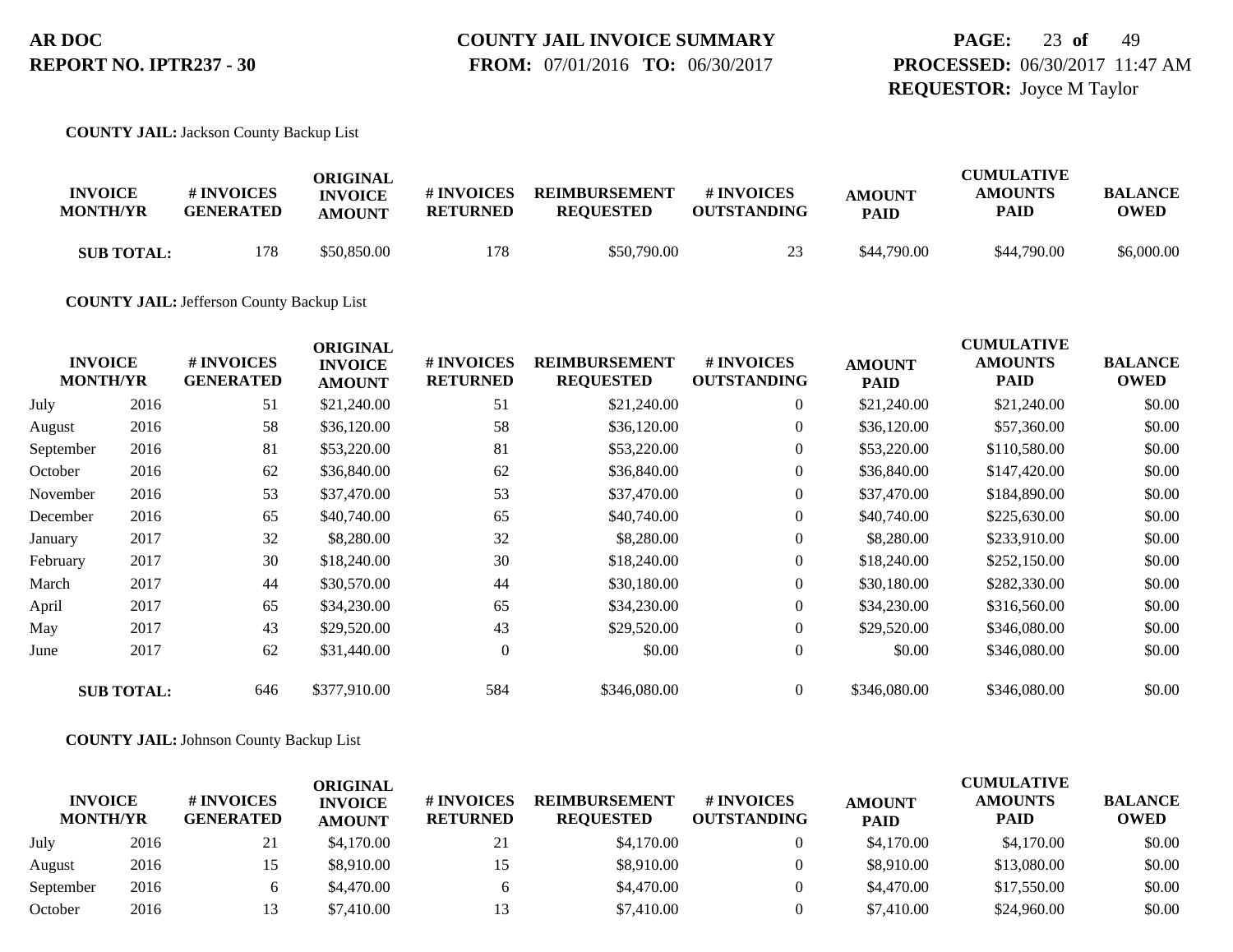### **COUNTY JAIL INVOICE SUMMARY**

 **FROM:** 07/01/2016 **TO:** 06/30/2017

# **PAGE:** 24 **of** 49 **PROCESSED:** 06/30/2017 11:47 AM **REQUESTOR:** Joyce M Taylor

#### **COUNTY JAIL:** Johnson County Backup List

|          | <b>INVOICE</b><br><b>MONTH/YR</b> | # INVOICES<br><b>GENERATED</b> | <b>ORIGINAL</b><br><b>INVOICE</b><br><b>AMOUNT</b> | # INVOICES<br><b>RETURNED</b> | <b>REIMBURSEMENT</b><br><b>REQUESTED</b> | # INVOICES<br><b>OUTSTANDING</b> | <b>AMOUNT</b><br><b>PAID</b> | <b>CUMULATIVE</b><br><b>AMOUNTS</b><br><b>PAID</b> | <b>BALANCE</b><br><b>OWED</b> |
|----------|-----------------------------------|--------------------------------|----------------------------------------------------|-------------------------------|------------------------------------------|----------------------------------|------------------------------|----------------------------------------------------|-------------------------------|
| November | 2016                              | 17                             | \$9,120.00                                         | 17                            | \$9,120.00                               | $\theta$                         | \$9,120.00                   | \$34,080.00                                        | \$0.00                        |
| December | 2016                              | 8                              | \$3,510.00                                         | 8                             | \$3,480.00                               | $\theta$                         | \$3,480.00                   | \$37,560.00                                        | \$0.00                        |
| January  | 2017                              | 9                              | \$3,570.00                                         | 9                             | \$3,570.00                               | $\theta$                         | \$3,570.00                   | \$41,130.00                                        | \$0.00                        |
| February | 2017                              | 23                             | \$12,270.00                                        | 23                            | \$11,550.00                              | 0                                | \$11,550.00                  | \$52,680.00                                        | \$0.00                        |
| March    | 2017                              | 22                             | \$9,990.00                                         | 22                            | \$9,990.00                               | 0                                | \$9,990.00                   | \$62,670.00                                        | \$0.00                        |
| April    | 2017                              | 11                             | \$8,970.00                                         | 11                            | \$8,970.00                               | 0                                | \$8,970.00                   | \$71,640.00                                        | \$0.00                        |
| May      | 2017                              | 18                             | \$9,480.00                                         | 18                            | \$9,390.00                               | $\theta$                         | \$9,390.00                   | \$81,030.00                                        | \$0.00                        |
| June     | 2017                              | 17                             | \$10,440.00                                        | 17                            | \$10,350.00                              | $\boldsymbol{0}$                 | \$10,350.00                  | \$91,380.00                                        | \$0.00                        |
|          | <b>SUB TOTAL:</b>                 | 180                            | \$92,310.00                                        | 180                           | \$91,380.00                              | $\Omega$                         | \$91,380.00                  | \$91,380.00                                        | \$0.00                        |

#### **COUNTY JAIL:** Lafayette County Backup List

| <b>INVOICE</b><br><b>MONTH/YR</b> |                   | # INVOICES<br><b>GENERATED</b> | <b>ORIGINAL</b><br><b>INVOICE</b><br><b>AMOUNT</b> | # INVOICES<br><b>RETURNED</b> | <b>REIMBURSEMENT</b><br><b>REQUESTED</b> | # INVOICES<br><b>OUTSTANDING</b> | <b>AMOUNT</b><br><b>PAID</b> | <b>CUMULATIVE</b><br><b>AMOUNTS</b><br><b>PAID</b> | <b>BALANCE</b><br><b>OWED</b> |
|-----------------------------------|-------------------|--------------------------------|----------------------------------------------------|-------------------------------|------------------------------------------|----------------------------------|------------------------------|----------------------------------------------------|-------------------------------|
| July                              | 2016              | 2                              | \$360.00                                           | 2                             | \$360.00                                 | $\overline{0}$                   | \$360.00                     | \$360.00                                           | \$0.00                        |
| August                            | 2016              |                                | \$930.00                                           |                               | \$930.00                                 | $\overline{0}$                   | \$930.00                     | \$1,290.00                                         | \$0.00                        |
| September                         | 2016              | 4                              | \$2,220.00                                         | 4                             | \$2,220.00                               | $\overline{0}$                   | \$2,220.00                   | \$3,510.00                                         | \$0.00                        |
| October                           | 2016              | 2                              | \$1,020.00                                         | 2                             | \$1,020.00                               | $\theta$                         | \$1,020.00                   | \$4,530.00                                         | \$0.00                        |
| November                          | 2016              | 2                              | \$840.00                                           | 2                             | \$840.00                                 | $\theta$                         | \$840.00                     | \$5,370.00                                         | \$0.00                        |
| December                          | 2016              | $\overline{2}$                 | \$690.00                                           | $\overline{2}$                | \$690.00                                 | $\overline{0}$                   | \$690.00                     | \$6,060.00                                         | \$0.00                        |
| January                           | 2017              | 3                              | \$1,050.00                                         |                               | \$1,050.00                               | $\boldsymbol{0}$                 | \$1,050.00                   | \$7,110.00                                         | \$0.00                        |
| February                          | 2017              | 24                             | \$13,560.00                                        | 24                            | \$13,650.00                              | $\overline{0}$                   | \$13,650.00                  | \$20,760.00                                        | \$0.00                        |
| March                             | 2017              | 36                             | \$16,800.00                                        | 36                            | \$17,610.00                              | $\overline{0}$                   | \$17,610.00                  | \$38,370.00                                        | \$0.00                        |
| April                             | 2017              | 40                             | \$18,480.00                                        | 40                            | \$20,850.00                              | $\overline{0}$                   | \$20,850.00                  | \$59,220.00                                        | \$0.00                        |
| May                               | 2017              | 48                             | \$19,320.00                                        | 48                            | \$20,220.00                              | $\overline{0}$                   | \$20,220.00                  | \$79,440.00                                        | \$0.00                        |
| June                              | 2017              | 32                             | \$20,040.00                                        | 32                            | \$20,520.00                              | $\boldsymbol{0}$                 | \$20,520.00                  | \$99,960.00                                        | \$0.00                        |
|                                   | <b>SUB TOTAL:</b> | 196                            | \$95,310.00                                        | 196                           | \$99,960.00                              | $\overline{0}$                   | \$99,960.00                  | \$99,960.00                                        | \$0.00                        |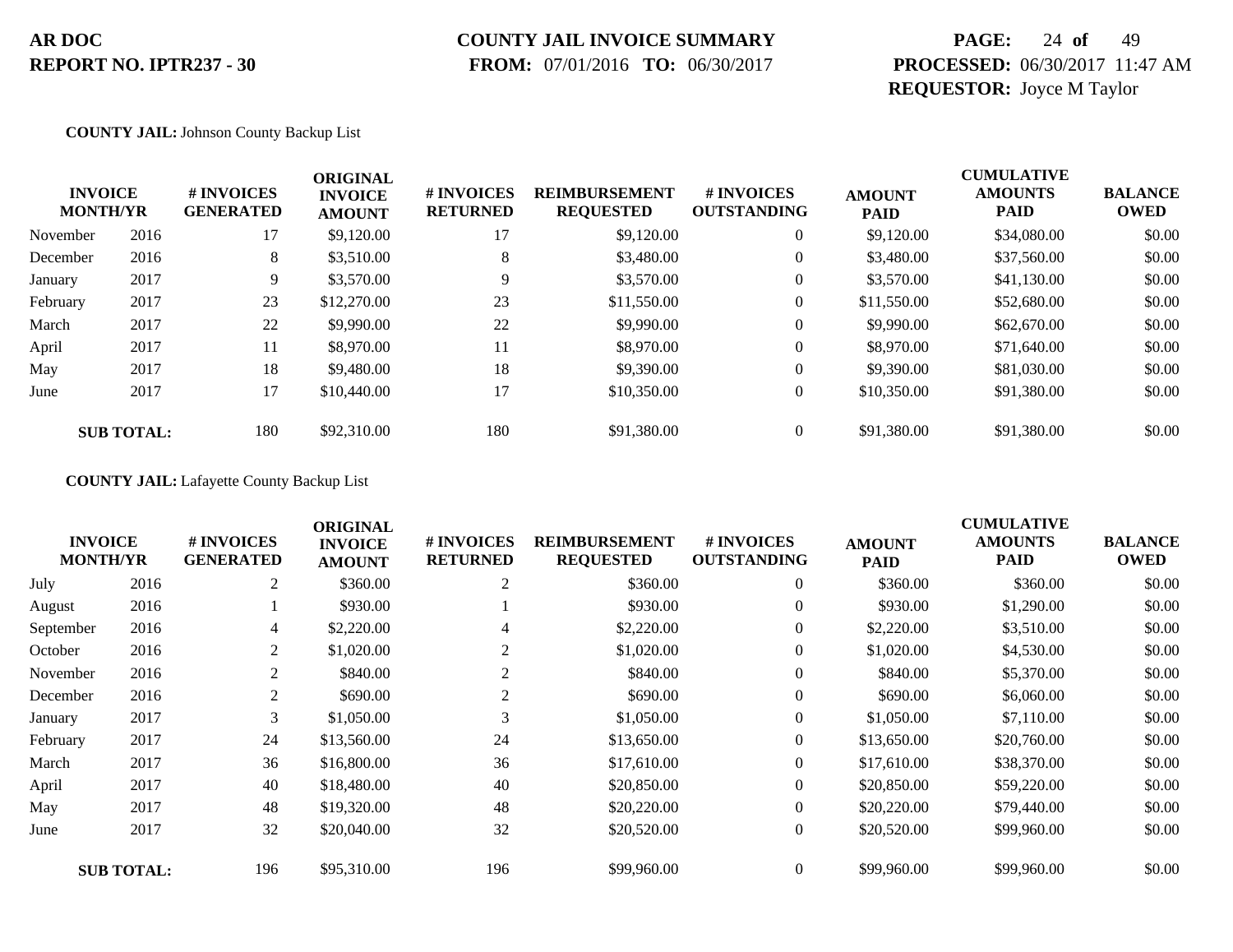### **COUNTY JAIL INVOICE SUMMARY**

 **FROM:** 07/01/2016 **TO:** 06/30/2017

# **PAGE:** 25 **of** 49 **PROCESSED:** 06/30/2017 11:47 AM **REQUESTOR:** Joyce M Taylor

#### **COUNTY JAIL:** Lawrence County Backup List

|           | <b>INVOICE</b><br><b>MONTH/YR</b> | # INVOICES<br><b>GENERATED</b> | <b>ORIGINAL</b><br><b>INVOICE</b><br><b>AMOUNT</b> | # INVOICES<br><b>RETURNED</b> | <b>REIMBURSEMENT</b><br><b>REQUESTED</b> | # INVOICES<br><b>OUTSTANDING</b> | <b>AMOUNT</b><br><b>PAID</b> | <b>CUMULATIVE</b><br><b>AMOUNTS</b><br><b>PAID</b> | <b>BALANCE</b><br><b>OWED</b> |
|-----------|-----------------------------------|--------------------------------|----------------------------------------------------|-------------------------------|------------------------------------------|----------------------------------|------------------------------|----------------------------------------------------|-------------------------------|
| July      | 2016                              | 13                             | \$4,770.00                                         | 13                            | \$4,770.00                               | 0                                | \$4,770.00                   | \$4,770.00                                         | \$0.00                        |
| August    | 2016                              | 17                             | \$6,210.00                                         | 17                            | \$5,640.00                               | $\overline{0}$                   | \$5,640.00                   | \$10,410.00                                        | \$0.00                        |
| September | 2016                              | 8                              | \$3,630.00                                         | 8                             | \$3,630.00                               | $\overline{0}$                   | \$3,630.00                   | \$14,040.00                                        | \$0.00                        |
| October   | 2016                              | 5                              | \$1,890.00                                         |                               | \$1,890.00                               | 0                                | \$1,890.00                   | \$15,930.00                                        | \$0.00                        |
| November  | 2016                              | 10                             | \$4,650.00                                         | 10                            | \$4,650.00                               | $\overline{0}$                   | \$4,650.00                   | \$20,580.00                                        | \$0.00                        |
| December  | 2016                              | 12                             | \$3,300.00                                         | 12                            | \$3,300.00                               | $\overline{0}$                   | \$3,300.00                   | \$23,880.00                                        | \$0.00                        |
| January   | 2017                              | 5                              | \$1,230.00                                         |                               | \$1,230.00                               | $\overline{0}$                   | \$1,230.00                   | \$25,110.00                                        | \$0.00                        |
| February  | 2017                              | 9                              | \$3,990.00                                         | 9                             | \$3,990.00                               | $\overline{0}$                   | \$3,990.00                   | \$29,100.00                                        | \$0.00                        |
| March     | 2017                              | 6                              | \$3,150.00                                         | 6                             | \$3,150.00                               | $\overline{0}$                   | \$3,150.00                   | \$32,250.00                                        | \$0.00                        |
| April     | 2017                              | 4                              | \$1,470.00                                         | 4                             | \$1,470.00                               | $\overline{0}$                   | \$1,470.00                   | \$33,720.00                                        | \$0.00                        |
| May       | 2017                              | 9.                             | \$3,960.00                                         | $\Omega$                      | \$0.00                                   | $\overline{0}$                   | \$0.00                       | \$33,720.00                                        | \$0.00                        |
| June      | 2017                              | 5                              | \$1,380.00                                         |                               | \$1,380.00                               | $\boldsymbol{0}$                 | \$1,380.00                   | \$35,100.00                                        | \$0.00                        |
|           | <b>SUB TOTAL:</b>                 | 103                            | \$39,630.00                                        | 94                            | \$35,100.00                              | $\overline{0}$                   | \$35,100.00                  | \$35,100.00                                        | \$0.00                        |

#### **COUNTY JAIL:** Lee County Backup List

| <b>INVOICE</b><br><b>MONTH/YR</b> |      | <b>#INVOICES</b><br><b>GENERATED</b> | <b>ORIGINAL</b><br><b>INVOICE</b><br><b>AMOUNT</b> | # INVOICES<br><b>RETURNED</b> | <b>REIMBURSEMENT</b><br><b>REQUESTED</b> | # INVOICES<br><b>OUTSTANDING</b> | <b>AMOUNT</b><br><b>PAID</b> | <b>CUMULATIVE</b><br><b>AMOUNTS</b><br><b>PAID</b> | <b>BALANCE</b><br><b>OWED</b> |
|-----------------------------------|------|--------------------------------------|----------------------------------------------------|-------------------------------|------------------------------------------|----------------------------------|------------------------------|----------------------------------------------------|-------------------------------|
| July                              | 2016 | 3                                    | \$600.00                                           |                               | \$600.00                                 | $\overline{0}$                   | \$600.00                     | \$600.00                                           | \$0.00                        |
| August                            | 2016 |                                      | \$750.00                                           |                               | \$750.00                                 | $\overline{0}$                   | \$750.00                     | \$1,350.00                                         | \$0.00                        |
| September                         | 2016 | 3                                    | \$1,320.00                                         |                               | \$1,320.00                               | $\overline{0}$                   | \$1,320.00                   | \$2,670.00                                         | \$0.00                        |
| October                           | 2016 | 2                                    | \$330.00                                           |                               | \$330.00                                 | $\overline{0}$                   | \$330.00                     | \$3,000.00                                         | \$0.00                        |
| November                          | 2016 | 4                                    | \$2,460.00                                         | 4                             | \$2,460.00                               | $\overline{0}$                   | \$2,460.00                   | \$5,460.00                                         | \$0.00                        |
| December                          | 2016 | 4                                    | \$2,940.00                                         | 4                             | \$2,940.00                               | $\overline{0}$                   | \$2,940.00                   | \$8,400.00                                         | \$0.00                        |
| January                           | 2017 | 2                                    | \$1,860.00                                         |                               | \$0.00                                   | $\overline{0}$                   | \$0.00                       | \$8,400.00                                         | \$0.00                        |
| February                          | 2017 |                                      | \$3,210.00                                         |                               | \$0.00                                   | $\overline{0}$                   | \$0.00                       | \$8,400.00                                         | \$0.00                        |
| March                             | 2017 | 6                                    | \$1,680.00                                         | $\Omega$                      | \$0.00                                   | $\overline{0}$                   | \$0.00                       | \$8,400.00                                         | \$0.00                        |
| April                             | 2017 | 3                                    | \$1,410.00                                         | $\Omega$                      | \$0.00                                   | $\Omega$                         | \$0.00                       | \$8,400.00                                         | \$0.00                        |
| May                               | 2017 | 2                                    | \$1,020.00                                         |                               | \$0.00                                   | $\Omega$                         | \$0.00                       | \$8,400.00                                         | \$0.00                        |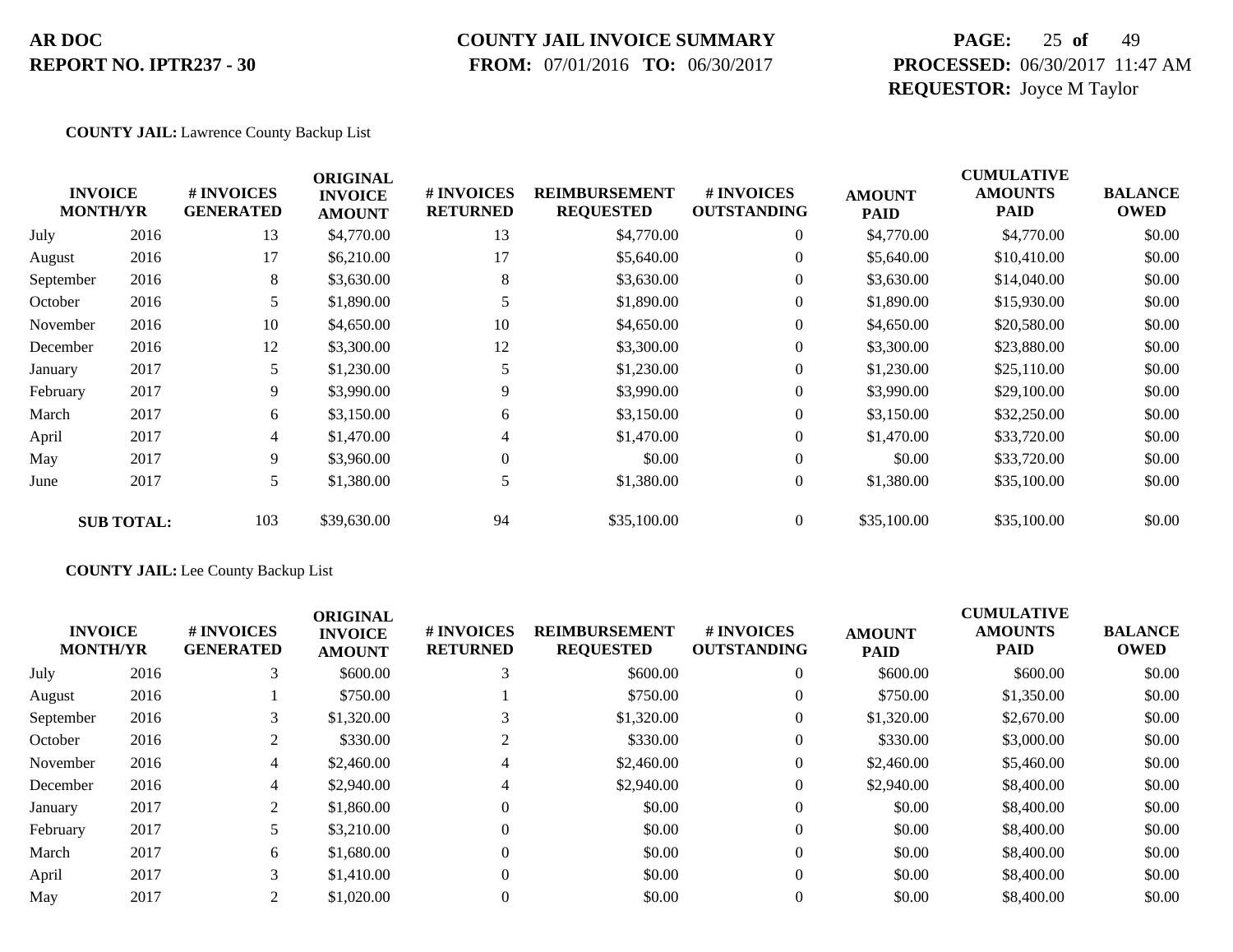# **COUNTY JAIL INVOICE SUMMARY**

 **FROM:** 07/01/2016 **TO:** 06/30/2017

# **PAGE:** 26 **of** 49 **PROCESSED:** 06/30/2017 11:47 AM **REQUESTOR:** Joyce M Taylor

#### **COUNTY JAIL:** Lee County Backup List

|      | <b>INVOICE</b><br><b>MONTH/YR</b> | # INVOICES<br><b>GENERATED</b> | ORIGINAL<br><b>INVOICE</b><br><b>AMOUNT</b> | <b># INVOICES</b><br><b>RETURNED</b> | <b>REIMBURSEMENT</b><br><b>REQUESTED</b> | # INVOICES<br><b>OUTSTANDING</b> | <b>AMOUNT</b><br><b>PAID</b> | <b>CUMULATIVE</b><br><b>AMOUNTS</b><br><b>PAID</b> | <b>BALANCE</b><br><b>OWED</b> |
|------|-----------------------------------|--------------------------------|---------------------------------------------|--------------------------------------|------------------------------------------|----------------------------------|------------------------------|----------------------------------------------------|-------------------------------|
| June | 2017                              |                                | \$1,350.00                                  |                                      | \$0.00                                   |                                  | \$0.00                       | \$8,400.00                                         | \$0.00                        |
|      | <b>SUB TOTAL:</b>                 | 39                             | \$18,930.00                                 |                                      | \$8,400.00                               |                                  | \$8,400.00                   | \$8,400.00                                         | \$0.00                        |

**COUNTY JAIL:** Lincoln County Backup List

|                                   |                   |                                | <b>ORIGINAL</b>                 |                               |                                          |                                  |                              | <b>CUMULATIVE</b>             |                               |
|-----------------------------------|-------------------|--------------------------------|---------------------------------|-------------------------------|------------------------------------------|----------------------------------|------------------------------|-------------------------------|-------------------------------|
| <b>INVOICE</b><br><b>MONTH/YR</b> |                   | # INVOICES<br><b>GENERATED</b> | <b>INVOICE</b><br><b>AMOUNT</b> | # INVOICES<br><b>RETURNED</b> | <b>REIMBURSEMENT</b><br><b>REQUESTED</b> | # INVOICES<br><b>OUTSTANDING</b> | <b>AMOUNT</b><br><b>PAID</b> | <b>AMOUNTS</b><br><b>PAID</b> | <b>BALANCE</b><br><b>OWED</b> |
| July                              | 2016              |                                | \$840.00                        |                               | \$840.00                                 | $\theta$                         | \$840.00                     | \$840.00                      | \$0.00                        |
| August                            | 2016              | 2                              | \$1,230.00                      | $\bigcap$                     | \$1,230.00                               | $\overline{0}$                   | \$1,230.00                   | \$2,070.00                    | \$0.00                        |
| September                         | 2016              | $\rightarrow$                  | \$870.00                        | C.                            | \$870.00                                 | 0                                | \$870.00                     | \$2,940.00                    | \$0.00                        |
| November                          | 2016              | ↑                              | \$540.00                        | $\bigcap$                     | \$540.00                                 | $\overline{0}$                   | \$540.00                     | \$3,480.00                    | \$0.00                        |
| December                          | 2016              |                                | \$360.00                        |                               | \$360.00                                 | $\overline{0}$                   | \$360.00                     | \$3,840.00                    | \$0.00                        |
| February                          | 2017              |                                | \$420.00                        |                               | \$420.00                                 | $\overline{0}$                   | \$420.00                     | \$4,260.00                    | \$0.00                        |
| March                             | 2017              | 4                              | \$2,310.00                      | $\rightarrow$                 | \$900.00                                 | $\overline{0}$                   | \$900.00                     | \$5,160.00                    | \$0.00                        |
| April                             | 2017              | 2                              | \$660.00                        | 2                             | \$660.00                                 | $\overline{0}$                   | \$660.00                     | \$5,820.00                    | \$0.00                        |
| May                               | 2017              | 4                              | \$540.00                        | 4                             | \$540.00                                 | $\overline{0}$                   | \$540.00                     | \$6,360.00                    | \$0.00                        |
| June                              | 2017              |                                | \$120.00                        |                               | \$120.00                                 | $\boldsymbol{0}$                 | \$120.00                     | \$6,480.00                    | \$0.00                        |
|                                   | <b>SUB TOTAL:</b> | 21                             | \$7,890.00                      | 20                            | \$6,480.00                               | 0                                | \$6,480.00                   | \$6,480.00                    | \$0.00                        |

#### **COUNTY JAIL:** Little River County Backup List

| <b>INVOICE</b><br><b>MONTH/YR</b> |      | # INVOICES<br><b>GENERATED</b> | ORIGINAL<br><b>INVOICE</b><br><b>AMOUNT</b> | # INVOICES<br><b>RETURNED</b> | <b>REIMBURSEMENT</b><br><b>REQUESTED</b> | # INVOICES<br><b>OUTSTANDING</b> | <b>AMOUNT</b><br><b>PAID</b> | <b>CUMULATIVE</b><br><b>AMOUNTS</b><br><b>PAID</b> | <b>BALANCE</b><br><b>OWED</b> |
|-----------------------------------|------|--------------------------------|---------------------------------------------|-------------------------------|------------------------------------------|----------------------------------|------------------------------|----------------------------------------------------|-------------------------------|
| July                              | 2016 | 18                             | \$6,600.00                                  | 18                            | \$6,600.00                               |                                  | \$6,600.00                   | \$6,600.00                                         | \$0.00                        |
| August                            | 2016 | 18                             | \$6,570.00                                  | 18                            | \$6,570.00                               |                                  | \$6,570.00                   | \$13,170.00                                        | \$0.00                        |
| September                         | 2016 | 19                             | \$7,410.00                                  | 19                            | \$7,410.00                               |                                  | \$7,410.00                   | \$20,580.00                                        | \$0.00                        |
| October                           | 2016 |                                | \$1,950.00                                  |                               | \$1,950.00                               |                                  | \$1,950.00                   | \$22,530.00                                        | \$0.00                        |
| November                          | 2016 | 10                             | \$7,140.00                                  | 10                            | \$7,140.00                               |                                  | \$7,140.00                   | \$29,670.00                                        | \$0.00                        |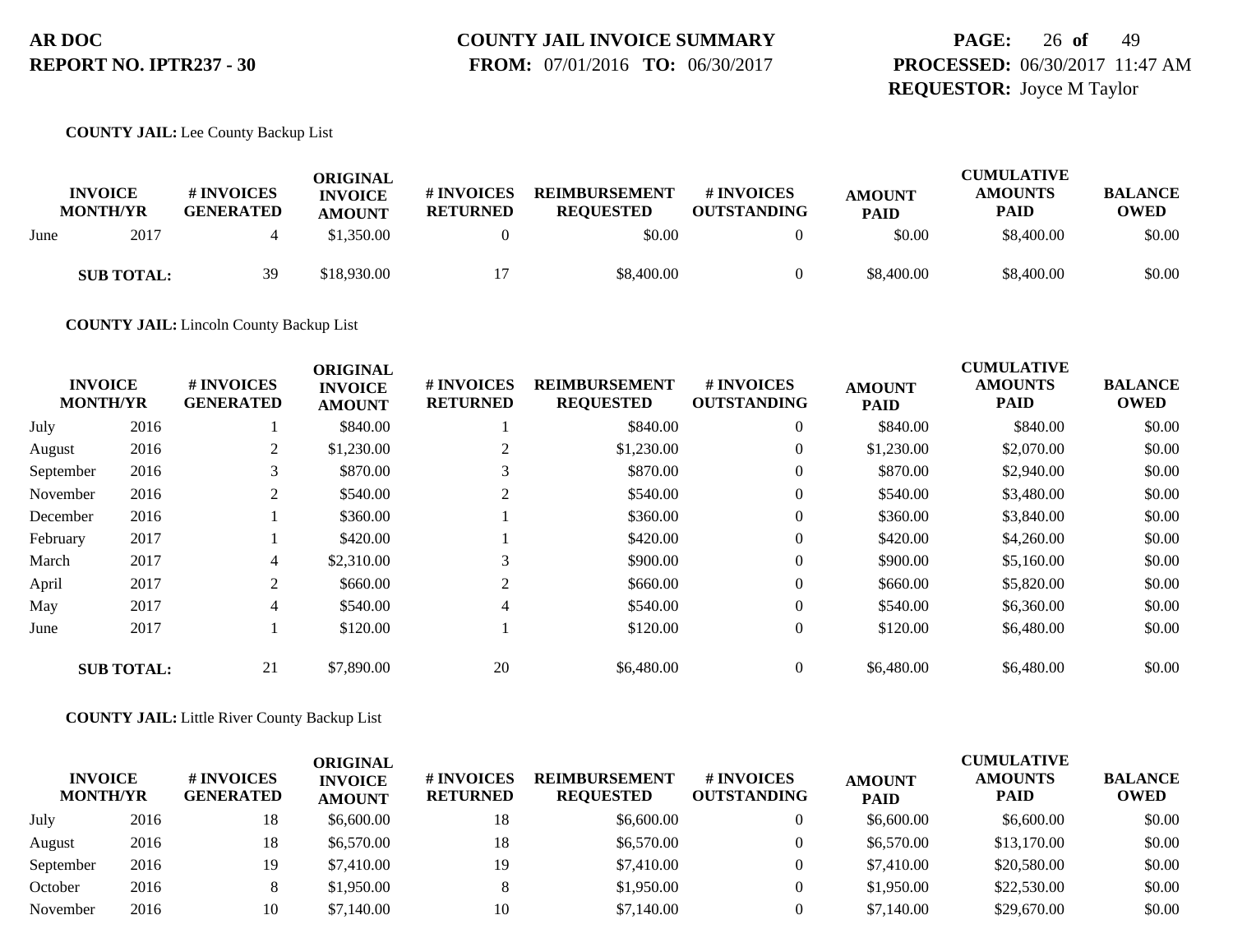### **COUNTY JAIL INVOICE SUMMARY**

 **FROM:** 07/01/2016 **TO:** 06/30/2017

# **PAGE:** 27 **of** 49 **PROCESSED:** 06/30/2017 11:47 AM **REQUESTOR:** Joyce M Taylor

#### **COUNTY JAIL:** Little River County Backup List

| <b>INVOICE</b><br><b>MONTH/YR</b> |                   | # INVOICES<br><b>GENERATED</b> | ORIGINAL<br><b>INVOICE</b><br><b>AMOUNT</b> | # INVOICES<br><b>RETURNED</b> | <b>REIMBURSEMENT</b><br><b>REQUESTED</b> | # INVOICES<br><b>OUTSTANDING</b> | <b>AMOUNT</b><br><b>PAID</b> | <b>CUMULATIVE</b><br><b>AMOUNTS</b><br><b>PAID</b> | <b>BALANCE</b><br><b>OWED</b> |
|-----------------------------------|-------------------|--------------------------------|---------------------------------------------|-------------------------------|------------------------------------------|----------------------------------|------------------------------|----------------------------------------------------|-------------------------------|
| December                          | 2016              | 10                             | \$3,630.00                                  | 10                            | \$3,630.00                               | $\theta$                         | \$3,630.00                   | \$33,300.00                                        | \$0.00                        |
| January                           | 2017              | 9                              | \$2,520.00                                  | Q                             | \$4,200.00                               | $\theta$                         | \$4,200.00                   | \$37,500.00                                        | \$0.00                        |
| February                          | 2017              | 10                             | \$7,050.00                                  | 10                            | \$7,890.00                               | $\mathbf{0}$                     | \$7,890.00                   | \$45,390.00                                        | \$0.00                        |
| March                             | 2017              | 12                             | \$3,840.00                                  | 12                            | \$3,840.00                               | $\overline{0}$                   | \$3,840.00                   | \$49,230.00                                        | \$0.00                        |
| April                             | 2017              | 8                              | \$2,850.00                                  | 8                             | \$3,480.00                               | $\theta$                         | \$3,480.00                   | \$52,710.00                                        | \$0.00                        |
| May                               | 2017              | 6                              | \$4,260.00                                  | 6                             | \$4,260.00                               | $\theta$                         | \$4,260.00                   | \$56,970.00                                        | \$0.00                        |
| June                              | 2017              | 8                              | \$4,290.00                                  | 8                             | \$4,290.00                               | $\theta$                         | \$4,290.00                   | \$61,260.00                                        | \$0.00                        |
|                                   | <b>SUB TOTAL:</b> | 136                            | \$58,110.00                                 | 136                           | \$61,260.00                              | $\theta$                         | \$61,260.00                  | \$61,260.00                                        | \$0.00                        |

#### **COUNTY JAIL:** Logan County Backup List

| <b>INVOICE</b><br><b>MONTH/YR</b> |                   | # INVOICES<br><b>GENERATED</b> | <b>ORIGINAL</b><br><b>INVOICE</b><br><b>AMOUNT</b> | # INVOICES<br><b>RETURNED</b> | <b>REIMBURSEMENT</b><br><b>REQUESTED</b> | # INVOICES<br><b>OUTSTANDING</b> | <b>AMOUNT</b><br><b>PAID</b> | <b>CUMULATIVE</b><br><b>AMOUNTS</b><br><b>PAID</b> | <b>BALANCE</b><br><b>OWED</b> |
|-----------------------------------|-------------------|--------------------------------|----------------------------------------------------|-------------------------------|------------------------------------------|----------------------------------|------------------------------|----------------------------------------------------|-------------------------------|
| July                              | 2016              | 6                              | \$1,890.00                                         | 6                             | \$1,440.00                               | 0                                | \$1,440.00                   | \$1,440.00                                         | \$0.00                        |
| August                            | 2016              | 6                              | \$1,770.00                                         | 6                             | \$1,770.00                               | $\overline{0}$                   | \$1,770.00                   | \$3,210.00                                         | \$0.00                        |
| September                         | 2016              | 2                              | \$1,140.00                                         | 2                             | \$750.00                                 | $\overline{0}$                   | \$750.00                     | \$3,960.00                                         | \$0.00                        |
| October                           | 2016              | 3                              | \$750.00                                           |                               | \$750.00                                 | 0                                | \$750.00                     | \$4,710.00                                         | \$0.00                        |
| November                          | 2016              |                                | \$510.00                                           |                               | \$510.00                                 | $\overline{0}$                   | \$510.00                     | \$5,220.00                                         | \$0.00                        |
| December                          | 2016              | 3                              | \$900.00                                           | 3                             | \$900.00                                 | $\overline{0}$                   | \$900.00                     | \$6,120.00                                         | \$0.00                        |
| January                           | 2017              |                                | \$2,160.00                                         |                               | \$2,160.00                               | 0                                | \$2,160.00                   | \$8,280.00                                         | \$0.00                        |
| February                          | 2017              | 8                              | \$1,590.00                                         | 8                             | \$1,590.00                               | $\mathbf{0}$                     | \$1,590.00                   | \$9,870.00                                         | \$0.00                        |
| March                             | 2017              | 10                             | \$2,190.00                                         | 10                            | \$2,190.00                               | 0                                | \$2,190.00                   | \$12,060.00                                        | \$0.00                        |
| April                             | 2017              | 7                              | \$2,940.00                                         |                               | \$2,940.00                               | $\overline{0}$                   | \$2,940.00                   | \$15,000.00                                        | \$0.00                        |
| May                               | 2017              | 9                              | \$3,630.00                                         | 9                             | \$3,630.00                               | $\overline{0}$                   | \$3,630.00                   | \$18,630.00                                        | \$0.00                        |
| June                              | 2017              | 11                             | \$4,350.00                                         | 11                            | \$4,350.00                               | 11                               | \$0.00                       | \$18,630.00                                        | \$4,350.00                    |
|                                   | <b>SUB TOTAL:</b> | 73                             | \$23,820.00                                        | 73                            | \$22,980.00                              | 11                               | \$18,630.00                  | \$18,630.00                                        | \$4,350.00                    |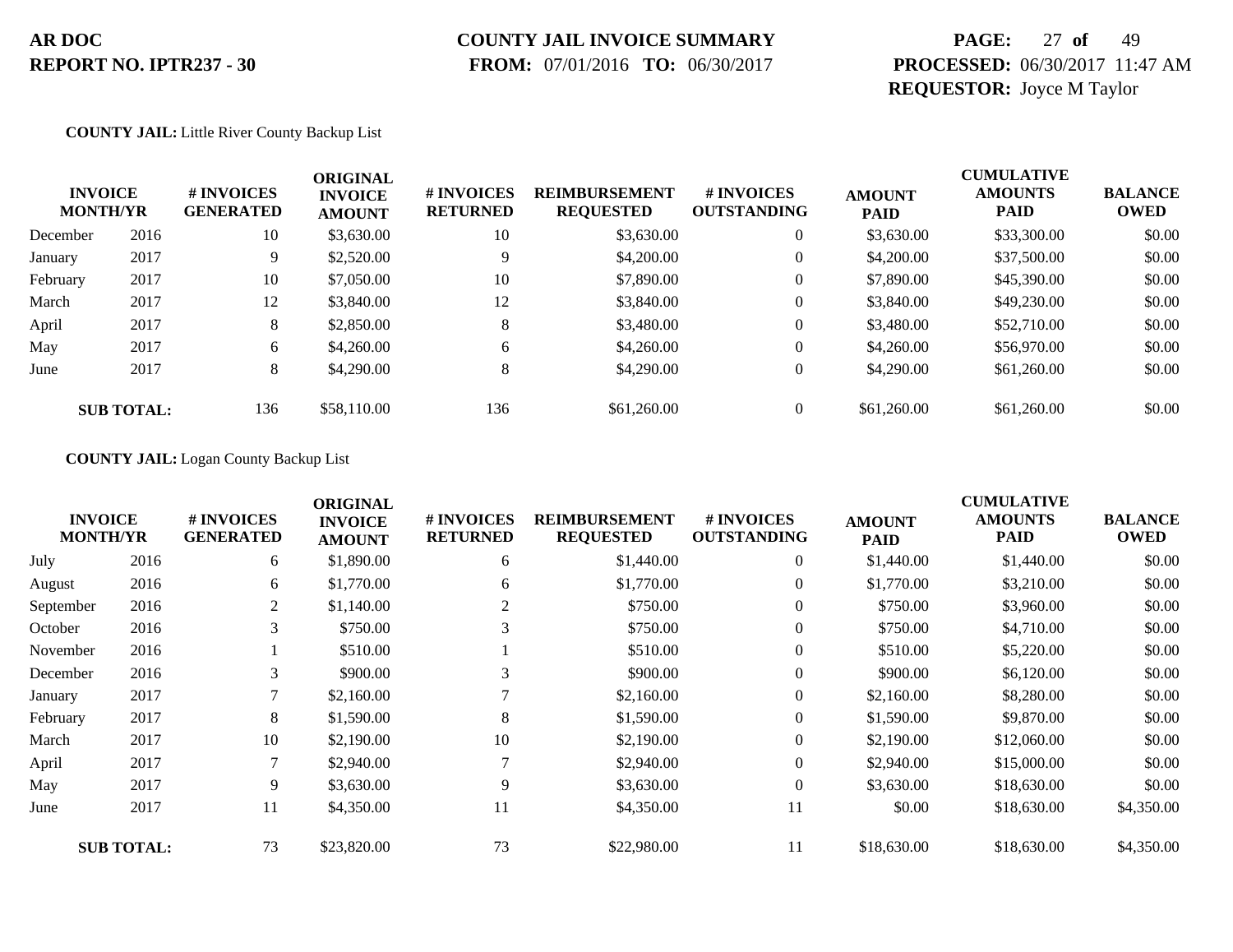### **COUNTY JAIL INVOICE SUMMARY**

 **FROM:** 07/01/2016 **TO:** 06/30/2017

# **PAGE:** 28 **of** 49 **PROCESSED:** 06/30/2017 11:47 AM **REQUESTOR:** Joyce M Taylor

#### **COUNTY JAIL:** Lonoke City Jail

|           | <b>INVOICE</b><br><b>MONTH/YR</b> | # INVOICES<br><b>GENERATED</b> | <b>ORIGINAL</b><br><b>INVOICE</b><br><b>AMOUNT</b> | # INVOICES<br><b>RETURNED</b> | <b>REIMBURSEMENT</b><br><b>REQUESTED</b> | # INVOICES<br><b>OUTSTANDING</b> | <b>AMOUNT</b><br><b>PAID</b> | <b>CUMULATIVE</b><br><b>AMOUNTS</b><br><b>PAID</b> | <b>BALANCE</b><br><b>OWED</b> |
|-----------|-----------------------------------|--------------------------------|----------------------------------------------------|-------------------------------|------------------------------------------|----------------------------------|------------------------------|----------------------------------------------------|-------------------------------|
| July      | 2016                              | 8                              | \$4,890.00                                         | 8                             | \$4,890.00                               | 0                                | \$4,890.00                   | \$4,890.00                                         | \$0.00                        |
| August    | 2016                              | 13                             | \$5,910.00                                         | 13                            | \$5,910.00                               | $\overline{0}$                   | \$5,910.00                   | \$10,800.00                                        | \$0.00                        |
| September | 2016                              | 7                              | \$5,130.00                                         |                               | \$5,130.00                               | $\overline{0}$                   | \$5,130.00                   | \$15,930.00                                        | \$0.00                        |
| October   | 2016                              | 8                              | \$5,880.00                                         | 8                             | \$5,880.00                               | $\mathbf{0}$                     | \$5,880.00                   | \$21,810.00                                        | \$0.00                        |
| November  | 2016                              | 17                             | \$7,860.00                                         | 17                            | \$7,860.00                               | $\overline{0}$                   | \$7,860.00                   | \$29,670.00                                        | \$0.00                        |
| December  | 2016                              | 9                              | \$6,090.00                                         | 9                             | \$6,090.00                               | $\overline{0}$                   | \$6,090.00                   | \$35,760.00                                        | \$0.00                        |
| January   | 2017                              | 6                              | \$4,980.00                                         | 6                             | \$4,980.00                               | $\overline{0}$                   | \$4,980.00                   | \$40,740.00                                        | \$0.00                        |
| February  | 2017                              | 10                             | \$4,080.00                                         | 10                            | \$4,080.00                               | $\boldsymbol{0}$                 | \$4,080.00                   | \$44,820.00                                        | \$0.00                        |
| March     | 2017                              | 11                             | \$5,820.00                                         | 11                            | \$5,820.00                               | $\overline{0}$                   | \$5,820.00                   | \$50,640.00                                        | \$0.00                        |
| April     | 2017                              | 13                             | \$5,550.00                                         | 13                            | \$5,550.00                               | $\overline{0}$                   | \$5,550.00                   | \$56,190.00                                        | \$0.00                        |
| May       | 2017                              | 10                             | \$5,460.00                                         | 10                            | \$5,460.00                               | $\overline{0}$                   | \$5,460.00                   | \$61,650.00                                        | \$0.00                        |
| June      | 2017                              | 8                              | \$7,170.00                                         | 8                             | \$7,170.00                               | $\boldsymbol{0}$                 | \$7,170.00                   | \$68,820.00                                        | \$0.00                        |
|           | <b>SUB TOTAL:</b>                 | 120                            | \$68,820.00                                        | 120                           | \$68,820.00                              | $\mathbf{0}$                     | \$68,820.00                  | \$68,820.00                                        | \$0.00                        |

#### **COUNTY JAIL:** Lonoke County Backup List

|                                   |      |                                      | <b>ORIGINAL</b>                 |                               |                                          |                                  |                              | <b>CUMULATIVE</b>      |                               |
|-----------------------------------|------|--------------------------------------|---------------------------------|-------------------------------|------------------------------------------|----------------------------------|------------------------------|------------------------|-------------------------------|
| <b>INVOICE</b><br><b>MONTH/YR</b> |      | <b>#INVOICES</b><br><b>GENERATED</b> | <b>INVOICE</b><br><b>AMOUNT</b> | # INVOICES<br><b>RETURNED</b> | <b>REIMBURSEMENT</b><br><b>REQUESTED</b> | # INVOICES<br><b>OUTSTANDING</b> | <b>AMOUNT</b><br><b>PAID</b> | <b>AMOUNTS</b><br>PAID | <b>BALANCE</b><br><b>OWED</b> |
| July                              | 2016 | 87                                   | \$52,350.00                     | 87                            | \$51,630.00                              | $\overline{0}$                   | \$51,630.00                  | \$51,630.00            | \$0.00                        |
| August                            | 2016 | 90                                   | \$58,830.00                     | 90                            | \$58,560.00                              | $\overline{0}$                   | \$58,560.00                  | \$110,190.00           | \$0.00                        |
| September                         | 2016 | 101                                  | \$66,750.00                     | 101                           | \$66,750.00                              | $\overline{0}$                   | \$66,750.00                  | \$176,940.00           | \$0.00                        |
| October                           | 2016 | 119                                  | \$56,700.00                     | 119                           | \$56,700.00                              | $\overline{0}$                   | \$56,700.00                  | \$233,640.00           | \$0.00                        |
| November                          | 2016 | 100                                  | \$68,790.00                     | 100                           | \$68,790.00                              | $\overline{0}$                   | \$68,790.00                  | \$302,430.00           | \$0.00                        |
| December                          | 2016 | 106                                  | \$61,140.00                     | 106                           | \$61,140.00                              | $\overline{0}$                   | \$61,140.00                  | \$363,570.00           | \$0.00                        |
| January                           | 2017 | 105                                  | \$47,370.00                     | 105                           | \$47,370.00                              | $\overline{0}$                   | \$47,370.00                  | \$410,940.00           | \$0.00                        |
| February                          | 2017 | 82                                   | \$54,810.00                     | 82                            | \$54,810.00                              | $\overline{0}$                   | \$54,810.00                  | \$465,750.00           | \$0.00                        |
| March                             | 2017 | 74                                   | \$48,240.00                     | 74                            | \$48,240.00                              | $\overline{0}$                   | \$48,240.00                  | \$513,990.00           | \$0.00                        |
| April                             | 2017 | 91                                   | \$50,820.00                     | 91                            | \$50,070.00                              | $\Omega$                         | \$50,070.00                  | \$564,060.00           | \$0.00                        |
| May                               | 2017 | 96                                   | \$53,910.00                     | 96                            | \$53,340.00                              | $\overline{0}$                   | \$53,340.00                  | \$617,400.00           | \$0.00                        |
|                                   |      |                                      |                                 |                               |                                          |                                  |                              |                        |                               |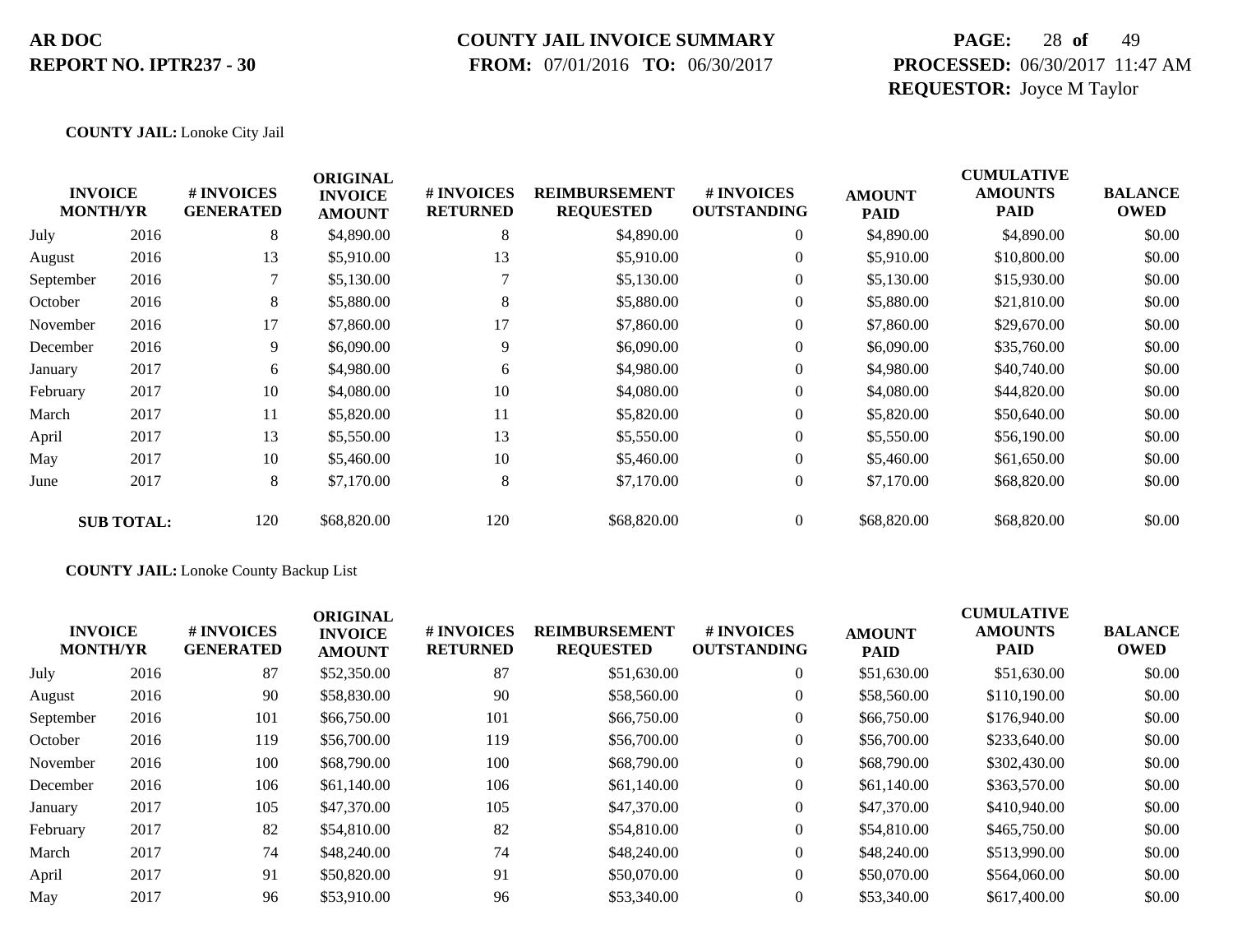# **COUNTY JAIL INVOICE SUMMARY**

 **FROM:** 07/01/2016 **TO:** 06/30/2017

# **PAGE:** 29 **of** 49 **PROCESSED:** 06/30/2017 11:47 AM **REQUESTOR:** Joyce M Taylor

#### **COUNTY JAIL:** Lonoke County Backup List

|      | <b>INVOICE</b><br><b>MONTH/YR</b> | # INVOICES<br><b>GENERATED</b> | ORIGINAL<br><b>INVOICE</b><br><b>AMOUNT</b> | <b># INVOICES</b><br><b>RETURNED</b> | <b>REIMBURSEMENT</b><br><b>REQUESTED</b> | # INVOICES<br><b>OUTSTANDING</b> | <b>AMOUNT</b><br><b>PAID</b> | <b>CUMULATIVE</b><br><b>AMOUNTS</b><br><b>PAID</b> | <b>BALANCE</b><br><b>OWED</b> |
|------|-----------------------------------|--------------------------------|---------------------------------------------|--------------------------------------|------------------------------------------|----------------------------------|------------------------------|----------------------------------------------------|-------------------------------|
| June | 2017                              | 102                            | \$73,890.00                                 |                                      | \$0.00                                   |                                  | \$0.00                       | \$617,400.00                                       | \$0.00                        |
|      | <b>SUB TOTAL:</b>                 | 1153                           | \$693,600.00                                | 1051                                 | \$617,400.00                             |                                  | \$617,400.00                 | \$617,400.00                                       | \$0.00                        |

**COUNTY JAIL:** Madison County Backup List

|                |                   |                                | <b>ORIGINAL</b>                 |                               |                                          |                                  |                              | <b>CUMULATIVE</b>             |                               |
|----------------|-------------------|--------------------------------|---------------------------------|-------------------------------|------------------------------------------|----------------------------------|------------------------------|-------------------------------|-------------------------------|
| <b>INVOICE</b> | <b>MONTH/YR</b>   | # INVOICES<br><b>GENERATED</b> | <b>INVOICE</b><br><b>AMOUNT</b> | # INVOICES<br><b>RETURNED</b> | <b>REIMBURSEMENT</b><br><b>REQUESTED</b> | # INVOICES<br><b>OUTSTANDING</b> | <b>AMOUNT</b><br><b>PAID</b> | <b>AMOUNTS</b><br><b>PAID</b> | <b>BALANCE</b><br><b>OWED</b> |
| July           | 2016              | 4                              | \$1,590.00                      | 4                             | \$1,170.00                               | $\overline{0}$                   | \$1,170.00                   | \$1,170.00                    | \$0.00                        |
| September      | 2016              | 7                              | \$2,520.00                      |                               | \$1,110.00                               | 0                                | \$1,110.00                   | \$2,280.00                    | \$0.00                        |
| October        | 2016              | 10                             | \$4,800.00                      | 10                            | \$4,260.00                               | $\overline{0}$                   | \$4,260.00                   | \$6,540.00                    | \$0.00                        |
| November       | 2016              |                                | \$2,160.00                      |                               | \$1,620.00                               | $\overline{0}$                   | \$1,620.00                   | \$8,160.00                    | \$0.00                        |
| December       | 2016              | 8                              | \$3,870.00                      | 8                             | \$2,670.00                               | $\overline{0}$                   | \$2,670.00                   | \$10,830.00                   | \$0.00                        |
| January        | 2017              | $\overline{4}$                 | \$2,520.00                      | 4                             | \$2,520.00                               | $\overline{0}$                   | \$2,520.00                   | \$13,350.00                   | \$0.00                        |
| February       | 2017              |                                | \$660.00                        |                               | \$660.00                                 | $\overline{0}$                   | \$660.00                     | \$14,010.00                   | \$0.00                        |
| March          | 2017              |                                | \$840.00                        |                               | \$840.00                                 | $\theta$                         | \$840.00                     | \$14,850.00                   | \$0.00                        |
| April          | 2017              | 3                              | \$2,370.00                      | 3                             | \$2,370.00                               | 0                                | \$2,370.00                   | \$17,220.00                   | \$0.00                        |
| May            | 2017              | 4                              | \$2,880.00                      | 4                             | \$2,880.00                               | $\overline{0}$                   | \$2,880.00                   | \$20,100.00                   | \$0.00                        |
| June           | 2017              | 4                              | \$840.00                        | 4                             | \$450.00                                 | $\overline{0}$                   | \$450.00                     | \$20,550.00                   | \$0.00                        |
|                | <b>SUB TOTAL:</b> | 51                             | \$25,050.00                     | 51                            | \$20,550.00                              | $\overline{0}$                   | \$20,550.00                  | \$20,550.00                   | \$0.00                        |

#### **COUNTY JAIL:** Marion County Backup List

| <b>INVOICE</b><br><b>MONTH/YR</b> |      | # INVOICES<br><b>GENERATED</b> | <b>ORIGINAL</b><br><b>INVOICE</b><br><b>AMOUNT</b> | # INVOICES<br><b>RETURNED</b> | <b>REIMBURSEMENT</b><br><b>REQUESTED</b> | # INVOICES<br><b>OUTSTANDING</b> | <b>AMOUNT</b><br><b>PAID</b> | <b>CUMULATIVE</b><br><b>AMOUNTS</b><br><b>PAID</b> | <b>BALANCE</b><br><b>OWED</b> |
|-----------------------------------|------|--------------------------------|----------------------------------------------------|-------------------------------|------------------------------------------|----------------------------------|------------------------------|----------------------------------------------------|-------------------------------|
| August                            | 2016 |                                | \$1,410.00                                         |                               | \$1,410.00                               |                                  | \$1,410.00                   | \$1,410.00                                         | \$0.00                        |
| September                         | 2016 |                                | \$900.00                                           |                               | \$900.00                                 |                                  | \$900.00                     | \$2,310.00                                         | \$0.00                        |
| October                           | 2016 |                                | \$1,350.00                                         |                               | \$1,350.00                               |                                  | \$1,350.00                   | \$3,660.00                                         | \$0.00                        |
| November                          | 2016 |                                | \$540.00                                           |                               | \$540.00                                 |                                  | \$540.00                     | \$4,200.00                                         | \$0.00                        |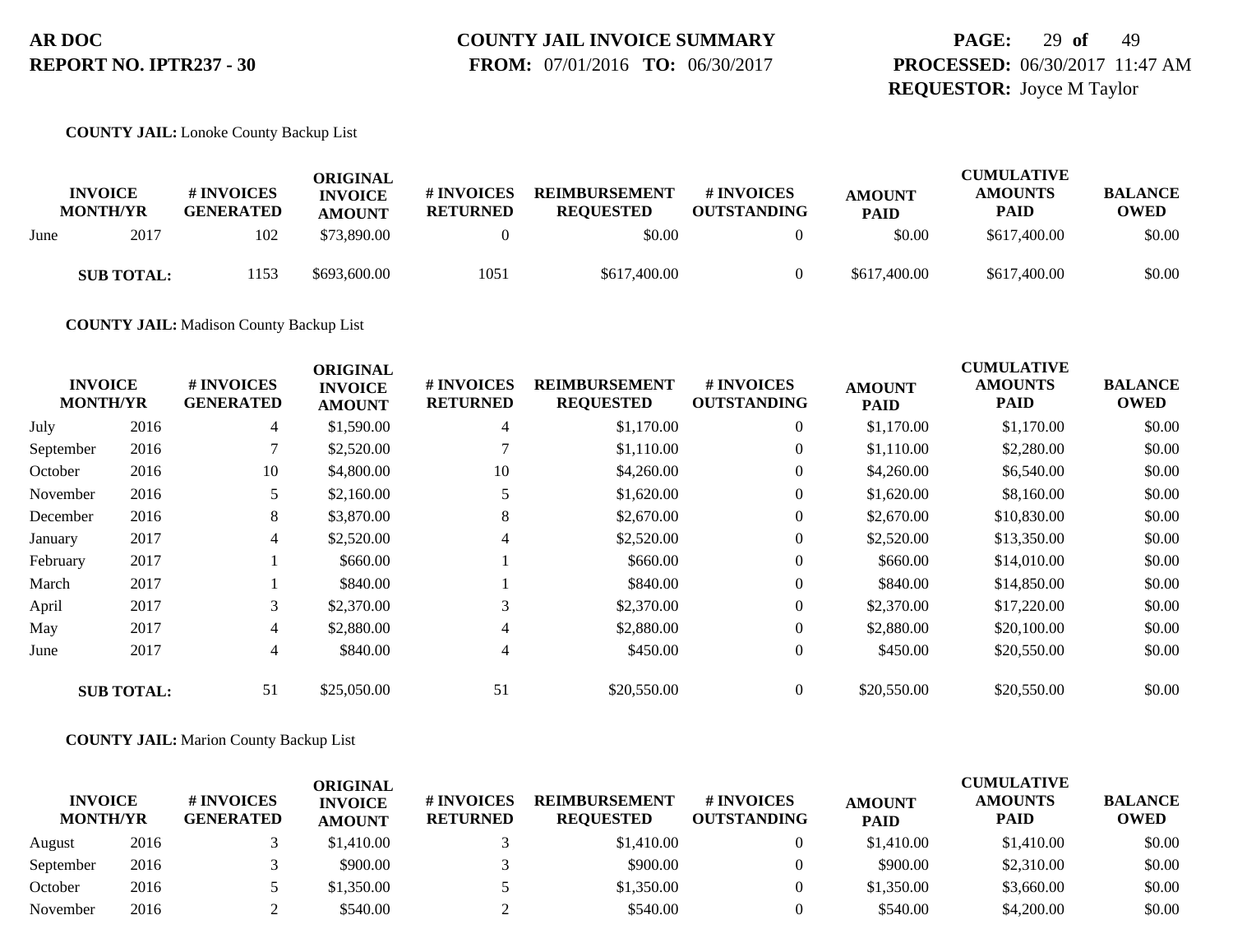### **COUNTY JAIL INVOICE SUMMARY**

 **FROM:** 07/01/2016 **TO:** 06/30/2017

# **PAGE:** 30 **of** 49 **PROCESSED:** 06/30/2017 11:47 AM **REQUESTOR:** Joyce M Taylor

#### **COUNTY JAIL:** Marion County Backup List

| <b>INVOICE</b><br><b>MONTH/YR</b> |                   | # INVOICES<br><b>GENERATED</b> | ORIGINAL<br><b>INVOICE</b><br><b>AMOUNT</b> | # INVOICES<br><b>RETURNED</b> | <b>REIMBURSEMENT</b><br><b>REQUESTED</b> | # INVOICES<br><b>OUTSTANDING</b> | <b>AMOUNT</b><br><b>PAID</b> | <b>CUMULATIVE</b><br><b>AMOUNTS</b><br><b>PAID</b> | <b>BALANCE</b><br>OWED |
|-----------------------------------|-------------------|--------------------------------|---------------------------------------------|-------------------------------|------------------------------------------|----------------------------------|------------------------------|----------------------------------------------------|------------------------|
| December                          | 2016              |                                | \$600.00                                    |                               | \$600.00                                 | 0                                | \$600.00                     | \$4,800.00                                         | \$0.00                 |
| January                           | 2017              |                                | \$120.00                                    |                               | \$120.00                                 | 0                                | \$120.00                     | \$4,920.00                                         | \$0.00                 |
| February                          | 2017              |                                | \$210.00                                    |                               | \$210.00                                 | 0                                | \$210.00                     | \$5,130.00                                         | \$0.00                 |
| March                             | 2017              |                                | \$960.00                                    |                               | \$960.00                                 | 0                                | \$960.00                     | \$6,090.00                                         | \$0.00                 |
| April                             | 2017              | 6                              | \$2,010.00                                  | 6                             | \$2,010.00                               | 0                                | \$2,010.00                   | \$8,100.00                                         | \$0.00                 |
| May                               | 2017              | ◠                              | \$720.00                                    | $\sim$                        | \$720.00                                 | 0                                | \$720.00                     | \$8,820.00                                         | \$0.00                 |
| June                              | 2017              | ◠                              | \$420.00                                    |                               | \$420.00                                 |                                  | \$0.00                       | \$8,820.00                                         | \$420.00               |
|                                   | <b>SUB TOTAL:</b> | 31                             | \$9,240.00                                  | 31                            | \$9,240.00                               |                                  | \$8,820.00                   | \$8,820.00                                         | \$420.00               |

#### **COUNTY JAIL:** McGehee City Jail

|        | <b>INVOICE</b><br><b>MONTH/YR</b> | # INVOICES<br><b>GENERATED</b> | ORIGINAL<br><b>INVOICE</b><br><b>AMOUNT</b> | # INVOICES<br><b>RETURNED</b> | <b>REIMBURSEMENT</b><br><b>REQUESTED</b> | <b>#INVOICES</b><br><b>OUTSTANDING</b> | <b>AMOUNT</b><br><b>PAID</b> | <b>CUMULATIVE</b><br><b>AMOUNTS</b><br><b>PAID</b> | <b>BALANCE</b><br><b>OWED</b> |
|--------|-----------------------------------|--------------------------------|---------------------------------------------|-------------------------------|------------------------------------------|----------------------------------------|------------------------------|----------------------------------------------------|-------------------------------|
| August | 2016                              |                                | \$810.00                                    |                               | \$810.00                                 |                                        | \$810.00                     | \$810.00                                           | \$0.00                        |
| May    | 2017                              | ∠                              | \$1,710.00                                  |                               | \$0.00                                   |                                        | \$0.00                       | \$810.00                                           | \$0.00                        |
| June   | 2017                              |                                | \$1,860.00                                  |                               | \$0.00                                   |                                        | \$0.00                       | \$810.00                                           | \$0.00                        |
|        | <b>SUB TOTAL:</b>                 |                                | \$4,380.00                                  |                               | \$810.00                                 |                                        | \$810.00                     | \$810.00                                           | \$0.00                        |

**COUNTY JAIL:** Miller County Backup List

| <b>INVOICE</b><br><b>MONTH/YR</b> |      | # INVOICES<br><b>GENERATED</b> | ORIGINAL<br><b>INVOICE</b><br><b>AMOUNT</b> | <b># INVOICES</b><br><b>RETURNED</b> | <b>REIMBURSEMENT</b><br><b>REQUESTED</b> | # INVOICES<br><b>OUTSTANDING</b> | <b>AMOUNT</b><br><b>PAID</b> | <b>CUMULATIVE</b><br><b>AMOUNTS</b><br><b>PAID</b> | <b>BALANCE</b><br><b>OWED</b> |
|-----------------------------------|------|--------------------------------|---------------------------------------------|--------------------------------------|------------------------------------------|----------------------------------|------------------------------|----------------------------------------------------|-------------------------------|
| July                              | 2016 | 48                             | \$33,810.00                                 | 48                                   | \$33,810.00                              |                                  | \$33,810.00                  | \$33,810.00                                        | \$0.00                        |
| August                            | 2016 | 64                             | \$42,810.00                                 | 64                                   | \$42,810.00                              |                                  | \$42,810.00                  | \$76,620.00                                        | \$0.00                        |
| September                         | 2016 | 87                             | \$60,960.00                                 | 87                                   | \$60,960.00                              |                                  | \$60,960.00                  | \$137,580.00                                       | \$0.00                        |
| October                           | 2016 | 97                             | \$56,910.00                                 | 97                                   | \$56,910.00                              |                                  | \$56,910.00                  | \$194,490.00                                       | \$0.00                        |
| November                          | 2016 | 84                             | \$63,480.00                                 | 84                                   | \$63,480.00                              |                                  | \$63,480.00                  | \$257,970.00                                       | \$0.00                        |
| December                          | 2016 | 78                             | \$39,090.00                                 | 78                                   | \$39,090.00                              |                                  | \$39,090.00                  | \$297,060.00                                       | \$0.00                        |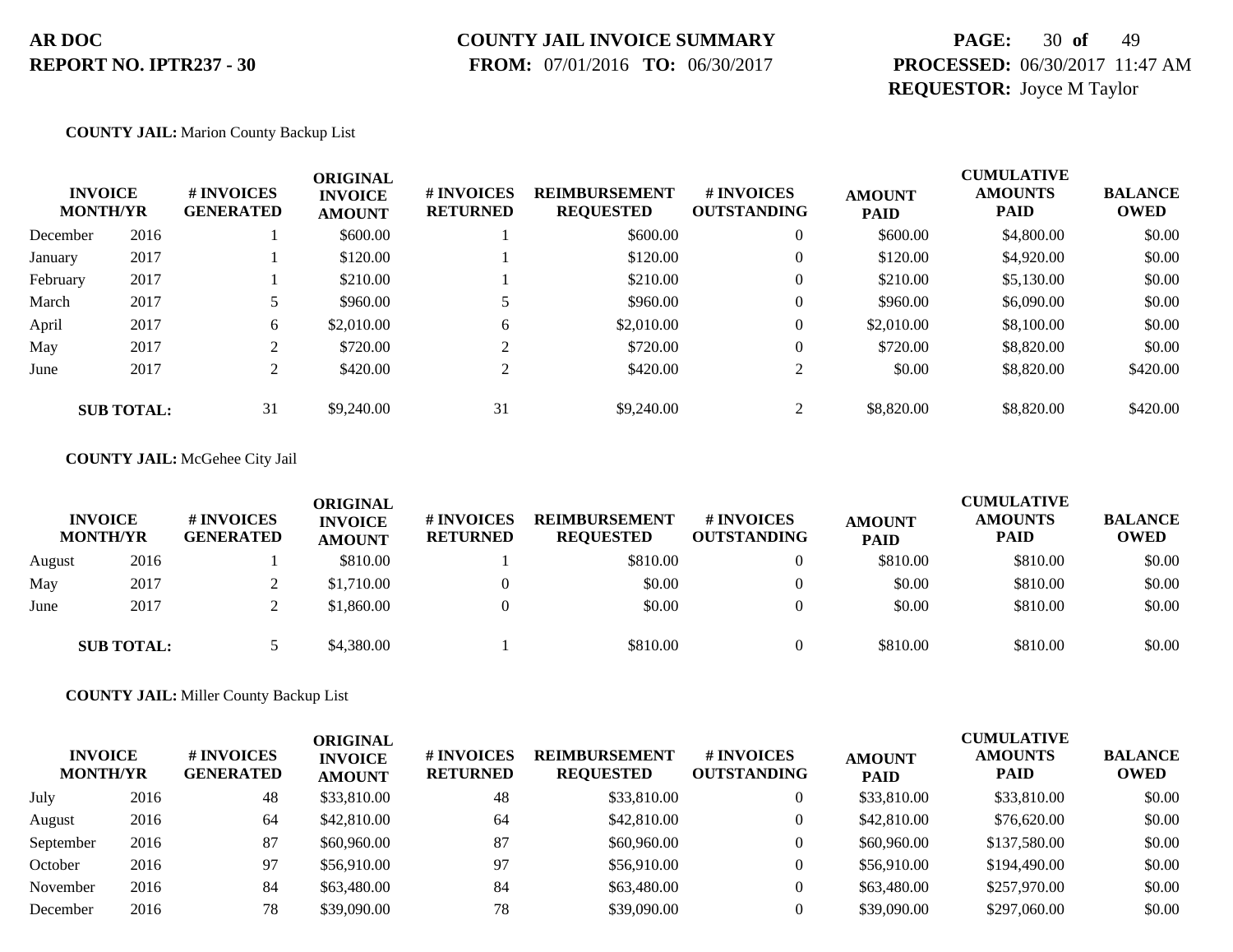### **COUNTY JAIL INVOICE SUMMARY**

 **FROM:** 07/01/2016 **TO:** 06/30/2017

# **PAGE:** 31 **of** 49 **PROCESSED:** 06/30/2017 11:47 AM **REQUESTOR:** Joyce M Taylor

#### **COUNTY JAIL:** Miller County Backup List

|          | <b>INVOICE</b><br><b>MONTH/YR</b> | # INVOICES<br><b>GENERATED</b> | <b>ORIGINAL</b><br><b>INVOICE</b><br><b>AMOUNT</b> | # INVOICES<br><b>RETURNED</b> | <b>REIMBURSEMENT</b><br><b>REQUESTED</b> | <b># INVOICES</b><br><b>OUTSTANDING</b> | <b>AMOUNT</b><br><b>PAID</b> | <b>CUMULATIVE</b><br><b>AMOUNTS</b><br><b>PAID</b> | <b>BALANCE</b><br><b>OWED</b> |
|----------|-----------------------------------|--------------------------------|----------------------------------------------------|-------------------------------|------------------------------------------|-----------------------------------------|------------------------------|----------------------------------------------------|-------------------------------|
| January  | 2017                              | 34                             | \$19,350.00                                        | 34                            | \$19,350.00                              | $\overline{0}$                          | \$19,350.00                  | \$316,410.00                                       | \$0.00                        |
| February | 2017                              | 43                             | \$17,340.00                                        | 43                            | \$17,340.00                              | $\overline{0}$                          | \$17,340.00                  | \$333,750.00                                       | \$0.00                        |
| March    | 2017                              | 43                             | \$27,120.00                                        | 43                            | \$27,120.00                              | $\overline{0}$                          | \$27,120.00                  | \$360,870.00                                       | \$0.00                        |
| April    | 2017                              | 48                             | \$23,340.00                                        | 48                            | \$23,340.00                              | $\overline{0}$                          | \$23,340.00                  | \$384,210.00                                       | \$0.00                        |
| May      | 2017                              | 46                             | \$19,560.00                                        | 46                            | \$19,560.00                              | $\overline{0}$                          | \$19,560.00                  | \$403,770.00                                       | \$0.00                        |
| June     | 2017                              | 60                             | \$33,690.00                                        | 60                            | \$33,690.00                              | $\overline{0}$                          | \$33,690.00                  | \$437,460.00                                       | \$0.00                        |
|          | <b>SUB TOTAL:</b>                 | 732                            | \$437,460.00                                       | 732                           | \$437,460.00                             | $\Omega$                                | \$437,460.00                 | \$437,460.00                                       | \$0.00                        |

**COUNTY JAIL:** Mississippi County Backup List

|           | <b>INVOICE</b><br><b>MONTH/YR</b> | # INVOICES<br><b>GENERATED</b> | <b>ORIGINAL</b><br><b>INVOICE</b><br><b>AMOUNT</b> | # INVOICES<br><b>RETURNED</b> | <b>REIMBURSEMENT</b><br><b>REQUESTED</b> | # INVOICES<br><b>OUTSTANDING</b> | <b>AMOUNT</b><br><b>PAID</b> | <b>CUMULATIVE</b><br><b>AMOUNTS</b><br><b>PAID</b> | <b>BALANCE</b><br><b>OWED</b> |
|-----------|-----------------------------------|--------------------------------|----------------------------------------------------|-------------------------------|------------------------------------------|----------------------------------|------------------------------|----------------------------------------------------|-------------------------------|
| July      | 2016                              | 35                             | \$16,560.00                                        | 35                            | \$16,560.00                              | $\overline{0}$                   | \$16,560.00                  | \$16,560.00                                        | \$0.00                        |
| August    | 2016                              | 41                             | \$22,380.00                                        | 41                            | \$22,380.00                              | $\overline{0}$                   | \$22,380.00                  | \$38,940.00                                        | \$0.00                        |
| September | 2016                              | 36                             | \$22,410.00                                        | 36                            | \$21,510.00                              | $\overline{0}$                   | \$21,510.00                  | \$60,450.00                                        | \$0.00                        |
| October   | 2016                              | 27                             | \$11,970.00                                        | 27                            | \$11,970.00                              | $\overline{0}$                   | \$11,970.00                  | \$72,420.00                                        | \$0.00                        |
| November  | 2016                              | 23                             | \$17,340.00                                        | 23                            | \$17,340.00                              | $\overline{0}$                   | \$17,340.00                  | \$89,760.00                                        | \$0.00                        |
| December  | 2016                              | 31                             | \$18,810.00                                        | 31                            | \$18,840.00                              | $\overline{0}$                   | \$18,840.00                  | \$108,600.00                                       | \$0.00                        |
| January   | 2017                              | 29                             | \$13,500.00                                        | 29                            | \$13,740.00                              | $\overline{0}$                   | \$13,740.00                  | \$122,340.00                                       | \$0.00                        |
| February  | 2017                              | 25                             | \$11,670.00                                        | 25                            | \$11,670.00                              | $\overline{0}$                   | \$11,670.00                  | \$134,010.00                                       | \$0.00                        |
| March     | 2017                              | 22                             | \$12,420.00                                        | 22                            | \$12,420.00                              | $\overline{0}$                   | \$12,420.00                  | \$146,430.00                                       | \$0.00                        |
| April     | 2017                              | 27                             | \$9,210.00                                         | 27                            | \$9,210.00                               | $\overline{0}$                   | \$9,210.00                   | \$155,640.00                                       | \$0.00                        |
| May       | 2017                              | 13                             | \$4,980.00                                         | 13                            | \$4,980.00                               | $\overline{0}$                   | \$4,980.00                   | \$160,620.00                                       | \$0.00                        |
| June      | 2017                              | 15                             | \$7,920.00                                         | 15                            | \$7,950.00                               | 15                               | \$0.00                       | \$160,620.00                                       | \$7,950.00                    |
|           | <b>SUB TOTAL:</b>                 | 324                            | \$169,170.00                                       | 324                           | \$168,570.00                             | 15                               | \$160,620.00                 | \$160,620.00                                       | \$7,950.00                    |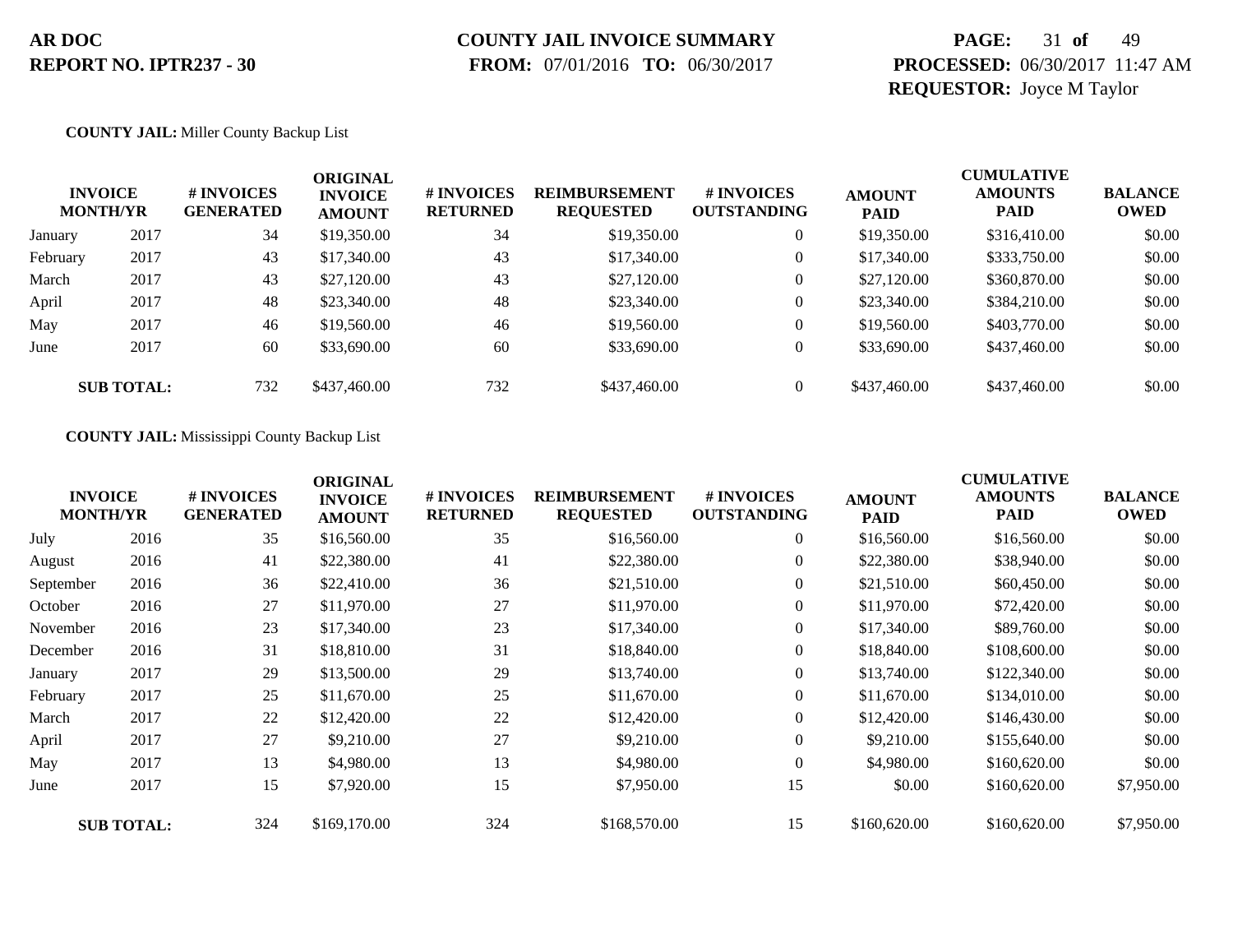### **COUNTY JAIL INVOICE SUMMARY**

 **FROM:** 07/01/2016 **TO:** 06/30/2017

# **PAGE:** 32 **of** 49 **PROCESSED:** 06/30/2017 11:47 AM **REQUESTOR:** Joyce M Taylor

#### **COUNTY JAIL:** Monroe County Backup List

|           | <b>INVOICE</b><br><b>MONTH/YR</b> | # INVOICES<br><b>GENERATED</b> | <b>ORIGINAL</b><br><b>INVOICE</b><br><b>AMOUNT</b> | # INVOICES<br><b>RETURNED</b> | <b>REIMBURSEMENT</b><br><b>REQUESTED</b> | # INVOICES<br><b>OUTSTANDING</b> | <b>AMOUNT</b><br><b>PAID</b> | <b>CUMULATIVE</b><br><b>AMOUNTS</b><br><b>PAID</b> | <b>BALANCE</b><br><b>OWED</b> |
|-----------|-----------------------------------|--------------------------------|----------------------------------------------------|-------------------------------|------------------------------------------|----------------------------------|------------------------------|----------------------------------------------------|-------------------------------|
| July      | 2016                              | 8                              | \$2,670.00                                         | 8                             | \$1,500.00                               | $\overline{0}$                   | \$1,500.00                   | \$1,500.00                                         | \$0.00                        |
| August    | 2016                              | 11                             | \$2,610.00                                         | 11                            | \$2,220.00                               | $\overline{0}$                   | \$2,220.00                   | \$3,720.00                                         | \$0.00                        |
| September | 2016                              | 6                              | \$3,750.00                                         | 6                             | \$3,750.00                               | $\theta$                         | \$3,750.00                   | \$7,470.00                                         | \$0.00                        |
| October   | 2016                              | 9                              | \$4,770.00                                         | 9                             | \$4,770.00                               | $\theta$                         | \$4,770.00                   | \$12,240.00                                        | \$0.00                        |
| November  | 2016                              | 17                             | \$6,660.00                                         | 17                            | \$6,660.00                               | $\boldsymbol{0}$                 | \$6,660.00                   | \$18,900.00                                        | \$0.00                        |
| December  | 2016                              | 6                              | \$3,750.00                                         | 6                             | \$3,750.00                               | $\boldsymbol{0}$                 | \$3,750.00                   | \$22,650.00                                        | \$0.00                        |
| January   | 2017                              | 4                              | \$2,580.00                                         | 4                             | \$2,580.00                               | $\overline{0}$                   | \$2,580.00                   | \$25,230.00                                        | \$0.00                        |
| February  | 2017                              | 10                             | \$4,320.00                                         | 10                            | \$4,320.00                               | $\theta$                         | \$4,320.00                   | \$29,550.00                                        | \$0.00                        |
| March     | 2017                              | 5                              | \$2,400.00                                         | 5                             | \$1,980.00                               | $\overline{0}$                   | \$1,980.00                   | \$31,530.00                                        | \$0.00                        |
| April     | 2017                              | 10                             | \$4,470.00                                         | 10                            | \$4,260.00                               | $\theta$                         | \$4,260.00                   | \$35,790.00                                        | \$0.00                        |
| May       | 2017                              | 8                              | \$5,070.00                                         | 8                             | \$4,830.00                               | $\overline{0}$                   | \$4,830.00                   | \$40,620.00                                        | \$0.00                        |
| June      | 2017                              | 5                              | \$3,210.00                                         | 5                             | \$3,210.00                               | $\boldsymbol{0}$                 | \$3,210.00                   | \$43,830.00                                        | \$0.00                        |
|           | <b>SUB TOTAL:</b>                 | 99                             | \$46,260.00                                        | 99                            | \$43,830.00                              | $\overline{0}$                   | \$43,830.00                  | \$43,830.00                                        | \$0.00                        |

#### **COUNTY JAIL:** Montgomery County Backup List

|           | <b>INVOICE</b><br><b>MONTH/YR</b> | # INVOICES<br><b>GENERATED</b> | <b>ORIGINAL</b><br><b>INVOICE</b><br><b>AMOUNT</b> | <b># INVOICES</b><br><b>RETURNED</b> | <b>REIMBURSEMENT</b><br><b>REQUESTED</b> | # INVOICES<br><b>OUTSTANDING</b> | <b>AMOUNT</b><br><b>PAID</b> | <b>CUMULATIVE</b><br><b>AMOUNTS</b><br><b>PAID</b> | <b>BALANCE</b><br><b>OWED</b> |
|-----------|-----------------------------------|--------------------------------|----------------------------------------------------|--------------------------------------|------------------------------------------|----------------------------------|------------------------------|----------------------------------------------------|-------------------------------|
| July      | 2016                              |                                | \$900.00                                           |                                      | \$420.00                                 | $\Omega$                         | \$420.00                     | \$420.00                                           | \$0.00                        |
| August    | 2016                              | 3                              | \$1,650.00                                         |                                      | \$1,650.00                               |                                  | \$1,650.00                   | \$2,070.00                                         | \$0.00                        |
| September | 2016                              | 3                              | \$930.00                                           |                                      | \$930.00                                 |                                  | \$930.00                     | \$3,000.00                                         | \$0.00                        |
| October   | 2016                              | 6                              | \$1,410.00                                         | 6                                    | \$1,410.00                               |                                  | \$1,410.00                   | \$4,410.00                                         | \$0.00                        |
| November  | 2016                              | 2                              | \$1,560.00                                         |                                      | \$1,560.00                               |                                  | \$1,560.00                   | \$5,970.00                                         | \$0.00                        |
| December  | 2016                              | 3                              | \$270.00                                           |                                      | \$270.00                                 | $\overline{0}$                   | \$270.00                     | \$6,240.00                                         | \$0.00                        |
| January   | 2017                              | 2                              | \$840.00                                           |                                      | \$780.00                                 |                                  | \$780.00                     | \$7,020.00                                         | \$0.00                        |
| February  | 2017                              | 3                              | \$1,350.00                                         |                                      | \$1,350.00                               |                                  | \$1,350.00                   | \$8,370.00                                         | \$0.00                        |
| March     | 2017                              | 2                              | \$900.00                                           |                                      | \$900.00                                 | $\Omega$                         | \$900.00                     | \$9,270.00                                         | \$0.00                        |
| April     | 2017                              | 4                              | \$690.00                                           |                                      | \$690.00                                 | $\theta$                         | \$690.00                     | \$9,960.00                                         | \$0.00                        |
| June      | 2017                              |                                | \$840.00                                           |                                      | \$840.00                                 |                                  | \$840.00                     | \$10,800.00                                        | \$0.00                        |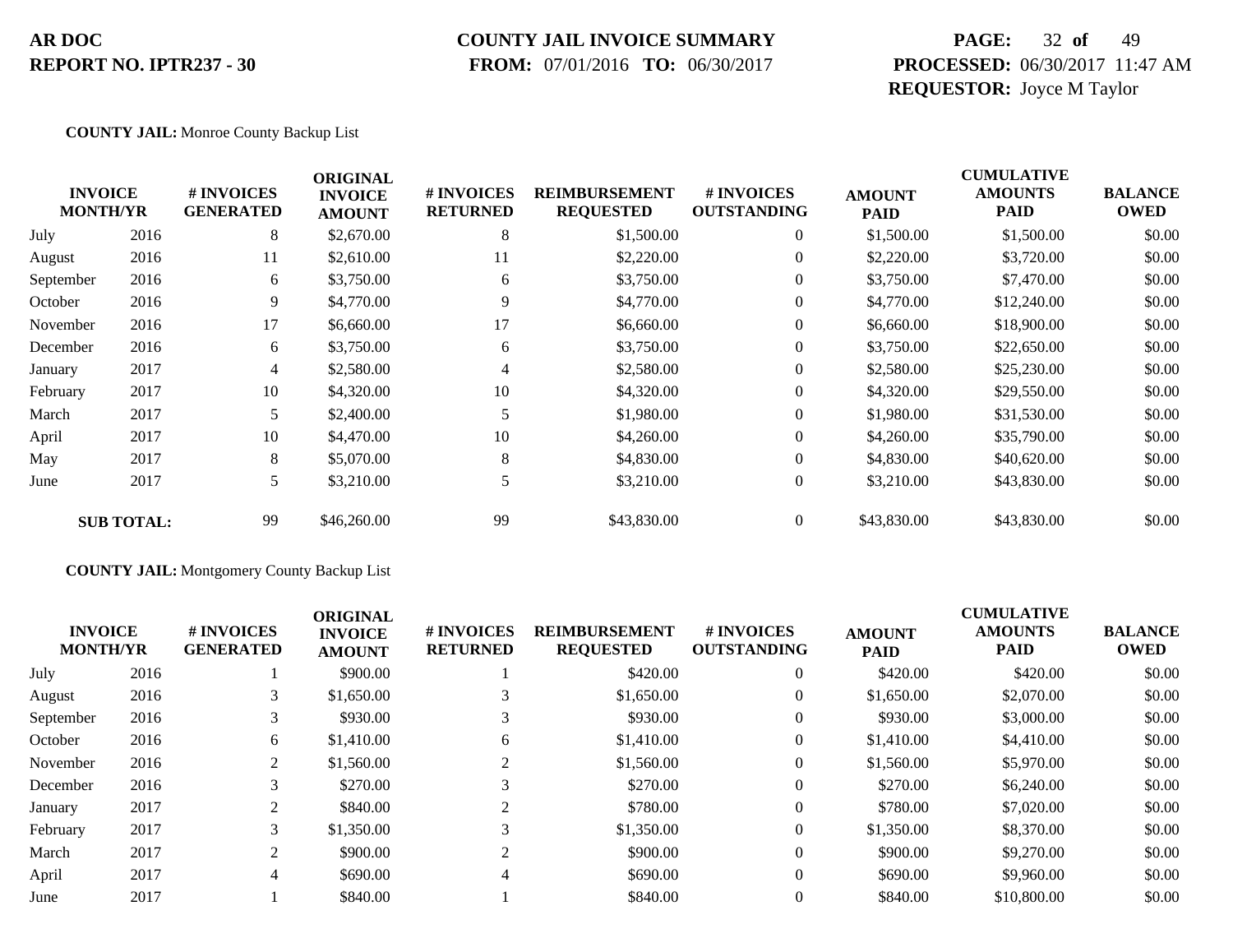# **COUNTY JAIL INVOICE SUMMARY**

 **FROM:** 07/01/2016 **TO:** 06/30/2017

# **PAGE:** 33 **of** 49 **PROCESSED:** 06/30/2017 11:47 AM **REQUESTOR:** Joyce M Taylor

**COUNTY JAIL:** Montgomery County Backup List

| <b>INVOICE</b><br><b>MONTH/YR</b> | # INVOICES<br><b>GENERATED</b> | ORIGINAL<br><b>INVOICE</b><br><b>AMOUNT</b> | # INVOICES<br><b>RETURNED</b> | <b>REIMBURSEMENT</b><br><b>REQUESTED</b> | <b>#INVOICES</b><br><b>OUTSTANDING</b> | <b>AMOUNT</b><br><b>PAID</b> | <b>CUMULATIVE</b><br><b>AMOUNTS</b><br><b>PAID</b> | BALANCE<br><b>OWED</b> |
|-----------------------------------|--------------------------------|---------------------------------------------|-------------------------------|------------------------------------------|----------------------------------------|------------------------------|----------------------------------------------------|------------------------|
| <b>SUB TOTAL:</b>                 | 30                             | \$11,340.00                                 | 30                            | \$10,800.00                              |                                        | \$10,800.00                  | \$10,800.00                                        | \$0.00                 |

**COUNTY JAIL:** Nevada County Backup List

|           | <b>INVOICE</b><br><b>MONTH/YR</b> | # INVOICES<br><b>GENERATED</b> | <b>ORIGINAL</b><br><b>INVOICE</b><br><b>AMOUNT</b> | # INVOICES<br><b>RETURNED</b> | <b>REIMBURSEMENT</b><br><b>REQUESTED</b> | # INVOICES<br><b>OUTSTANDING</b> | <b>AMOUNT</b><br><b>PAID</b> | <b>CUMULATIVE</b><br><b>AMOUNTS</b><br><b>PAID</b> | <b>BALANCE</b><br><b>OWED</b> |
|-----------|-----------------------------------|--------------------------------|----------------------------------------------------|-------------------------------|------------------------------------------|----------------------------------|------------------------------|----------------------------------------------------|-------------------------------|
| July      | 2016                              | 12                             | \$4,020.00                                         | 12                            | \$4,020.00                               | $\overline{0}$                   | \$4,020.00                   | \$4,020.00                                         | \$0.00                        |
| August    | 2016                              | 41                             | \$14,970.00                                        | 41                            | \$14,970.00                              | $\overline{0}$                   | \$14,970.00                  | \$18,990.00                                        | \$0.00                        |
| September | 2016                              | 48                             | \$26,760.00                                        | 48                            | \$26,760.00                              | $\overline{0}$                   | \$26,760.00                  | \$45,750.00                                        | \$0.00                        |
| October   | 2016                              | 54                             | \$27,990.00                                        | 54                            | \$27,990.00                              | $\overline{0}$                   | \$27,990.00                  | \$73,740.00                                        | \$0.00                        |
| November  | 2016                              | 56                             | \$31,590.00                                        | 56                            | \$31,590.00                              | $\boldsymbol{0}$                 | \$31,590.00                  | \$105,330.00                                       | \$0.00                        |
| December  | 2016                              | 58                             | \$35,970.00                                        | 58                            | \$35,970.00                              | $\overline{0}$                   | \$35,970.00                  | \$141,300.00                                       | \$0.00                        |
| January   | 2017                              | 67                             | \$36,510.00                                        | 67                            | \$36,510.00                              | $\overline{0}$                   | \$36,510.00                  | \$177,810.00                                       | \$0.00                        |
| February  | 2017                              | 52                             | \$36,750.00                                        | 52                            | \$36,750.00                              | $\overline{0}$                   | \$36,750.00                  | \$214,560.00                                       | \$0.00                        |
| March     | 2017                              | 47                             | \$32,130.00                                        | 47                            | \$32,130.00                              | $\overline{0}$                   | \$32,130.00                  | \$246,690.00                                       | \$0.00                        |
| April     | 2017                              | 71                             | \$26,370.00                                        | 71                            | \$26,370.00                              | $\overline{0}$                   | \$26,370.00                  | \$273,060.00                                       | \$0.00                        |
| May       | 2017                              | 52                             | \$28,290.00                                        | 52                            | \$28,290.00                              | $\overline{0}$                   | \$28,290.00                  | \$301,350.00                                       | \$0.00                        |
| June      | 2017                              | 37                             | \$30,420.00                                        | 37                            | \$30,420.00                              | $\overline{0}$                   | \$30,420.00                  | \$331,770.00                                       | \$0.00                        |
|           | <b>SUB TOTAL:</b>                 | 595                            | \$331,770.00                                       | 595                           | \$331,770.00                             | $\overline{0}$                   | \$331,770.00                 | \$331,770.00                                       | \$0.00                        |

**COUNTY JAIL:** Newton County Backup List

| <b>INVOICE</b><br><b>MONTH/YR</b> |      | # INVOICES<br><b>GENERATED</b> | ORIGINAL<br><b>INVOICE</b><br><b>AMOUNT</b> | <b># INVOICES</b><br><b>RETURNED</b> | <b>REIMBURSEMENT</b><br><b>REOUESTED</b> | # INVOICES<br><b>OUTSTANDING</b> | <b>AMOUNT</b><br><b>PAID</b> | <b>CUMULATIVE</b><br><b>AMOUNTS</b><br><b>PAID</b> | <b>BALANCE</b><br><b>OWED</b> |
|-----------------------------------|------|--------------------------------|---------------------------------------------|--------------------------------------|------------------------------------------|----------------------------------|------------------------------|----------------------------------------------------|-------------------------------|
| July                              | 2016 | 31                             | \$18,420.00                                 | 31                                   | \$18,420.00                              | $\Omega$                         | \$18,420.00                  | \$18,420.00                                        | \$0.00                        |
| August                            | 2016 | 20                             | \$18,600.00                                 | 20                                   | \$18,600.00                              |                                  | \$18,600.00                  | \$37,020.00                                        | \$0.00                        |
| September                         | 2016 | 38                             | \$18,600.00                                 | 38                                   | \$18,600.00                              | $\overline{0}$                   | \$18,600.00                  | \$55,620.00                                        | \$0.00                        |
| October                           | 2016 | 32                             | \$17,520.00                                 | 32                                   | \$17,520.00                              |                                  | \$17,520.00                  | \$73,140.00                                        | \$0.00                        |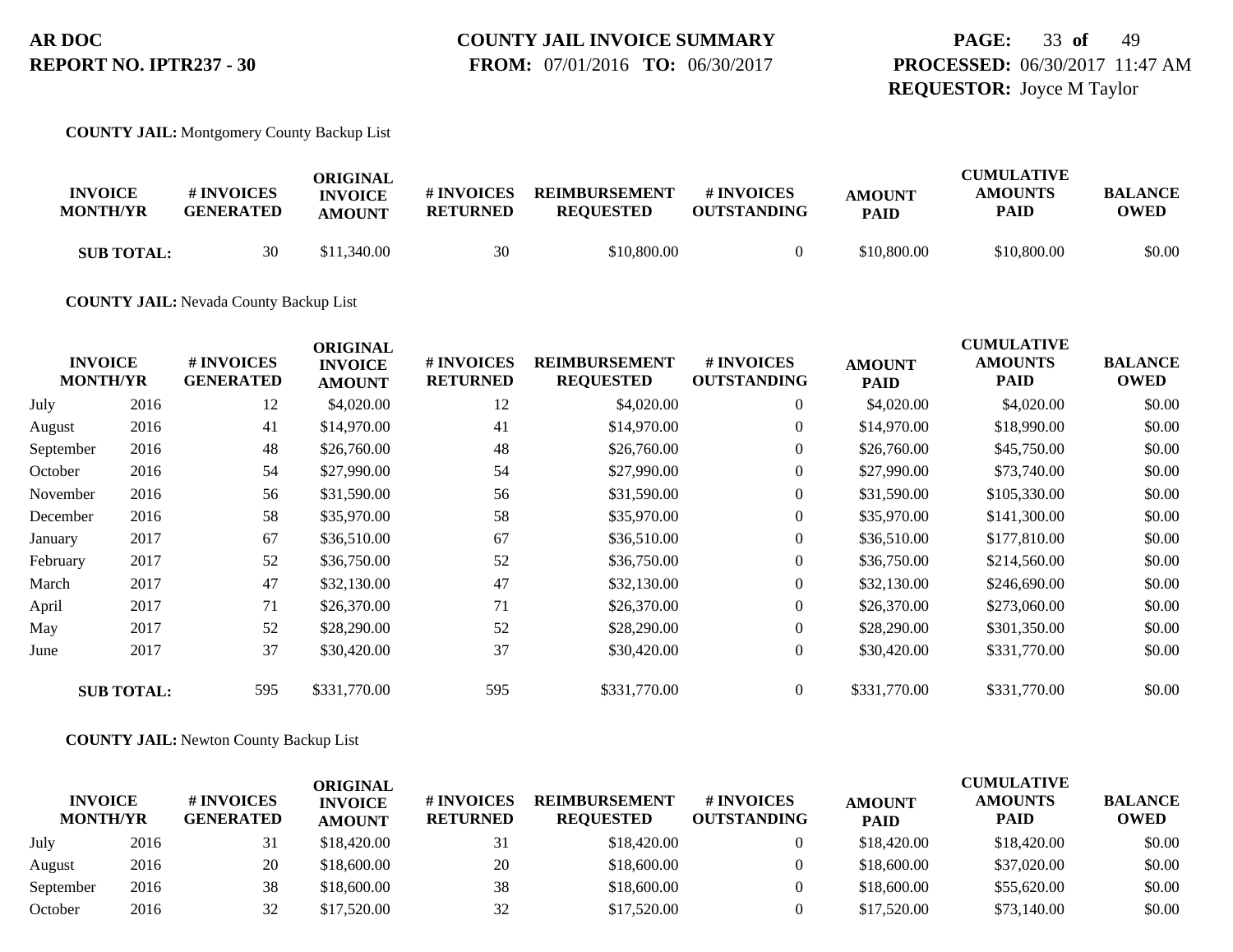### **COUNTY JAIL INVOICE SUMMARY**

 **FROM:** 07/01/2016 **TO:** 06/30/2017

# **PAGE:** 34 **of** 49 **PROCESSED:** 06/30/2017 11:47 AM **REQUESTOR:** Joyce M Taylor

#### **COUNTY JAIL:** Newton County Backup List

|          | <b>INVOICE</b><br><b>MONTH/YR</b> | # INVOICES<br><b>GENERATED</b> | <b>ORIGINAL</b><br><b>INVOICE</b><br><b>AMOUNT</b> | # INVOICES<br><b>RETURNED</b> | <b>REIMBURSEMENT</b><br><b>REQUESTED</b> | # INVOICES<br><b>OUTSTANDING</b> | <b>AMOUNT</b><br><b>PAID</b> | <b>CUMULATIVE</b><br><b>AMOUNTS</b><br><b>PAID</b> | <b>BALANCE</b><br><b>OWED</b> |
|----------|-----------------------------------|--------------------------------|----------------------------------------------------|-------------------------------|------------------------------------------|----------------------------------|------------------------------|----------------------------------------------------|-------------------------------|
| November | 2016                              | 21                             | \$19,530.00                                        | 21                            | \$19,530.00                              | $\overline{0}$                   | \$19,530.00                  | \$92,670.00                                        | \$0.00                        |
| December | 2016                              | 38                             | \$18,300.00                                        | 38                            | \$18,300.00                              | 0                                | \$18,300.00                  | \$110,970.00                                       | \$0.00                        |
| January  | 2017                              | 30                             | \$19,200.00                                        | 30                            | \$19,200.00                              | $\boldsymbol{0}$                 | \$19,200.00                  | \$130,170.00                                       | \$0.00                        |
| February | 2017                              | 39                             | \$19,050.00                                        | 39                            | \$19,050.00                              | $\overline{0}$                   | \$19,050.00                  | \$149,220.00                                       | \$0.00                        |
| March    | 2017                              | 31                             | \$18,090.00                                        | 31                            | \$18,090.00                              | $\overline{0}$                   | \$18,090.00                  | \$167,310.00                                       | \$0.00                        |
| April    | 2017                              | 34                             | \$18,480.00                                        | 34                            | \$18,480.00                              | $\overline{0}$                   | \$18,480.00                  | \$185,790.00                                       | \$0.00                        |
| May      | 2017                              | 33                             | \$18,000.00                                        | 33                            | \$18,000.00                              | $\overline{0}$                   | \$18,000.00                  | \$203,790.00                                       | \$0.00                        |
| June     | 2017                              | 20                             | \$18,180.00                                        | 20                            | \$18,180,00                              | $\overline{0}$                   | \$18,180.00                  | \$221,970.00                                       | \$0.00                        |
|          | <b>SUB TOTAL:</b>                 | 367                            | \$221,970.00                                       | 367                           | \$221,970.00                             | $\theta$                         | \$221,970.00                 | \$221,970.00                                       | \$0.00                        |

#### **COUNTY JAIL:** Ouachita County Backup List

|           | <b>INVOICE</b><br><b>MONTH/YR</b> | # INVOICES<br><b>GENERATED</b> | <b>ORIGINAL</b><br><b>INVOICE</b><br><b>AMOUNT</b> | # INVOICES<br><b>RETURNED</b> | <b>REIMBURSEMENT</b><br><b>REQUESTED</b> | # INVOICES<br><b>OUTSTANDING</b> | <b>AMOUNT</b><br><b>PAID</b> | <b>CUMULATIVE</b><br><b>AMOUNTS</b><br><b>PAID</b> | <b>BALANCE</b><br><b>OWED</b> |
|-----------|-----------------------------------|--------------------------------|----------------------------------------------------|-------------------------------|------------------------------------------|----------------------------------|------------------------------|----------------------------------------------------|-------------------------------|
| July      | 2016                              | 92                             | \$45,060.00                                        | 91                            | \$44,760.00                              | $\overline{0}$                   | \$44,760.00                  | \$44,760.00                                        | \$0.00                        |
| August    | 2016                              | 79                             | \$56,010.00                                        | 79                            | \$56,010.00                              | $\overline{0}$                   | \$56,010.00                  | \$100,770.00                                       | \$0.00                        |
| September | 2016                              | 85                             | \$57,000.00                                        | 85                            | \$57,000.00                              | $\boldsymbol{0}$                 | \$57,000.00                  | \$157,770.00                                       | \$0.00                        |
| October   | 2016                              | 69                             | \$45,990.00                                        | 69                            | \$45,990.00                              | $\overline{0}$                   | \$45,990.00                  | \$203,760.00                                       | \$0.00                        |
| November  | 2016                              | 68                             | \$51,840.00                                        | 68                            | \$51,840.00                              | $\overline{0}$                   | \$51,840.00                  | \$255,600.00                                       | \$0.00                        |
| December  | 2016                              | 116                            | \$62,490.00                                        | 116                           | \$62,490.00                              | $\overline{0}$                   | \$62,490.00                  | \$318,090.00                                       | \$0.00                        |
| January   | 2017                              | 97                             | \$56,490.00                                        | 97                            | \$56,490.00                              | $\overline{0}$                   | \$56,490.00                  | \$374,580.00                                       | \$0.00                        |
| February  | 2017                              | 91                             | \$46,380.00                                        | 91                            | \$46,380.00                              | $\overline{0}$                   | \$46,380.00                  | \$420,960.00                                       | \$0.00                        |
| March     | 2017                              | 95                             | \$63,150.00                                        | 94                            | \$63,090.00                              | $\overline{0}$                   | \$63,090.00                  | \$484,050.00                                       | \$0.00                        |
| April     | 2017                              | 134                            | \$66,090.00                                        | 134                           | \$66,090.00                              | $\overline{0}$                   | \$66,090.00                  | \$550,140.00                                       | \$0.00                        |
| May       | 2017                              | 105                            | \$69,720.00                                        | 105                           | \$69,720.00                              | $\boldsymbol{0}$                 | \$69,720.00                  | \$619,860.00                                       | \$0.00                        |
| June      | 2017                              | 120                            | \$69,990.00                                        | 120                           | \$69,990.00                              | $\overline{0}$                   | \$69,990.00                  | \$689,850.00                                       | \$0.00                        |
|           | <b>SUB TOTAL:</b>                 | 1151                           | \$690,210.00                                       | 1149                          | \$689,850.00                             | $\theta$                         | \$689,850.00                 | \$689,850.00                                       | \$0.00                        |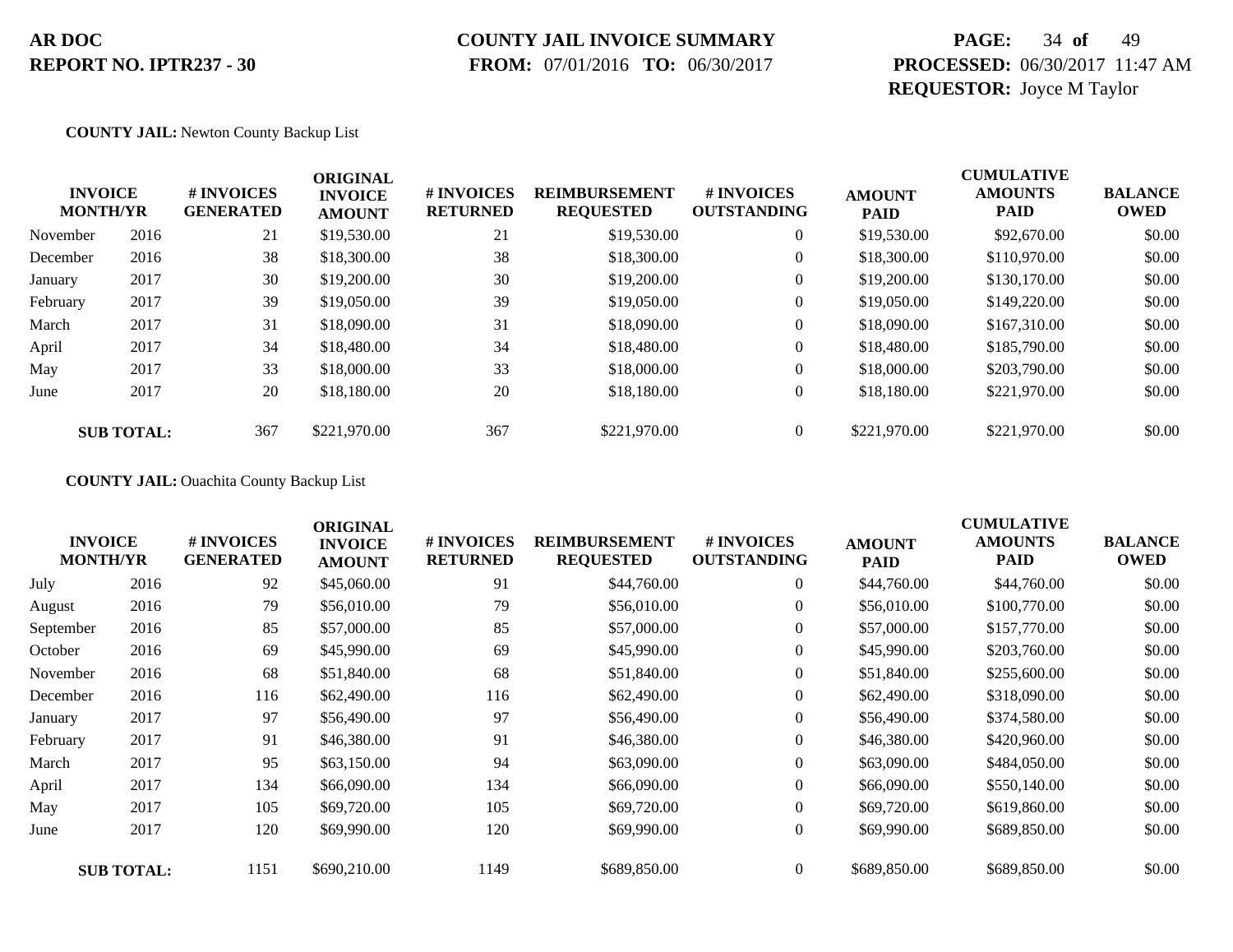### **COUNTY JAIL INVOICE SUMMARY**

 **FROM:** 07/01/2016 **TO:** 06/30/2017

# **PAGE:** 35 **of** 49 **PROCESSED:** 06/30/2017 11:47 AM **REQUESTOR:** Joyce M Taylor

**COUNTY JAIL:** Perry County Backup List

| <b>INVOICE</b><br><b>MONTH/YR</b> |                   | # INVOICES<br><b>GENERATED</b> | <b>ORIGINAL</b><br><b>INVOICE</b><br><b>AMOUNT</b> | # INVOICES<br><b>RETURNED</b> | <b>REIMBURSEMENT</b><br><b>REQUESTED</b> | # INVOICES<br><b>OUTSTANDING</b> | <b>AMOUNT</b><br><b>PAID</b> | <b>CUMULATIVE</b><br><b>AMOUNTS</b><br><b>PAID</b> | <b>BALANCE</b><br><b>OWED</b> |
|-----------------------------------|-------------------|--------------------------------|----------------------------------------------------|-------------------------------|------------------------------------------|----------------------------------|------------------------------|----------------------------------------------------|-------------------------------|
| July                              | 2016              | 3                              | \$2,700.00                                         |                               | \$2,700.00                               | $\theta$                         | \$2,700.00                   | \$2,700.00                                         | \$0.00                        |
| August                            | 2016              | 4                              | \$2,880.00                                         | 4                             | \$2,880.00                               | $\theta$                         | \$2,880.00                   | \$5,580.00                                         | \$0.00                        |
| September                         | 2016              |                                | \$4,920.00                                         |                               | \$4,920.00                               | $\mathbf{0}$                     | \$4,920.00                   | \$10,500.00                                        | \$0.00                        |
| October                           | 2016              |                                | \$900.00                                           |                               | \$150.00                                 | $\mathbf{0}$                     | \$150.00                     | \$10,650.00                                        | \$0.00                        |
| December                          | 2016              | 4                              | \$1,680.00                                         | 4                             | \$1,680.00                               | $\overline{0}$                   | \$1,680.00                   | \$12,330.00                                        | \$0.00                        |
| January                           | 2017              | 4                              | \$1,230.00                                         | 4                             | \$1,230.00                               | $\theta$                         | \$1,230.00                   | \$13,560.00                                        | \$0.00                        |
| March                             | 2017              | 3                              | \$1,200.00                                         |                               | \$1,200.00                               | $\theta$                         | \$1,200.00                   | \$14,760.00                                        | \$0.00                        |
| April                             | 2017              | 3                              | \$1,170.00                                         | 3                             | \$1,170.00                               | $\overline{0}$                   | \$1,170.00                   | \$15,930.00                                        | \$0.00                        |
|                                   | <b>SUB TOTAL:</b> | 29                             | \$16,680.00                                        | 29                            | \$15,930.00                              | $\Omega$                         | \$15,930.00                  | \$15,930.00                                        | \$0.00                        |

**COUNTY JAIL:** Phillips County Backup List

|           | <b>INVOICE</b><br><b>MONTH/YR</b> | <b>#INVOICES</b><br><b>GENERATED</b> | <b>ORIGINAL</b><br><b>INVOICE</b><br><b>AMOUNT</b> | # INVOICES<br><b>RETURNED</b> | <b>REIMBURSEMENT</b><br><b>REQUESTED</b> | # INVOICES<br><b>OUTSTANDING</b> | <b>AMOUNT</b><br><b>PAID</b> | <b>CUMULATIVE</b><br><b>AMOUNTS</b><br><b>PAID</b> | <b>BALANCE</b><br><b>OWED</b> |
|-----------|-----------------------------------|--------------------------------------|----------------------------------------------------|-------------------------------|------------------------------------------|----------------------------------|------------------------------|----------------------------------------------------|-------------------------------|
| July      | 2016                              |                                      | \$390.00                                           |                               | \$390.00                                 | $\theta$                         | \$390.00                     | \$390.00                                           | \$0.00                        |
| September | 2016                              | 4                                    | \$480.00                                           | 4                             | \$480.00                                 | 0                                | \$480.00                     | \$870.00                                           | \$0.00                        |
| December  | 2016                              |                                      | \$1,950.00                                         |                               | \$1,950.00                               | 0                                | \$1,950.00                   | \$2,820.00                                         | \$0.00                        |
| January   | 2017                              | <sup><math>\supset</math></sup>      | \$600.00                                           | $\bigcap$                     | \$600.00                                 | $\theta$                         | \$600.00                     | \$3,420.00                                         | \$0.00                        |
| February  | 2017                              |                                      | \$90.00                                            |                               | \$90.00                                  | $\theta$                         | \$90.00                      | \$3,510.00                                         | \$0.00                        |
| March     | 2017                              | ◠                                    | \$420.00                                           | $\bigcap$                     | \$420.00                                 | 0                                | \$420.00                     | \$3,930.00                                         | \$0.00                        |
| April     | 2017                              |                                      | \$360.00                                           |                               | \$360.00                                 | 0                                | \$360.00                     | \$4,290.00                                         | \$0.00                        |
| June      | 2017                              |                                      | \$210.00                                           |                               | \$210.00                                 | 0                                | \$210.00                     | \$4,500.00                                         | \$0.00                        |
|           | <b>SUB TOTAL:</b>                 | 15                                   | \$4,500.00                                         | 15                            | \$4,500.00                               | $\Omega$                         | \$4,500.00                   | \$4,500.00                                         | \$0.00                        |

**COUNTY JAIL:** Pike County Backup List

|                 |                  | ORIGINAL       |                   |                  |                    |               | <b>CUMULATIVE</b> |                |
|-----------------|------------------|----------------|-------------------|------------------|--------------------|---------------|-------------------|----------------|
| <b>INVOICE</b>  | # INVOICES       | <b>INVOICE</b> | <b># INVOICES</b> | REIMBURSEMENT    | # INVOICES         | <b>AMOUNT</b> | AMOUNTS           | <b>BALANCE</b> |
| <b>MONTH/YR</b> | <b>GENERATED</b> | AMOUNT         | <b>RETURNED</b>   | <b>REOUESTED</b> | <b>OUTSTANDING</b> | <b>PAID</b>   | PAID              | <b>OWED</b>    |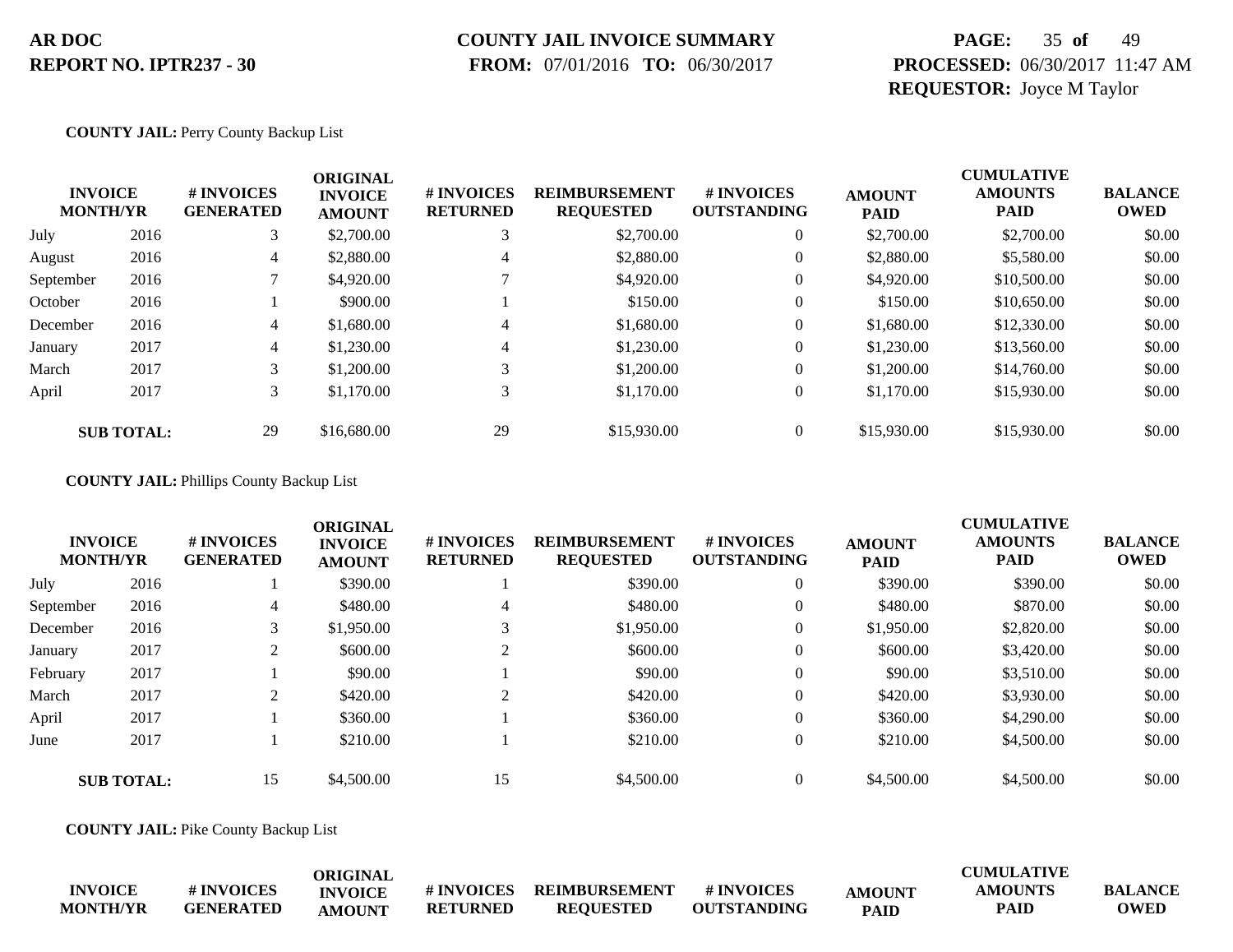### **COUNTY JAIL INVOICE SUMMARY**

 **FROM:** 07/01/2016 **TO:** 06/30/2017

# **PAGE:** 36 **of** 49 **PROCESSED:** 06/30/2017 11:47 AM **REQUESTOR:** Joyce M Taylor

#### **COUNTY JAIL:** Pike County Backup List

|                                   |                   |                                | <b>ORIGINAL</b>                 |                               |                                          |                                  |                              | <b>CUMULATIVE</b>      |                               |
|-----------------------------------|-------------------|--------------------------------|---------------------------------|-------------------------------|------------------------------------------|----------------------------------|------------------------------|------------------------|-------------------------------|
| <b>INVOICE</b><br><b>MONTH/YR</b> |                   | # INVOICES<br><b>GENERATED</b> | <b>INVOICE</b><br><b>AMOUNT</b> | # INVOICES<br><b>RETURNED</b> | <b>REIMBURSEMENT</b><br><b>REQUESTED</b> | # INVOICES<br><b>OUTSTANDING</b> | <b>AMOUNT</b><br><b>PAID</b> | <b>AMOUNTS</b><br>PAID | <b>BALANCE</b><br><b>OWED</b> |
| July                              | 2016              | 23                             | \$14,130.00                     | 23                            | \$14,130.00                              | $\overline{0}$                   | \$14,130.00                  | \$14,130.00            | \$0.00                        |
| August                            | 2016              | 28                             | \$17,640.00                     | 28                            | \$17,640.00                              | $\overline{0}$                   | \$17,640.00                  | \$31,770.00            | \$0.00                        |
| September                         | 2016              | 32                             | \$23,940.00                     | 32                            | \$23,940.00                              | $\overline{0}$                   | \$23,940.00                  | \$55,710.00            | \$0.00                        |
| October                           | 2016              | 26                             | \$18,510.00                     | 26                            | \$18,510.00                              | $\overline{0}$                   | \$18,510.00                  | \$74,220.00            | \$0.00                        |
| November                          | 2016              | 32                             | \$19,050.00                     | 32                            | \$19,050.00                              | $\overline{0}$                   | \$19,050.00                  | \$93,270.00            | \$0.00                        |
| December                          | 2016              | 31                             | \$18,930.00                     | 31                            | \$18,930.00                              | $\overline{0}$                   | \$18,930.00                  | \$112,200.00           | \$0.00                        |
| January                           | 2017              | 15                             | \$7,170.00                      | 15                            | \$7,170.00                               | $\overline{0}$                   | \$7,170.00                   | \$119,370.00           | \$0.00                        |
| February                          | 2017              | 24                             | \$15,180.00                     | 24                            | \$15,180.00                              | $\overline{0}$                   | \$15,180.00                  | \$134,550.00           | \$0.00                        |
| March                             | 2017              | 24                             | \$17,610.00                     | 24                            | \$17,610.00                              | $\overline{0}$                   | \$17,610.00                  | \$152,160.00           | \$0.00                        |
| April                             | 2017              | 18                             | \$17,040.00                     | 18                            | \$17,040.00                              | $\overline{0}$                   | \$17,040.00                  | \$169,200.00           | \$0.00                        |
| May                               | 2017              | 24                             | \$14,250.00                     | 24                            | \$14,250.00                              | $\overline{0}$                   | \$14,250.00                  | \$183,450.00           | \$0.00                        |
| June                              | 2017              | 15                             | \$9,630.00                      | 15                            | \$9,630.00                               | $\boldsymbol{0}$                 | \$9,630.00                   | \$193,080.00           | \$0.00                        |
|                                   | <b>SUB TOTAL:</b> | 292                            | \$193,080.00                    | 292                           | \$193,080.00                             | $\overline{0}$                   | \$193,080.00                 | \$193,080.00           | \$0.00                        |

#### **COUNTY JAIL:** Poinsett County Backup List

|           | <b>INVOICE</b><br><b>MONTH/YR</b> | <b>#INVOICES</b><br><b>GENERATED</b> | <b>ORIGINAL</b><br><b>INVOICE</b><br><b>AMOUNT</b> | <b># INVOICES</b><br><b>RETURNED</b> | <b>REIMBURSEMENT</b><br><b>REQUESTED</b> | # INVOICES<br><b>OUTSTANDING</b> | <b>AMOUNT</b><br><b>PAID</b> | <b>CUMULATIVE</b><br><b>AMOUNTS</b><br><b>PAID</b> | <b>BALANCE</b><br><b>OWED</b> |
|-----------|-----------------------------------|--------------------------------------|----------------------------------------------------|--------------------------------------|------------------------------------------|----------------------------------|------------------------------|----------------------------------------------------|-------------------------------|
| July      | 2016                              | 18                                   | \$6,390.00                                         | 18                                   | \$6,390.00                               | $\theta$                         | \$6,390.00                   | \$6,390.00                                         | \$0.00                        |
| August    | 2016                              | 8                                    | \$2,460.00                                         | 8                                    | \$2,460.00                               | $\theta$                         | \$2,460.00                   | \$8,850.00                                         | \$0.00                        |
| September | 2016                              | 10                                   | \$4,050.00                                         | 10                                   | \$4,050.00                               | $\theta$                         | \$4,050.00                   | \$12,900.00                                        | \$0.00                        |
| October   | 2016                              | 11                                   | \$4,290.00                                         | 11                                   | \$4,290.00                               | $\theta$                         | \$4,290.00                   | \$17,190.00                                        | \$0.00                        |
| November  | 2016                              | 10                                   | \$3,810.00                                         | 10                                   | \$3,810.00                               | $\theta$                         | \$3,810.00                   | \$21,000.00                                        | \$0.00                        |
| December  | 2016                              | 10                                   | \$3,990.00                                         | 10                                   | \$3,990.00                               | $\theta$                         | \$3,990.00                   | \$24,990.00                                        | \$0.00                        |
| January   | 2017                              | 14                                   | \$4,470.00                                         | 14                                   | \$4,470.00                               | $\overline{0}$                   | \$4,470.00                   | \$29,460.00                                        | \$0.00                        |
| February  | 2017                              | 16                                   | \$10,950.00                                        | 16                                   | \$10,950.00                              | $\mathbf{0}$                     | \$10,950.00                  | \$40,410.00                                        | \$0.00                        |
| March     | 2017                              | 23                                   | \$8,400.00                                         | 23                                   | \$8,400.00                               | $\theta$                         | \$8,400.00                   | \$48,810.00                                        | \$0.00                        |
| April     | 2017                              | 9                                    | \$3,510.00                                         | 9                                    | \$3,510.00                               | $\Omega$                         | \$3,510.00                   | \$52,320.00                                        | \$0.00                        |
| May       | 2017                              | 3                                    | \$1,170.00                                         | 3                                    | \$1,170.00                               | $\theta$                         | \$1,170.00                   | \$53,490.00                                        | \$0.00                        |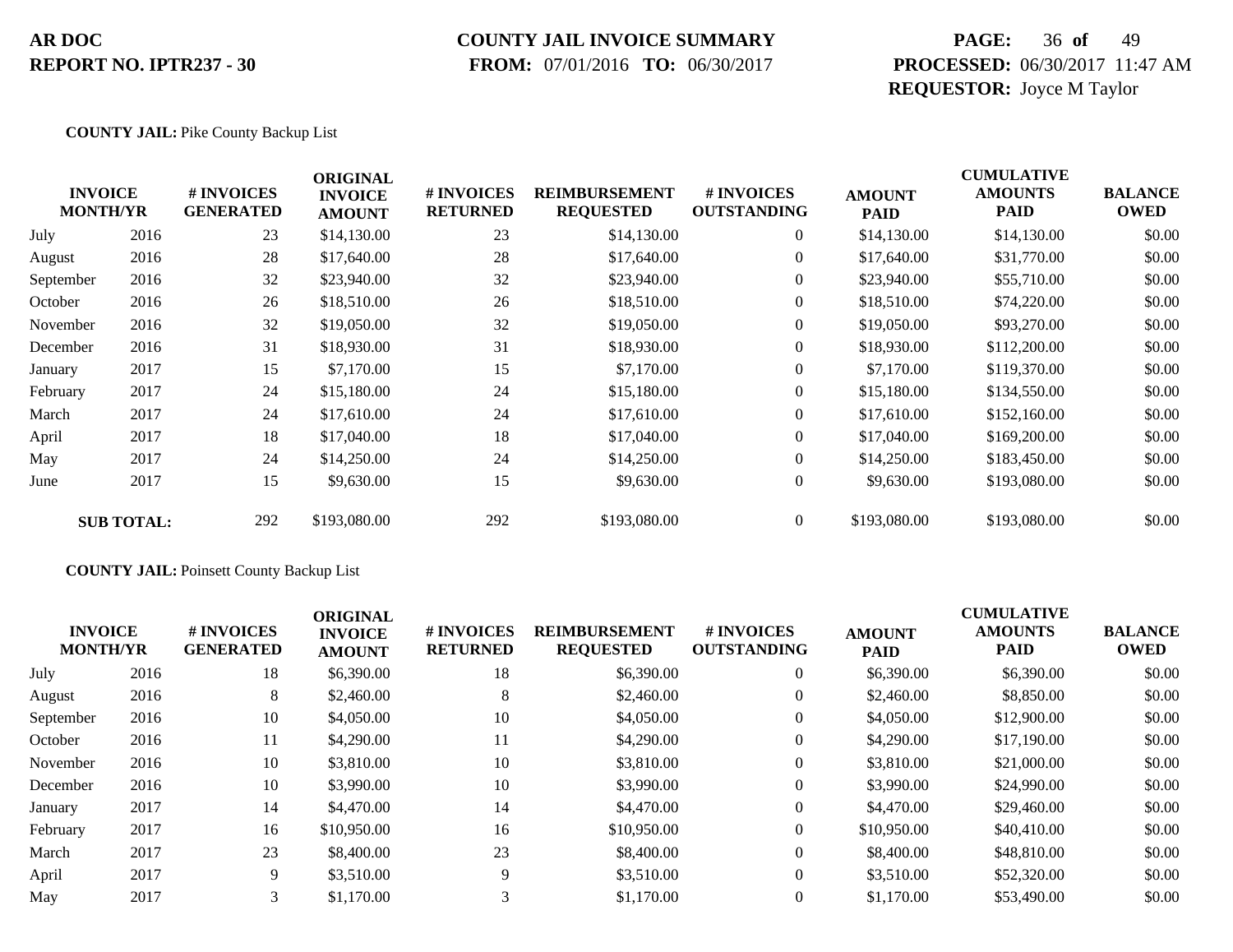# **COUNTY JAIL INVOICE SUMMARY**

 **FROM:** 07/01/2016 **TO:** 06/30/2017

# **PAGE:** 37 **of** 49 **PROCESSED:** 06/30/2017 11:47 AM **REQUESTOR:** Joyce M Taylor

#### **COUNTY JAIL:** Poinsett County Backup List

|      |                                   |                                | ORIGINAL                        |                               |                                          |                                  |                              | <b>CUMULATIVE</b>             |                               |
|------|-----------------------------------|--------------------------------|---------------------------------|-------------------------------|------------------------------------------|----------------------------------|------------------------------|-------------------------------|-------------------------------|
|      | <b>INVOICE</b><br><b>MONTH/YR</b> | # INVOICES<br><b>GENERATED</b> | <b>INVOICE</b><br><b>AMOUNT</b> | # INVOICES<br><b>RETURNED</b> | <b>REIMBURSEMENT</b><br><b>REQUESTED</b> | # INVOICES<br><b>OUTSTANDING</b> | <b>AMOUNT</b><br><b>PAID</b> | <b>AMOUNTS</b><br><b>PAID</b> | <b>BALANCE</b><br><b>OWED</b> |
| June | 2017                              | 10                             | \$2,790.00                      | 10                            | \$2,790.00                               |                                  | \$2,790.00                   | \$56,280.00                   | \$0.00                        |
|      | <b>SUB TOTAL:</b>                 | 142                            | \$56,280.00                     | 142                           | \$56,280.00                              |                                  | \$56,280.00                  | \$56,280.00                   | \$0.00                        |

**COUNTY JAIL:** Polk County Backup List

| <b>INVOICE</b><br><b>MONTH/YR</b> |                   | # INVOICES<br><b>GENERATED</b> | <b>ORIGINAL</b><br><b>INVOICE</b><br><b>AMOUNT</b> | # INVOICES<br><b>RETURNED</b> | <b>REIMBURSEMENT</b><br><b>REQUESTED</b> | # INVOICES<br><b>OUTSTANDING</b> | <b>AMOUNT</b><br><b>PAID</b> | <b>CUMULATIVE</b><br><b>AMOUNTS</b><br><b>PAID</b> | <b>BALANCE</b><br><b>OWED</b> |
|-----------------------------------|-------------------|--------------------------------|----------------------------------------------------|-------------------------------|------------------------------------------|----------------------------------|------------------------------|----------------------------------------------------|-------------------------------|
| July                              | 2016              |                                | \$4,140.00                                         |                               | \$4,080.00                               | $\overline{0}$                   | \$4,080.00                   | \$4,080.00                                         | \$0.00                        |
| August                            | 2016              | 9                              | \$4,680.00                                         | 9                             | \$4,680.00                               | $\overline{0}$                   | \$4,680.00                   | \$8,760.00                                         | \$0.00                        |
| September                         | 2016              | 9                              | \$7,110.00                                         | 9                             | \$7,020.00                               | $\overline{0}$                   | \$7,020.00                   | \$15,780.00                                        | \$0.00                        |
| October                           | 2016              | 3                              | \$1,950.00                                         |                               | \$1,950.00                               | $\overline{0}$                   | \$1,950.00                   | \$17,730.00                                        | \$0.00                        |
| November                          | 2016              | 10                             | \$6,180.00                                         | 10                            | \$6,180.00                               | $\overline{0}$                   | \$6,180.00                   | \$23,910.00                                        | \$0.00                        |
| December                          | 2016              | 12                             | \$5,280.00                                         | 12                            | \$4,920.00                               | $\overline{0}$                   | \$4,920.00                   | \$28,830.00                                        | \$0.00                        |
| January                           | 2017              |                                | \$4,140.00                                         |                               | \$4,140.00                               | $\overline{0}$                   | \$4,140.00                   | \$32,970.00                                        | \$0.00                        |
| February                          | 2017              | 12                             | \$5,340.00                                         | 12                            | \$5,340.00                               | $\overline{0}$                   | \$5,340.00                   | \$38,310.00                                        | \$0.00                        |
| March                             | 2017              | 10                             | \$4,740.00                                         | 10                            | \$4,110.00                               | $\overline{0}$                   | \$4,110.00                   | \$42,420.00                                        | \$0.00                        |
| April                             | 2017              | 12                             | \$4,530.00                                         | 12                            | \$4,140.00                               | $\overline{0}$                   | \$4,140.00                   | \$46,560.00                                        | \$0.00                        |
| May                               | 2017              | 10                             | \$5,010.00                                         | 10                            | \$5,010.00                               | $\overline{0}$                   | \$5,010.00                   | \$51,570.00                                        | \$0.00                        |
| June                              | 2017              | 13                             | \$3,480.00                                         | 13                            | \$3,390.00                               | $\overline{0}$                   | \$3,390.00                   | \$54,960.00                                        | \$0.00                        |
|                                   | <b>SUB TOTAL:</b> | 112                            | \$56,580.00                                        | 112                           | \$54,960.00                              | $\overline{0}$                   | \$54,960.00                  | \$54,960.00                                        | \$0.00                        |

#### **COUNTY JAIL:** Pope County Backup List

|                                   |      |                                | ORIGINAL                        |                               |                                          |                                  |                              | <b>CUMULATIVE</b>             |                               |
|-----------------------------------|------|--------------------------------|---------------------------------|-------------------------------|------------------------------------------|----------------------------------|------------------------------|-------------------------------|-------------------------------|
| <b>INVOICE</b><br><b>MONTH/YR</b> |      | # INVOICES<br><b>GENERATED</b> | <b>INVOICE</b><br><b>AMOUNT</b> | # INVOICES<br><b>RETURNED</b> | <b>REIMBURSEMENT</b><br><b>REOUESTED</b> | # INVOICES<br><b>OUTSTANDING</b> | <b>AMOUNT</b><br><b>PAID</b> | <b>AMOUNTS</b><br><b>PAID</b> | <b>BALANCE</b><br><b>OWED</b> |
| July                              | 2016 | -49                            | \$16,500.00                     | 49                            | \$15,570.00                              |                                  | \$15,570.00                  | \$15,570.00                   | \$0.00                        |
| August                            | 2016 | 45                             | \$26,460.00                     | 45                            | \$25,530.00                              |                                  | \$25,530.00                  | \$41,100.00                   | \$0.00                        |
| September                         | 2016 | 39                             | \$26,100.00                     | 39                            | \$25,740.00                              |                                  | \$25,740.00                  | \$66,840.00                   | \$0.00                        |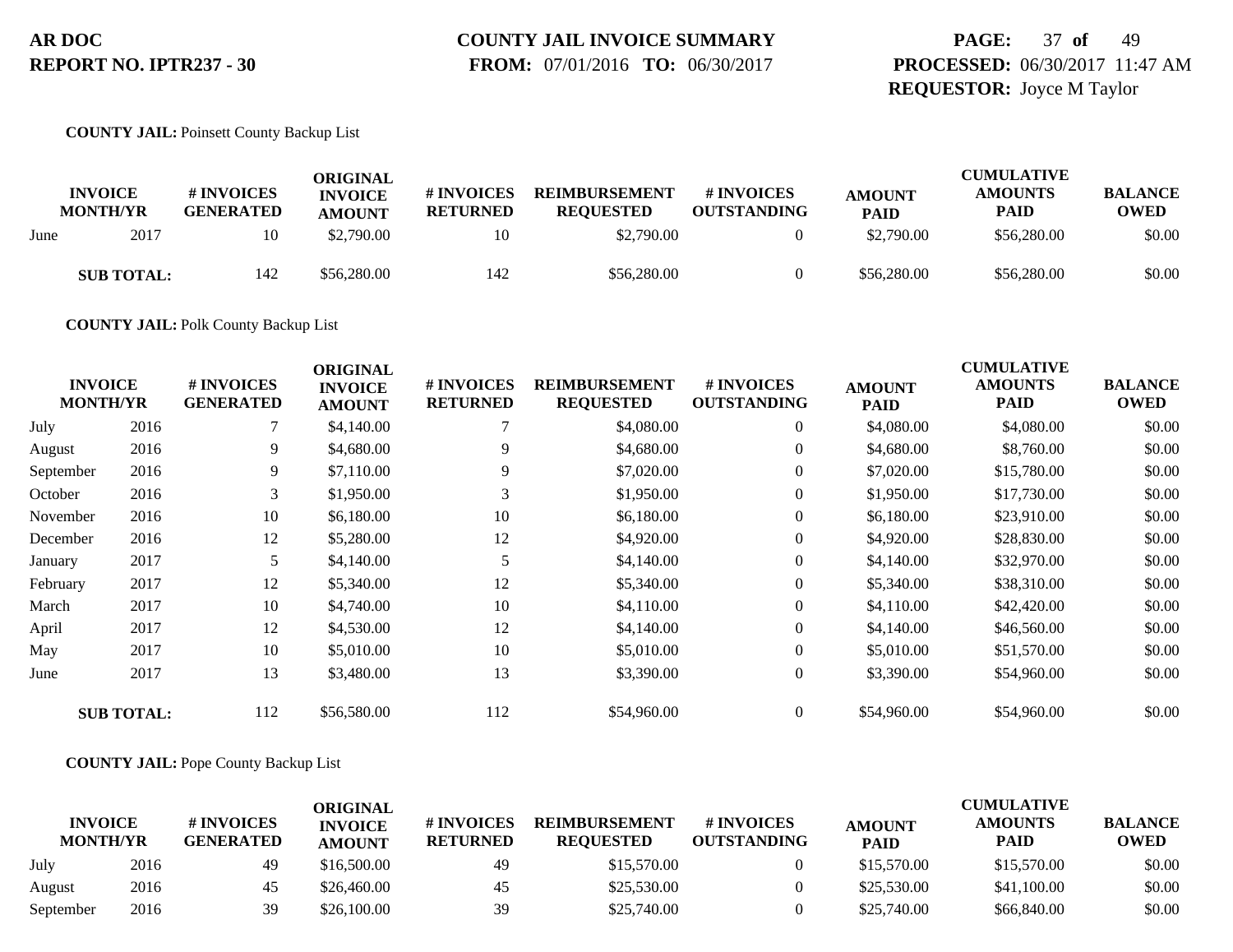### **COUNTY JAIL INVOICE SUMMARY**

 **FROM:** 07/01/2016 **TO:** 06/30/2017

# **PAGE:** 38 **of** 49 **PROCESSED:** 06/30/2017 11:47 AM **REQUESTOR:** Joyce M Taylor

#### **COUNTY JAIL:** Pope County Backup List

|          | <b>INVOICE</b><br><b>MONTH/YR</b> | <b>#INVOICES</b><br><b>GENERATED</b> | <b>ORIGINAL</b><br><b>INVOICE</b><br><b>AMOUNT</b> | # INVOICES<br><b>RETURNED</b> | <b>REIMBURSEMENT</b><br><b>REQUESTED</b> | # INVOICES<br><b>OUTSTANDING</b> | <b>AMOUNT</b><br><b>PAID</b> | <b>CUMULATIVE</b><br><b>AMOUNTS</b><br><b>PAID</b> | <b>BALANCE</b><br><b>OWED</b> |
|----------|-----------------------------------|--------------------------------------|----------------------------------------------------|-------------------------------|------------------------------------------|----------------------------------|------------------------------|----------------------------------------------------|-------------------------------|
| October  | 2016                              | 56                                   | \$32,640.00                                        | 56                            | \$32,640.00                              | $\overline{0}$                   | \$32,640.00                  | \$99,480.00                                        | \$0.00                        |
| November | 2016                              | 74                                   | \$41,550.00                                        | 74                            | \$41,220.00                              | $\overline{0}$                   | \$41,220.00                  | \$140,700.00                                       | \$0.00                        |
| December | 2016                              | 64                                   | \$23,880.00                                        | 64                            | \$23,580.00                              | 0                                | \$23,580.00                  | \$164,280.00                                       | \$0.00                        |
| January  | 2017                              | 48                                   | \$12,570.00                                        | 48                            | \$12,570.00                              | 0                                | \$12,570.00                  | \$176,850.00                                       | \$0.00                        |
| February | 2017                              | 28                                   | \$11,580.00                                        | 28                            | \$11,580.00                              | $\boldsymbol{0}$                 | \$11,580.00                  | \$188,430.00                                       | \$0.00                        |
| March    | 2017                              | 46                                   | \$18,810.00                                        | 46                            | \$18,660.00                              | $\overline{0}$                   | \$18,660.00                  | \$207,090.00                                       | \$0.00                        |
| April    | 2017                              | 52                                   | \$19,770.00                                        | 52                            | \$19,770.00                              | $\overline{0}$                   | \$19,770.00                  | \$226,860.00                                       | \$0.00                        |
| May      | 2017                              | 43                                   | \$18,810.00                                        | 43                            | \$18,780.00                              | $\overline{0}$                   | \$18,780.00                  | \$245,640.00                                       | \$0.00                        |
| June     | 2017                              | 53                                   | \$30,240.00                                        | 53                            | \$30,210.00                              | $\boldsymbol{0}$                 | \$30,210.00                  | \$275,850.00                                       | \$0.00                        |
|          | <b>SUB TOTAL:</b>                 | 597                                  | \$278,910.00                                       | 597                           | \$275,850.00                             | $\overline{0}$                   | \$275,850.00                 | \$275,850.00                                       | \$0.00                        |

**COUNTY JAIL:** Prairie County Backup List

| <b>INVOICE</b><br><b>MONTH/YR</b> |                   | # INVOICES<br><b>GENERATED</b> | <b>ORIGINAL</b><br><b>INVOICE</b><br><b>AMOUNT</b> | # INVOICES<br><b>RETURNED</b> | <b>REIMBURSEMENT</b><br><b>REQUESTED</b> | # INVOICES<br><b>OUTSTANDING</b> | <b>AMOUNT</b><br><b>PAID</b> | <b>CUMULATIVE</b><br><b>AMOUNTS</b><br><b>PAID</b> | <b>BALANCE</b><br><b>OWED</b> |
|-----------------------------------|-------------------|--------------------------------|----------------------------------------------------|-------------------------------|------------------------------------------|----------------------------------|------------------------------|----------------------------------------------------|-------------------------------|
| July                              | 2016              | 2                              | \$120.00                                           | $\overline{2}$                | \$120.00                                 | $\overline{0}$                   | \$120.00                     | \$120.00                                           | \$0.00                        |
| August                            | 2016              | 3                              | \$1,950.00                                         |                               | \$1,950.00                               | $\overline{0}$                   | \$1,950.00                   | \$2,070.00                                         | \$0.00                        |
| September                         | 2016              | 2                              | \$60.00                                            | 2                             | \$60.00                                  | $\overline{0}$                   | \$60.00                      | \$2,130.00                                         | \$0.00                        |
| October                           | 2016              | 2                              | \$810.00                                           | $\overline{2}$                | \$810.00                                 | $\boldsymbol{0}$                 | \$810.00                     | \$2,940.00                                         | \$0.00                        |
| November                          | 2016              |                                | \$270.00                                           |                               | \$270.00                                 | $\overline{0}$                   | \$270.00                     | \$3,210.00                                         | \$0.00                        |
| December                          | 2016              | 2                              | \$420.00                                           | 2                             | \$420.00                                 | $\overline{0}$                   | \$420.00                     | \$3,630.00                                         | \$0.00                        |
| January                           | 2017              | 5                              | \$1,770.00                                         |                               | \$510.00                                 | $\overline{0}$                   | \$510.00                     | \$4,140.00                                         | \$0.00                        |
| February                          | 2017              | 3                              | \$1,650.00                                         | 3                             | \$1,230.00                               | $\boldsymbol{0}$                 | \$1,230.00                   | \$5,370.00                                         | \$0.00                        |
| March                             | 2017              | 7                              | \$4,020.00                                         |                               | \$2,760.00                               | $\overline{0}$                   | \$2,760.00                   | \$8,130.00                                         | \$0.00                        |
| April                             | 2017              |                                | \$330.00                                           |                               | \$330.00                                 | $\overline{0}$                   | \$330.00                     | \$8,460.00                                         | \$0.00                        |
| May                               | 2017              |                                | \$900.00                                           |                               | \$900.00                                 | $\theta$                         | \$900.00                     | \$9,360.00                                         | \$0.00                        |
| June                              | 2017              |                                | \$930.00                                           |                               | \$930.00                                 | $\overline{0}$                   | \$930.00                     | \$10,290.00                                        | \$0.00                        |
|                                   | <b>SUB TOTAL:</b> | 30                             | \$13,230.00                                        | 30                            | \$10,290.00                              | $\overline{0}$                   | \$10,290.00                  | \$10,290.00                                        | \$0.00                        |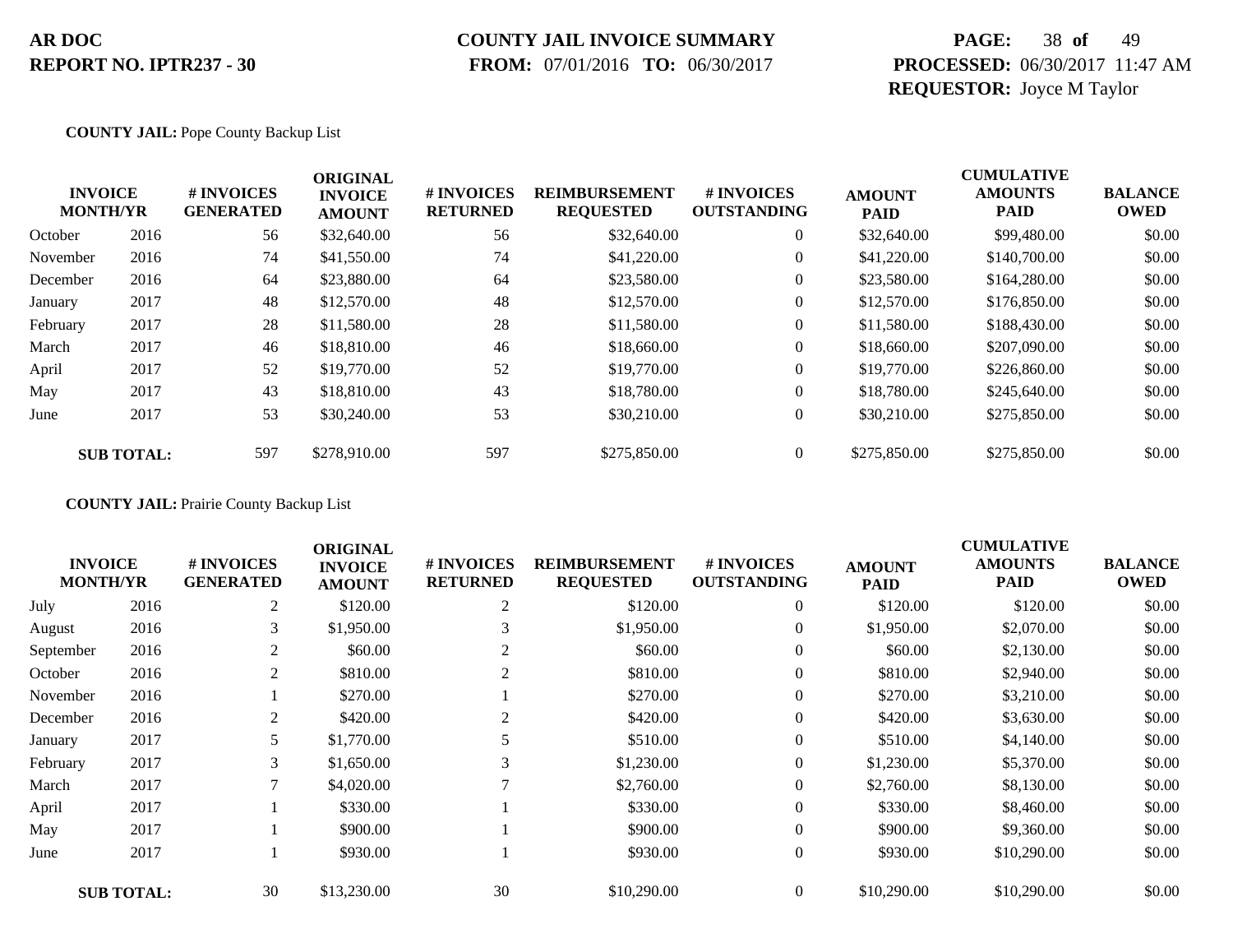### **COUNTY JAIL INVOICE SUMMARY**

 **FROM:** 07/01/2016 **TO:** 06/30/2017

# **PAGE:** 39 **of** 49 **PROCESSED:** 06/30/2017 11:47 AM **REQUESTOR:** Joyce M Taylor

#### **COUNTY JAIL:** Pulaski County Backup List

|           | <b>INVOICE</b><br><b>MONTH/YR</b> | # INVOICES<br><b>GENERATED</b> | <b>ORIGINAL</b><br><b>INVOICE</b><br><b>AMOUNT</b> | # INVOICES<br><b>RETURNED</b> | <b>REIMBURSEMENT</b><br><b>REQUESTED</b> | # INVOICES<br><b>OUTSTANDING</b> | <b>AMOUNT</b><br><b>PAID</b> | <b>CUMULATIVE</b><br><b>AMOUNTS</b><br><b>PAID</b> | <b>BALANCE</b><br><b>OWED</b> |
|-----------|-----------------------------------|--------------------------------|----------------------------------------------------|-------------------------------|------------------------------------------|----------------------------------|------------------------------|----------------------------------------------------|-------------------------------|
| July      | 2016                              | 410                            | \$273,780.00                                       | 410                           | \$274,290.00                             | $\overline{0}$                   | \$274,290.00                 | \$274,290.00                                       | \$0.00                        |
| August    | 2016                              | 418                            | \$306,990.00                                       | 418                           | \$304,530.00                             | $\overline{0}$                   | \$304,530.00                 | \$578,820.00                                       | \$0.00                        |
| September | 2016                              | 430                            | \$302,280.00                                       | 430                           | \$300,270.00                             | $\overline{0}$                   | \$300,270.00                 | \$879,090.00                                       | \$0.00                        |
| October   | 2016                              | 407                            | \$246,660.00                                       | 407                           | \$244,260.00                             | $\overline{0}$                   | \$244,260.00                 | \$1,123,350.00                                     | \$0.00                        |
| November  | 2016                              | 345                            | \$254,220.00                                       | 345                           | \$254,070.00                             | $\overline{0}$                   | \$254,070.00                 | \$1,377,420.00                                     | \$0.00                        |
| December  | 2016                              | 349                            | \$216,150.00                                       | 349                           | \$217,020.00                             | $\Omega$                         | \$217,020.00                 | \$1,594,440.00                                     | \$0.00                        |
| January   | 2017                              | 329                            | \$172,740.00                                       | 329                           | \$171,240.00                             | $\Omega$                         | \$171,240.00                 | \$1,765,680.00                                     | \$0.00                        |
| February  | 2017                              | 274                            | \$162,300.00                                       | 274                           | \$164,370.00                             | $\overline{0}$                   | \$164,370.00                 | \$1,930,050.00                                     | \$0.00                        |
| March     | 2017                              | 313                            | \$195,780.00                                       | 313                           | \$193,200.00                             | $\overline{0}$                   | \$193,200.00                 | \$2,123,250.00                                     | \$0.00                        |
| April     | 2017                              | 420                            | \$237,870.00                                       | $\Omega$                      | \$0.00                                   | $\boldsymbol{0}$                 | \$0.00                       | \$2,123,250.00                                     | \$0.00                        |
| May       | 2017                              | 344                            | \$219,840.00                                       | $\Omega$                      | \$0.00                                   | $\boldsymbol{0}$                 | \$0.00                       | \$2,123,250.00                                     | \$0.00                        |
| June      | 2017                              | 377                            | \$248,580.00                                       | $\overline{0}$                | \$0.00                                   | $\boldsymbol{0}$                 | \$0.00                       | \$2,123,250.00                                     | \$0.00                        |
|           | <b>SUB TOTAL:</b>                 | 4416                           | \$2,837,190.00                                     | 3275                          | \$2,123,250.00                           | $\overline{0}$                   | \$2,123,250.00               | \$2,123,250.00                                     | \$0.00                        |

#### **COUNTY JAIL:** Randolph County Backup List

| <b>INVOICE</b><br><b>MONTH/YR</b> |      | # INVOICES<br><b>GENERATED</b> | <b>ORIGINAL</b><br><b>INVOICE</b><br><b>AMOUNT</b> | # INVOICES<br><b>RETURNED</b> | <b>REIMBURSEMENT</b><br><b>REQUESTED</b> | # INVOICES<br><b>OUTSTANDING</b> | <b>AMOUNT</b><br><b>PAID</b> | <b>CUMULATIVE</b><br><b>AMOUNTS</b><br><b>PAID</b> | <b>BALANCE</b><br><b>OWED</b> |
|-----------------------------------|------|--------------------------------|----------------------------------------------------|-------------------------------|------------------------------------------|----------------------------------|------------------------------|----------------------------------------------------|-------------------------------|
| July                              | 2016 | 3                              | \$1,590.00                                         | 3                             | \$1,590.00                               | $\overline{0}$                   | \$1,590.00                   | \$1,590.00                                         | \$0.00                        |
| August                            | 2016 | $\overline{4}$                 | \$1,110.00                                         | 4                             | \$1,110.00                               | $\overline{0}$                   | \$1,110.00                   | \$2,700.00                                         | \$0.00                        |
| September                         | 2016 |                                | \$1,350.00                                         |                               | \$1,350.00                               | 0                                | \$1,350.00                   | \$4,050.00                                         | \$0.00                        |
| October                           | 2016 | $\overline{2}$                 | \$1,200.00                                         |                               | \$1,200.00                               | $\overline{0}$                   | \$1,200.00                   | \$5,250.00                                         | \$0.00                        |
| November                          | 2016 | 6                              | \$2,130.00                                         | 6                             | \$2,130.00                               | $\overline{0}$                   | \$2,130.00                   | \$7,380.00                                         | \$0.00                        |
| December                          | 2016 | 6                              | \$2,460.00                                         | 6                             | \$2,460.00                               | $\overline{0}$                   | \$2,460.00                   | \$9,840.00                                         | \$0.00                        |
| February                          | 2017 | $\overline{4}$                 | \$1,290.00                                         | 4                             | \$1,290.00                               | $\overline{0}$                   | \$1,290.00                   | \$11,130.00                                        | \$0.00                        |
| March                             | 2017 | 3                              | \$480.00                                           | 3                             | \$480.00                                 | $\overline{0}$                   | \$480.00                     | \$11,610.00                                        | \$0.00                        |
| April                             | 2017 | 3                              | \$1,020.00                                         | 3                             | \$1,020.00                               | $\overline{0}$                   | \$1,020.00                   | \$12,630.00                                        | \$0.00                        |
| May                               | 2017 |                                | \$60.00                                            |                               | \$60.00                                  | $\overline{0}$                   | \$60.00                      | \$12,690.00                                        | \$0.00                        |
|                                   |      |                                |                                                    |                               |                                          |                                  |                              |                                                    |                               |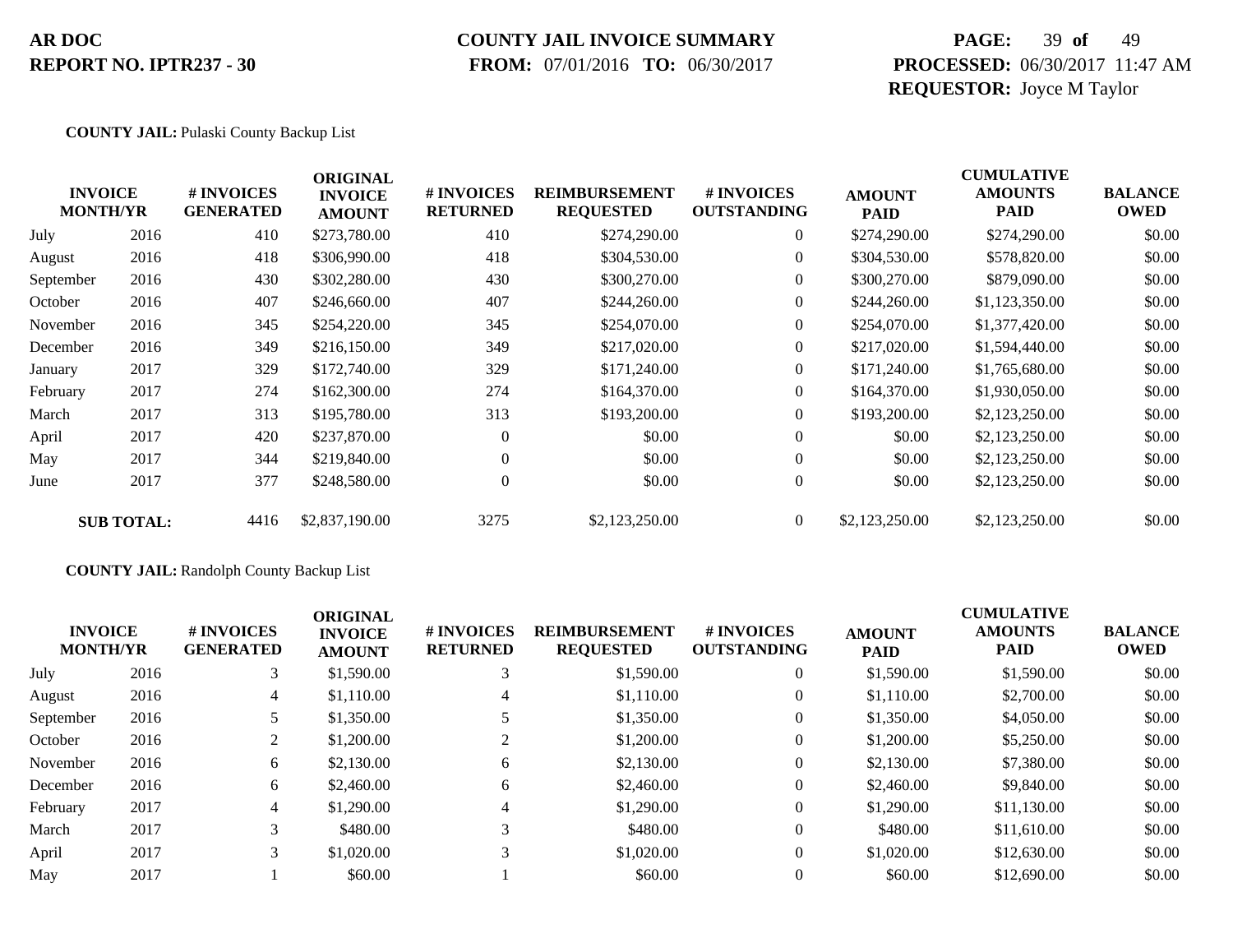# **COUNTY JAIL INVOICE SUMMARY**

 **FROM:** 07/01/2016 **TO:** 06/30/2017

# **PAGE:** 40 **of** 49 **PROCESSED:** 06/30/2017 11:47 AM **REQUESTOR:** Joyce M Taylor

**COUNTY JAIL:** Randolph County Backup List

| <b>INVOICE</b><br><b>MONTH/YR</b> | # INVOICES<br><b>GENERATED</b> | ORIGINAL<br><b>INVOICE</b><br><b>AMOUNT</b> | # INVOICES<br>RETURNED | <b>REIMBURSEMENT</b><br><b>REQUESTED</b> | # INVOICES<br><b>OUTSTANDING</b> | <b>AMOUNT</b><br><b>PAID</b> | <b>CUMULATIVE</b><br><b>AMOUNTS</b><br><b>PAID</b> | <b>BALANCE</b><br>OWED |
|-----------------------------------|--------------------------------|---------------------------------------------|------------------------|------------------------------------------|----------------------------------|------------------------------|----------------------------------------------------|------------------------|
| <b>SUB TOTAL:</b>                 |                                | \$12,690.00                                 |                        | \$12,690.00                              |                                  | \$12,690.00                  | \$12,690.00                                        | \$0.00                 |

**COUNTY JAIL:** Saline County Backup List

|           | <b>INVOICE</b><br><b>MONTH/YR</b> | # INVOICES<br><b>GENERATED</b> | <b>ORIGINAL</b><br><b>INVOICE</b><br><b>AMOUNT</b> | # INVOICES<br><b>RETURNED</b> | <b>REIMBURSEMENT</b><br><b>REQUESTED</b> | # INVOICES<br><b>OUTSTANDING</b> | <b>AMOUNT</b><br><b>PAID</b> | <b>CUMULATIVE</b><br><b>AMOUNTS</b><br><b>PAID</b> | <b>BALANCE</b><br><b>OWED</b> |
|-----------|-----------------------------------|--------------------------------|----------------------------------------------------|-------------------------------|------------------------------------------|----------------------------------|------------------------------|----------------------------------------------------|-------------------------------|
| July      | 2016                              | 34                             | \$21,390.00                                        | 34                            | \$21,390.00                              | $\overline{0}$                   | \$21,390.00                  | \$21,390.00                                        | \$0.00                        |
| August    | 2016                              | 43                             | \$26,430.00                                        | 43                            | \$26,430.00                              | $\overline{0}$                   | \$26,430.00                  | \$47,820.00                                        | \$0.00                        |
| September | 2016                              | 52                             | \$31,560.00                                        | 52                            | \$31,560.00                              | $\overline{0}$                   | \$31,560.00                  | \$79,380.00                                        | \$0.00                        |
| October   | 2016                              | 53                             | \$24,510.00                                        | 53                            | \$24,510.00                              | $\overline{0}$                   | \$24,510.00                  | \$103,890.00                                       | \$0.00                        |
| November  | 2016                              | 48                             | \$29,460.00                                        | 48                            | \$29,460.00                              | $\boldsymbol{0}$                 | \$29,460.00                  | \$133,350.00                                       | \$0.00                        |
| December  | 2016                              | 48                             | \$37,230.00                                        | 48                            | \$37,230.00                              | $\overline{0}$                   | \$37,230.00                  | \$170,580.00                                       | \$0.00                        |
| January   | 2017                              | 54                             | \$29,340.00                                        | 54                            | \$29,340.00                              | $\overline{0}$                   | \$29,340.00                  | \$199,920.00                                       | \$0.00                        |
| February  | 2017                              | 63                             | \$40,260.00                                        | 63                            | \$40,260.00                              | $\overline{0}$                   | \$40,260.00                  | \$240,180.00                                       | \$0.00                        |
| March     | 2017                              | 56                             | \$34,920.00                                        | 56                            | \$34,920.00                              | $\overline{0}$                   | \$34,920.00                  | \$275,100.00                                       | \$0.00                        |
| April     | 2017                              | 65                             | \$27,360.00                                        | 65                            | \$27,360.00                              | $\overline{0}$                   | \$27,360.00                  | \$302,460.00                                       | \$0.00                        |
| May       | 2017                              | 42                             | \$24,900.00                                        | 42                            | \$24,900.00                              | $\overline{0}$                   | \$24,900.00                  | \$327,360.00                                       | \$0.00                        |
| June      | 2017                              | 55                             | \$35,790.00                                        | 55                            | \$35,790.00                              | $\overline{0}$                   | \$35,790.00                  | \$363,150.00                                       | \$0.00                        |
|           | <b>SUB TOTAL:</b>                 | 613                            | \$363,150.00                                       | 613                           | \$363,150.00                             | $\overline{0}$                   | \$363,150.00                 | \$363,150.00                                       | \$0.00                        |

#### **COUNTY JAIL:** Scott County Backup List

| <b>INVOICE</b><br><b>MONTH/YR</b> |      | # INVOICES<br><b>GENERATED</b> | ORIGINAL<br><b>INVOICE</b><br><b>AMOUNT</b> | # INVOICES<br><b>RETURNED</b> | <b>REIMBURSEMENT</b><br><b>REQUESTED</b> | # INVOICES<br><b>OUTSTANDING</b> | <b>AMOUNT</b><br><b>PAID</b> | <b>CUMULATIVE</b><br><b>AMOUNTS</b><br><b>PAID</b> | <b>BALANCE</b><br><b>OWED</b> |
|-----------------------------------|------|--------------------------------|---------------------------------------------|-------------------------------|------------------------------------------|----------------------------------|------------------------------|----------------------------------------------------|-------------------------------|
| August                            | 2016 |                                | \$570.00                                    |                               | \$570.00                                 |                                  | \$570.00                     | \$570.00                                           | \$0.00                        |
| September                         | 2016 |                                | \$1,710.00                                  |                               | \$1,710.00                               |                                  | \$1,710.00                   | \$2,280.00                                         | \$0.00                        |
| November                          | 2016 |                                | \$150.00                                    |                               | \$150.00                                 |                                  | \$150.00                     | \$2,430.00                                         | \$0.00                        |
| December                          | 2016 |                                | \$1,260.00                                  |                               | \$1,260.00                               |                                  | \$1,260.00                   | \$3,690.00                                         | \$0.00                        |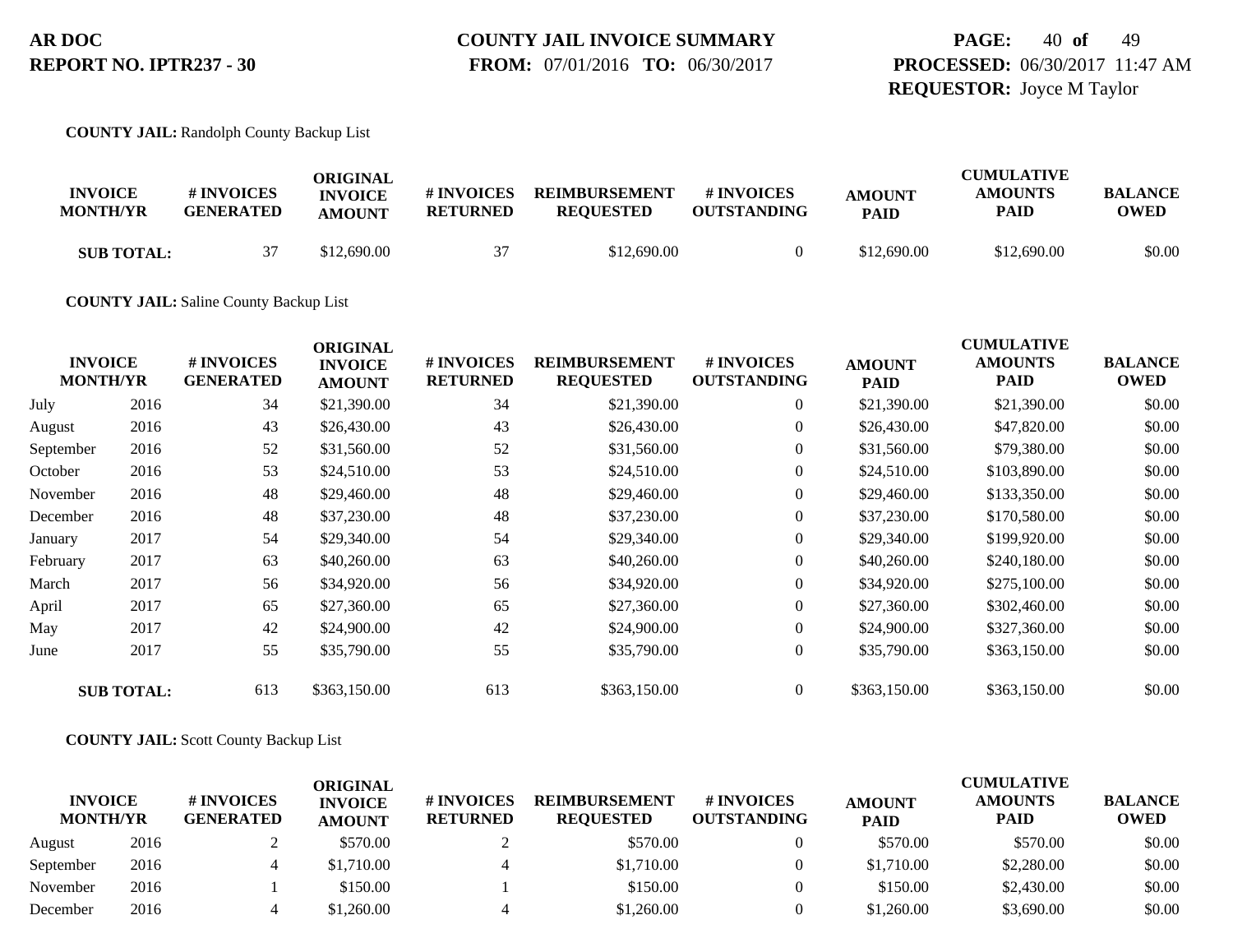### **COUNTY JAIL INVOICE SUMMARY**

 **FROM:** 07/01/2016 **TO:** 06/30/2017

# **PAGE:** 41 **of** 49 **PROCESSED:** 06/30/2017 11:47 AM **REQUESTOR:** Joyce M Taylor

**COUNTY JAIL:** Scott County Backup List

|          | <b>INVOICE</b><br><b>MONTH/YR</b> | # INVOICES<br><b>GENERATED</b> | <b>ORIGINAL</b><br><b>INVOICE</b><br><b>AMOUNT</b> | <b># INVOICES</b><br><b>RETURNED</b> | <b>REIMBURSEMENT</b><br><b>REQUESTED</b> | # INVOICES<br><b>OUTSTANDING</b> | <b>AMOUNT</b><br><b>PAID</b> | <b>CUMULATIVE</b><br><b>AMOUNTS</b><br><b>PAID</b> | <b>BALANCE</b><br><b>OWED</b> |
|----------|-----------------------------------|--------------------------------|----------------------------------------------------|--------------------------------------|------------------------------------------|----------------------------------|------------------------------|----------------------------------------------------|-------------------------------|
| January  | 2017                              | ∠                              | \$750.00                                           | $\overline{ }$                       | \$750.00                                 |                                  | \$750.00                     | \$4,440.00                                         | \$0.00                        |
| February | 2017                              |                                | \$930.00                                           |                                      | \$930.00                                 |                                  | \$930.00                     | \$5,370.00                                         | \$0.00                        |
| March    | 2017                              |                                | \$660.00                                           |                                      | \$660.00                                 |                                  | \$660.00                     | \$6,030.00                                         | \$0.00                        |
| April    | 2017                              | ◠                              | \$1,260.00                                         |                                      | \$1,260.00                               |                                  | \$1,260.00                   | \$7,290.00                                         | \$0.00                        |
| May      | 2017                              |                                | \$3,690.00                                         |                                      | \$3,690.00                               |                                  | \$3,690.00                   | \$10,980.00                                        | \$0.00                        |
| June     | 2017                              | ◠<br>∠                         | \$660.00                                           |                                      | \$660.00                                 |                                  | \$660.00                     | \$11,640.00                                        | \$0.00                        |
|          | <b>SUB TOTAL:</b>                 | 26                             | \$11,640.00                                        | 26                                   | \$11,640.00                              |                                  | \$11,640.00                  | \$11,640.00                                        | \$0.00                        |

**COUNTY JAIL:** Searcy County Backup List

|           | <b>INVOICE</b><br><b>MONTH/YR</b> | # INVOICES<br><b>GENERATED</b> | <b>ORIGINAL</b><br><b>INVOICE</b><br><b>AMOUNT</b> | # INVOICES<br><b>RETURNED</b> | <b>REIMBURSEMENT</b><br><b>REQUESTED</b> | # INVOICES<br><b>OUTSTANDING</b> | <b>AMOUNT</b><br><b>PAID</b> | <b>CUMULATIVE</b><br><b>AMOUNTS</b><br><b>PAID</b> | <b>BALANCE</b><br><b>OWED</b> |
|-----------|-----------------------------------|--------------------------------|----------------------------------------------------|-------------------------------|------------------------------------------|----------------------------------|------------------------------|----------------------------------------------------|-------------------------------|
| July      | 2016                              | 4                              | \$3,090.00                                         | 4                             | \$3,090.00                               | $\overline{0}$                   | \$3,090.00                   | \$3,090.00                                         | \$0.00                        |
| August    | 2016                              | 6                              | \$2,310.00                                         | 6                             | \$2,310.00                               | $\overline{0}$                   | \$2,310.00                   | \$5,400.00                                         | \$0.00                        |
| September | 2016                              |                                | \$930.00                                           |                               | \$930.00                                 | $\overline{0}$                   | \$930.00                     | \$6,330.00                                         | \$0.00                        |
| October   | 2016                              |                                | \$900.00                                           |                               | \$900.00                                 | $\overline{0}$                   | \$900.00                     | \$7,230.00                                         | \$0.00                        |
| November  | 2016                              | 3                              | \$810.00                                           |                               | \$810.00                                 | $\overline{0}$                   | \$810.00                     | \$8,040.00                                         | \$0.00                        |
| December  | 2016                              |                                | \$720.00                                           |                               | \$720.00                                 | $\overline{0}$                   | \$720.00                     | \$8,760.00                                         | \$0.00                        |
| January   | 2017                              |                                | \$840.00                                           |                               | \$840.00                                 | $\overline{0}$                   | \$840.00                     | \$9,600.00                                         | \$0.00                        |
| February  | 2017                              | 2                              | \$1,140.00                                         | 2                             | \$1,140.00                               | $\overline{0}$                   | \$1,140.00                   | \$10,740.00                                        | \$0.00                        |
| March     | 2017                              | 4                              | \$2,430.00                                         | 4                             | \$2,430.00                               | $\mathbf{0}$                     | \$2,430.00                   | \$13,170.00                                        | \$0.00                        |
| April     | 2017                              | 6                              | \$3,030.00                                         | 6                             | \$3,030.00                               | $\overline{0}$                   | \$3,030.00                   | \$16,200.00                                        | \$0.00                        |
| May       | 2017                              | 4                              | \$3,300.00                                         | 4                             | \$3,300.00                               | $\overline{0}$                   | \$3,300.00                   | \$19,500.00                                        | \$0.00                        |
| June      | 2017                              | 5                              | \$780.00                                           | 5                             | \$720.00                                 | $\overline{0}$                   | \$720.00                     | \$20,220.00                                        | \$0.00                        |
|           | <b>SUB TOTAL:</b>                 | 38                             | \$20,280.00                                        | 38                            | \$20,220.00                              | $\Omega$                         | \$20,220.00                  | \$20,220.00                                        | \$0.00                        |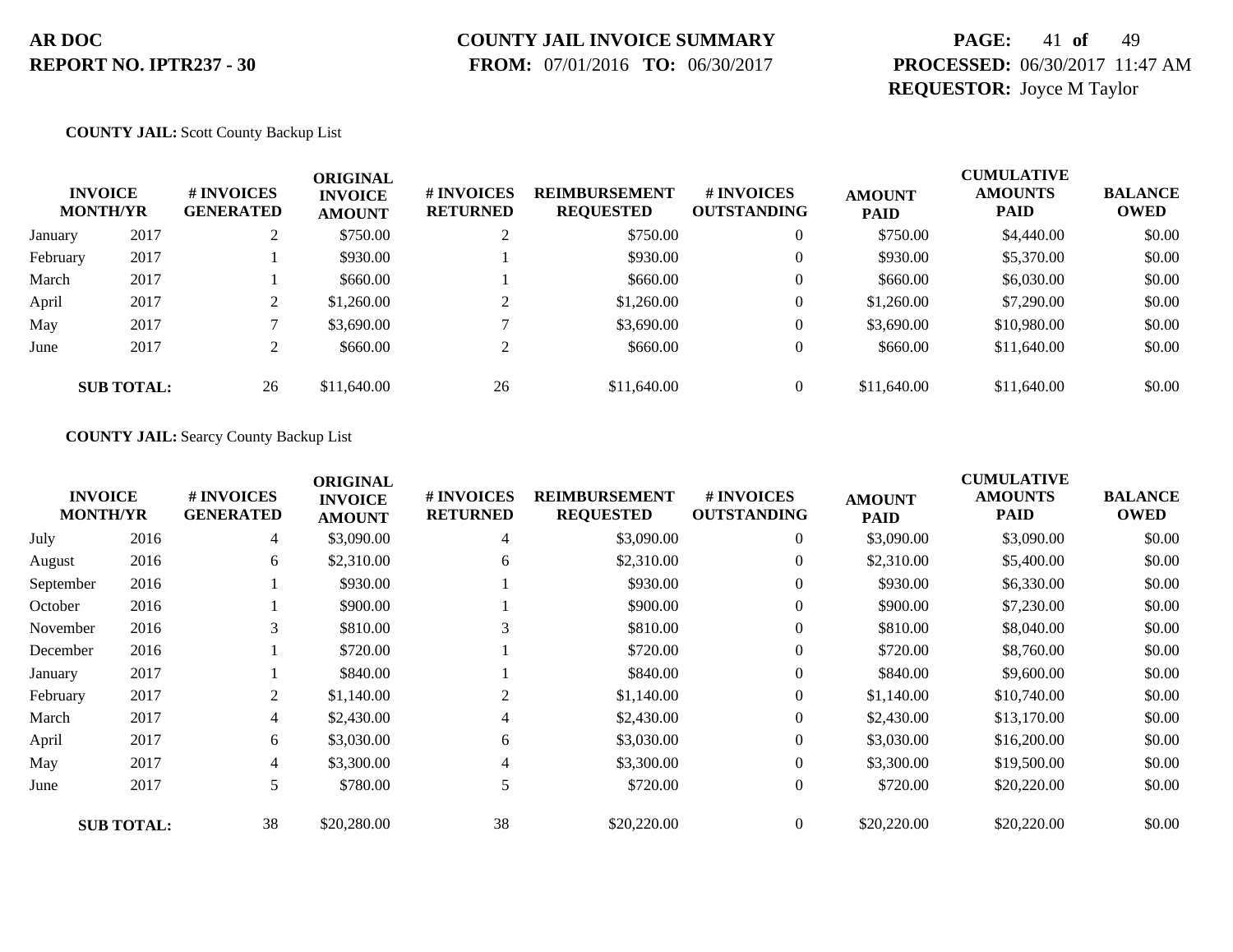### **COUNTY JAIL INVOICE SUMMARY**

 **FROM:** 07/01/2016 **TO:** 06/30/2017

# **PAGE:** 42 **of** 49 **PROCESSED:** 06/30/2017 11:47 AM **REQUESTOR:** Joyce M Taylor

#### **COUNTY JAIL:** Sebastian County Backup List

|           | <b>INVOICE</b><br><b>MONTH/YR</b> | # INVOICES<br><b>GENERATED</b> | <b>ORIGINAL</b><br><b>INVOICE</b><br><b>AMOUNT</b> | # INVOICES<br><b>RETURNED</b> | <b>REIMBURSEMENT</b><br><b>REQUESTED</b> | # INVOICES<br><b>OUTSTANDING</b> | <b>AMOUNT</b><br><b>PAID</b> | <b>CUMULATIVE</b><br><b>AMOUNTS</b><br>PAID | <b>BALANCE</b><br><b>OWED</b> |
|-----------|-----------------------------------|--------------------------------|----------------------------------------------------|-------------------------------|------------------------------------------|----------------------------------|------------------------------|---------------------------------------------|-------------------------------|
| July      | 2016                              | 153                            | \$75,240.00                                        | 153                           | \$76,380.00                              | $\overline{0}$                   | \$76,380.00                  | \$76,380.00                                 | \$0.00                        |
| August    | 2016                              | 143                            | \$79,290.00                                        | 143                           | \$80,370.00                              | $\overline{0}$                   | \$80,370.00                  | \$156,750.00                                | \$0.00                        |
| September | 2016                              | 173                            | \$102,810.00                                       | 173                           | \$103,950.00                             | $\overline{0}$                   | \$103,950.00                 | \$260,700.00                                | \$0.00                        |
| October   | 2016                              | 151                            | \$68,040.00                                        | 151                           | \$70,770.00                              | $\overline{0}$                   | \$70,770.00                  | \$331,470.00                                | \$0.00                        |
| November  | 2016                              | 142                            | \$73,590.00                                        | 142                           | \$76,020.00                              | $\overline{0}$                   | \$76,020.00                  | \$407,490.00                                | \$0.00                        |
| December  | 2016                              | 109                            | \$43,260.00                                        | 109                           | \$46,380.00                              | $\overline{0}$                   | \$46,380.00                  | \$453,870.00                                | \$0.00                        |
| January   | 2017                              | 76                             | \$22,170.00                                        | 76                            | \$23,490.00                              | $\overline{0}$                   | \$23,490.00                  | \$477,360.00                                | \$0.00                        |
| February  | 2017                              | 92                             | \$35,760.00                                        | 92                            | \$37,470.00                              | $\overline{0}$                   | \$37,470.00                  | \$514,830.00                                | \$0.00                        |
| March     | 2017                              | 92                             | \$36,750.00                                        | 92                            | \$42,639.00                              | $\overline{0}$                   | \$42,639.00                  | \$557,469.00                                | \$0.00                        |
| April     | 2017                              | 111                            | \$40,980.00                                        | 111                           | \$44,880.00                              | $\overline{0}$                   | \$44,880.00                  | \$602,349.00                                | \$0.00                        |
| May       | 2017                              | 118                            | \$44,670.00                                        | 118                           | \$46,980.00                              | $\overline{0}$                   | \$46,980.00                  | \$649,329.00                                | \$0.00                        |
| June      | 2017                              | 94                             | \$48,150.00                                        | 94                            | \$48,900.00                              | $\overline{0}$                   | \$48,900.00                  | \$698,229.00                                | \$0.00                        |
|           | <b>SUB TOTAL:</b>                 | 1454                           | \$670,710.00                                       | 1454                          | \$698,229.00                             | $\overline{0}$                   | \$698,229.00                 | \$698,229.00                                | \$0.00                        |

#### **COUNTY JAIL:** Sevier County Backup List

|           | <b>INVOICE</b><br><b>MONTH/YR</b> | <b>#INVOICES</b><br><b>GENERATED</b> | <b>ORIGINAL</b><br><b>INVOICE</b><br><b>AMOUNT</b> | <b># INVOICES</b><br><b>RETURNED</b> | <b>REIMBURSEMENT</b><br><b>REQUESTED</b> | # INVOICES<br><b>OUTSTANDING</b> | <b>AMOUNT</b><br><b>PAID</b> | <b>CUMULATIVE</b><br><b>AMOUNTS</b><br><b>PAID</b> | <b>BALANCE</b><br><b>OWED</b> |
|-----------|-----------------------------------|--------------------------------------|----------------------------------------------------|--------------------------------------|------------------------------------------|----------------------------------|------------------------------|----------------------------------------------------|-------------------------------|
| July      | 2016                              | 17                                   | \$6,330.00                                         | 17                                   | \$6,330.00                               | $\theta$                         | \$6,330.00                   | \$6,330.00                                         | \$0.00                        |
| August    | 2016                              | 18                                   | \$7,620.00                                         | 18                                   | \$7,620.00                               | $\theta$                         | \$7,620.00                   | \$13,950.00                                        | \$0.00                        |
| September | 2016                              | 8                                    | \$4,920.00                                         | 8                                    | \$4,920.00                               | $\theta$                         | \$4,920.00                   | \$18,870.00                                        | \$0.00                        |
| October   | 2016                              | 5                                    | \$3,450.00                                         |                                      | \$3,450.00                               | $\theta$                         | \$3,450.00                   | \$22,320.00                                        | \$0.00                        |
| November  | 2016                              | 8                                    | \$3,480.00                                         | 8                                    | \$3,480.00                               | $\theta$                         | \$3,480.00                   | \$25,800.00                                        | \$0.00                        |
| December  | 2016                              |                                      | \$5,370.00                                         |                                      | \$5,370.00                               | $\theta$                         | \$5,370.00                   | \$31,170.00                                        | \$0.00                        |
| January   | 2017                              | 9                                    | \$4,800.00                                         | 9                                    | \$4,800.00                               | $\theta$                         | \$4,800.00                   | \$35,970.00                                        | \$0.00                        |
| February  | 2017                              | 11                                   | \$3,300.00                                         | 11                                   | \$3,300.00                               | $\mathbf{0}$                     | \$3,300.00                   | \$39,270.00                                        | \$0.00                        |
| March     | 2017                              | 12                                   | \$8,010.00                                         | 12                                   | \$8,010.00                               | $\theta$                         | \$8,010.00                   | \$47,280.00                                        | \$0.00                        |
| April     | 2017                              | 20                                   | \$8,130.00                                         | 20                                   | \$8,130.00                               | $\Omega$                         | \$8,130.00                   | \$55,410.00                                        | \$0.00                        |
| May       | 2017                              | 12                                   | \$7,500.00                                         | 12                                   | \$7,500.00                               | $\theta$                         | \$7,500.00                   | \$62,910.00                                        | \$0.00                        |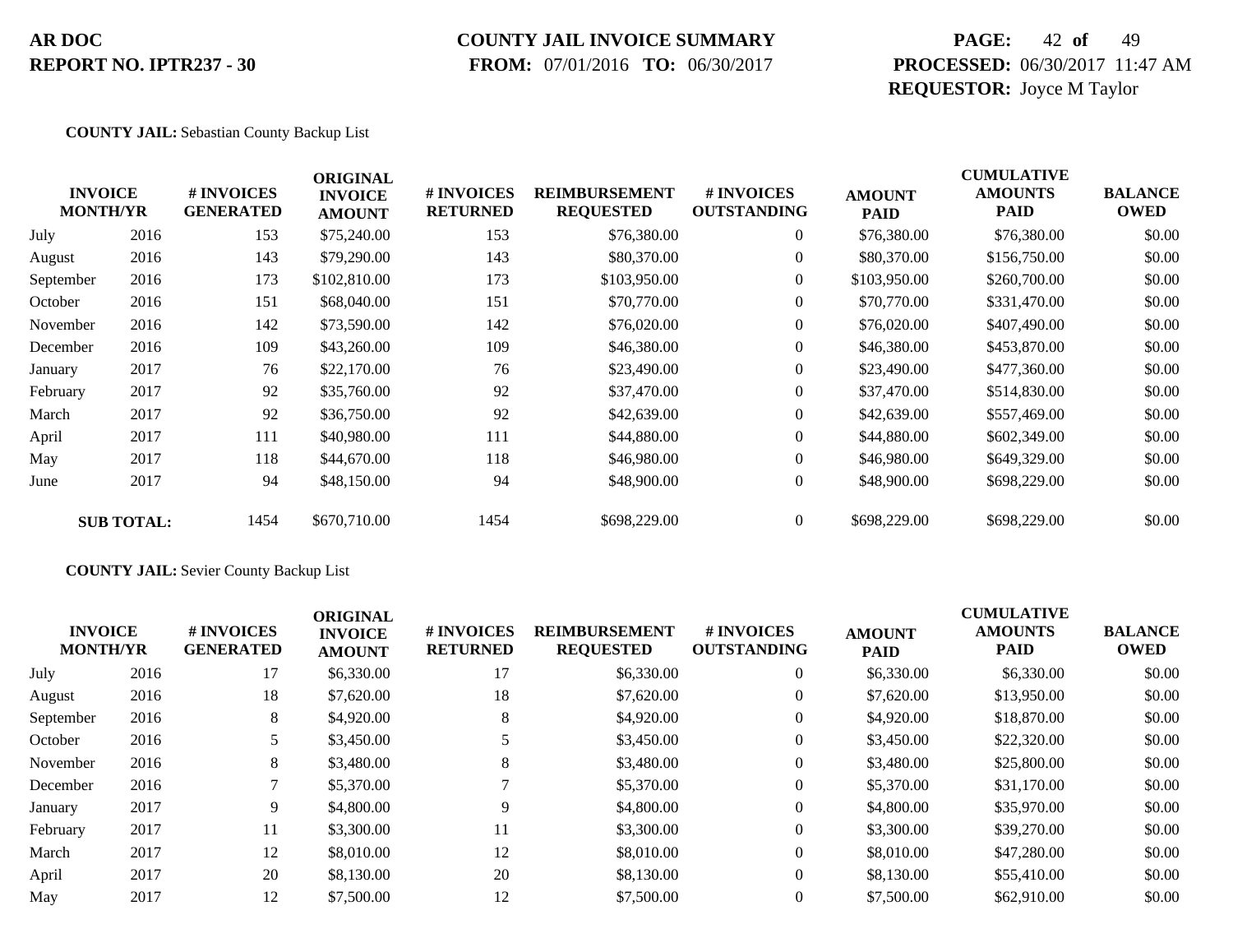# **COUNTY JAIL INVOICE SUMMARY**

 **FROM:** 07/01/2016 **TO:** 06/30/2017

### **PAGE:** 43 **of** 49 **PROCESSED:** 06/30/2017 11:47 AM **REQUESTOR:** Joyce M Taylor

#### **COUNTY JAIL:** Sevier County Backup List

|      | <b>INVOICE</b><br><b>MONTH/YR</b> | # INVOICES<br><b>GENERATED</b> | ORIGINAL<br><b>INVOICE</b><br><b>AMOUNT</b> | # INVOICES<br><b>RETURNED</b> | <b>REIMBURSEMENT</b><br><b>REOUESTED</b> | # INVOICES<br><b>OUTSTANDING</b> | <b>AMOUNT</b><br><b>PAID</b> | <b>CUMULATIVE</b><br><b>AMOUNTS</b><br><b>PAID</b> | <b>BALANCE</b><br><b>OWED</b> |
|------|-----------------------------------|--------------------------------|---------------------------------------------|-------------------------------|------------------------------------------|----------------------------------|------------------------------|----------------------------------------------------|-------------------------------|
| June | 2017                              |                                | \$10,260.00                                 |                               | \$0.00                                   |                                  | \$0.00                       | \$62,910.00                                        | \$0.00                        |
|      | <b>SUB TOTAL:</b>                 | 142                            | \$73,170.00                                 | 127                           | \$62,910.00                              |                                  | \$62,910.00                  | \$62,910.00                                        | \$0.00                        |

**COUNTY JAIL:** Sharp County Backup List

| <b>INVOICE</b><br><b>MONTH/YR</b> |                   | # INVOICES<br><b>GENERATED</b> | <b>ORIGINAL</b><br><b>INVOICE</b><br><b>AMOUNT</b> | # INVOICES<br><b>RETURNED</b> | <b>REIMBURSEMENT</b><br><b>REQUESTED</b> | # INVOICES<br><b>OUTSTANDING</b> | <b>AMOUNT</b><br><b>PAID</b> | <b>CUMULATIVE</b><br><b>AMOUNTS</b><br><b>PAID</b> | <b>BALANCE</b><br><b>OWED</b> |
|-----------------------------------|-------------------|--------------------------------|----------------------------------------------------|-------------------------------|------------------------------------------|----------------------------------|------------------------------|----------------------------------------------------|-------------------------------|
| July                              | 2016              | 4                              | \$870.00                                           | 4                             | \$870.00                                 | $\overline{0}$                   | \$870.00                     | \$870.00                                           | \$0.00                        |
| August                            | 2016              | 3                              | \$270.00                                           |                               | \$270.00                                 | $\overline{0}$                   | \$270.00                     | \$1,140.00                                         | \$0.00                        |
| September                         | 2016              | 2                              | \$720.00                                           | 2                             | \$720.00                                 | $\overline{0}$                   | \$720.00                     | \$1,860.00                                         | \$0.00                        |
| October                           | 2016              | 6                              | \$1,560.00                                         | 6                             | \$1,560.00                               | $\boldsymbol{0}$                 | \$1,560.00                   | \$3,420.00                                         | \$0.00                        |
| November                          | 2016              |                                | \$1,380.00                                         |                               | \$1,380.00                               | $\overline{0}$                   | \$1,380.00                   | \$4,800.00                                         | \$0.00                        |
| December                          | 2016              | 3                              | \$480.00                                           | 3                             | \$480.00                                 | $\overline{0}$                   | \$480.00                     | \$5,280.00                                         | \$0.00                        |
| January                           | 2017              | 3                              | \$540.00                                           | 3                             | \$540.00                                 | $\boldsymbol{0}$                 | \$540.00                     | \$5,820.00                                         | \$0.00                        |
| February                          | 2017              | 8                              | \$2,490.00                                         | 8                             | \$2,310.00                               | $\boldsymbol{0}$                 | \$2,310.00                   | \$8,130.00                                         | \$0.00                        |
| March                             | 2017              | 6                              | \$2,520.00                                         |                               | \$0.00                                   | $\mathbf{0}$                     | \$0.00                       | \$8,130.00                                         | \$0.00                        |
| April                             | 2017              | 5                              | \$540.00                                           |                               | \$540.00                                 | $\boldsymbol{0}$                 | \$540.00                     | \$8,670.00                                         | \$0.00                        |
| May                               | 2017              | 4                              | \$420.00                                           | $\Omega$                      | \$0.00                                   | $\boldsymbol{0}$                 | \$0.00                       | \$8,670.00                                         | \$0.00                        |
| June                              | 2017              |                                | \$180.00                                           |                               | \$180.00                                 | $\boldsymbol{0}$                 | \$180.00                     | \$8,850.00                                         | \$0.00                        |
|                                   | <b>SUB TOTAL:</b> | 50                             | \$11,970.00                                        | 40                            | \$8,850.00                               | $\overline{0}$                   | \$8,850.00                   | \$8,850.00                                         | \$0.00                        |

#### **COUNTY JAIL:** Sheridan City Detention Center Backup

|      | <b>INVOICE</b><br><b>MONTH/YR</b> | # INVOICES<br><b>GENERATED</b> | ORIGINAL<br><b>INVOICE</b><br><b>AMOUNT</b> | # INVOICES<br><b>RETURNED</b> | <b>REIMBURSEMENT</b><br><b>REOUESTED</b> | # INVOICES<br><b>OUTSTANDING</b> | <b>AMOUNT</b><br><b>PAID</b> | <b>CUMULATIVE</b><br><b>AMOUNTS</b><br>PAID | <b>BALANCE</b><br><b>OWED</b> |
|------|-----------------------------------|--------------------------------|---------------------------------------------|-------------------------------|------------------------------------------|----------------------------------|------------------------------|---------------------------------------------|-------------------------------|
| July | 2016                              |                                | \$630.00                                    |                               | \$0.00                                   |                                  | \$0.00                       | \$0.00                                      | \$0.00                        |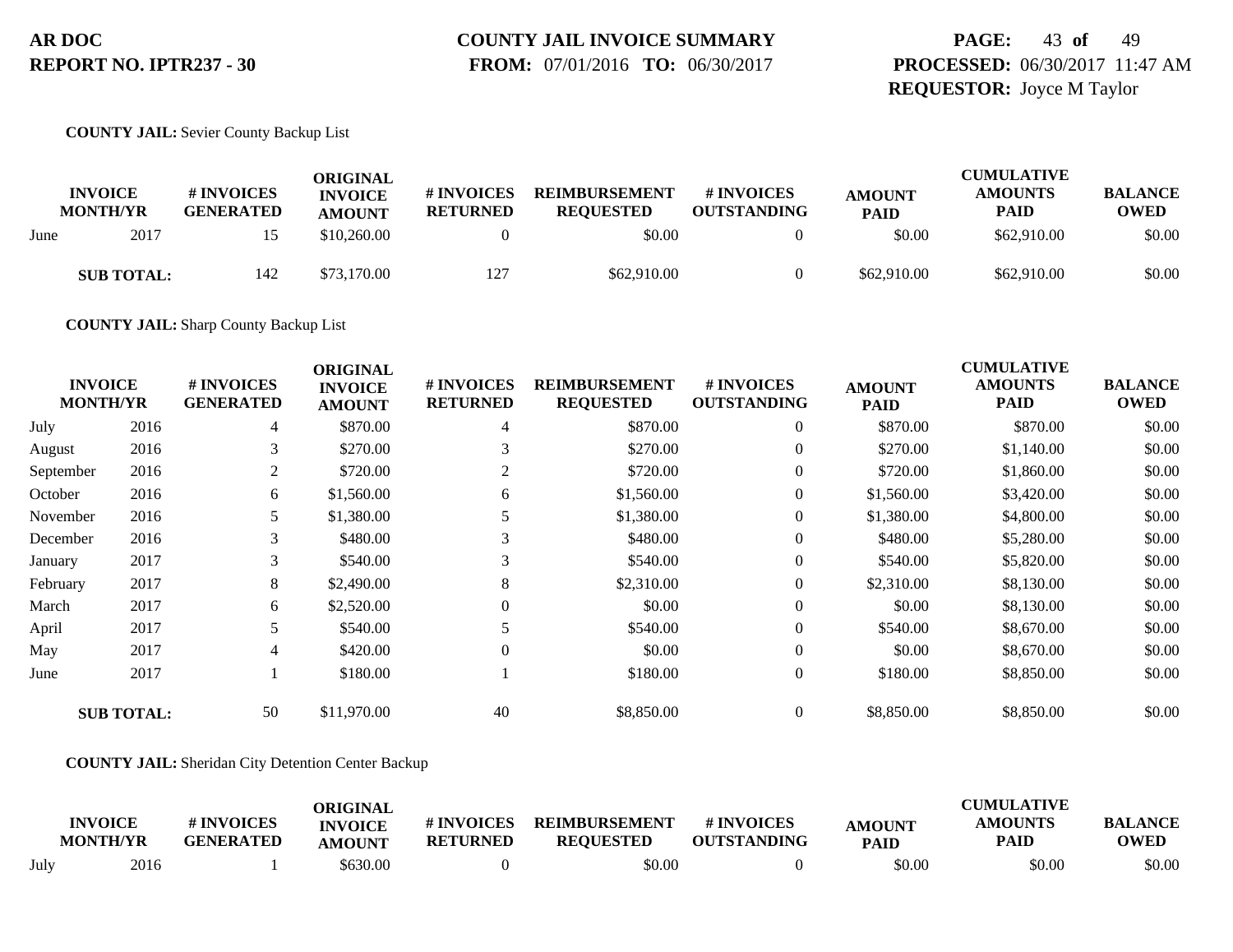### **COUNTY JAIL INVOICE SUMMARY FROM:** 07/01/2016 **TO:** 06/30/2017

# **PAGE:** 44 **of** 49 **PROCESSED:** 06/30/2017 11:47 AM **REQUESTOR:** Joyce M Taylor

#### **COUNTY JAIL:** Sheridan City Detention Center Backup

| <b>INVOICE</b><br><b>MONTH/YR</b> | # INVOICES<br><b>GENERATED</b> | ORIGINAL<br><b>INVOICE</b><br><b>AMOUNT</b> | # INVOICES<br><b>RETURNED</b> | <b>REIMBURSEMENT</b><br><b>REOUESTED</b> | <b>#INVOICES</b><br><b>OUTSTANDING</b> | <b>AMOUNT</b><br><b>PAID</b> | <b>CUMULATIVE</b><br><b>AMOUNTS</b><br><b>PAID</b> | BALANCE<br><b>OWED</b> |
|-----------------------------------|--------------------------------|---------------------------------------------|-------------------------------|------------------------------------------|----------------------------------------|------------------------------|----------------------------------------------------|------------------------|
| <b>SUB TOTAL:</b>                 |                                | \$630.00                                    |                               | \$0.00                                   |                                        | \$0.00                       | \$0.00                                             | \$0.00                 |

#### **COUNTY JAIL:** St Francis County Backup List

|           | <b>INVOICE</b><br><b>MONTH/YR</b> | # INVOICES<br><b>GENERATED</b> | <b>ORIGINAL</b><br><b>INVOICE</b><br><b>AMOUNT</b> | # INVOICES<br><b>RETURNED</b> | <b>REIMBURSEMENT</b><br><b>REQUESTED</b> | <b># INVOICES</b><br><b>OUTSTANDING</b> | <b>AMOUNT</b><br><b>PAID</b> | <b>CUMULATIVE</b><br><b>AMOUNTS</b><br><b>PAID</b> | <b>BALANCE</b><br><b>OWED</b> |
|-----------|-----------------------------------|--------------------------------|----------------------------------------------------|-------------------------------|------------------------------------------|-----------------------------------------|------------------------------|----------------------------------------------------|-------------------------------|
| July      | 2016                              | 9                              | \$2,790.00                                         | 9                             | \$2,790.00                               | $\overline{0}$                          | \$2,790.00                   | \$2,790.00                                         | \$0.00                        |
| August    | 2016                              | 3                              | \$1,470.00                                         |                               | \$1,470.00                               | $\overline{0}$                          | \$1,470.00                   | \$4,260.00                                         | \$0.00                        |
| September | 2016                              |                                | \$240.00                                           |                               | \$240.00                                 | $\overline{0}$                          | \$240.00                     | \$4,500.00                                         | \$0.00                        |
| October   | 2016                              | 14                             | \$7,680.00                                         |                               | \$0.00                                   | $\mathbf{0}$                            | \$0.00                       | \$4,500.00                                         | \$0.00                        |
| November  | 2016                              | 20                             | \$6,990.00                                         | 20                            | \$6,990.00                               | $\overline{0}$                          | \$6,990.00                   | \$11,490.00                                        | \$0.00                        |
| December  | 2016                              | 6                              | \$2,070.00                                         | $\Omega$                      | \$0.00                                   | $\mathbf{0}$                            | \$0.00                       | \$11,490.00                                        | \$0.00                        |
| January   | 2017                              | 4                              | \$3,780.00                                         | $\Omega$                      | \$0.00                                   | $\overline{0}$                          | \$0.00                       | \$11,490.00                                        | \$0.00                        |
| February  | 2017                              | 5                              | \$1,710.00                                         | $\theta$                      | \$0.00                                   | $\overline{0}$                          | \$0.00                       | \$11,490.00                                        | \$0.00                        |
| March     | 2017                              | 3                              | \$2,160.00                                         | $\Omega$                      | \$0.00                                   | $\mathbf{0}$                            | \$0.00                       | \$11,490.00                                        | \$0.00                        |
| April     | 2017                              | 9                              | \$3,930.00                                         | $\Omega$                      | \$0.00                                   | $\theta$                                | \$0.00                       | \$11,490.00                                        | \$0.00                        |
| May       | 2017                              | 5                              | \$3,930.00                                         | $\theta$                      | \$0.00                                   | $\overline{0}$                          | \$0.00                       | \$11,490.00                                        | \$0.00                        |
| June      | 2017                              | 8                              | \$4,650.00                                         | $\mathbf{0}$                  | \$0.00                                   | $\overline{0}$                          | \$0.00                       | \$11,490.00                                        | \$0.00                        |
|           | <b>SUB TOTAL:</b>                 | 87                             | \$41,400.00                                        | 33                            | \$11,490.00                              | $\overline{0}$                          | \$11,490.00                  | \$11,490.00                                        | \$0.00                        |

#### **COUNTY JAIL:** Stone County Backup List

| <b>INVOICE</b><br><b>MONTH/YR</b> |      | # INVOICES<br><b>GENERATED</b> | ORIGINAL<br><b>INVOICE</b><br><b>AMOUNT</b> | # INVOICES<br><b>RETURNED</b> | <b>REIMBURSEMENT</b><br><b>REOUESTED</b> | <b>#INVOICES</b><br><b>OUTSTANDING</b> | <b>AMOUNT</b><br><b>PAID</b> | <b>CUMULATIVE</b><br><b>AMOUNTS</b><br><b>PAID</b> | <b>BALANCE</b><br><b>OWED</b> |
|-----------------------------------|------|--------------------------------|---------------------------------------------|-------------------------------|------------------------------------------|----------------------------------------|------------------------------|----------------------------------------------------|-------------------------------|
| July                              | 2016 |                                | \$4,290.00                                  |                               | \$4,290.00                               |                                        | \$4,290.00                   | \$4,290.00                                         | \$0.00                        |
| August                            | 2016 |                                | \$2,820.00                                  |                               | \$2,820.00                               |                                        | \$2,820.00                   | \$7,110.00                                         | \$0.00                        |
| September                         | 2016 |                                | \$2,310.00                                  |                               | \$2,310.00                               |                                        | \$2,310.00                   | \$9,420.00                                         | \$0.00                        |
| October                           | 2016 |                                | \$930.00                                    |                               | \$930.00                                 |                                        | \$930.00                     | \$10,350.00                                        | \$0.00                        |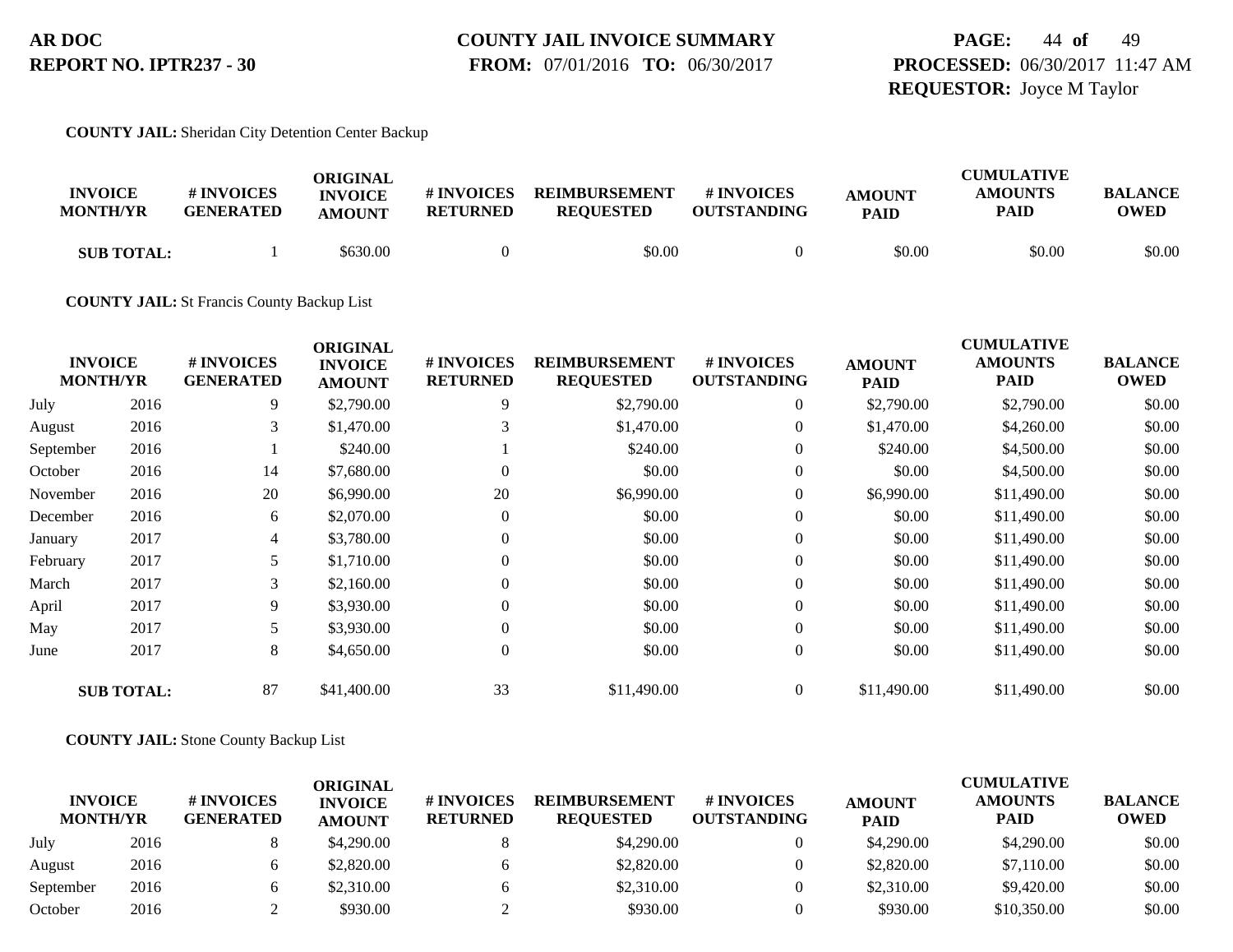### **COUNTY JAIL INVOICE SUMMARY**

 **FROM:** 07/01/2016 **TO:** 06/30/2017

# **PAGE:** 45 **of** 49 **PROCESSED:** 06/30/2017 11:47 AM **REQUESTOR:** Joyce M Taylor

#### **COUNTY JAIL:** Stone County Backup List

| <b>INVOICE</b><br><b>MONTH/YR</b> |                   | # INVOICES<br><b>GENERATED</b>  | <b>ORIGINAL</b><br><b>INVOICE</b><br><b>AMOUNT</b> | # INVOICES<br><b>RETURNED</b> | <b>REIMBURSEMENT</b><br><b>REQUESTED</b> | # INVOICES<br><b>OUTSTANDING</b> | <b>AMOUNT</b><br><b>PAID</b> | <b>CUMULATIVE</b><br><b>AMOUNTS</b><br><b>PAID</b> | <b>BALANCE</b><br><b>OWED</b> |
|-----------------------------------|-------------------|---------------------------------|----------------------------------------------------|-------------------------------|------------------------------------------|----------------------------------|------------------------------|----------------------------------------------------|-------------------------------|
| November                          | 2016              | 3                               | \$2,040.00                                         |                               | \$2,040.00                               | $\theta$                         | \$2,040.00                   | \$12,390.00                                        | \$0.00                        |
| December                          | 2016              | 3                               | \$1,380.00                                         |                               | \$1,380.00                               | $\theta$                         | \$1,380.00                   | \$13,770.00                                        | \$0.00                        |
| January                           | 2017              | <sup><math>\supset</math></sup> | \$990.00                                           |                               | \$990.00                                 | $\theta$                         | \$990.00                     | \$14,760.00                                        | \$0.00                        |
| February                          | 2017              | ◠                               | \$330.00                                           |                               | \$330.00                                 | 0                                | \$330.00                     | \$15,090.00                                        | \$0.00                        |
| March                             | 2017              |                                 | \$2,760.00                                         | 6                             | \$2,190.00                               | 0                                | \$2,190.00                   | \$17,280.00                                        | \$0.00                        |
| April                             | 2017              | 4                               | \$900.00                                           | 4                             | \$900.00                                 | $\theta$                         | \$900.00                     | \$18,180.00                                        | \$0.00                        |
| May                               | 2017              |                                 | \$270.00                                           |                               | \$270.00                                 | $\theta$                         | \$270.00                     | \$18,450.00                                        | \$0.00                        |
| June                              | 2017              | $\overline{c}$                  | \$660.00                                           | $\overline{2}$                | \$660.00                                 | 0                                | \$660.00                     | \$19,110.00                                        | \$0.00                        |
|                                   | <b>SUB TOTAL:</b> | 46                              | \$19,680.00                                        | 45                            | \$19,110.00                              |                                  | \$19,110.00                  | \$19,110.00                                        | \$0.00                        |

**COUNTY JAIL:** Union County Backup List

| <b>INVOICE</b><br><b>MONTH/YR</b> |                   | # INVOICES<br><b>GENERATED</b> | <b>ORIGINAL</b><br><b>INVOICE</b><br><b>AMOUNT</b> | # INVOICES<br><b>RETURNED</b> | <b>REIMBURSEMENT</b><br><b>REQUESTED</b> | # INVOICES<br><b>OUTSTANDING</b> | <b>AMOUNT</b><br><b>PAID</b> | <b>CUMULATIVE</b><br><b>AMOUNTS</b><br><b>PAID</b> | <b>BALANCE</b><br><b>OWED</b> |
|-----------------------------------|-------------------|--------------------------------|----------------------------------------------------|-------------------------------|------------------------------------------|----------------------------------|------------------------------|----------------------------------------------------|-------------------------------|
| July                              | 2016              | 27                             | \$6,810.00                                         | 27                            | \$6,540.00                               | $\boldsymbol{0}$                 | \$6,540.00                   | \$6,540.00                                         | \$0.00                        |
| August                            | 2016              | 14                             | \$6,420.00                                         | 14                            | \$5,700.00                               | $\boldsymbol{0}$                 | \$5,700.00                   | \$12,240.00                                        | \$0.00                        |
| September                         | 2016              | 14                             | \$7,320.00                                         | 14                            | \$5,700.00                               | $\boldsymbol{0}$                 | \$5,700.00                   | \$17,940.00                                        | \$0.00                        |
| October                           | 2016              | 13                             | \$5,700.00                                         | 13                            | \$5,250.00                               | $\boldsymbol{0}$                 | \$5,250.00                   | \$23,190.00                                        | \$0.00                        |
| November                          | 2016              | 14                             | \$5,910.00                                         | 14                            | \$3,360.00                               | $\boldsymbol{0}$                 | \$3,360.00                   | \$26,550.00                                        | \$0.00                        |
| December                          | 2016              | 15                             | \$5,130.00                                         | 15                            | \$4,770.00                               | $\overline{0}$                   | \$4,770.00                   | \$31,320.00                                        | \$0.00                        |
| January                           | 2017              | 12                             | \$6,690.00                                         | 12                            | \$5,010.00                               | $\boldsymbol{0}$                 | \$5,010.00                   | \$36,330.00                                        | \$0.00                        |
| February                          | 2017              | 25                             | \$11,040.00                                        | 25                            | \$11,040.00                              | $\overline{0}$                   | \$11,040.00                  | \$47,370.00                                        | \$0.00                        |
| March                             | 2017              | 34                             | \$15,030.00                                        | 34                            | \$15,030.00                              | $\overline{0}$                   | \$15,030.00                  | \$62,400.00                                        | \$0.00                        |
| April                             | 2017              | 38                             | \$17,280.00                                        | 38                            | \$16,830.00                              | $\overline{0}$                   | \$16,830.00                  | \$79,230.00                                        | \$0.00                        |
| May                               | 2017              | 29                             | \$16,050.00                                        | 29                            | \$16,050.00                              | $\mathbf{0}$                     | \$16,050.00                  | \$95,280.00                                        | \$0.00                        |
| June                              | 2017              | 36                             | \$18,120.00                                        | 36                            | \$18,120.00                              | 36                               | \$0.00                       | \$95,280.00                                        | \$18,120.00                   |
|                                   | <b>SUB TOTAL:</b> | 271                            | \$121,500.00                                       | 271                           | \$113,400.00                             | 36                               | \$95,280.00                  | \$95,280.00                                        | \$18,120.00                   |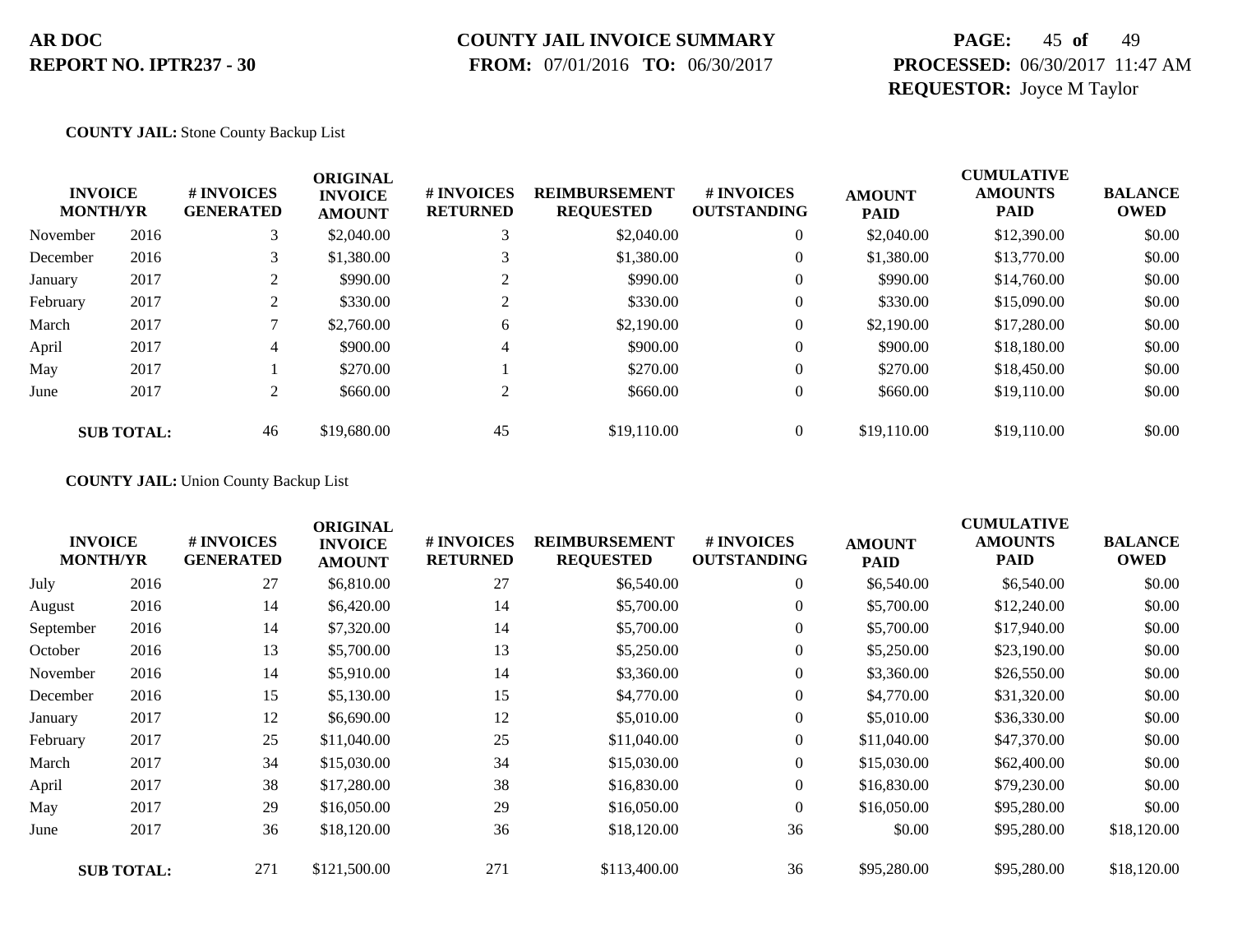### **COUNTY JAIL INVOICE SUMMARY**

 **FROM:** 07/01/2016 **TO:** 06/30/2017

# **PAGE:** 46 **of** 49 **PROCESSED:** 06/30/2017 11:47 AM **REQUESTOR:** Joyce M Taylor

#### **COUNTY JAIL:** Van Buren County Backup List

|           | <b>INVOICE</b><br><b>MONTH/YR</b> | # INVOICES<br><b>GENERATED</b> | <b>ORIGINAL</b><br><b>INVOICE</b><br><b>AMOUNT</b> | # INVOICES<br><b>RETURNED</b> | <b>REIMBURSEMENT</b><br><b>REQUESTED</b> | <b>#INVOICES</b><br><b>OUTSTANDING</b> | <b>AMOUNT</b><br><b>PAID</b> | <b>CUMULATIVE</b><br><b>AMOUNTS</b><br><b>PAID</b> | <b>BALANCE</b><br><b>OWED</b> |
|-----------|-----------------------------------|--------------------------------|----------------------------------------------------|-------------------------------|------------------------------------------|----------------------------------------|------------------------------|----------------------------------------------------|-------------------------------|
| July      | 2016                              | 2                              | \$750.00                                           | $\overline{2}$                | \$750.00                                 | $\overline{0}$                         | \$750.00                     | \$750.00                                           | \$0.00                        |
| August    | 2016                              | 5                              | \$1,890.00                                         |                               | \$1,860.00                               | $\overline{0}$                         | \$1,860.00                   | \$2,610.00                                         | \$0.00                        |
| September | 2016                              | 6                              | \$1,770.00                                         | 6                             | \$870.00                                 | $\theta$                               | \$870.00                     | \$3,480.00                                         | \$0.00                        |
| October   | 2016                              | 9.                             | \$2,340.00                                         | 9                             | \$2,250.00                               | $\overline{0}$                         | \$2,250.00                   | \$5,730.00                                         | \$0.00                        |
| November  | 2016                              | 4                              | \$1,410.00                                         | 4                             | \$1,290.00                               | 0                                      | \$1,290.00                   | \$7,020.00                                         | \$0.00                        |
| December  | 2016                              | 8                              | \$2,460.00                                         | 8                             | \$2,460.00                               | $\overline{0}$                         | \$2,460.00                   | \$9,480.00                                         | \$0.00                        |
| January   | 2017                              | 5                              | \$1,740.00                                         |                               | \$1,500.00                               | $\overline{0}$                         | \$1,500.00                   | \$10,980.00                                        | \$0.00                        |
| February  | 2017                              | 5                              | \$2,130.00                                         | 5                             | \$2,130.00                               | $\boldsymbol{0}$                       | \$2,130.00                   | \$13,110.00                                        | \$0.00                        |
| March     | 2017                              | 6                              | \$2,310.00                                         | 6                             | \$2,310.00                               | $\boldsymbol{0}$                       | \$2,310.00                   | \$15,420.00                                        | \$0.00                        |
| April     | 2017                              | 6                              | \$2,520.00                                         | 6                             | \$2,310.00                               | $\theta$                               | \$2,310.00                   | \$17,730.00                                        | \$0.00                        |
| May       | 2017                              | 4                              | \$2,640.00                                         | 4                             | \$2,640.00                               | $\overline{0}$                         | \$2,640.00                   | \$20,370.00                                        | \$0.00                        |
| June      | 2017                              | 3                              | \$2,100.00                                         | 3                             | \$1,620.00                               | 0                                      | \$1,620.00                   | \$21,990.00                                        | \$0.00                        |
|           | <b>SUB TOTAL:</b>                 | 63                             | \$24,060.00                                        | 63                            | \$21,990.00                              | $\overline{0}$                         | \$21,990.00                  | \$21,990.00                                        | \$0.00                        |

#### **COUNTY JAIL:** Washington County Backup List

| <b>INVOICE</b><br><b>MONTH/YR</b> |      | # INVOICES<br><b>GENERATED</b> | <b>ORIGINAL</b><br><b>INVOICE</b><br><b>AMOUNT</b> | <b># INVOICES</b><br><b>RETURNED</b> | <b>REIMBURSEMENT</b><br><b>REQUESTED</b> | # INVOICES<br><b>OUTSTANDING</b> | <b>AMOUNT</b><br><b>PAID</b> | <b>CUMULATIVE</b><br><b>AMOUNTS</b><br><b>PAID</b> | <b>BALANCE</b><br><b>OWED</b> |
|-----------------------------------|------|--------------------------------|----------------------------------------------------|--------------------------------------|------------------------------------------|----------------------------------|------------------------------|----------------------------------------------------|-------------------------------|
| July                              | 2016 | 141                            | \$82,560.00                                        | 141                                  | \$81,450.00                              | $\overline{0}$                   | \$81,450.00                  | \$81,450.00                                        | \$0.00                        |
| August                            | 2016 | 144                            | \$84,180.00                                        | 144                                  | \$83,340.00                              | $\overline{0}$                   | \$83,340.00                  | \$164,790.00                                       | \$0.00                        |
| September                         | 2016 | 149                            | \$99,120.00                                        | 149                                  | \$98,100.00                              | $\overline{0}$                   | \$98,100.00                  | \$262,890.00                                       | \$0.00                        |
| October                           | 2016 | 140                            | \$95,550.00                                        | 140                                  | \$93,630.00                              | $\overline{0}$                   | \$93,630.00                  | \$356,520.00                                       | \$0.00                        |
| November                          | 2016 | 193                            | \$131,640.00                                       | 193                                  | \$130,410.00                             | $\overline{0}$                   | \$130,410.00                 | \$486,930.00                                       | \$0.00                        |
| December                          | 2016 | 186                            | \$123,390.00                                       | 186                                  | \$122,880.00                             | $\overline{0}$                   | \$122,880.00                 | \$609,810.00                                       | \$0.00                        |
| January                           | 2017 | 170                            | \$88,740.00                                        | 170                                  | \$88,410.00                              | $\overline{0}$                   | \$88,410.00                  | \$698,220.00                                       | \$0.00                        |
| February                          | 2017 | 148                            | \$81,330.00                                        | 148                                  | \$78,000.00                              | $\overline{0}$                   | \$78,000.00                  | \$776,220.00                                       | \$0.00                        |
| March                             | 2017 | 143                            | \$82,860.00                                        | 143                                  | \$82,110.00                              | $\overline{0}$                   | \$82,110.00                  | \$858,330.00                                       | \$0.00                        |
| April                             | 2017 | 145                            | \$66,150.00                                        | 145                                  | \$65,610.00                              | $\overline{0}$                   | \$65,610.00                  | \$923,940.00                                       | \$0.00                        |
| May                               | 2017 | 131                            | \$94,890.00                                        | 131                                  | \$93,690.00                              | $\mathbf{0}$                     | \$93,690.00                  | \$1,017,630.00                                     | \$0.00                        |
|                                   |      |                                |                                                    |                                      |                                          |                                  |                              |                                                    |                               |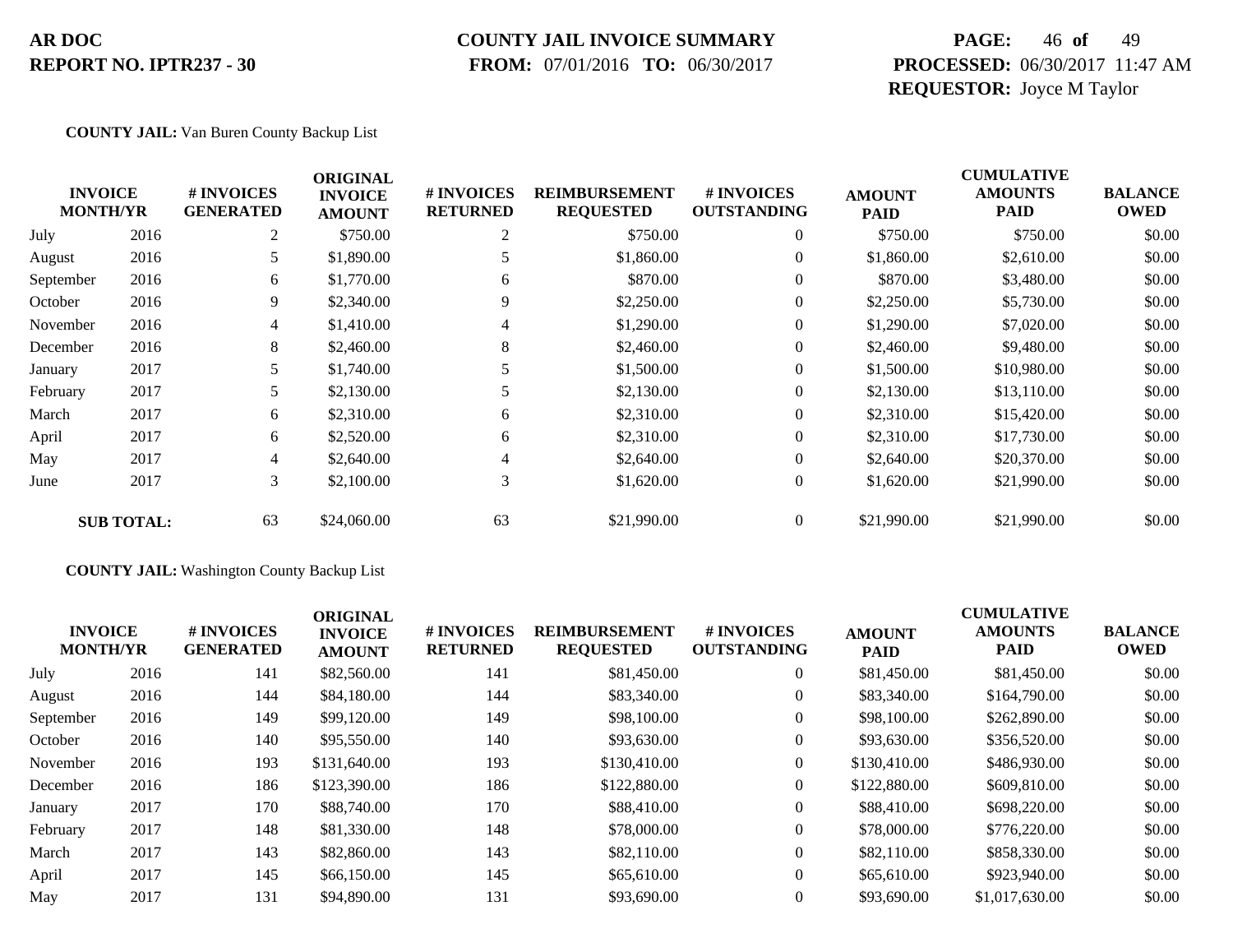# **COUNTY JAIL INVOICE SUMMARY**

 **FROM:** 07/01/2016 **TO:** 06/30/2017

### **PAGE:** 47 **of** 49 **PROCESSED:** 06/30/2017 11:47 AM **REQUESTOR:** Joyce M Taylor

**COUNTY JAIL:** Washington County Backup List

|      | <b>INVOICE</b><br><b>MONTH/YR</b> | # INVOICES<br><b>GENERATED</b> | ORIGINAL<br><b>INVOICE</b><br><b>AMOUNT</b> | # INVOICES<br><b>RETURNED</b> | <b>REIMBURSEMENT</b><br><b>REQUESTED</b> | # INVOICES<br><b>OUTSTANDING</b> | <b>AMOUNT</b><br><b>PAID</b> | <b>CUMULATIVE</b><br><b>AMOUNTS</b><br><b>PAID</b> | <b>BALANCE</b><br><b>OWED</b> |
|------|-----------------------------------|--------------------------------|---------------------------------------------|-------------------------------|------------------------------------------|----------------------------------|------------------------------|----------------------------------------------------|-------------------------------|
| June | 2017                              | 157                            | \$107,040.00                                | 157                           | \$104,880,00                             |                                  | \$104,880.00                 | \$1,122,510.00                                     | \$0.00                        |
|      | <b>SUB TOTAL:</b>                 | 1847                           | \$1,137,450.00                              | 1847                          | \$1,122,510.00                           |                                  | \$1,122,510.00               | \$1,122,510.00                                     | \$0.00                        |

**COUNTY JAIL:** White County Backup List

| <b>INVOICE</b><br><b>MONTH/YR</b> |                   | # INVOICES<br><b>GENERATED</b> | <b>ORIGINAL</b><br><b>INVOICE</b><br><b>AMOUNT</b> | # INVOICES<br><b>RETURNED</b> | <b>REIMBURSEMENT</b><br><b>REQUESTED</b> | # INVOICES<br><b>OUTSTANDING</b> | <b>AMOUNT</b><br><b>PAID</b> | <b>CUMULATIVE</b><br><b>AMOUNTS</b><br><b>PAID</b> | <b>BALANCE</b><br><b>OWED</b> |
|-----------------------------------|-------------------|--------------------------------|----------------------------------------------------|-------------------------------|------------------------------------------|----------------------------------|------------------------------|----------------------------------------------------|-------------------------------|
| July                              | 2016              | 38                             | \$16,860.00                                        | 38                            | \$17,400.00                              | $\boldsymbol{0}$                 | \$17,400.00                  | \$17,400.00                                        | \$0.00                        |
| August                            | 2016              | 48                             | \$24,990.00                                        | 48                            | \$25,770.00                              | $\boldsymbol{0}$                 | \$25,770.00                  | \$43,170.00                                        | \$0.00                        |
| September                         | 2016              | 44                             | \$22,410.00                                        | 44                            | \$22,410.00                              | $\overline{0}$                   | \$22,410.00                  | \$65,580.00                                        | \$0.00                        |
| October                           | 2016              | 52                             | \$24,690.00                                        | 52                            | \$25,470.00                              | $\overline{0}$                   | \$25,470.00                  | \$91,050.00                                        | \$0.00                        |
| November                          | 2016              | 50                             | \$32,670.00                                        | 50                            | \$32,460.00                              | $\overline{0}$                   | \$32,460.00                  | \$123,510.00                                       | \$0.00                        |
| December                          | 2016              | 63                             | \$28,500.00                                        | 63                            | \$28,500.00                              | $\boldsymbol{0}$                 | \$28,500.00                  | \$152,010.00                                       | \$0.00                        |
| January                           | 2017              | 44                             | \$15,810.00                                        | 44                            | \$15,810.00                              | $\overline{0}$                   | \$15,810.00                  | \$167,820.00                                       | \$0.00                        |
| February                          | 2017              | 32                             | \$20,430.00                                        | 32                            | \$20,430.00                              | $\overline{0}$                   | \$20,430.00                  | \$188,250.00                                       | \$0.00                        |
| March                             | 2017              | 50                             | \$25,050.00                                        | 50                            | \$25,050.00                              | $\boldsymbol{0}$                 | \$25,050.00                  | \$213,300.00                                       | \$0.00                        |
| April                             | 2017              | 72                             | \$37,500.00                                        | 72                            | \$37,500.00                              | $\overline{0}$                   | \$37,500.00                  | \$250,800.00                                       | \$0.00                        |
| May                               | 2017              | 60                             | \$38,010.00                                        | 60                            | \$38,010.00                              | $\overline{0}$                   | \$38,010.00                  | \$288,810.00                                       | \$0.00                        |
| June                              | 2017              | 64                             | \$43,230.00                                        | $\overline{0}$                | \$0.00                                   | $\overline{0}$                   | \$0.00                       | \$288.810.00                                       | \$0.00                        |
|                                   | <b>SUB TOTAL:</b> | 617                            | \$330,150.00                                       | 553                           | \$288,810.00                             | $\overline{0}$                   | \$288,810.00                 | \$288,810.00                                       | \$0.00                        |

#### **COUNTY JAIL:** Woodruff County Backup List

|                                   | ORIGINAL |                                |                                 |                               |                                          |                                  | <b>CUMULATIVE</b>            |                               |                               |  |
|-----------------------------------|----------|--------------------------------|---------------------------------|-------------------------------|------------------------------------------|----------------------------------|------------------------------|-------------------------------|-------------------------------|--|
| <b>INVOICE</b><br><b>MONTH/YR</b> |          | # INVOICES<br><b>GENERATED</b> | <b>INVOICE</b><br><b>AMOUNT</b> | # INVOICES<br><b>RETURNED</b> | <b>REIMBURSEMENT</b><br><b>REOUESTED</b> | # INVOICES<br><b>OUTSTANDING</b> | <b>AMOUNT</b><br><b>PAID</b> | <b>AMOUNTS</b><br><b>PAID</b> | <b>BALANCE</b><br><b>OWED</b> |  |
| July                              | 2016     |                                | \$1.290.00                      |                               | \$870.00                                 |                                  | \$30.00                      | \$30.00                       | \$0.00                        |  |
| August                            | 2016     |                                | \$2,190.00                      |                               | \$1,890.00                               |                                  | \$1,890.00                   | \$1,920.00                    | \$0.00                        |  |
| September                         | 2016     |                                | \$2,760.00                      |                               | \$2,760.00                               |                                  | \$2,760.00                   | \$4,680.00                    | \$0.00                        |  |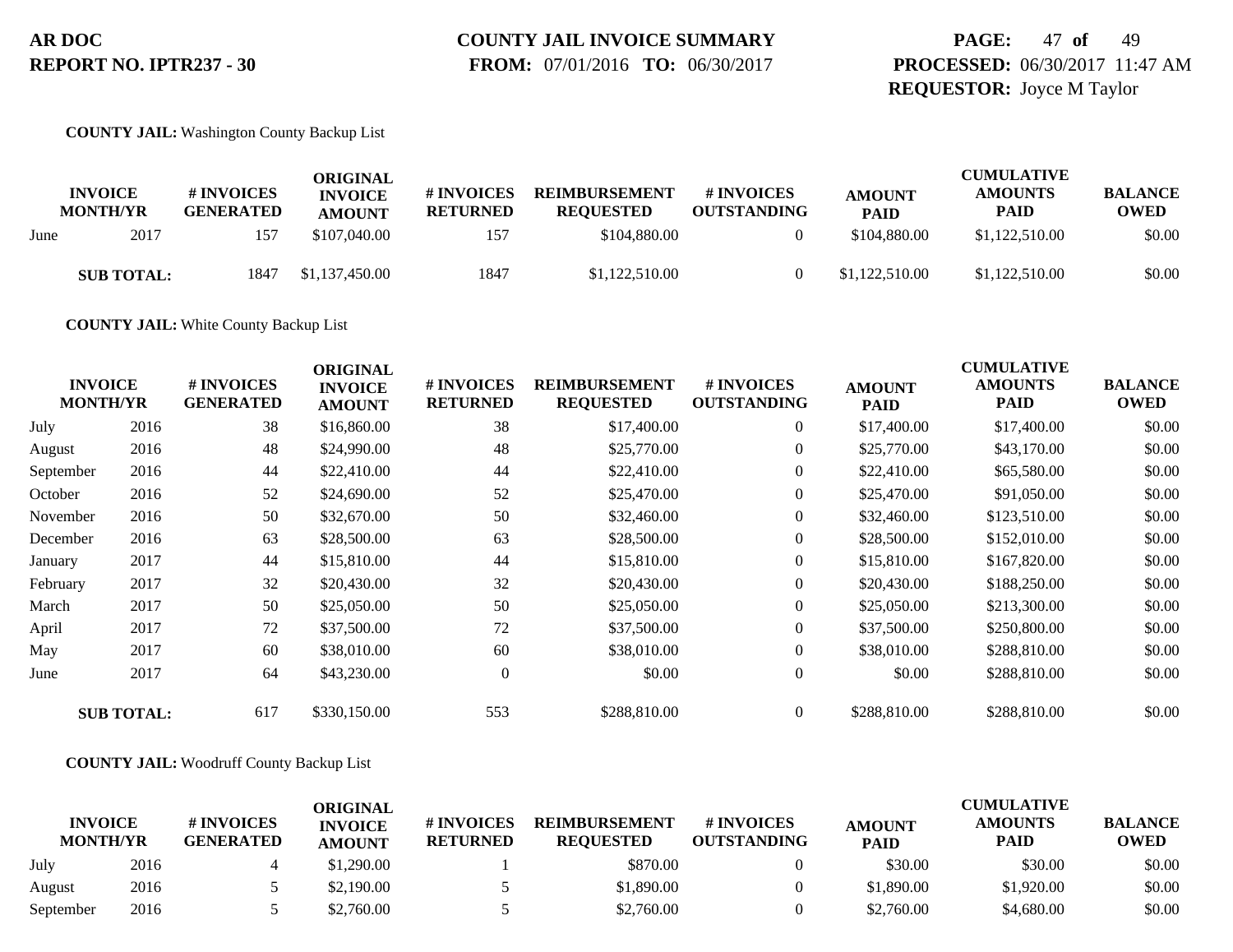### **COUNTY JAIL INVOICE SUMMARY**

 **FROM:** 07/01/2016 **TO:** 06/30/2017

# **PAGE:** 48 **of** 49 **PROCESSED:** 06/30/2017 11:47 AM **REQUESTOR:** Joyce M Taylor

#### **COUNTY JAIL:** Woodruff County Backup List

| <b>ORIGINAL</b> |                                   |                                |                                 |                                 |                                          |                                        | <b>CUMULATIVE</b>            |                               |                               |  |
|-----------------|-----------------------------------|--------------------------------|---------------------------------|---------------------------------|------------------------------------------|----------------------------------------|------------------------------|-------------------------------|-------------------------------|--|
|                 | <b>INVOICE</b><br><b>MONTH/YR</b> | # INVOICES<br><b>GENERATED</b> | <b>INVOICE</b><br><b>AMOUNT</b> | # INVOICES<br><b>RETURNED</b>   | <b>REIMBURSEMENT</b><br><b>REQUESTED</b> | <b>#INVOICES</b><br><b>OUTSTANDING</b> | <b>AMOUNT</b><br><b>PAID</b> | <b>AMOUNTS</b><br><b>PAID</b> | <b>BALANCE</b><br><b>OWED</b> |  |
| October         | 2016                              | 2                              | \$1,800.00                      | $\bigcap$<br>∠                  | \$1,800.00                               | $\overline{0}$                         | \$1,800.00                   | \$6,480.00                    | \$0.00                        |  |
| November        | 2016                              | 4                              | \$2,010.00                      | 4                               | \$2,010.00                               | $\theta$                               | \$2,010.00                   | \$8,490.00                    | \$0.00                        |  |
| December        | 2016                              | 2                              | \$1,140.00                      | <sup><math>\supset</math></sup> | \$1,140.00                               | $\theta$                               | \$1,140.00                   | \$9,630.00                    | \$0.00                        |  |
| January         | 2017                              | 3                              | \$1,890.00                      | 3                               | \$1,890.00                               | $\theta$                               | \$1,890.00                   | \$11,520.00                   | \$0.00                        |  |
| February        | 2017                              | 2                              | \$990.00                        | $\gamma$                        | \$990.00                                 | $\overline{0}$                         | \$990.00                     | \$12,510.00                   | \$0.00                        |  |
| March           | 2017                              | 3                              | \$930.00                        | 3                               | \$930.00                                 | $\theta$                               | \$930.00                     | \$13,440.00                   | \$0.00                        |  |
| April           | 2017                              | 4                              | \$1,440.00                      | 4                               | \$1,440.00                               | $\theta$                               | \$1,440.00                   | \$14,880.00                   | \$0.00                        |  |
| May             | 2017                              | 2                              | \$1,800.00                      | $\gamma$                        | \$1,800.00                               | $\overline{0}$                         | \$1,800.00                   | \$16,680.00                   | \$0.00                        |  |
| June            | 2017                              | 6                              | \$3,150.00                      | 6                               | \$2,970.00                               | $\boldsymbol{0}$                       | \$2,970.00                   | \$19,650.00                   | \$0.00                        |  |
|                 | <b>SUB TOTAL:</b>                 | 42                             | \$21,390.00                     | 39                              | \$20,490.00                              | $\overline{0}$                         | \$19,650.00                  | \$19,650.00                   | \$0.00                        |  |

**COUNTY JAIL:** Yell County Backup List

|           |                                   |                                | <b>ORIGINAL</b>                 |                               |                                          |                                  |                              | <b>CUMULATIVE</b>             |                               |
|-----------|-----------------------------------|--------------------------------|---------------------------------|-------------------------------|------------------------------------------|----------------------------------|------------------------------|-------------------------------|-------------------------------|
|           | <b>INVOICE</b><br><b>MONTH/YR</b> | # INVOICES<br><b>GENERATED</b> | <b>INVOICE</b><br><b>AMOUNT</b> | # INVOICES<br><b>RETURNED</b> | <b>REIMBURSEMENT</b><br><b>REQUESTED</b> | # INVOICES<br><b>OUTSTANDING</b> | <b>AMOUNT</b><br><b>PAID</b> | <b>AMOUNTS</b><br><b>PAID</b> | <b>BALANCE</b><br><b>OWED</b> |
| July      | 2016                              |                                | \$30.00                         |                               | \$30.00                                  | $\overline{0}$                   | \$30.00                      | \$30.00                       | \$0.00                        |
| August    | 2016                              | 2                              | \$210.00                        | 2                             | \$210.00                                 | $\overline{0}$                   | \$210.00                     | \$240.00                      | \$0.00                        |
| September | 2016                              | $\overline{4}$                 | \$300.00                        | 4                             | \$300.00                                 | $\overline{0}$                   | \$300.00                     | \$540.00                      | \$0.00                        |
| October   | 2016                              | 9                              | \$1,170.00                      | 9                             | \$1,170.00                               | $\overline{0}$                   | \$1,170.00                   | \$1,710.00                    | \$0.00                        |
| November  | 2016                              |                                | \$1,440.00                      | 5                             | \$1,440.00                               | $\overline{0}$                   | \$1,440.00                   | \$3,150.00                    | \$0.00                        |
| December  | 2016                              | 2                              | \$540.00                        | 2                             | \$540.00                                 | $\overline{0}$                   | \$540.00                     | \$3,690.00                    | \$0.00                        |
| January   | 2017                              | 3                              | \$360.00                        | 3                             | \$360.00                                 | $\overline{0}$                   | \$360.00                     | \$4,050.00                    | \$0.00                        |
| February  | 2017                              | 8                              | \$720.00                        | 8                             | \$720.00                                 | $\boldsymbol{0}$                 | \$720.00                     | \$4,770.00                    | \$0.00                        |
| March     | 2017                              | 6                              | \$720.00                        | 6                             | \$720.00                                 | $\overline{0}$                   | \$720.00                     | \$5,490.00                    | \$0.00                        |
| April     | 2017                              | 4                              | \$750.00                        | 4                             | \$750.00                                 | $\overline{0}$                   | \$750.00                     | \$6,240.00                    | \$0.00                        |
| May       | 2017                              | 7                              | \$870.00                        |                               | \$870.00                                 | $\overline{0}$                   | \$870.00                     | \$7,110.00                    | \$0.00                        |
| June      | 2017                              | $\tau$                         | \$1,590.00                      |                               | \$1,590.00                               | $\boldsymbol{0}$                 | \$1,590.00                   | \$8,700.00                    | \$0.00                        |
|           | <b>SUB TOTAL:</b>                 | 58                             | \$8,700.00                      | 58                            | \$8,700.00                               | $\overline{0}$                   | \$8,700.00                   | \$8,700.00                    | \$0.00                        |